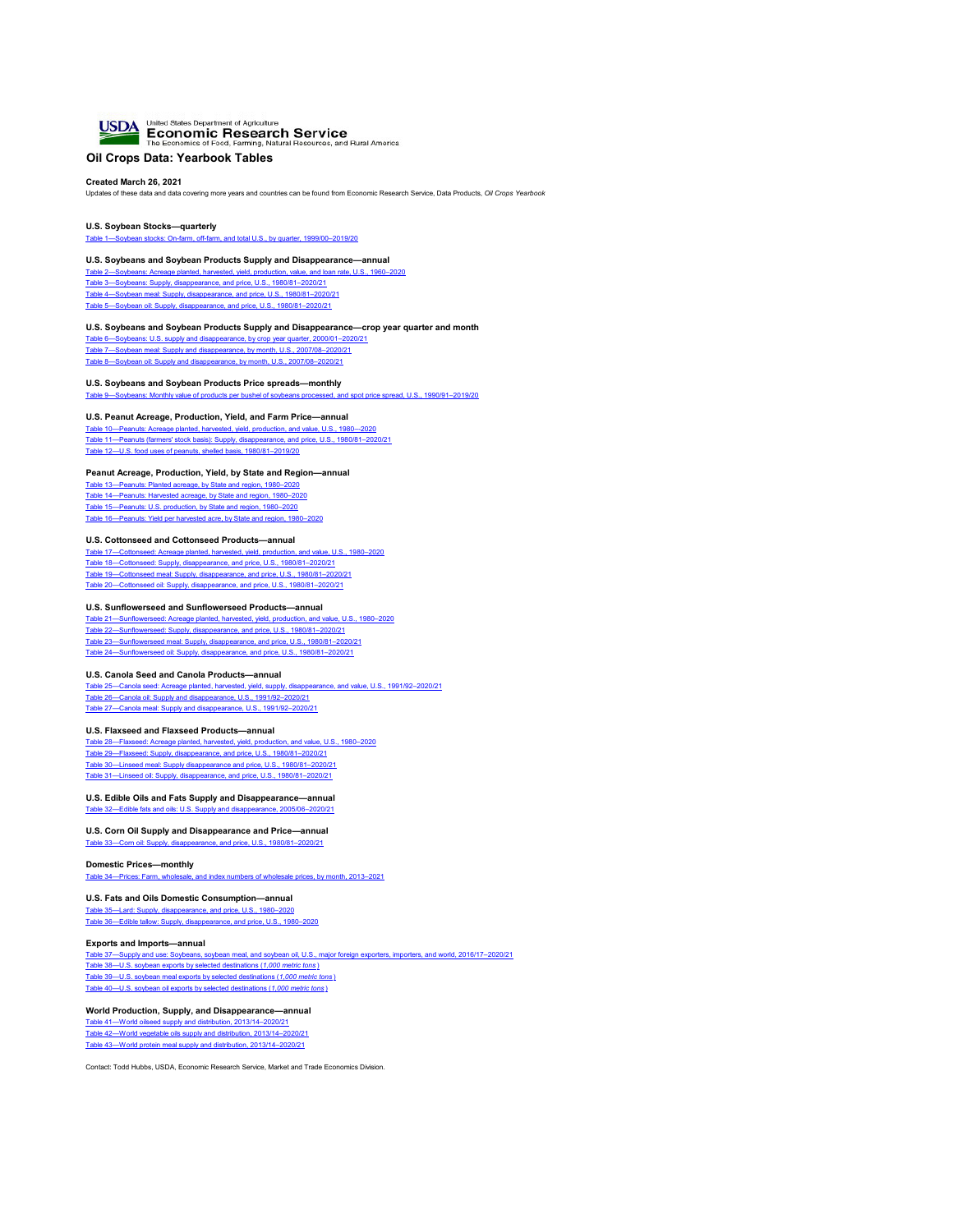#### Table 1—Soybean stocks: On-farm, off-farm, and total U.S., by quarter, 1999/00–2020/21

<span id="page-1-0"></span>

| ravic i-    |           | -Ooybean Slocks. On-lann, On-lann, and lolar O.O., by quarter, 1999/00–2020/21<br>Off-farm | Total     |
|-------------|-----------|--------------------------------------------------------------------------------------------|-----------|
| Date        | On-farm   |                                                                                            |           |
|             |           | 1,000 bushels                                                                              |           |
| December 1  | 1,345,000 | 1,156,426                                                                                  | 2,501,426 |
| March 1     | 872,000   | 797,206                                                                                    | 1,669,206 |
|             |           |                                                                                            |           |
| June 1      | 495,500   | 495,199                                                                                    | 990,699   |
| September 1 | 176,300   | 273,026                                                                                    | 449,326   |
|             |           |                                                                                            |           |
| 2006/07     |           |                                                                                            |           |
| December 1  | 1,461,000 | 1,240,366                                                                                  | 2,701,366 |
|             |           |                                                                                            |           |
| March 1     | 910,000   | 876,887                                                                                    | 1,786,887 |
| June 1      | 500,000   | 592,185                                                                                    | 1,092,185 |
| September 1 | 143,000   | 430,810                                                                                    | 573,810   |
|             |           |                                                                                            |           |
|             |           |                                                                                            |           |
| 2007/08     |           |                                                                                            |           |
| December 1  | 1,128,500 | 1,231,860                                                                                  | 2,360,360 |
| March 1     | 593,000   | 840,982                                                                                    | 1,433,982 |
| June 1      | 226,600   | 449,543                                                                                    | 676,143   |
| September 1 | 47,000    | 158,034                                                                                    | 205,034   |
|             |           |                                                                                            |           |
|             |           |                                                                                            |           |
| 2008/09     |           |                                                                                            |           |
| December 1  | 1,189,000 | 1,086,432                                                                                  | 2,275,432 |
| March 1     | 656,500   | 645,289                                                                                    | 1,301,789 |
|             |           |                                                                                            |           |
| June 1      | 226,300   | 369,859                                                                                    | 596,159   |
| September 1 | 35,100    | 103,098                                                                                    | 138,198   |
|             |           |                                                                                            |           |
| 2009/10     |           |                                                                                            |           |
|             | 1,229,500 | 1,109,050                                                                                  |           |
| December 1  |           |                                                                                            | 2,338,550 |
| March 1     | 609,200   | 660,868                                                                                    | 1,270,068 |
| June 1      | 232,600   | 338,523                                                                                    | 571,123   |
| September 1 | 35,400    | 115,485                                                                                    | 150,885   |
|             |           |                                                                                            |           |
|             |           |                                                                                            |           |
| 2010/11     |           |                                                                                            |           |
| December 1  | 1,091,000 | 1,187,084                                                                                  | 2,278,084 |
| March 1     | 505,000   | 743,800                                                                                    | 1,248,800 |
| June 1      | 217,700   | 401,583                                                                                    | 619,283   |
|             |           |                                                                                            |           |
| September 1 | 48,500    | 166,513                                                                                    | 215,013   |
|             |           |                                                                                            |           |
| 2011/12     |           |                                                                                            |           |
| December 1  | 1,139,000 | 1,230,885                                                                                  | 2,369,885 |
| March 1     | 555,000   | 819,488                                                                                    | 1,374,488 |
|             |           |                                                                                            |           |
| June 1      | 179,000   | 488,465                                                                                    | 667,465   |
| September 1 | 38,250    | 131,120                                                                                    | 169,370   |
|             |           |                                                                                            |           |
| 2012/13     |           |                                                                                            |           |
|             |           |                                                                                            |           |
| December 1  | 910,000   | 1,056,161                                                                                  | 1,966,161 |
| March 1     | 456,700   | 541,320                                                                                    | 998,020   |
| June 1      | 171,100   | 263,564                                                                                    | 434,664   |
| September 1 | 39,550    | 101,007                                                                                    | 140,557   |
|             |           |                                                                                            |           |
|             |           |                                                                                            |           |
| 2013/14     |           |                                                                                            |           |
| December 1  | 955,000   | 1,198,621                                                                                  | 2,153,621 |
| March 1     | 381,900   | 611,928                                                                                    | 993,828   |
| June 1      | 109,100   | 295,945                                                                                    | 405,045   |
| September 1 | 21,325    | 70,666                                                                                     | 91,991    |
|             |           |                                                                                            |           |
|             |           |                                                                                            |           |
| 2014/15     |           |                                                                                            |           |
| December 1  | 1,218,000 | 1,309,744                                                                                  | 2,527,744 |
| March 1     | 609,200   | 717,399                                                                                    | 1,326,599 |
| June 1      | 246,300   | 380,768                                                                                    | 627,068   |
|             |           |                                                                                            |           |
| September 1 | 49,700    | 140,910                                                                                    | 190,610   |
|             |           |                                                                                            |           |
| 2015/16     |           |                                                                                            |           |
| December 1  | 1,308,500 | 1,405,577                                                                                  | 2,714,077 |
| March 1     | 727,500   | 803,406                                                                                    | 1,530,906 |
|             |           |                                                                                            |           |
| June 1      | 281,300   | 590,481                                                                                    | 871,781   |
| September 1 | 41,560    | 155,169                                                                                    | 196,729   |
|             |           |                                                                                            |           |
| 2016/17     |           |                                                                                            |           |
|             |           |                                                                                            |           |
| December 1  | 1,335,000 | 1,564,056                                                                                  | 2,899,056 |
| March 1     | 668,500   | 1,070,433                                                                                  | 1,738,933 |
| June 1      | 332,500   | 633,356                                                                                    | 965,856   |
| September 1 | 87,900    | 213,695                                                                                    | 301,595   |
|             |           |                                                                                            |           |
|             |           |                                                                                            |           |
| 2017/18     |           |                                                                                            |           |
| December 1  | 1,485,000 | 1,675,679                                                                                  | 3,160,679 |
| March 1     | 855,000   | 1,254,303                                                                                  | 2,109,303 |
| June 1      | 377,000   | 842,329                                                                                    | 1,219,329 |
|             |           |                                                                                            |           |
| September 1 | 101,000   | 337,105                                                                                    | 438,105   |

2018/19

| December 1  | 1.935.000 | 1,810,824                                                                                                             | 3,745,824 |
|-------------|-----------|-----------------------------------------------------------------------------------------------------------------------|-----------|
| March 1     | 1.270.000 | 1.457.069                                                                                                             | 2.727.069 |
| June 1      | 730.000   | 1,053,080                                                                                                             | 1,783,080 |
| September 1 | 265.000   | 644.052                                                                                                               | 909,052   |
| 2019/20     |           |                                                                                                                       |           |
| December 1  | 1,519,500 | 1.732.988                                                                                                             | 3.252.488 |
| March 1     | 1,011,500 | 1,243,382                                                                                                             | 2,254,882 |
| June 1      | 633.000   | 748.394                                                                                                               | 1,381,394 |
| September 1 | 141.200   | 383.341                                                                                                               | 524.541   |
| 2020/21     |           |                                                                                                                       |           |
| December 1  | 1,308,500 | 1,624,822                                                                                                             | 2,933,322 |
|             |           | Source: USDA, Economic Research Service using data from USDA, National Agricultural Statistics Service, Grain Stocks. |           |

Last updated: March 26, 2021.

1 Oil Crops Yearbook/OCS-2020 March 2020 Economic Research Service, USDA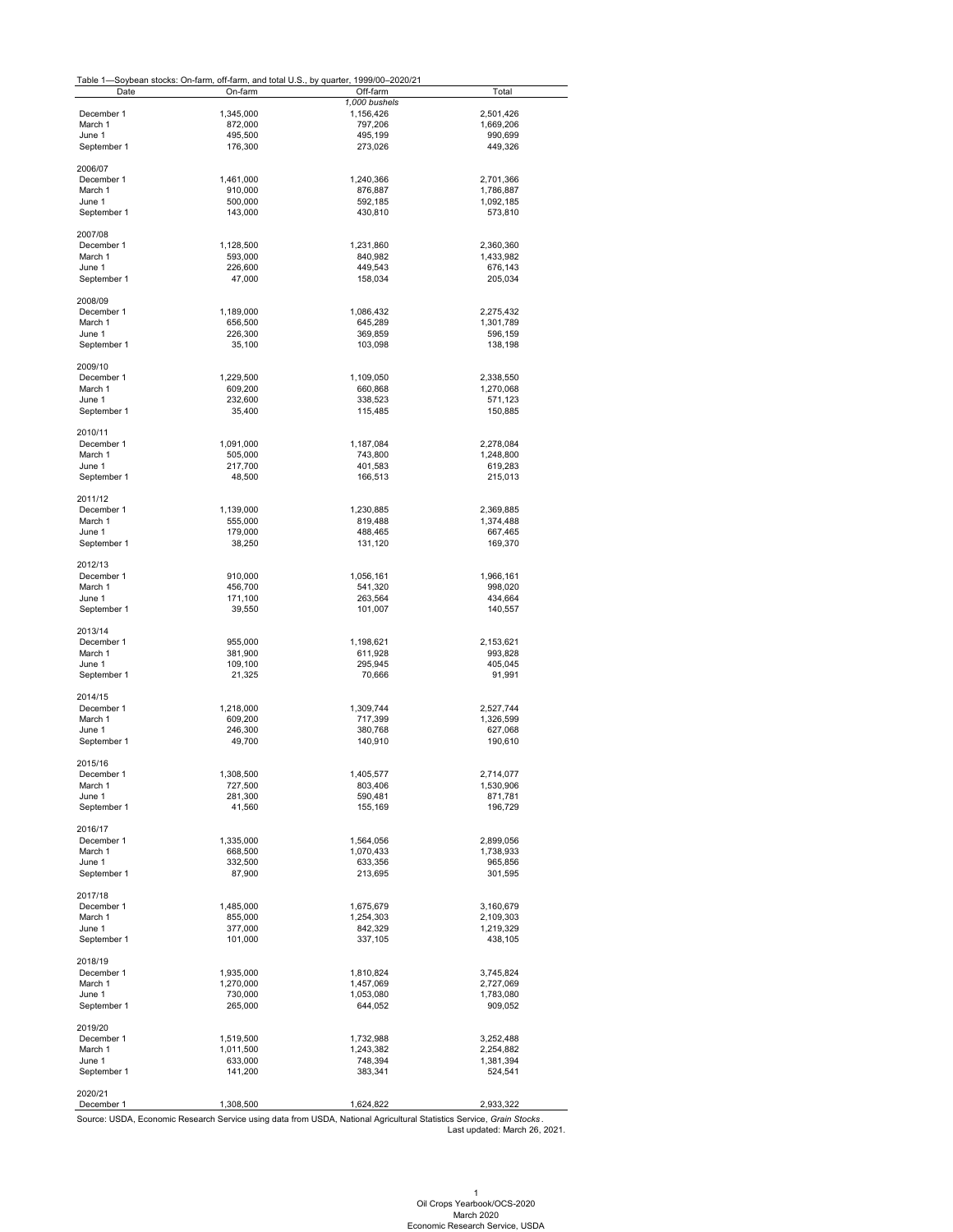| Table 2-Soybeans: Acreage planted, harvested, yield, production, value, and loan rate, U.S., 1960-2020 |  |  |  |  |  |  |
|--------------------------------------------------------------------------------------------------------|--|--|--|--|--|--|
|--------------------------------------------------------------------------------------------------------|--|--|--|--|--|--|

| . uww<br>Year | Planted                                        | boaho. Aoroago piantoa, harvootoa, yioia, proaaotion, valao, aha loan rato, o.o., 1000 2020<br>Harvested | Yield<br>per acre | Production             | Value                    | Loan<br>rate 1/ |
|---------------|------------------------------------------------|----------------------------------------------------------------------------------------------------------|-------------------|------------------------|--------------------------|-----------------|
|               | ---------------1,000 acres-------------------- |                                                                                                          | <b>Bushels</b>    | 1,000 bushels          | Thousand dollars         | Dollars/bushel  |
|               |                                                |                                                                                                          |                   |                        |                          |                 |
| 1960          | 24,440                                         | 23,655                                                                                                   | 23.5              | 555,085                | 1,184,910                | 1.85            |
| 1961          | 27,787                                         | 27,003                                                                                                   | 25.1              | 678,554                | 1,543,909                | 2.30            |
| 1962          | 28,418                                         | 27,608                                                                                                   | 24.2              | 669,186                | 1,564,352                | 2.25            |
| 1963          | 29,462                                         | 28,615                                                                                                   | 24.4              | 699,165                | 1,755,076                | 2.25            |
| 1964          | 31,721                                         | 30,793                                                                                                   | 22.8              | 700,921                | 1,836,441                | 2.25            |
| 1965          | 35,227                                         | 34,449                                                                                                   | 24.5              | 845,608                | 2,151,305                | 2.25            |
| 1966          | 37,294                                         | 36,546                                                                                                   | 25.4              | 928,481                | 2,553,612                | 2.50            |
| 1967          | 40,819                                         | 39,805                                                                                                   | 24.5              | 976,439                | 2,433,519                | 2.50            |
| 1968<br>1969  | 42,265<br>42,534                               | 41,391<br>41,337                                                                                         | 26.7<br>27.4      | 1,106,958              | 2,688,571                | 2.50<br>2.25    |
| 1970          | 43,082                                         | 42,249                                                                                                   | 26.7              | 1,133,120<br>1,127,100 | 2,664,204<br>3,214,710   | 2.25            |
| 1971          | 43,476                                         | 42,705                                                                                                   | 27.5              | 1,176,101              | 3,560,022                | 2.25            |
| 1972          | 46,866                                         | 45,683                                                                                                   | 27.8              | 1,270,608              | 5,550,074                | 2.25            |
| 1973          | 56,549                                         | 55,667                                                                                                   | 27.8              | 1,547,543              | 8,790,042                | 2.25            |
| 1974          | 52,479                                         | 51,341                                                                                                   | 23.7              | 1,216,287              | 8,078,943                | 2.25            |
| 1975          | 54,590                                         | 53,617                                                                                                   | 28.9              | 1,548,344              | 7,622,493                | <b>NA</b>       |
| 1976          | 50,269                                         | 49,401                                                                                                   | 26.1              | 1,288,608              | 8,775,761                | 2.50            |
| 1977          | 58,978                                         | 57,830                                                                                                   | 30.6              | 1,767,267              | 10,383,377               | 3.50            |
| 1978          | 64,708                                         | 63,663                                                                                                   | 29.4              | 1,868,754              | 12,449,679               | 4.50            |
| 1979          | 71,411                                         | 70,343                                                                                                   | 32.1              | 2,260,665              | 14,203,660               | 4.50            |
| 1980          | 69,930                                         | 67,813                                                                                                   | 26.5              | 1,797,543              | 13,601,112               | 5.02            |
| 1981          | 67,543                                         | 66,163                                                                                                   | 30.1              | 1,989,110              | 12,004,638               | 5.02            |
| 1982          | 70,884                                         | 69,442                                                                                                   | 31.5              | 2,190,297              | 12,483,481               | 5.02            |
| 1983          | 63,779                                         | 62,525                                                                                                   | 26.2              | 1,635,772              | 12,978,513               | 5.02            |
| 1984          | 67,755                                         | 66,113                                                                                                   | 28.1              | 1,860,863              | 10,864,686               | 5.02            |
| 1985          | 63,145                                         | 61,599                                                                                                   | 34.1              | 2,099,056              | 10,583,535               | 5.02            |
| 1986          | 60,405                                         | 58,312                                                                                                   | 33.3              | 1,942,558              | 9,274,487                | 4.77            |
| 1987          | 58,180                                         | 57,172                                                                                                   | 33.9              | 1,937,722              | 11,391,000               | 4.77            |
| 1988          | 58,840                                         | 57,373                                                                                                   | 27.0              | 1,548,841              | 11,487,742               | 4.77            |
| 1989          | 60,820                                         | 59,538                                                                                                   | 32.3              | 1,923,666              | 10,916,145               | 4.53            |
| 1990          | 57,795                                         | 56,512                                                                                                   | 34.1              | 1,925,947              | 11,042,010               | 4.50            |
| 1991          | 59,180                                         | 58,011                                                                                                   | 34.2              | 1,986,539              | 11,091,996               | 4.92            |
| 1992          | 59,180                                         | 58,233                                                                                                   | 37.6              | 2,190,354              | 12,167,564               | 4.92            |
| 1993          | 60,085                                         | 57,307                                                                                                   | 32.6              | 1,869,718              | 12,167,564               | 4.92            |
| 1994          | 61,620                                         | 60,809                                                                                                   | 41.4              | 2,514,869              | 13,756,328               | 4.92            |
| 1995<br>1996  | 62,495<br>64,195                               | 61,544<br>63,349                                                                                         | 35.3<br>37.6      | 2,174,254<br>2,380,274 | 14,616,758<br>17,439,971 | 4.92<br>4.97    |
| 1997          | 70,005                                         | 69,110                                                                                                   | 38.9              | 2,688,750              | 17,372,628               | 5.26            |
| 1998          | 72,025                                         | 70,441                                                                                                   | 38.9              | 2,741,014              | 13,493,831               | 5.26            |
| 1999          | 73,730                                         | 72,446                                                                                                   | 36.6              | 2,653,758              | 12,205,532               | 5.26            |
| 2000          | 74,266                                         | 72,408                                                                                                   | 38.1              | 2,757,810              | 12,466,572               | 5.26            |
| 2001          | 74,075                                         | 72,975                                                                                                   | 39.6              | 2,890,682              | 12,605,717               | 5.26            |
| 2002          | 73,963                                         | 72,497                                                                                                   | 38.0              | 2,756,147              | 15,252,691               | 5.00            |
| 2003          | 73,404                                         | 72,476                                                                                                   | 33.9              | 2,453,845              | 18,015,097               | 5.00            |
| 2004          | 75,208                                         | 73,958                                                                                                   | 42.2              | 3,123,790              | 17,895,510               | 5.00            |
| 2005          | 72,032                                         | 71,251                                                                                                   | 43.1              | 3,068,342              | 17,297,137               | 5.00            |
| 2006          | 75,522                                         | 74,602                                                                                                   | 42.9              | 3,196,726              | 20,468,267               | 5.00            |
| 2007          | 64,741                                         | 64,146                                                                                                   | 41.7              | 2,677,117              | 26,974,406               | 5.00            |
| 2008          | 75,718                                         | 74,681                                                                                                   | 39.7              | 2,967,007              | 29,458,225               | 5.00            |
| 2009          | 77,451                                         | 76,372                                                                                                   | 44.0              | 3,360,931              | 32, 163, 204             | 5.00            |
| 2010          | 77,404                                         | 76,610                                                                                                   | 43.5              | 3,331,306              | 37,571,277               | 5.00            |
| 2011          | 75,046                                         | 73,776                                                                                                   | 42.0              | 3,097,179              | 38,542,177               | 5.00            |
| 2012          | 77,198                                         | 76,144                                                                                                   | 40.0              | 3,042,044              | 43,723,144               | 5.00            |
| 2013          | 76,820                                         | 76,233                                                                                                   | 44.0              | 3,357,004              | 43,582,901               | 5.00            |
| 2014          | 83,296                                         | 82,611                                                                                                   | 47.5              | 3,928,070              | 39,474,861               | 5.00            |
| 2015          | 82,660                                         | 81,742                                                                                                   | 48.0              | 3,926,779              | 35,192,058               | 5.00            |
| 2016          | 83,453                                         | 82,706                                                                                                   | 51.9              | 4,296,496              | 40,694,573               | 5.00            |
| 2017          | 90,162                                         | 89,542                                                                                                   | 49.3              | 4,411,633              | 41,308,740               | 5.00            |
| 2018          | 89,167                                         | 87,594                                                                                                   | 50.6              | 4,428,150              | 37,557,828               | 5.00            |
| 2019          | 76,100                                         | 74,939                                                                                                   | 47.4              | 3,551,908              | 30,525,961               | 6.20            |
| 2020 2/       | 83,084                                         | 82,318                                                                                                   | 50.2              | 4,135,477              | 46,068,982               | 6.20            |

<span id="page-2-0"></span>NA = Not applicable.

1/ Beginning with the 1991 crop, a marketing loan program replaced the nonrecourse loan of previous years. Effective marketing loan value is \$4.92 (\$5.02 less 2-percent origination fee) for crop years 1991-1993. 2/ Forecast.

Sources: USDA, Economic Research Service using data from USDA, National Agricultural Statistics Service, *Crop Production* , and *Crop Values* ; and USDA Farm Service Agency*, Nonrecourse Marketing Assistance Loans and Loan Deficiency Payments Fact Sheet.* 

Last updated: March 26, 2021.

 Oil Crops Yearbook/OCS-2020 March 2020 Economic Research Service, USDA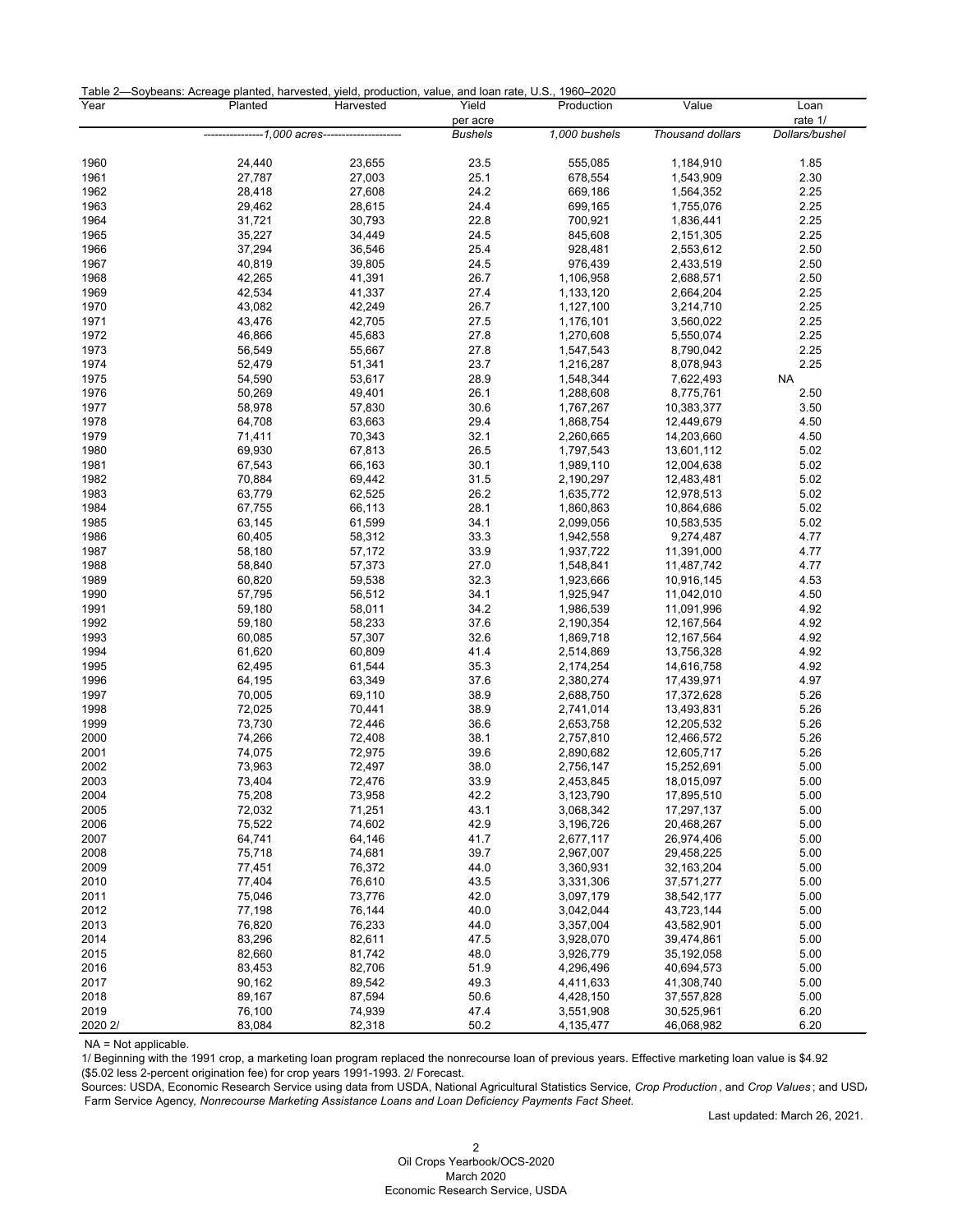| Year        |           |            | Supply                  |          | Disappearance          |         |            |       | Price  |                |
|-------------|-----------|------------|-------------------------|----------|------------------------|---------|------------|-------|--------|----------------|
| beginning   | Beginning |            |                         |          |                        |         | Seed, feed |       | Ending | Season-average |
| September 1 | stocks    | Production | Imports                 | Total 1/ | Crush                  | Exports | and        | Total | stocks | received       |
|             |           |            |                         |          |                        |         | residual   |       |        | by farmers     |
|             |           |            |                         |          | <b>Million bushels</b> |         |            |       |        | Dollars/bushel |
| 1980/81     | 358       | 1,798      | 0                       | 2,156    | 1,020                  | 724     | 99         | 1,843 | 313    | 7.57           |
| 1981/82     | 313       | 1,989      | 0                       | 2,302    | 1,030                  | 929     | 89         | 2,048 | 255    | 6.07           |
| 1982/83     | 255       | 2,190      | 0                       | 2,445    | 1,108                  | 905     | 87         | 2,100 | 345    | 5.71           |
| 1983/84     | 345       | 1,636      | 0                       | 1,980    | 983                    | 743     | 79         | 1,805 | 176    | 7.83           |
| 1984/85     | 176       | 1,861      | 0                       | 2,037    | 1,030                  | 598     | 93         | 1,721 | 316    | 5.84           |
| 1985/86     | 316       | 2,099      | 1                       | 2,416    | 1,053                  | 741     | 86         | 1,880 | 536    | 5.05           |
| 1986/87     | 536       | 1,943      | 0                       | 2,479    | 1,179                  | 757     | 106        | 2,042 | 436    | 4.78           |
| 1987/88     | 436       | 1,938      | $\mathbf{1}$            | 2,375    | 1,174                  | 804     | 95         | 2,073 | 302    | 5.88           |
| 1988/89     | 302       | 1,549      | $\overline{\mathbf{4}}$ | 1,855    | 1,058                  | 527     | 88         | 1,673 | 182    | 7.42           |
| 1989/90     | 182       | 1,924      | $\mathbf{1}$            | 2,107    | 1,146                  | 622     | 100        | 1,868 | 239    | 5.69           |
| 1990/91     | 239       | 1,926      | 3                       | 2,168    | 1,187                  | 557     | 95         | 1,839 | 329    | 5.74           |
| 1991/92     | 329       | 1,987      | 3                       | 2,319    | 1,254                  | 684     | 102        | 2,040 | 278    | 5.58           |
| 1992/93     | 278       | 2,190      | $\overline{c}$          | 2,471    | 1,279                  | 771     | 129        | 2,179 | 292    | 5.56           |
| 1993/94     | 292       | 1,870      | 6                       | 2,168    | 1,276                  | 588     | 95         | 1,959 | 209    | 6.40           |
| 1994/95     | 209       | 2,515      | 5                       | 2,729    | 1,405                  | 840     | 150        | 2,395 | 335    | 5.48           |
| 1995/96     | 335       | 2,174      | $\overline{4}$          | 2,514    | 1,370                  | 849     | 111        | 2,330 | 183    | 6.72           |
| 1996/97     | 183       | 2,380      | 9                       | 2,573    | 1,436                  | 886     | 119        | 2,441 | 132    | 7.35           |
| 1997/98     | 132       | 2,689      | 5                       | 2,826    | 1,597                  | 874     | 155        | 2,626 | 200    | 6.47           |
| 1998/99     | 200       | 2,741      | 4                       | 2,944    | 1,590                  | 805     | 201        | 2,596 | 348    | 4.93           |
| 1999/00     | 348       | 2,654      | 4                       | 3,006    | 1,578                  | 973     | 165        | 2,716 | 290    | 4.63           |
| 2000/01     | 290       | 2,758      | $\overline{\mathbf{4}}$ | 3,052    | 1,640                  | 996     | 168        | 2,804 | 248    | 4.54           |
| 2001/02     | 248       | 2,891      | $\overline{2}$          | 3,141    | 1,700                  | 1,064   | 169        | 2,933 | 208    | 4.38           |
| 2002/03     | 208       | 2,756      | 5                       | 2,969    | 1,615                  | 1,044   | 131        | 2,791 | 178    | 5.53           |
| 2003/04     | 178       | 2,454      | 6                       | 2,638    | 1,530                  | 887     | 109        | 2,525 | 112    | 7.34           |
| 2004/05     | 112       | 3,124      | 6                       | 3,242    | 1,696                  | 1,097   | 193        | 2,986 | 256    | 5.74           |
| 2005/06     | 256       | 3,068      | 3                       | 3,327    | 1,739                  | 940     | 199        | 2,878 | 449    | 5.66           |
| 2006/07     | 449       | 3,197      | 9                       | 3,655    | 1,808                  | 1,116   | 157        | 3,081 | 574    | 6.43           |
| 2007/08     | 574       | 2,677      | 10                      | 3,261    | 1,803                  | 1,159   | 94         | 3,056 | 205    | 10.10          |
| 2008/09     | 205       | 2,967      | 13                      | 3,185    | 1,662                  | 1,279   | 106        | 3,047 | 138    | 9.97           |
| 2009/10     | 138       | 3,361      | 15                      | 3,514    | 1,752                  | 1,499   | 112        | 3,363 | 151    | 9.59           |
| 2010/11     | 151       | 3,331      | 14                      | 3,497    | 1,648                  | 1,505   | 129        | 3,282 | 215    | 11.30          |
| 2011/12     | 215       | 3,097      | 16                      | 3,328    | 1,703                  | 1,365   | 91         | 3,159 | 169    | 12.50          |
| 2012/13     | 169       | 3,042      | 41                      | 3,252    | 1,689                  | 1,328   | 95         | 3,111 | 141    | 14.40          |
| 2013/14     | 141       | 3,357      | 72                      | 3,569    | 1,734                  | 1,639   | 105        | 3,477 | 92     | 13.00          |
| 2014/15     | 92        | 3,928      | 33                      | 4,053    | 1,873                  | 1,842   | 147        | 3,863 | 191    | 10.10          |
| 2015/16     | 191       | 3,927      | 24                      | 4,141    | 1,886                  | 1,943   | 115        | 3,944 | 197    | 8.95           |
| 2016/17     | 197       | 4,296      | 22                      | 4,515    | 1,901                  | 2,167   | 146        | 4,214 | 302    | 9.47           |
| 2017/18     | 302       | 4,412      | 22                      | 4,735    | 2,055                  | 2,134   | 108        | 4,297 | 438    | 9.33           |
| 2018/19     | 438       | 4,428      | 14                      | 4,880    | 2,092                  | 1,748   | 132        | 3,971 | 909    | 8.48           |
| 2019/20     | 909       | 3,552      | 15                      | 4,476    | 2,165                  | 1,682   | 104        | 3,951 | 525    | 8.70           |
| 2020/21 2/  | 525       | 4,135      | 35                      | 4,695    | 2,200                  | 2,250   | 125        | 4,575 | 120    | 11.15          |

<span id="page-3-0"></span>1/ Total supply includes imports. 2/ Forecast.

Sources: USDA, Economic Research Service using data from USDA, National Agricultural Statistics Service, *Crop Production* , *Grain Stocks, Fats & Oils: Oilseed Crushings,* and *Agricultural Prices* ; and USDA, Foreign Agricultural Service, *Global Agricultural Trade System* .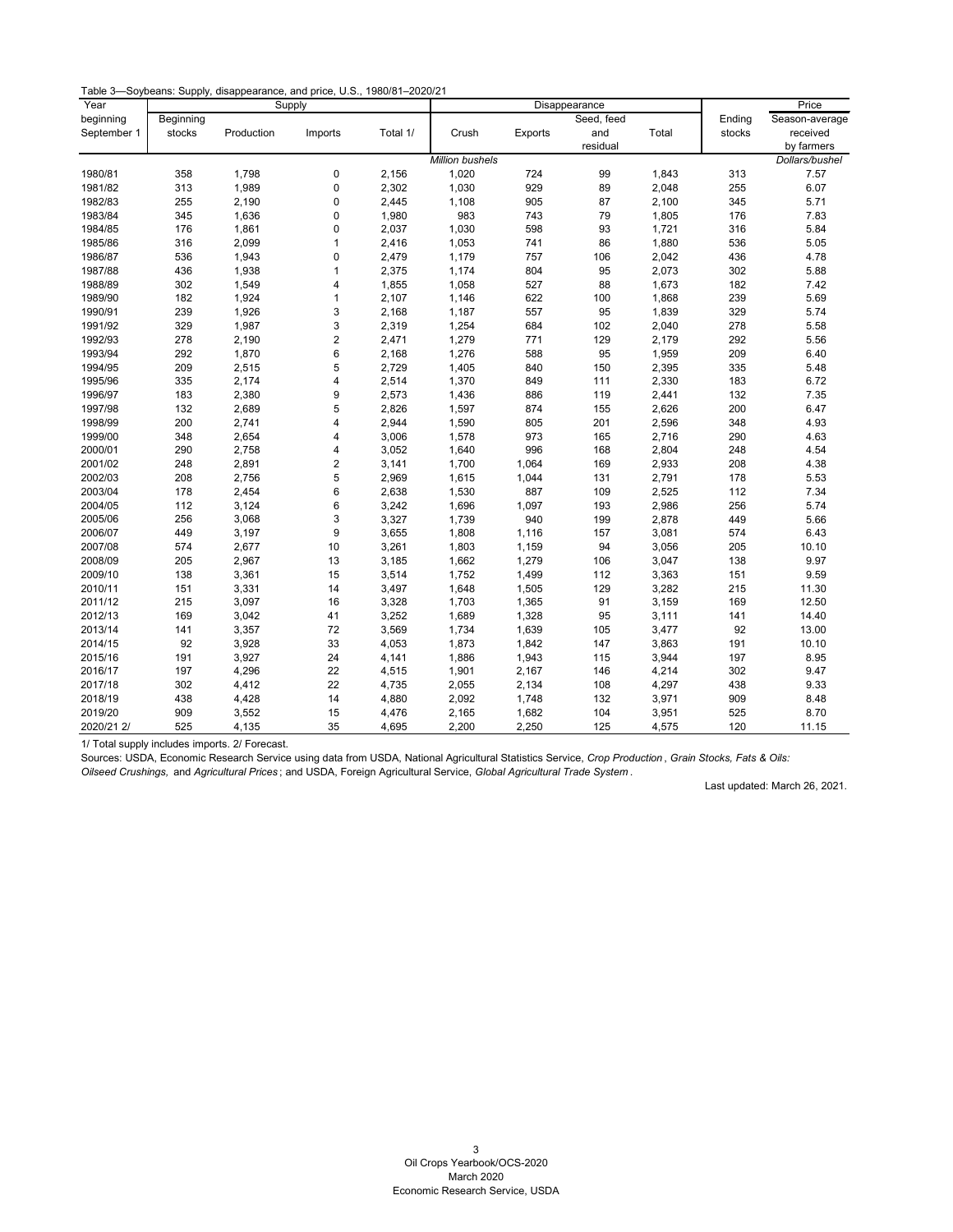| Table 4-Soybean meal: Supply, disappearance, and price, U.S., 1980/81-2020/21 |  |  |  |  |  |  |
|-------------------------------------------------------------------------------|--|--|--|--|--|--|
|-------------------------------------------------------------------------------|--|--|--|--|--|--|

| Year       |           |               | Supply      |        |                  | Disappearance |        |           | Price               |
|------------|-----------|---------------|-------------|--------|------------------|---------------|--------|-----------|---------------------|
| beginning  | Beginning |               |             |        |                  |               |        | Ending    | 48-percent protein, |
| October 1  | stocks 1/ | Production 1/ | Imports     | Total  | Domestic         | Exports       | Total  | stocks 1/ | Decatur, IL         |
|            |           |               |             |        |                  |               |        |           | (solvent)           |
|            |           |               |             |        | 1.000 short tons |               |        |           | Dollars/short ton   |
| 1980/81    | 226       | 24,312        | 0           | 24,538 | 17,591           | 6,784         | 24,375 | 163       | 235.13              |
| 1981/82    | 163       | 24,634        | 0           | 24,797 | 17,714           | 6,908         | 24,622 | 175       | 196.62              |
| 1982/83    | 175       | 26,714        | $\pmb{0}$   | 26,889 | 19,306           | 7,109         | 26,415 | 474       | 200.94              |
| 1983/84    | 474       | 22,756        | 0           | 23,230 | 17,615           | 5,360         | 22,975 | 255       | 203.21              |
| 1984/85    | 255       | 24,529        | $\mathbf 0$ | 24,784 | 19,518           | 4,879         | 24,397 | 387       | 136.40              |
| 1985/86    | 387       | 24,951        | 0           | 25,338 | 19,090           | 6,036         | 25,126 | 212       | 166.20              |
| 1986/87    | 212       | 27,758        | 0           | 27,970 | 20,435           | 7,295         | 27,730 | 240       | 177.31              |
| 1987/88    | 240       | 28,060        | $\mathbf 0$ | 28,300 | 21,323           | 6,824         | 28,147 | 153       | 239.35              |
| 1988/89    | 153       | 24,943        | 17          | 25,113 | 19,497           | 5,443         | 24,940 | 173       | 252.40              |
| 1989/90    | 173       | 27,719        | 37          | 27,928 | 22,194           | 5,416         | 27,610 | 318       | 186.48              |
| 1990/91    | 318       | 28,325        | 50          | 28,693 | 22,775           | 5,633         | 28,408 | 285       | 181.38              |
| 1991/92    | 285       | 29,831        | 69          | 30,185 | 22,854           | 7,101         | 29,955 | 230       | 189.21              |
| 1992/93    | 230       | 30,364        | 95          | 30,689 | 24,086           | 6,398         | 30,484 | 204       | 193.75              |
| 1993/94    | 204       | 30,514        | 75          | 30,793 | 25,163           | 5,481         | 30,644 | 150       | 192.86              |
| 1994/95    | 150       | 33,269        | 71          | 33,490 | 26,427           | 6,839         | 33,266 | 223       | 162.60              |
| 1995/96    | 223       | 32,527        | 100         | 32,850 | 26,549           | 6,089         | 32,638 | 212       | 235.90              |
| 1996/97    | 212       | 34,211        | 119         | 34,543 | 27,222           | 7,111         | 34,333 | 210       | 270.90              |
| 1997/98    | 210       | 38,176        | 66          | 38,452 | 28,619           | 9,615         | 38,234 | 218       | 185.30              |
| 1998/99    | 218       | 37,797        | 112         | 38,126 | 30,103           | 7,693         | 37,796 | 330       | 138.55              |
| 1999/00    | 330       | 37,591        | 71          | 37,993 | 30,080           | 7,619         | 37,700 | 293       | 167.70              |
| 2000/01    | 293       | 39,385        | 55          | 39,733 | 31,264           | 8,085         | 39,350 | 383       | 173.61              |
| 2001/02    | 383       | 40,292        | 148         | 40,823 | 32,567           | 8,015         | 40,583 | 240       | 167.72              |
| 2002/03    | 240       | 38,194        | 173         | 38,607 | 32,074           | 6,314         | 38,388 | 220       | 181.58              |
| 2003/04    | 220       | 36,324        | 285         | 36,830 | 31,449           | 5,169         | 36,619 | 211       | 256.05              |
| 2004/05    | 211       | 40,715        | 147         | 41,073 | 33,561           | 7,340         | 40,902 | 172       | 182.90              |
| 2005/06    | 172       | 41,244        | 141         | 41,557 | 33,195           | 8,048         | 41,243 | 314       | 174.17              |
| 2006/07    | 314       | 43,032        | 156         | 43,502 | 34,355           | 8,804         | 43,159 | 343       | 205.44              |
| 2007/08    | 343       | 42,284        | 141         | 42,768 | 33,232           | 9,242         | 42,474 | 294       | 335.94              |
| 2008/09    | 294       | 39,102        | 88          | 39,484 | 30,752           | 8,497         | 39,249 | 235       | 331.17              |
| 2009/10    | 235       | 41,707        | 160         | 42,101 | 30,640           | 11,159        | 41,800 | 302       | 311.27              |
| 2010/11    | 302       | 39,251        | 180         | 39,732 | 30,301           | 9,081         | 39,382 | 350       | 345.52              |
| 2011/12    | 350       | 41,036        | 216         | 41,602 | 31,552           | 9,750         | 41,302 | 300       | 395.53              |
| 2012/13    | 300       | 39,875        | 245         | 40,420 | 28,999           | 11,146        | 40,145 | 275       | 468.11              |
| 2013/14    | 275       | 40,685        | 383         | 41,342 | 29,514           | 11,578        | 41,092 | 250       | 489.94              |
| 2014/15    | 250       | 45,062        | 333         | 45,645 | 32,277           | 13,107        | 45,384 | 260       | 368.49              |
| 2015/16    | 260       | 44,672        | 395         | 45,327 | 33,110           | 11,953        | 45,063 | 264       | 324.56              |
| 2016/17    | 264       | 44,787        | 345         | 45,396 | 33,416           | 11,580        | 44,995 | 401       | 316.88              |
| 2017/18    | 401       | 49,226        | 482         | 50,108 | 35,537           | 14,016        | 49,553 | 555       | 345.02              |
| 2018/19    | 555       | 48,814        | 683         | 50,052 | 36,096           | 13,554        | 49,650 | 402       | 308.28              |
| 2019/20    | 402       | 51,100        | 639         | 52,141 | 37,723           | 14,077        | 51,800 | 341       | 305.00              |
| 2020/21 2/ | 341       | 51,959        | 600         | 52,900 | 38,300           | 14,250        | 52,550 | 350       | 421.60              |

<span id="page-4-0"></span>1/ Includes millfeed (hull meal). 2/ Forecast.

Sources: USDA, Economic Research Service using data from USDA, National Agricultural Statistics Service, *Fats & Oils: Oilseed Crushings* ; USDA, Agricultural Marketing Service*, National Monthly Feedstuff Prices;* and USDA, Foreign Agricultural Service*, Global Agricultural Trade Internet System.*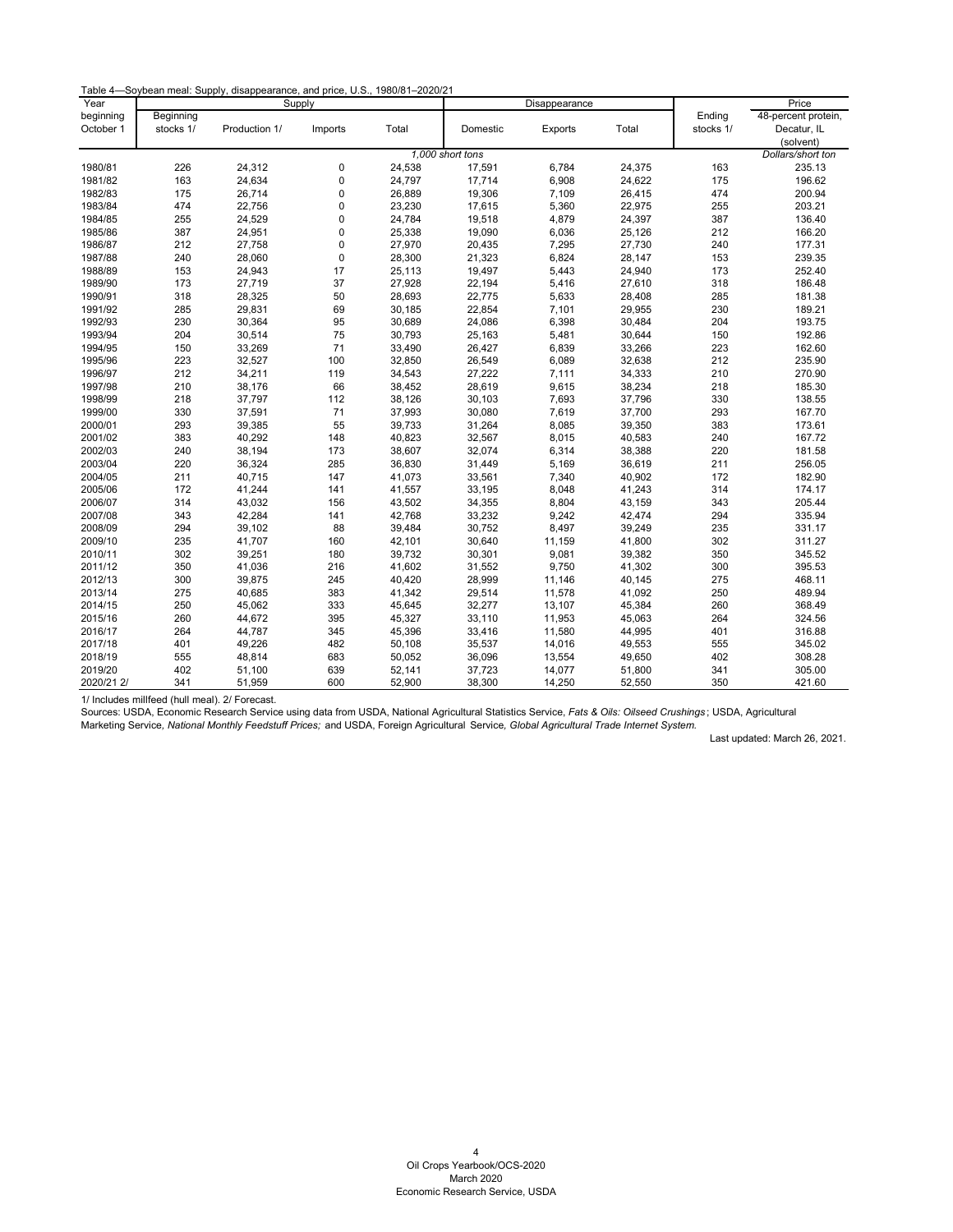|  |  | Table 5-Soybean oil: Supply, disappearance, and price, U.S., 1980/81-2020/21 |  |  |
|--|--|------------------------------------------------------------------------------|--|--|
|--|--|------------------------------------------------------------------------------|--|--|

| Year       |           | Supply     |              |        | Disappearance  |                 |         |        | Price  |             |
|------------|-----------|------------|--------------|--------|----------------|-----------------|---------|--------|--------|-------------|
| beginning  | Beginning |            |              |        | Domestic       |                 |         |        | Ending | Crude,      |
| October 1  | stocks    | Production | Imports      | Total  | Total          | Methyl ester 1/ | Exports | Total  | stocks | Decatur, IL |
|            |           |            |              |        | Million pounds |                 |         |        |        | Cents/pound |
| 1980/81    | 1,210     | 11,270     | 0            | 12,480 | 9,113          | ---             | 1,631   | 10,744 | 1,736  | 22.73       |
| 1981/82    | 1,736     | 10,979     | $\pmb{0}$    | 12,716 | 9,536          | ---             | 2,077   | 11,613 | 1,103  | 18.95       |
| 1982/83    | 1,103     | 12,040     | $\mathbf 0$  | 13,143 | 9,857          | $---$           | 2,025   | 11,882 | 1,261  | 20.62       |
| 1983/84    | 1,261     | 10,863     | $\mathbf 0$  | 12,124 | 9,579          | $---$           | 1,824   | 11,403 | 721    | 30.55       |
| 1984/85    | 721       | 11,468     | 20           | 12,209 | 9,916          | $---$           | 1,660   | 11,576 | 632    | 29.52       |
| 1985/86    | 632       | 11,617     | 8            | 12,257 | 10,054         | ---             | 1,257   | 11,311 | 947    | 18.02       |
| 1986/87    | 947       | 12,783     | 15           | 13,745 | 10,833         | $---$           | 1,187   | 12,020 | 1,725  | 15.36       |
| 1987/88    | 1,725     | 12,975     | 194          | 14,893 | 10,927         | ---             | 1,874   | 12,801 | 2,092  | 22.67       |
| 1988/89    | 2,092     | 11,737     | 138          | 13,967 | 10,591         | ---             | 1,661   | 12,252 | 1,715  | 21.09       |
| 1989/90    | 1,715     | 13,004     | 22           | 14,741 | 12,082         | $---$           | 1,353   | 13,435 | 1,305  | 22.28       |
| 1990/91    | 1,305     | 13,408     | 17           | 14,730 | 12,136         | ---             | 808     | 12,944 | 1,786  | 20.98       |
| 1991/92    | 1,786     | 14,345     | $\mathbf{1}$ | 16,132 | 12,248         | $---$           | 1,644   | 13,892 | 2,239  | 19.13       |
| 1992/93    | 2,239     | 13,778     | 10           | 16,028 | 13,012         | ---             | 1,461   | 14,473 | 1,555  | 21.24       |
| 1993/94    | 1,555     | 13,951     | 68           | 15,574 | 12,940         | ---             | 1,531   | 14,471 | 1,103  | 26.96       |
| 1994/95    | 1,103     | 15,613     | 17           | 16,733 | 12,914         | $---$           | 2,683   | 15,597 | 1,137  | 27.51       |
| 1995/96    | 1,137     | 15,240     | 95           | 16,472 | 13,465         | ---             | 992     | 14,457 | 2,015  | 24.70       |
| 1996/97    | 2,015     | 15,752     | 53           | 17,821 | 14,267         | ---             | 2,033   | 16,300 | 1,520  | 22.51       |
| 1997/98    | 1,520     | 18,143     | 60           | 19,723 | 15,262         | ---             | 3,079   | 18,341 | 1,382  | 25.83       |
| 1998/99    | 1,382     | 18,078     | 83           | 19,543 | 15,652         | ---             | 2,372   | 18,024 | 1,520  | 19.80       |
| 1999/00    | 1,520     | 17,825     | 83           | 19,427 | 16,059         | $---$           | 1,375   | 17,434 | 1,993  | 15.59       |
| 2000/01    | 1,993     | 18,420     | 73           | 20,486 | 16,318         | ---             | 1,401   | 17,719 | 2,767  | 14.09       |
| 2001/02    | 2,767     | 18,898     | 46           | 21,711 | 16,833         | 92              | 2,519   | 19,352 | 2,359  | 16.46       |
| 2002/03    | 2,359     | 18,430     | 46           | 20,835 | 17,081         | 121             | 2,263   | 19,344 | 1,491  | 22.04       |
| 2003/04    | 1,491     | 17,080     | 306          | 18,877 | 16,866         | 124             | 936     | 17,802 | 1,076  | 29.97       |
| 2004/05    | 1,076     | 19,360     | 26           | 20,462 | 17,439         | 445             | 1,324   | 18,763 | 1,699  | 23.01       |
| 2005/06    | 1,699     | 20,387     | 35           | 22,122 | 17,959         | 1,555           | 1,153   | 19,112 | 3,010  | 23.41       |
| 2006/07    | 3,010     | 20,489     | 37           | 23,536 | 18,574         | 2,762           | 1,877   | 20,451 | 3,085  | 31.02       |
| 2007/08    | 3,085     | 20,580     | 65           | 23,730 | 18,335         | 3,245           | 2,911   | 21,246 | 2,485  | 52.03       |
| 2008/09    | 2,485     | 18,745     | 90           | 21,319 | 16,265         | 2,010           | 2,193   | 18,459 | 2,861  | 32.16       |
| 2009/10    | 2,861     | 19,615     | 103          | 22,578 | 15,814         | 1,622           | 3,359   | 19,173 | 3,406  | 35.95       |
| 2010/11    | 3,406     | 18,888     | 159          | 22,452 | 16,544         | 2,737           | 3,233   | 19,777 | 2,675  | 53.20       |
| 2011/12    | 2,675     | 19,740     | 149          | 22,564 | 18,510         | 4,874           | 1,464   | 19,974 | 2,590  | 51.90       |
| 2012/13    | 2,590     | 19,820     | 196          | 22,606 | 18,787         | 4,689           | 2,163   | 20,951 | 1,655  | 47.13       |
| 2013/14    | 1,655     | 20,130     | 165          | 21,950 | 18,908         | 5,078           | 1,877   | 20,785 | 1,165  | 38.23       |
| 2014/15    | 1,165     | 21,399     | 264          | 22,828 | 18,959         | 5,039           | 2,014   | 20,974 | 1,855  | 31.60       |
| 2015/16    | 1,855     | 21,950     | 287          | 24,092 | 20,162         | 5,670           | 2,243   | 22,405 | 1,687  | 29.86       |
| 2016/17    | 1,687     | 22,123     | 319          | 24,129 | 19,862         | 6,200           | 2,556   | 22,418 | 1,711  | 32.55       |
| 2017/18    | 1,711     | 23,772     | 335          | 25,819 | 21,380         | 7,134           | 2,443   | 23,823 | 1,995  | 30.04       |
| 2018/19    | 1,995     | 24,197     | 398          | 26,591 | 23,040         | 7,863           | 1,775   | 24,815 | 1,775  | 28.26       |
| 2019/20    | 1,775     | 24,911     | 319          | 27,005 | 22,313         | 7,858           | 2,839   | 25,152 | 1,853  | 31.50       |
| 2020/21 2/ | 1,853     | 25,630     | 350          | 27,833 | 23,500         | 8,300           | 2,600   | 26,100 | 1,733  | 29.13       |

<span id="page-5-0"></span>1/ Prior to January 2006, methyl ester consumption based on quarterly data from the CCC Bioenergy Program 2/ Forecast.

Sources: USDA, Economic Research Service using data from USDA, National Agricultural Statistics Service, *Fats & Oils: Oilseed Crushings* ; USDA, Agricultural Marketing Service*, National Monthly Feedstuff Prices;* USDA, Foreign Agricultural *Service, Global Agricultural Trade System; and* U.S. Department of Energy*,* Energy Information Administration, *Monthly Biodiesel Production Report.*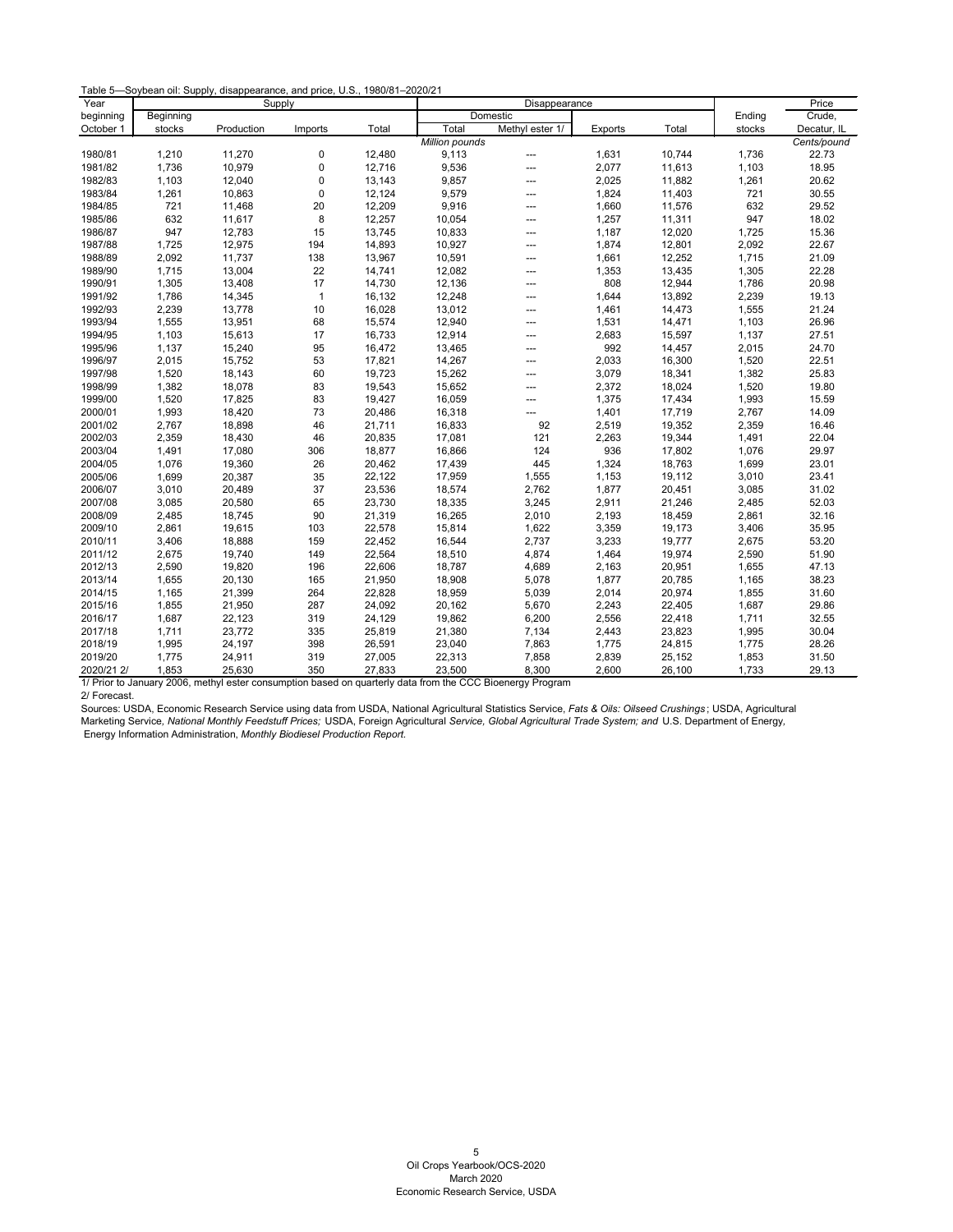Table 6—Soybeans: U.S. supply and disappearance, by crop year quarter, 2000/01–2020/21

<span id="page-6-0"></span>

| ⊦uwi⊌ ∪                  |           | $\sim$ ooybcano. O.O. supply and disappearance, by erop year quanter, zooo/o $\sim$ zozo/z i | Supply          |                      | Disappearance        |                      |                             |                      |           |
|--------------------------|-----------|----------------------------------------------------------------------------------------------|-----------------|----------------------|----------------------|----------------------|-----------------------------|----------------------|-----------|
| Year                     | Beginning |                                                                                              |                 |                      |                      |                      |                             |                      | Ending    |
| beginning<br>September 1 | stocks    | Production                                                                                   | Imports         | Total                | Crush                | Exports              | Seed, feed,<br>and residual | Total                | stocks    |
|                          |           |                                                                                              |                 |                      | 1,000 bushels        |                      |                             |                      |           |
| 2015/16                  |           |                                                                                              |                 |                      |                      |                      |                             |                      |           |
| September                |           |                                                                                              | 2,448           |                      | 134,563              | 86,332               |                             |                      |           |
| October                  |           |                                                                                              | 2,214           |                      | 170,134              | 368,108              |                             |                      |           |
| November                 |           |                                                                                              | 1,843           |                      | 165,784              | 336,913              |                             |                      |           |
| Sep.-Nov.                | 190,610   | 3,926,779                                                                                    | 6,505           | 4,123,894            | 470,481              | 791,353              | 147,983                     | 1,409,817            | 2,714,077 |
| December                 |           |                                                                                              | 2,145<br>2,860  |                      | 167,044<br>160,468   | 249,794<br>223,610   |                             |                      |           |
| January<br>February      |           |                                                                                              | 1,242           |                      | 154,622              | 208,886              |                             |                      |           |
| Dec.-Feb.                | 2,714,077 |                                                                                              | 6,247           | 2,720,324            | 482,134              | 682,290              | 24,993                      | 1,189,418            | 1,530,906 |
| March                    |           |                                                                                              | 2,496           |                      | 166,388              | 97,067               |                             |                      |           |
| April                    |           |                                                                                              | 1,828           |                      | 158,170              | 49,977               |                             |                      |           |
| May                      |           |                                                                                              | 830             |                      | 160,861              | 32,604               |                             |                      |           |
| Mar.-May                 | 1,530,906 |                                                                                              | 5,154           | 1,536,060            | 485,418              | 179,648              | $-788$                      | 664,279              | 871,781   |
| June                     |           |                                                                                              | 2,390           |                      | 154,125              | 38,657               |                             |                      |           |
| July                     |           |                                                                                              | 1,434           |                      | 153,451              | 97,797               |                             |                      |           |
| August                   |           |                                                                                              | 1,812           |                      | 140,626              | 152,894              |                             |                      |           |
| June-Aug.                | 871,781   |                                                                                              | 5,636           | 877,417              | 448,203              | 289,347              | $-56,863$                   | 680,688              | 196,729   |
| Total                    |           | 3,926,779                                                                                    | 23,541          | 4,140,930            | 1,886,237            | 1,942,639            | 115,325                     | 3,944,201            |           |
| 2016/17                  |           |                                                                                              |                 |                      |                      |                      |                             |                      |           |
| September                |           |                                                                                              | 2,308           |                      | 138,267              | 137,778              |                             |                      |           |
| October                  |           |                                                                                              | 1,773           |                      | 175,881              | 410,415              |                             |                      |           |
| November                 |           |                                                                                              | 1,382           |                      | 170,735              | 380,804              |                             |                      |           |
| Sep.-Nov.                | 196,729   | 4,296,496                                                                                    | 5,464           | 4,498,689            | 484,882              | 928,997              | 185,754                     | 1,599,633            | 2,899,056 |
| December                 |           |                                                                                              | 1,171           |                      | 169,050              | 293,219              |                             |                      |           |
| January                  |           |                                                                                              | 3,213           |                      | 171,324              | 257,787              |                             |                      |           |
| February                 |           |                                                                                              | 2,258           |                      | 151,411              | 163,859              |                             |                      |           |
| Dec.-Feb.                | 2,899,056 | ---                                                                                          | 6,643           | 2,905,699            | 491,785              | 714,865              | $-39,884$                   | 1,166,766            | 1,738,933 |
| March                    |           |                                                                                              | 2,220           |                      | 160,765              | 118,299              |                             |                      |           |
| April                    |           |                                                                                              | 1,604           |                      | 150,315              | 90,342               |                             |                      |           |
| May                      |           |                                                                                              | 2,125           |                      | 157,980              | 53,313               |                             |                      |           |
| Mar.-May                 | 1,738,933 |                                                                                              | 5,949           | 1,744,882            | 469,060              | 261,954              | 48,012                      | 779,026              | 965,856   |
| June                     |           |                                                                                              | 1,054           |                      | 148,229              | 65,634               |                             |                      |           |
| July                     |           |                                                                                              | 1,718           |                      | 155,623              | 85,191               |                             |                      |           |
| August<br>June-Aug.      |           |                                                                                              | 1,453           |                      | 151,620              | 109,872              |                             |                      |           |
| Total                    | 965,856   | 4,296,496                                                                                    | 4,225<br>22,281 | 970,081<br>4,515,506 | 455,471<br>1,901,198 | 260,696<br>2,166,512 | $-47,681$<br>146,201        | 668,486<br>4,213,911 | 301,595   |
|                          |           |                                                                                              |                 |                      |                      |                      |                             |                      |           |
| 2017/18                  |           |                                                                                              |                 |                      |                      |                      |                             |                      |           |
| September                |           |                                                                                              | 1,352           |                      | 145,374              | 165,529              |                             |                      |           |
| October                  |           |                                                                                              | 2,842           |                      | 175,913              | 354,356              |                             |                      |           |
| November                 |           |                                                                                              | 1,426           |                      | 173,349              | 337,603              |                             |                      |           |
| Sep.-Nov.                | 301,595   | 4,411,633                                                                                    | 5,620           | 4,718,848            | 494,636              | 857,488              | 206,045                     | 1,558,169            | 3,160,679 |
| December                 |           |                                                                                              | 2,328           |                      | 176,341              | 228,726              |                             |                      |           |
| January                  |           |                                                                                              | 1,463           |                      | 174,661              | 213,381              |                             |                      |           |
| February                 |           |                                                                                              | 1,176           |                      | 164,959              | 155,706              |                             |                      |           |
| Dec.-Feb.                | 3,160,679 | ---                                                                                          | 4,967           | 3,165,646            | 515,960              | 597,813              | $-57,430$                   | 1,056,343            | 2,109,303 |
| March                    |           |                                                                                              | 2,140           |                      | 182,175              | 118,371              |                             |                      |           |
| April                    |           |                                                                                              | 2,418           |                      | 171,638              | 80,632               |                             |                      |           |
| May                      |           |                                                                                              | 1,852<br>6,410  | 2,115,713            | 172,468<br>526,281   | 114,291<br>313,295   |                             | 896,384              | 1,219,329 |
| Mar.-May<br>June         | 2,109,303 | ---                                                                                          | 1,900           |                      | 169,565              | 114,754              | 56,808                      |                      |           |
| July                     |           |                                                                                              | 2,162           |                      | 178,861              | 125,858              |                             |                      |           |
| August                   |           |                                                                                              | 751             |                      | 169,629              | 124,523              |                             |                      |           |
| June-Aug.                | 1,219,329 | ---                                                                                          | 4,814           | 1,224,143            | 518,055              | 365,134              | $-97,152$                   | 786,038              | 438,105   |
| Total                    |           | 4,411,633                                                                                    | 21,810          | 4,735,038            | 2,054,932            | 2,133,730            | 108,271                     | 4,296,933            |           |
|                          |           |                                                                                              |                 |                      |                      |                      |                             |                      |           |
| 2018/19                  |           |                                                                                              |                 |                      |                      |                      |                             |                      |           |
| September                |           |                                                                                              | 1,030           |                      | 169,649              | 122,556              |                             |                      |           |
| October                  |           |                                                                                              | 776             |                      | 183,558              | 200,534              |                             |                      |           |
| November                 |           |                                                                                              | 1,836           |                      | 178,102              | 179,285              |                             |                      |           |
| Sep.-Nov.                | 438,105   | 4,428,150                                                                                    | 3,642           | 4,869,897            | 531,310              | 502,375              | 90,389                      | 1,124,073            | 3,745,824 |
| December                 |           |                                                                                              | 1,137<br>1,017  |                      | 183,776<br>183,071   | 147,507<br>177,408   |                             |                      |           |
| January<br>February      |           |                                                                                              | 1,462           |                      | 162,781              | 168,189              |                             |                      |           |
| Dec.-Feb.                | 3,745,824 | ---                                                                                          | 3,615           | 3,749,439            | 529,628              | 493,103              | $-361$                      | 1,022,370            | 2,727,069 |
| March                    |           |                                                                                              | 1,492           |                      | 179,434              | 136,192              |                             |                      |           |
| April                    |           |                                                                                              | 1,565           |                      | 171,547              | 88,157               |                             |                      |           |
| May                      |           |                                                                                              | 641             |                      | 165,442              | 94,080               |                             |                      |           |
| Mar.-May                 | 2,727,069 | ---                                                                                          | 3,698           | 2,730,767            | 516,423              | 318,429              | 112,835                     | 947,687              | 1,783,080 |
| June                     |           |                                                                                              | 750             |                      | 157,638              | 117,343              |                             |                      |           |
| July                     |           |                                                                                              | 1,309           |                      | 179,463              | 135,233              |                             |                      |           |
| August                   |           |                                                                                              | 1,055           |                      | 177,529              | 181,189              |                             |                      |           |
| June-Aug.                | 1,783,080 | ---                                                                                          | 3,114           | 1,786,194            | 514,630              | 433,765              | $-71,253$                   | 877,142              | 909,052   |
| Total                    |           | 4,428,150                                                                                    | 14,069          | 4,880,324            | 2,091,990            | 1,747,672            | 131,609                     | 3,971,272            |           |
|                          |           |                                                                                              |                 |                      |                      |                      |                             |                      |           |
| 2019/20                  |           |                                                                                              |                 |                      |                      |                      |                             |                      |           |
| September                |           |                                                                                              | 1,173           |                      | 162,334              | 143,314              |                             |                      |           |
| October                  |           |                                                                                              | 1,974           |                      | 187,187              | 216,551              |                             |                      |           |
| November                 |           |                                                                                              | 441             |                      | 174,648              | 250,802              |                             |                      |           |
| Sep.-Nov.                | 909,052   | 3,551,908                                                                                    | 3,588           | 4,464,548            | 524,170              | 610,667              | 77,223                      | 1,212,060            | 3,252,488 |
| December                 |           |                                                                                              | 1,389           |                      | 184,742              | 207,860              |                             |                      |           |
| January                  |           |                                                                                              | 1,142           |                      | 188,780              | 195,447              |                             |                      |           |
| February                 |           |                                                                                              | 1,519           |                      | 175,293              | 101,371              |                             |                      |           |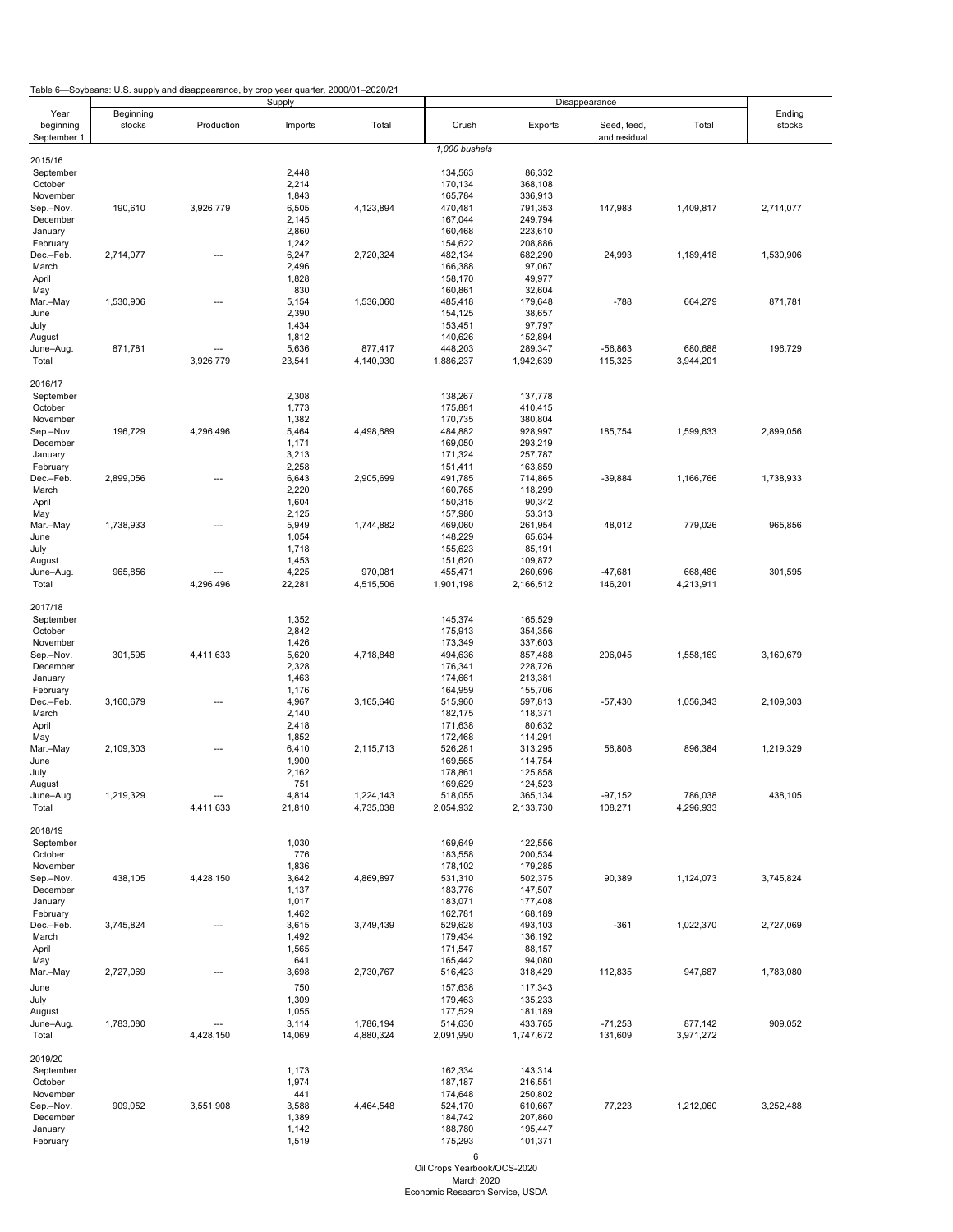Table 7—Soybean meal: Supply and disappearance, by month, U.S., 2007/08–2019/20

|                     |                |            | Supply       |                     | Disappearance 1/    |                     |                     |        |
|---------------------|----------------|------------|--------------|---------------------|---------------------|---------------------|---------------------|--------|
| Year                | Beginning      |            |              |                     | Domestic            |                     |                     | Ending |
| beginning           | stocks         | Production | Imports      | Total               | use                 | Exports             | Total               | stocks |
| October 1           |                |            |              |                     |                     |                     |                     |        |
|                     |                |            |              |                     | 1,000 short tons    |                     |                     |        |
| 2015/16             |                |            |              |                     |                     |                     |                     |        |
| October             | 263.9          | 4,001.3    | 35.1         | 4,300.4             | 3,014.9             | 891.7               | 3,906.6             | 393.8  |
| November            | 393.8          | 3,907.7    | 30.5         | 4,332.0             | 2,766.7             | 1,183.5             | 3,950.2             | 381.8  |
| December            | 381.8          | 3,931.5    | 33.8         | 4,347.1             | 2,975.7             | 1,069.0             | 4,044.7             | 302.3  |
| January             | 302.3          | 3,796.7    | 33.4         | 4,132.4             | 2,621.7             | 1,100.4             | 3,722.1             | 410.3  |
| February            | 410.3          | 3,666.3    | 33.0         | 4,109.6             | 2,539.5             | 1,207.7             | 3,747.2             | 362.4  |
| March               | 362.4          | 3,937.5    | 37.0         | 4,336.9             | 2,992.9             | 1,006.0             | 3,998.8             | 338.1  |
| April               | 338.1          | 3,746.7    | 46.9         | 4,131.7             | 2,657.6             | 1,061.9             | 3,719.4             | 412.3  |
| May                 | 412.3          | 3,807.5    | 30.1         | 4,249.9             | 2,810.6             | 1,049.8             | 3,860.5             | 389.4  |
| June                | 389.4          | 3,646.4    | 25.6         | 4,061.4             | 2,990.3             | 760.0               | 3,750.2             | 311.2  |
| July                | 311.2          | 3,644.2    | 26.1         | 3,981.4             | 2,543.2             | 978.5               | 3,521.8             | 459.6  |
| August              | 459.6          | 3,328.4    | 31.1         | 3,819.1             | 2,788.9             | 755.6               | 3,544.4             | 274.7  |
| September           | 274.7          | 3,257.5    | 32.0         | 3,564.1             | 2,411.8             | 888.4               | 3,300.2             | 263.9  |
| Total               |                | 44,671.7   | 394.6        | 45,330.1            | 33,113.7            | 11,952.5            | 45,066.2            |        |
| 2016/17             |                |            |              |                     |                     |                     |                     |        |
| October             | 263.9          | 4,104.0    | 26.2         | 4,394.1             | 3,084.0             | 932.5               | 4,016.5             | 377.6  |
| November            | 377.6          | 4,012.5    | 27.9         | 4,418.1             | 2,997.5             | 1,012.5             | 4,010.0             | 408.0  |
|                     | 408.0          | 3,964.1    | 25.7         |                     | 3,011.9             | 939.6               |                     |        |
| December            |                |            |              | 4,397.9             |                     |                     | 3,951.5             | 446.4  |
| January             | 446.4          | 4,025.2    | 36.2         | 4,507.8             | 2,765.4             | 1,307.6             | 4,073.0             | 434.9  |
| February            | 434.9          | 3,559.2    | 35.6         | 4,029.7             | 2,570.3             | 1,054.5             | 3,624.8             | 404.8  |
| March               | 404.8          | 3,773.7    | 25.8         | 4,204.3             | 2,406.8             | 1,443.0             | 3,849.8             | 354.5  |
| April               | 354.5          | 3,523.5    | 28.7         | 3,906.7             | 2,566.7             | 909.9               | 3,476.6             | 430.1  |
| May                 | 430.1          | 3,732.0    | 34.6         | 4,196.8             | 2,970.6             | 798.3               | 3,768.8             | 428.0  |
| June                | 428.0          | 3,489.5    | 30.5         | 3,948.0             | 2,746.9             | 851.1               | 3,598.0             | 350.0  |
| July                | 350.0          | 3,638.1    | 17.7         | 4,005.8             | 2,809.1             | 772.9               | 3,582.1             | 423.7  |
| August              | 423.7          | 3,556.5    | 30.0         | 4,010.2             | 2,810.6             | 873.0               | 3,683.7             | 326.5  |
| September           | 326.5          | 3,408.6    | 26.1         | 3,761.2             | 2,675.8             | 684.8               | 3,360.6             | 400.6  |
| Total               |                | 44,787.0   | 345.1        | 45,396.0            | 33,415.6            | 11,579.8            | 44,995.4            |        |
| 2017/18             |                |            |              |                     |                     |                     |                     |        |
| October             | 400.6          | 4,123.8    | 29.5         | 4,554.0             | 3,378.2             | 782.4               | 4,160.7             | 393.3  |
| November            | 393.3          | 4,101.7    | 31.6         | 4,526.6             | 3,025.3             | 1,112.2             | 4,137.5             | 389.1  |
| December            | 389.1          | 4,173.0    | 32.1         | 4,594.2             | 2,858.1             | 1,181.2             | 4,039.3             | 554.9  |
| January             | 554.9          | 4,128.3    | 47.4         | 4,730.6             | 3,142.8             | 1,177.8             | 4,320.6             | 410.0  |
| February            | 410.0          | 3,899.6    | 48.1         | 4,357.7             | 2,661.2             | 1,240.7             | 3,901.9             | 455.8  |
| March               | 455.8          | 4,306.5    | 54.6         | 4,816.9             | 2,941.8             | 1,330.9             | 4,272.7             | 544.2  |
| April               | 544.2          | 4,079.9    | 37.9         | 4,662.0             | 2,991.3             | 1,218.6             | 4,209.9             | 452.1  |
| May                 | 452.1          | 4,109.3    | 40.6         | 4,602.0             | 2,889.5             | 1,279.4             | 4,168.8             | 433.1  |
| June                | 433.1          | 4,032.3    | 41.5         | 4,506.9             | 2,726.1             | 1,382.3             | 4,108.4             | 398.5  |
| July                | 398.5          | 4,244.7    | 40.0         | 4,683.2             | 3,100.3             | 1,070.4             | 4,170.7             | 512.4  |
|                     |                | 4,030.8    |              |                     |                     |                     |                     | 401.1  |
| August<br>September | 512.4<br>401.1 |            | 45.7<br>33.9 | 4,588.9             | 2,985.6             | 1,202.2             | 4,187.8             | 555.4  |
| Total               |                | 3,995.6    | 482.8        | 4,430.6<br>50,109.0 | 2,837.2<br>35,537.5 | 1,038.0<br>14,016.1 | 3,875.2<br>49,553.6 |        |
|                     |                | 49,225.6   |              |                     |                     |                     |                     |        |
| 2018/19             |                |            |              |                     |                     |                     |                     |        |
| October             | 555.4          | 4,291.0    | 53.3         | 4,899.8             | 3,348.4             | 1,106.5             | 4,454.9             | 444.9  |
| November            | 444.9          | 4,155.1    | 38.3         | 4,638.3             | 3,149.4             | 1,153.5             | 4,302.9             | 335.5  |
| December            | 335.5          | 4,295.7    | 59.5         | 4,690.7             | 3,107.3             | 1,148.2             | 4,255.6             | 435.1  |
| January             | 435.1          | 4,269.5    | 63.1         | 4,767.7             | 2,820.1             | 1,527.8             | 4,347.9             | 419.8  |
| February            | 419.8          | 3,836.6    | 59.0         | 4,315.4             | 2,922.5             | 1,098.1             | 4,020.6             | 294.9  |
| March               | 294.9          | 4,200.8    | 73.5         | 4,569.2             | 2,881.8             | 1,177.3             | 4,059.1             | 510.1  |
| April               | 510.1          | 4,022.5    | 74.6         | 4,607.2             | 2,821.8             | 1,400.3             | 4,222.1             | 385.2  |
| May                 | 385.2          | 3,909.6    | 68.9         | 4,363.6             | 2,930.9             | 1,120.6             | 4,051.5             | 312.1  |
| June                | 312.1          | 3,696.3    | 42.9         | 4,051.3             | 2,720.5             | 906.4               | 3,626.9             | 424.5  |
| July                | 424.5          | 4,186.3    | 54.5         | 4,665.3             | 3,372.1             | 907.9               | 4,280.1             | 385.2  |
| August              | 385.2          | 4,150.8    | 56.6         | 4,592.5             | 3,123.5             | 1,035.9             | 4,159.3             | 433.2  |
| September           | 433.2          | 3,799.5    | 39.2         | 4,272.0             | 2,898.6             | 971.4               | 3,870.0             | 402.0  |
| Total               |                | 48,813.8   | 683.5        | 50,052.7            | 36,096.9            | 13,553.8            | 49,650.7            |        |
| 2019/20             |                |            |              |                     |                     |                     |                     |        |
|                     |                |            |              |                     |                     |                     |                     |        |
| October             | 402.0          | 4,381.8    | 47.7         | 4,831.5             | 3,326.8             | 1,139.4             | 4,466.2             | 365.4  |
| November            | 365.4          | 4,111.8    | 36.4         | 4,513.5             | 2,799.1             | 1,247.0             | 4,046.1             | 467.4  |
| December            | 467.4          | 4,337.6    | 52.4         | 4,857.4             | 3,384.5             | 1,095.8             | 4,480.3             | 377.1  |

<span id="page-7-0"></span>7 Oil Crops Yearbook/OCS-2020 March 2020 Economic Research Service, USDA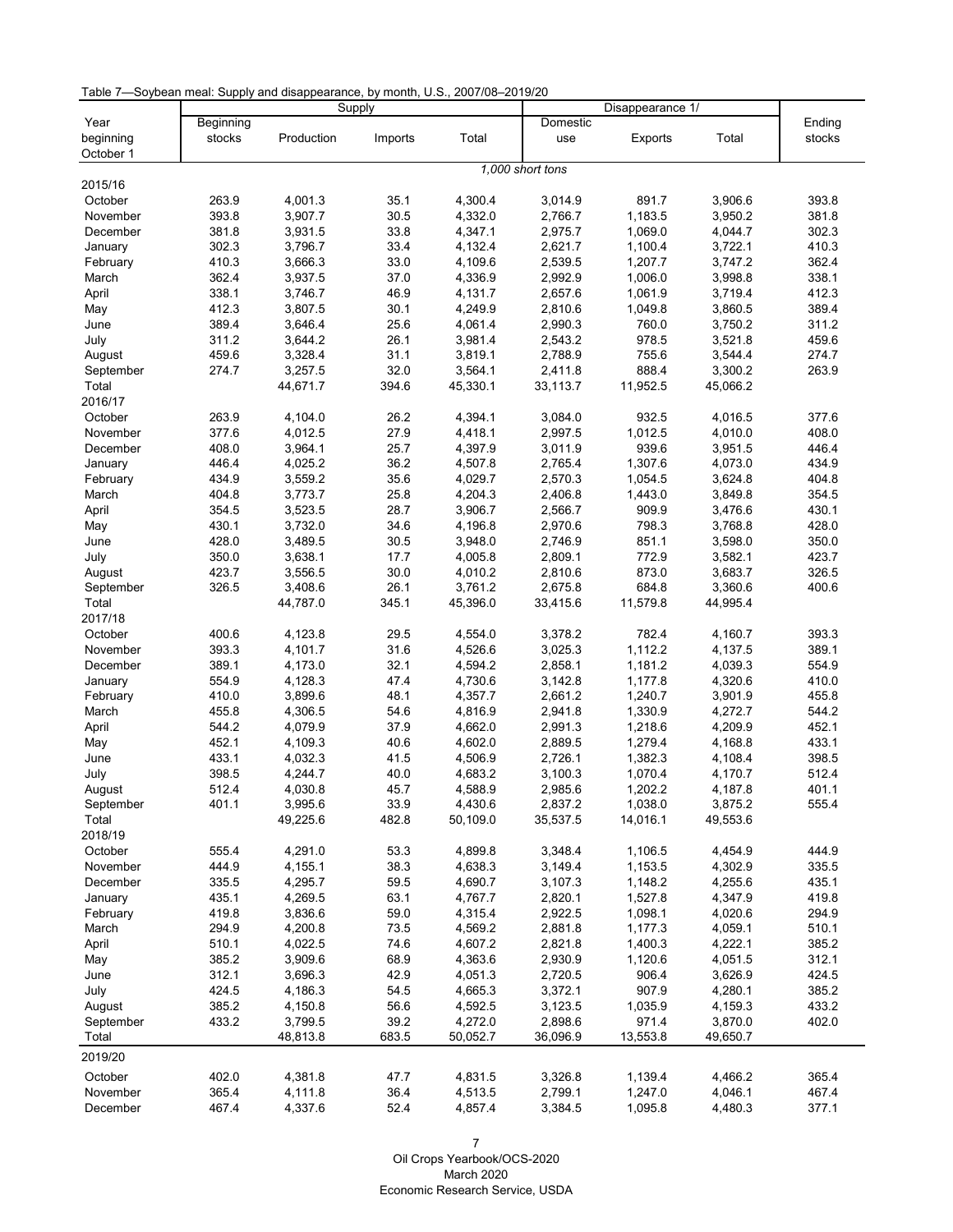### Table 8—Soybean oil: Supply and disappearance, by month, U.S., 2007/08–2019/20

<span id="page-8-0"></span>

|                     |           |              | Supply  |                        |                        |                           |                    |            |                        |
|---------------------|-----------|--------------|---------|------------------------|------------------------|---------------------------|--------------------|------------|------------------------|
| Year                | Beginning |              |         |                        | Domestic               | Disappearance             |                    |            | Ending                 |
| beginning           | stocks    | Production   | Imports | Total                  | Total                  | Methyl ester <sup>1</sup> | Exports            | Total      | stocks                 |
| October 1           |           |              |         |                        |                        |                           |                    |            |                        |
|                     |           |              |         |                        | 1,000 pounds           |                           |                    |            |                        |
| 2015/16             |           |              |         |                        |                        |                           |                    |            |                        |
| October             | 1,854,818 | 1,962,937    | 43,313  | 3,861,068              | 1,741,067              | 407,750                   | 179,633            | 1,920,699  | 1,940,369              |
| November            | 1,940,369 | 1,901,853    | 17,853  | 3,860,075              | 1,661,213              | 463,630                   | 233,004            | 1,894,217  | 1,965,858              |
| December            | 1,965,858 | 1,929,027    | 22,359  | 3,917,244              | 1,623,989              | 435,620                   | 320,745            | 1,944,734  | 1,972,510              |
| January             | 1,972,510 | 1,864,887    | 16,890  | 3,854,287              | 1,576,553              | 392,270                   | 166,936            | 1,743,490  | 2,110,797              |
| February            | 2,110,797 | 1,795,866    | 27,823  | 3,934,486              | 1,539,623              | 394,760                   | 114,686            | 1,654,309  | 2,280,177              |
| March               | 2,280,177 | 1,943,537    | 17,744  | 4,241,458              | 1,683,408              | 464,480                   | 233,124            | 1,916,532  | 2,324,926              |
| April               | 2,324,926 | 1,840,263    | 28,727  | 4,193,916              | 1,648,122              | 414,750                   | 125,775            | 1,773,898  | 2,420,018              |
| May                 | 2,420,018 | 1,876,184    | 33,132  | 4,329,334              | 1,759,377              | 543,780                   | 103,819            | 1,863,196  | 2,466,138              |
| June                | 2,466,138 | 1,787,234    | 16,311  | 4,269,683              | 1,687,024              | 519,690                   | 158,525            | 1,845,549  | 2,424,134              |
| July                | 2,424,134 | 1,789,356    | 16,902  | 4,230,392              | 1,737,099              | 535,600                   | 279,015            | 2,016,114  | 2,214,278              |
| August              | 2,214,278 | 1,642,478    | 25,199  | 3,881,955              | 1,796,842              | 561,040                   | 99,370             | 1,896,212  | 1,985,743              |
| September           | 1,985,743 | 1,616,609    | 20,299  | 3,622,651              | 1,707,930              | 536,840                   | 227,908            | 1,935,838  | 1,686,813              |
| Total               |           | 21,950,231   | 286,553 | 24,091,602             | 20, 162, 248           | 5,670,210                 | 2,242,541          | 22,404,789 |                        |
| 2016/17             |           |              |         |                        |                        |                           |                    |            |                        |
| October             | 1,686,813 | 2,028,518    | 14,431  | 3,729,762              | 1,693,468              | 525,960                   | 240,982            | 1,934,451  | 1,795,311              |
| November            | 1,795,311 | 1,961,256    | 38,421  | 3,794,988              | 1,777,576              | 595,830                   | 236,701            | 2,014,277  | 1,780,711              |
| December            | 1,780,711 | 1,950,176    | 47,416  | 3,778,303              | 1,670,622              | 610,470                   | 235,411            | 1,906,033  | 1,872,270              |
| January             | 1,872,270 | 1,982,893    | 22,671  | 3,877,834              | 1,492,782              | 390,110                   | 259,355            | 1,752,137  | 2,125,697              |
| February            | 2,125,697 | 1,757,030    | 20,925  | 3,903,652              | 1,451,589              | 369,180                   | 238,745            | 1,690,335  | 2,213,317              |
| March               | 2,213,317 | 1,865,466    | 26,980  | 4,105,763              | 1,466,465              | 369,460                   | 295,461            | 1,761,927  | 2,343,836              |
| April               | 2,343,836 | 1,737,775    | 32,259  | 4,113,870              | 1,616,476              | 426,710                   | 257,404            | 1,873,881  | 2,239,989              |
| May                 | 2,239,989 | 1,839,342    | 31,495  | 4,110,826              | 1,680,248              | 545,510                   | 161,323            | 1,841,571  | 2,269,255              |
| June                | 2,269,255 | 1,735,608    | 24,294  | 4,029,157              | 1,748,291              | 548,840                   | 137,988            | 1,886,279  | 2,142,878              |
| July                | 2,142,878 | 1,801,376    | 22,457  | 3,966,711              | 1,767,366              | 606,150                   | 198,846            | 1,966,213  | 2,000,498              |
| August              | 2,000,498 | 1,762,207    | 19,363  | 3,782,068              | 1,808,516              | 608,170                   | 163,211            | 1,971,727  | 1,810,341              |
| September           | 1,810,341 | 1,701,762    | 18,002  | 3,530,105              | 1,688,916              | 603,910                   | 130,235            | 1,819,151  | 1,710,954              |
| Total               |           | 22,123,409   | 318,711 | 24,128,933             | 19,862,317             | 6,200,300                 | 2,555,662          | 22,417,979 |                        |
| 2017/18             |           |              |         |                        |                        |                           |                    |            |                        |
| October             | 1,710,954 | 2,016,888    | 32,183  | 3,760,025              | 1,921,160              | 577,430                   | 212,641            | 2,133,802  | 1,626,223              |
| November            | 1,626,223 | 1,977,005    | 22,026  | 3,625,254              | 1,802,527              | 590,800                   | 132,146            | 1,934,673  | 1,690,581              |
| December            | 1,690,581 | 2,015,256    | 31,197  | 3,737,034              | 1,613,443              | 593,990                   | 172,917            | 1,786,360  | 1,950,674              |
|                     | 1,950,674 | 1,995,589    | 22,122  |                        |                        | 462,120                   | 180,721            | 1,728,601  | 2,239,784              |
| January<br>February | 2,239,784 | 1,889,841    | 41,018  | 3,968,385<br>4,170,643 | 1,547,880<br>1,565,811 | 495,590                   | 179,450            | 1,745,261  | 2,425,382              |
|                     | 2,425,382 | 2,079,123    | 21,144  | 4,525,649              | 1,877,940              | 624,150                   | 203,226            | 2,081,167  | 2,444,482              |
| March               |           |              |         |                        | 1,536,996              |                           |                    |            |                        |
| April               | 2,444,482 | 1,964,922    | 28,689  | 4,438,093<br>4,689,384 |                        | 519,560                   | 212,320<br>431,422 | 1,749,317  | 2,688,776<br>2,374,061 |
| May                 | 2,688,776 | 1,966,511    | 34,097  |                        | 1,883,901              | 581,330                   |                    | 2,315,323  |                        |
| June                | 2,374,061 | 1,936,907    | 31,766  | 4,342,734              | 1,809,843              | 623,610                   | 228,083            | 2,037,926  | 2,304,808              |
| July                | 2,304,808 | 2,043,323    | 32,717  | 4,380,848              | 1,822,498              | 671,270                   | 174,704            | 1,997,202  | 2,383,646              |
| August              | 2,383,646 | 1,944,966    | 23,729  | 4,352,341              | 1,943,067              | 705,130                   | 194,475            | 2,137,542  | 2,214,799              |
| September           | 2,214,799 | 1,942,097    | 14,614  | 4,171,510              | 2,055,148              | 688,710                   | 120,928            | 2,176,076  | 1,995,434              |
| Total               |           | 23,772,428   | 335,300 | 25,818,682             | 21,380,215             | 7,133,690                 | 2,443,034          | 23,823,248 |                        |
| 2018/19             |           |              |         |                        |                        |                           |                    |            |                        |
| October             | 1,995,434 | 2,134,553    | 34,871  | 4,164,858              | 1,971,102              | 698,880                   | 146,205            | 2,117,307  | 2,047,551              |
| November            | 2,047,551 | 2,060,563    | 34,485  | 4,142,599              | 2,027,252              | 703,790                   | 215,073            | 2,242,326  | 1,900,273              |
| December            | 1,900,273 | 2,135,370    | 44,472  | 4,080,115              | 1,976,538              | 767,760                   | 157,729            | 2,134,267  | 1,945,848              |
| January             | 1,945,848 | 2,115,799    | 31,037  | 4,092,684              | 1,866,896              | 622,810                   | 221,060            | 2,087,956  | 2,004,728              |
| February            | 2,004,728 | 1,899,196    | 29,329  | 3,933,253              | 1,692,384              | 559,570                   | 91,738             | 1,784,123  | 2,149,130              |
| March               | 2,149,130 | 2,094,418    | 30,401  | 4,273,949              | 1,769,181              | 617,010                   | 271,839            | 2,041,020  | 2,232,929              |
| April               | 2,232,929 | 1,989,101    | 29,026  | 4,251,056              | 1,845,247              | 631,840                   | 148,203            | 1,993,450  | 2,257,606              |
| May                 | 2,257,606 | 1,915,994    | 34,664  | 4,208,264              | 1,983,663              | 659,050                   | 205,734            | 2,189,397  | 2,018,867              |
| June                | 2,018,867 | 1,811,481    | 35,106  | 3,865,454              | 1,755,642              | 594,150                   | 95,392             | 1,851,034  | 2,014,420              |
| July                | 2,014,420 | 2,090,168    | 36,498  | 4,141,086              | 1,927,267              | 708,500                   | 174,318            | 2,101,585  | 2,039,501              |
| August              | 2,039,501 | 2,049,888    | 33,035  | 4,122,424              | 2,150,690              | 701,140                   | 165,587            | 2,316,277  | 1,806,147              |
| September           | 1,806,147 | 1,900,668    | 25,159  | 3,731,974              | 1,908,187              | 598,800                   | 48,471             | 1,956,658  | 1,775,316              |
| Total               |           | 24, 197, 199 | 398,082 | 26,590,715             | 22,874,049             | 7,863,300                 | 1,941,350          | 24,815,399 |                        |
|                     |           |              |         |                        |                        |                           |                    |            |                        |
| 2019/20             |           |              |         |                        |                        |                           |                    |            |                        |
| October             | 1,775,316 | 2,149,969    | 30,447  | 3,955,732              | 1,882,090              | 558,000                   | 252,684            | 2,134,774  | 1,820,958              |
| November            | 1,820,958 | 1,999,648    | 24,458  | 3,845,064              | 1,706,969              | 527,000                   | 257,737            | 1,964,706  | 1,880,358              |
| December            | 1,880,358 | 2,110,936    | 35,344  | 4,026,638              | 1,748,390              | 541,000                   | 184,284            | 1,932,674  | 2,093,964              |
|                     |           |              |         |                        |                        |                           |                    |            |                        |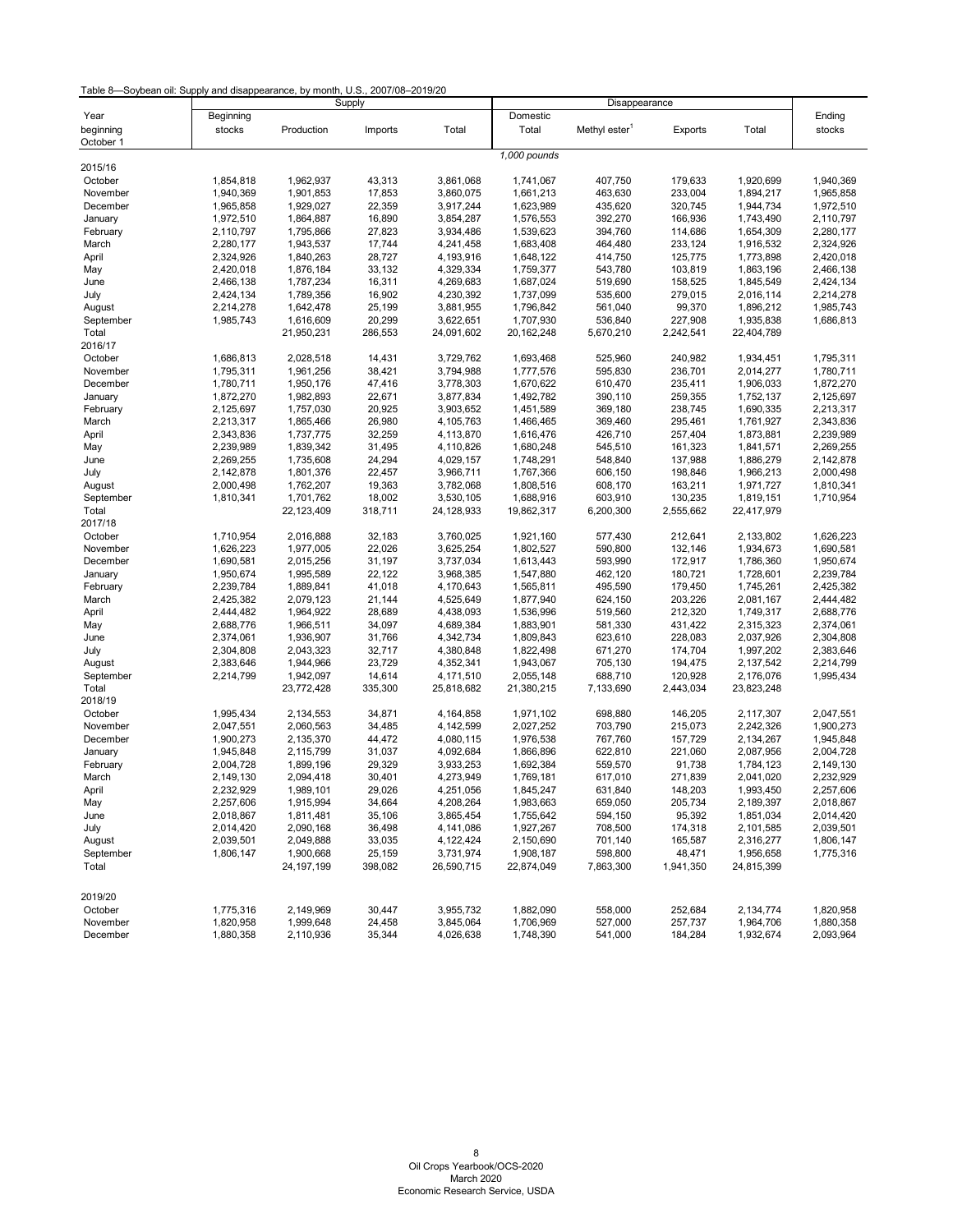<span id="page-9-0"></span>

|                          |                |                |              |                |                                              |                         |              |                  |              |                |                             |              |                    | Price                            |
|--------------------------|----------------|----------------|--------------|----------------|----------------------------------------------|-------------------------|--------------|------------------|--------------|----------------|-----------------------------|--------------|--------------------|----------------------------------|
| Year                     |                |                |              |                |                                              |                         |              |                  |              |                |                             |              | No. 1              | Spread                           |
| beginning<br>September 1 |                | Soybean oil    |              |                | Value of products per bushel<br>Soybean meal |                         |              | Soybean hulls    |              | Total<br>value | Percent of value<br>Soybean | Soybean      | yellow<br>Illinois | between value<br>of products and |
|                          | Yield          | Price 1/       | Value        | Yield          | Price 2/                                     | Value                   | Yield        | Price 3/         | Value        |                | oil                         | meal + hulls | processor          | soybean price                    |
|                          | Pounds         | Cents          | Dollars      | Pounds         |                                              | --------Dollars-------- | Pounds       | \$/short ton     | Dollars      | Dollars        | --------Percent-            |              | ---Dollars---      |                                  |
| September                | 11.38          | 26.43          | 3.01         | 44.20          | 333.62                                       | 7.37                    | 2.99         | 137.86           | 0.21         | 10.59          | 0.28                        | 0.72         | 8.91               | 1.68                             |
| October                  | 11.54          | 27.14          | 3.13         | 43.99          | 327.97                                       | 7.21                    | 3.04         | 166.79           | 0.25         | 10.60          | 0.30                        | 0.70         | 8.93               | 1.67                             |
| November                 | 11.47          | 26.42          | 3.03         | 44.10          | 308.60                                       | 6.81                    | 3.04         | 139.03           | 0.21         | 10.05          | 0.30                        | 0.70         | 8.83               | 1.22                             |
| December                 | 11.55          | 29.72          | 3.43         | 43.93          | 289.78                                       | 6.37                    | 3.14         | 120.00           | 0.19         | 9.99           | 0.34                        | 0.66         | 8.90               | 1.09                             |
| January                  | 11.62          | 28.89          | 3.36         | 44.12          | 279.56                                       | 6.17                    | 3.20         | 108.13           | 0.17         | 9.70           | 0.35                        | 0.65         | 8.81               | 0.89                             |
| February                 | 11.61          | 29.79          | 3.46         | 44.30          | 273.61                                       | 6.06                    | 3.12         | 109.15           | 0.17         | 9.69           | 0.36                        | 0.64         | 8.82               | 0.87                             |
| March                    | 11.68          | 30.86          | 3.60         | 44.20          | 276.22                                       | 6.10                    | 3.13         | 104.20           | 0.16         | 9.87           | 0.37                        | 0.63         | 8.96               | 0.91                             |
| April                    | 11.63          | 32.45          | 3.78         | 44.29          | 303.81                                       | 6.73                    | 3.08         | 88.21            | 0.14         | 10.64          | 0.35                        | 0.65         | 9.61               | 1.03                             |
| May                      | 11.66          | 30.76          | 3.59         | 44.28          | 376.35                                       | 8.33                    | 3.06         | 89.76            | 0.14         | 12.06          | 0.30                        | 0.70         | 10.49              | 1.57                             |
| June                     | 11.60          | 30.35          | 3.52         | 44.26          | 408.57                                       | 9.04                    | 3.05         | 93.07            | 0.14         | 12.70          | 0.28                        | 0.72         | 11.40              | 1.30                             |
| July                     | 11.66          | 28.75          | 3.35         | 44.36          | 371.49                                       | 8.24                    | 3.14         | 93.50            | 0.15         | 11.74          | 0.29                        | 0.71         | 10.59              | 1.15                             |
| August                   | 11.68          | 31.21          | 3.65         | 44.25          | 340.80                                       | 7.54                    | 3.09         | 106.52           | 0.16         | 11.35          | 0.32                        | 0.68         | 10.24              | 1.11                             |
| Average                  | 11.59          | 29.40          | 3.41         | 44.19          | 324.20                                       | 7.16                    | 3.09         | 113.02           | 0.17         | 10.75          | 0.32                        | 0.68         | 9.54               | 1.20                             |
| 2016/17                  |                |                |              |                |                                              |                         |              |                  |              |                |                             |              |                    |                                  |
| September                | 11.69          | 31.99          | 3.74         | 44.01          | 337.95                                       | 7.44                    | 3.11         | 106.43           | 0.17         | 11.34          | 0.33                        | 0.67         | 9.76               | 1.58                             |
| October                  | 11.53          | 33.86          | 3.91         | 43.55          | 323.27                                       | 7.04                    | 3.11         | 109.88           | 0.17         | 11.12          | 0.35                        | 0.65         | 9.56               | 1.56                             |
| November                 | 11.49          | 34.52          | 3.97         | 43.80          | 322.41                                       | 7.06                    | 3.20         | 105.26           | 0.17         | 11.19          | 0.35                        | 0.65         | 9.94               | 1.25                             |
| December                 | 11.54          | 35.57          | 4.10         | 43.66          | 321.02                                       | 7.01                    | 3.24         | 113.45           | 0.18         | 11.30          | 0.36                        | 0.64         | 10.16              | 1.14                             |
| January                  | 11.57<br>11.60 | 33.58<br>32.00 | 3.89<br>3.71 | 43.93<br>44.00 | 332.34<br>334.42                             | 7.30<br>7.36            | 3.05         | 159.25<br>142.50 | 0.24<br>0.21 | 11.43<br>11.29 | 0.34<br>0.33                | 0.66<br>0.67 | 10.26<br>10.26     | 1.17<br>1.03                     |
| February<br>March        | 11.60          | 30.86          | 3.58         | 43.90          | 320.34                                       | 7.03                    | 3.01<br>3.04 | 113.37           | 0.17         | 10.78          | 0.33                        | 0.67         | 9.86               | 0.92                             |
| April                    | 11.56          | 29.57          | 3.42         | 43.92          | 305.67                                       | 6.71                    | 2.96         | 107.89           | 0.16         | 10.29          | 0.33                        | 0.67         | 9.37               | 0.92                             |
| May                      | 11.64          | 30.60          | 3.56         | 44.20          | 307.63                                       | 6.80                    | 3.04         | 107.00           | 0.16         | 10.52          | 0.34                        | 0.66         | 9.49               | 1.03                             |
| June                     | 11.71          | 30.74          | 3.60         | 44.10          | 300.72                                       | 6.63                    | 2.98         | 103.25           | 0.15         | 10.38          | 0.35                        | 0.65         | 9.23               | 1.15                             |
| July                     | 11.58          | 32.82          | 3.80         | 43.70          | 326.04                                       | 7.12                    | 3.05         | 107.40           | 0.16         | 11.09          | 0.34                        | 0.66         | 9.91               | 1.18                             |
| August                   | 11.62          | 33.17          | 3.86         | 43.78          | 301.05                                       | 6.59                    | 3.13         | 111.50           | 0.17         | 10.62          | 0.36                        | 0.64         | 9.39               | 1.23                             |
| Average                  | 11.59          | 32.44          | 3.76         | 43.87          | 319.41                                       | 7.01                    | 3.08         | 115.60           | 0.18         | 10.95          | 0.34                        | 0.66         | 9.77               | 1.18                             |
| 2017/18                  |                |                |              |                |                                              |                         |              |                  |              |                |                             |              |                    |                                  |
| September                | 11.71          | 33.28          | 3.90         | 43.87          | 307.70                                       | 6.75                    | 3.02         | 114.20           | 0.17         | 10.82          | 0.36                        | 0.64         | 9.50               | 1.32                             |
| October                  | 11.47          | 32.35          | 3.71         | 43.75          | 315.23                                       | 6.90                    | 3.14         | 117.02           | 0.18         | 10.79          | 0.34                        | 0.66         | 9.47               | 1.32                             |
| November                 | 11.40          | 33.43          | 3.81         | 44.18          | 313.52                                       | 6.93                    | 3.14         | 114.80           | 0.18         | 10.92          | 0.35                        | 0.65         | 9.70               | 1.22                             |
| December                 | 11.43          | 32.27          | 3.69         | 44.28          | 319.22                                       | 7.07                    | 3.05         | 123.13           | 0.19         | 10.94          | 0.34                        | 0.66         | 9.60               | 1.34                             |
| January                  | 11.43          | 31.61          | 3.61         | 44.20          | 322.59                                       | 7.13                    | 3.07         | 131.21           | 0.20         | 10.94          | 0.33                        | 0.67         | 9.63               | 1.31                             |
| February                 | 11.46          | 30.63          | 3.51         | 44.28          | 362.85                                       | 8.03                    | 3.00         | 143.68           | 0.22         | 11.76          | 0.30                        | 0.70         | 9.99               | 1.77                             |
| March                    | 11.41          | 30.28          | 3.46         | 44.24          | 379.85                                       | 8.40                    | 3.04         | 135.12           | 0.21         | 12.06          | 0.29                        | 0.71         | 10.17              | 1.89                             |
| April                    | 11.45          | 29.70          | 3.40         | 44.54          | 385.84                                       | 8.59                    | 3.00         | 113.33           | 0.17         | 12.16          | 0.28                        | 0.72         | 10.23              | 1.93                             |
| May                      | 11.40          | 29.40          | 3.35         | 44.61          | 393.55                                       | 8.78                    | 3.04         | 117.50           | 0.18         | 12.31          | 0.27                        | 0.73         | 10.06              | 2.25                             |
| June                     | 11.42          | 28.30          | 3.23         | 44.56          | 355.71                                       | 7.93                    | 3.00         | 116.55           | 0.17         | 11.33          | 0.29                        | 0.71         | 9.15               | 2.18                             |
| July                     | 11.42          | 27.20          | 3.11         | 44.49          | 341.08                                       | 7.59                    | 2.97         | 117.14           | 0.17         | 10.87          | 0.29                        | 0.71         | 8.51               | 2.36                             |
| August                   | 11.47<br>11.45 | 27.60<br>30.50 | 3.16<br>3.49 | 44.47<br>44.29 | 332.50<br>344.14                             | 7.39<br>7.62            | 3.05         | 127.22<br>122.58 | 0.19<br>0.19 | 10.75<br>11.30 | 0.29<br>0.31                | 0.71<br>0.69 | 8.40               | 2.35<br>1.77                     |
| Average<br>2018/19       |                |                |              |                |                                              |                         | 3.05         |                  |              |                |                             |              | 9.53               |                                  |
| September                | 11.45          | 27.73          | 3.17         | 44.10          | 318.32                                       | 7.02                    | 3.01         | 144.16           | 0.22         | 10.41          | 0.30                        | 0.70         | 7.85               | 2.56                             |
| October                  | 11.63          | 28.89          | 3.36         | 43.80          | 319.15                                       | 6.99                    | 2.95         | 157.74           | 0.23         | 10.58          | 0.32                        | 0.68         | 8.13               | 2.45                             |
| November                 | 11.57          | 27.49          | 3.18         | 43.68          | 310.62                                       | 6.78                    | 2.98         | 156.50           | 0.23         | 10.20          | 0.31                        | 0.69         | 8.46               | 1.74                             |
| December                 | 11.62          | 28.14          | 3.27         | 43.71          | 311.70                                       | 6.81                    | 3.04         | 157.65           | 0.24         | 10.32          | 0.32                        | 0.68         | 8.74               | 1.58                             |
| January                  | 11.56          | 28.44          | 3.29         | 43.58          | 314.92                                       | 6.86                    | 3.07         | 150.00           | 0.23         | 10.38          | 0.32                        | 0.68         | 8.81               | 1.57                             |
| February                 | 11.67          | 29.58          | 3.45         | 44.03          | 306.83                                       | 6.75                    | 3.11         | 142.53           | 0.22         | 10.43          | 0.33                        | 0.67         | 8.84               | 1.59                             |
| March                    | 11.67          | 28.62          | 3.34         | 43.77          | 306.38                                       | 6.70                    | 3.06         | 133.62           | 0.20         | 10.25          | 0.33                        | 0.67         | 8.69               | 1.56                             |
| April                    | 11.60          | 27.86          | 3.23         | 43.88          | 304.26                                       | 6.68                    | 3.02         | 125.48           | 0.19         | 10.09          | 0.32                        | 0.68         | 8.57               | 1.52                             |
| May                      | 11.58          | 26.93          | 3.12         | 44.25          | 297.52                                       | 6.58                    | 3.02         | 113.68           | 0.17         | 9.87           | 0.32                        | 0.68         | 8.08               | 1.79                             |
| June                     | 11.49          | 28.24          | 3.25         | 43.81          | 324.75                                       | 7.11                    | 3.08         | 121.50           | 0.19         | 10.55          | 0.31                        | 0.69         | 8.79               | 1.76                             |
| July                     | 11.65          | 27.68          | 3.22         | 43.67          | 310.77                                       | 6.79                    | 2.98         | 115.45           | 0.17         | 10.18          | 0.32                        | 0.68         | 8.91               | 1.27                             |
| August                   | 11.55          | 28.41          | 3.28         | 43.72          | 296.42                                       | 6.48                    | 3.04         | 112.50           | 0.17         | 9.93           | 0.33                        | 0.67         | 8.54               | 1.39                             |
| Average                  | 11.59          | 28.17          | 3.26         | 43.83          | 310.14                                       | 6.80                    | 3.03         | 135.90           | 0.21         | 10.27          | 0.32                        | 0.68         | 8.53               | 1.73                             |
| 2019/20                  |                |                |              |                |                                              |                         |              |                  |              |                |                             |              |                    |                                  |
| September                | 12.88          | 30.14          | 3.88         | 44.10          | 287.19                                       | 6.33                    | 3.03         | 124.25           | 0.22         | 10.41          | 0.37                        | 0.63         | 8.58               | 2.56                             |
| October                  | 11.49          | 30.62          | 3.52         | 43.8012        | 296.87                                       | 6.50                    | 2.95         | 144.37           | 0.23         | 10.58          | 0.33                        | 0.64         | 9.07               | 2.45                             |
| November                 | 11.45          | 32.27          | 3.69         | 43.6755        | 291.21                                       | 6.36                    | 2.93         | 189.39           | 0.23         | 10.20          | 0.36                        | 0.65         | 9.13               | 1.74                             |
| December                 | 11.43          | 33.04          | 3.78         | 43.7114        | 289.71                                       | 6.33                    | 2.97         | 199.53           | 0.24         | 10.32          | 0.37                        | 0.64         | 9.25               | 1.58                             |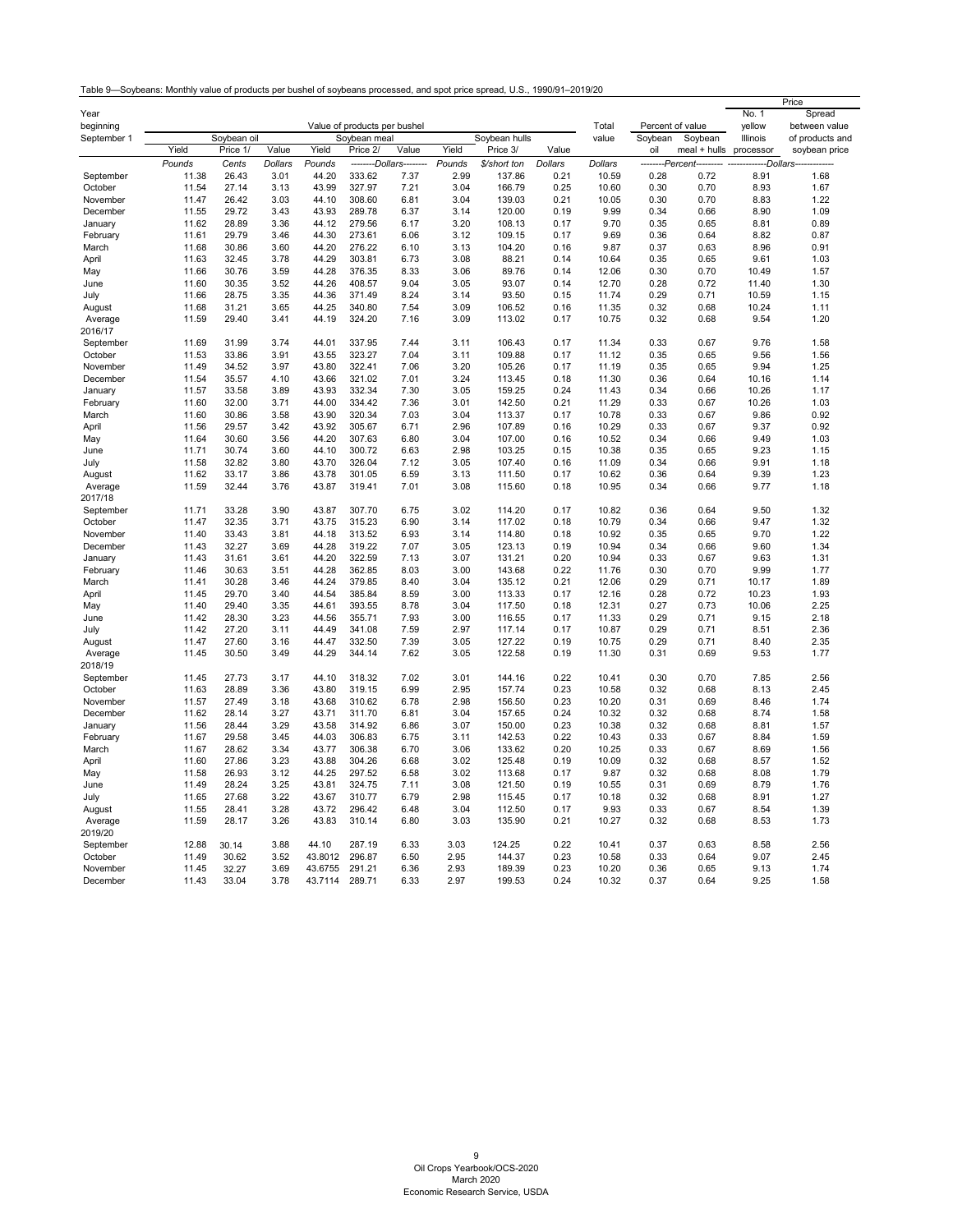| Table 10-Peanuts: Acreage planted, harvested, yield, production, and value, U.S., 1980-2020 |  |  |
|---------------------------------------------------------------------------------------------|--|--|
|---------------------------------------------------------------------------------------------|--|--|

| Year    | Planted 1/<br>Harvested 2/         |         | Yield per acre | Production     | Value 3/   | Government support |                       |           |  |  |
|---------|------------------------------------|---------|----------------|----------------|------------|--------------------|-----------------------|-----------|--|--|
|         |                                    |         |                |                |            | Quota              | Loan rate 4/          | Nonquota  |  |  |
|         | -----------1,000 acres------------ |         | Pounds         | Million pounds | \$ million |                    | -Cents/pound--------- |           |  |  |
| 1980    | 1,521.4                            | 1,399.8 | 1,650          | 2,309.3        | 579        | 22.8               | <b>NA</b>             | 12.5      |  |  |
| 1981    | 1,514.0                            | 1,488.7 | 2,675          | 3,981.9        | 1,070      | 22.8               | <b>NA</b>             | 12.5      |  |  |
| 1982    | 1,311.4                            | 1,277.4 | 2,693          | 3,440.3        | 863        | 27.5               | <b>NA</b>             | 10.0      |  |  |
| 1983    | 1,411.0                            | 1,373.5 | 2,399          | 3,295.5        | 815        | 27.5               | <b>NA</b>             | 9.3       |  |  |
| 1984    | 1,558.6                            | 1,528.0 | 2,883          | 4,405.9        | 1,231      | 27.5               | <b>NA</b>             | 9.3       |  |  |
| 1985    | 1,490.4                            | 1,467.4 | 2,810          | 4,122.8        | 1,003      | 28.0               | <b>NA</b>             | 7.4       |  |  |
| 1986    | 1,564.7                            | 1,535.2 | 2,408          | 3,697.1        | 1,073      | 30.4               | <b>NA</b>             | 7.5       |  |  |
| 1987    | 1,567.4                            | 1,547.4 | 2,337          | 3,616.0        | 1,022      | 30.4               | <b>NA</b>             | 7.5       |  |  |
| 1988    | 1,657.4                            | 1,628.4 | 2,445          | 3,980.9        | 1,115      | 30.8               | <b>NA</b>             | 7.5       |  |  |
| 1989    | 1,665.2                            | 1,644.7 | 2,426          | 3,990.0        | 1,119      | 30.8               | <b>NA</b>             | 7.5       |  |  |
| 1990    | 1,846.0                            | 1,815.5 | 1,985          | 3,603.7        | 1,250      | 31.6               | <b>NA</b>             | 7.5       |  |  |
| 1991    | 2,039.2                            | 2,015.7 | 2,444          | 4,926.6        | 1,392      | 32.1               | <b>NA</b>             | 7.5       |  |  |
| 1992    | 1,686.6                            | 1,669.1 | 2,567          | 4,284.4        | 1,285      | 33.8               | <b>NA</b>             | 6.6       |  |  |
| 1993    | 1,733.5                            | 1,689.8 | 2,008          | 3,392.4        | 1,031      | 33.8               | <b>NA</b>             | 6.6       |  |  |
| 1994    | 1,641.0                            | 1,618.5 | 2,624          | 4,247.5        | 1,229      | 33.9               | <b>NA</b>             | 6.6       |  |  |
| 1995    | 1,537.5                            | 1,517.0 | 2,282          | 3,461.5        | 1,013      | 33.9               | <b>NA</b>             | 6.6       |  |  |
| 1996    | 1,401.5                            | 1,380.0 | 2,653          | 3,661.2        | 1,030      | 30.5               | <b>NA</b>             | 6.6       |  |  |
| 1997    | 1,434.0                            | 1,413.8 | 2,503          | 3,539.4        | 1,003      | 30.5               | <b>NA</b>             | 6.6       |  |  |
| 1998    | 1,521.0                            | 1,467.0 | 2,702          | 3,963.4        | 1,126      | 30.5               | <b>NA</b>             | 6.6       |  |  |
| 1999    | 1,534.5                            | 1,436.0 | 2,667          | 3,829.5        | 972        | 30.5               | <b>NA</b>             | 6.6       |  |  |
| 2000    | 1,536.8                            | 1,336.0 | 2,444          | 3,265.5        | 896        | 30.5               | <b>NA</b>             | 6.6       |  |  |
| 2001    | 1,541.2                            | 1,411.9 | 3,029          | 4,276.7        | 1,001      | 30.5               | <b>NA</b>             | 6.6       |  |  |
| 2002    | 1,353.0                            | 1,291.7 | 2,571          | 3,321.0        | 600        | <b>NA</b>          | 17.75                 | <b>NA</b> |  |  |
| 2003    | 1,344.0                            | 1,312.0 | 3,159          | 4,144.2        | 799        | <b>NA</b>          | 17.75                 | <b>NA</b> |  |  |
| 2004    | 1,430.0                            | 1,394.0 | 3,076          | 4,288.2        | 814        | <b>NA</b>          | 17.75                 | <b>NA</b> |  |  |
| 2005    | 1,657.0                            | 1,629.0 | 2,989          | 4,869.9        | 843        | <b>NA</b>          | 17.75                 | <b>NA</b> |  |  |
| 2006    | 1,243.0                            | 1,210.0 | 2,863          | 3,464.3        | 613        | <b>NA</b>          | 17.75                 | <b>NA</b> |  |  |
| 2007    | 1,230.0                            | 1,195.0 | 3,073          | 3,672.3        | 759        | <b>NA</b>          | 17.75                 | <b>NA</b> |  |  |
| 2008    | 1,534.0                            | 1,507.0 | 3,426          | 5,162.4        | 1,194      | <b>NA</b>          | 17.75                 | <b>NA</b> |  |  |
| 2009    | 1,116.0                            | 1,079.0 | 3,421          | 3,691.7        | 793        | <b>NA</b>          | 17.75                 | <b>NA</b> |  |  |
| 2010    | 1,288.0                            | 1,255.0 | 3,312          | 4,156.8        | 939        | <b>NA</b>          | 17.75                 | <b>NA</b> |  |  |
| 2011    | 1,140.6                            | 1,080.6 | 3,386          | 3,658.6        | 1,169      | <b>NA</b>          | 17.75                 | <b>NA</b> |  |  |
| 2012    | 1,638.0                            | 1,604.0 | 4,211          | 6,753.9        | 2,026      | <b>NA</b>          | 17.75                 | <b>NA</b> |  |  |
| 2013    | 1,067.0                            | 1,043.0 | 4,001          | 4,173.2        | 1,055      | <b>NA</b>          | 17.75                 | <b>NA</b> |  |  |
| 2014    | 1,353.5                            | 1,322.5 | 3,923          | 5,188.7        | 1,158      | <b>NA</b>          | 17.75                 | <b>NA</b> |  |  |
| 2015    | 1,625.0                            | 1,560.9 | 3,845          | 6,001.4        | 1,161      | <b>NA</b>          | 17.75                 | <b>NA</b> |  |  |
| 2016    | 1,671.0                            | 1,536.0 | 3,634          | 5,581.6        | 1,088      | <b>NA</b>          | 17.75                 | <b>NA</b> |  |  |
| 2017    | 1,871.6                            | 1,775.6 | 4,007          | 7,115.4        | 1,634      | <b>NA</b>          | 17.75                 | <b>NA</b> |  |  |
| 2018    | 1,425.5                            | 1,373.5 | 4,001          | 5,495.9        | 1,170      | <b>NA</b>          | 17.75                 | <b>NA</b> |  |  |
| 2019    | 1,432.7                            | 1,389.7 | 3,934          | 5,466.5        | 1,130      | <b>NA</b>          | 17.75                 | <b>NA</b> |  |  |
| 2020 5/ | 1.664.2                            | 1.615.8 | 3.927          | 6.133.9        | 1.251      | <b>NA</b>          | 17.75                 | <b>NA</b> |  |  |

1/ Area planted for all peanuts. 2/ Area harvested peanuts for nuts. 3/ Crop value is peanuts for nuts. Prior to 2002, includes both quota

and nonquota peanuts. 4/ Loan rate established by the 2002 Farm Act. 5/ Forecast. NA= Not applicable.

<span id="page-10-0"></span>Sources: USDA, Economic Research Service using data from USDA, National Agricultural Statistics Service, *Crop Production, and Crop Values* ; and USDA, Farm Service Agency, *Nonrecourse Marketing Assistance Loans and Loan Deficiency Payments Fact Sheet.*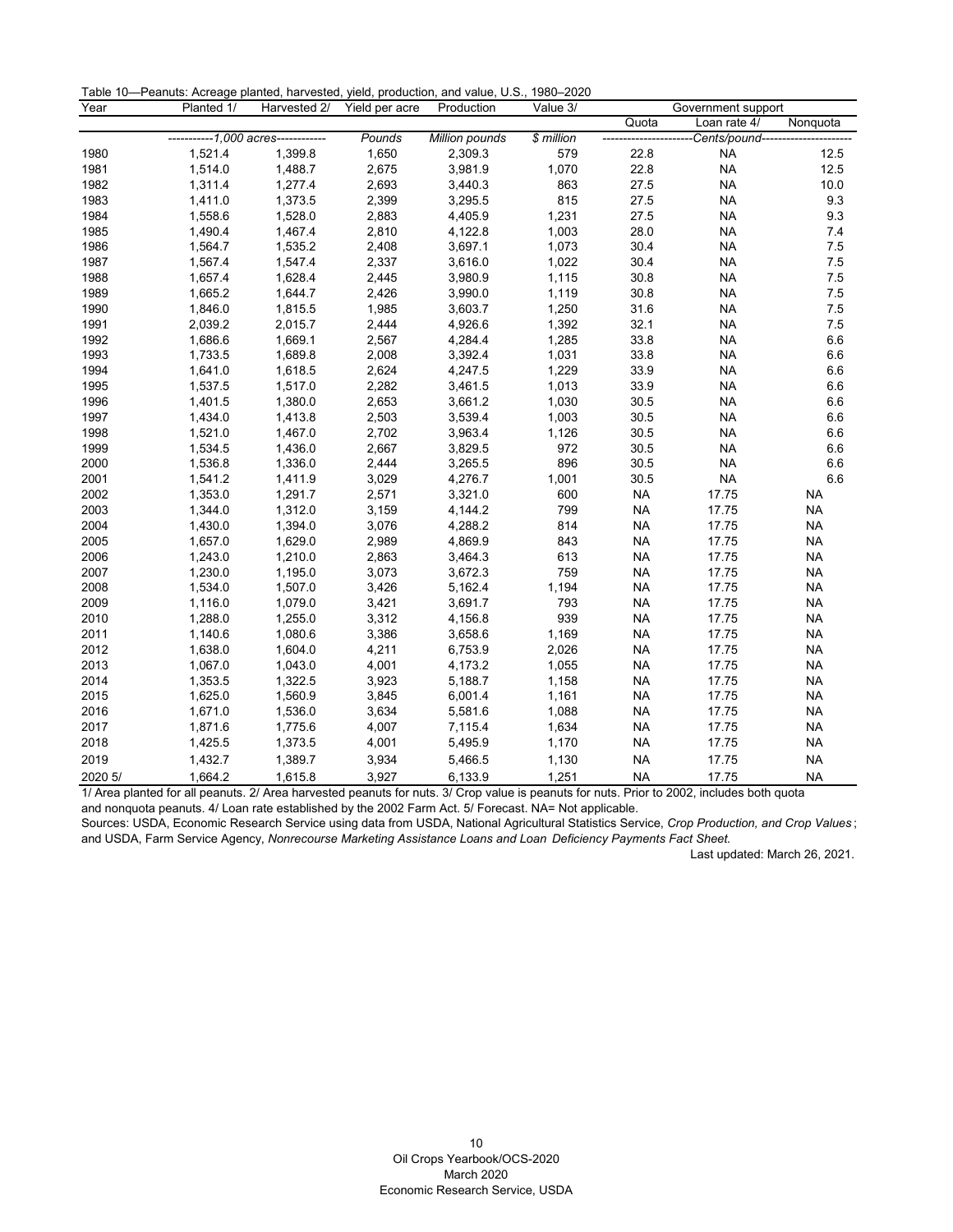Table 11—Peanuts (farmers' stock basis): Supply, disappearance, and price, U.S., 1980/81–2020/21

|            |           | Supply     |                         |       |                   |         | Price         | Food use    |       |                |                 |
|------------|-----------|------------|-------------------------|-------|-------------------|---------|---------------|-------------|-------|----------------|-----------------|
| Year       | Beginning |            |                         |       |                   |         | Disappearance | Seed, loss, |       | Season-average | per capita      |
| beginning  | stocks    | Production | Imports                 | Total | Crush             | Exports | Food          | shrinkage,  | Total | received       | (shelled basis) |
| August 1   |           |            |                         |       |                   |         |               | and         |       | by             |                 |
|            |           |            |                         |       |                   |         |               | residual 1/ |       | farmers        |                 |
|            |           |            |                         |       | Million pounds--- |         |               |             |       | Cents/pound    | Pounds          |
| 1980/81    | 628       | 2,309      | 401                     | 3,338 | 446               | 503     | 1,465         | 511         | 2,925 | 25.1           | 4.8             |
| 1981/82    | 413       | 3,982      | $\boldsymbol{2}$        | 4,397 | 574               | 576     | 1,696         | 794         | 3,640 | 26.9           | 5.5             |
| 1982/83    | 757       | 3,440      | $\boldsymbol{2}$        | 4,199 | 341               | 681     | 1,849         | 464         | 3,335 | 25.1           | 5.9             |
| 1983/84    | 864       | 3,296      | 2                       | 4,162 | 387               | 744     | 1,856         | 563         | 3,551 | 24.7           | 5.9             |
| 1984/85    | 611       | 4,406      | $\overline{\mathbf{c}}$ | 5,019 | 625               | 860     | 1,911         | 198         | 3,595 | 27.9           | 6.0             |
| 1985/86    | 1,424     | 4,123      | $\overline{c}$          | 5,549 | 812               | 1,046   | 2,023         | 823         | 4,704 | 24.3           | 6.3             |
| 1986/87    | 845       | 3,697      | 2                       | 4,544 | 514               | 665     | 2,073         | 289         | 3,541 | 29.2           | 6.4             |
| 1987/88    | 1,003     | 3,616      | $\overline{c}$          | 4,621 | 560               | 620     | 2,071         | 537         | 3,788 | 28.0           | 6.4             |
| 1988/89    | 833       | 3,981      | 3                       | 4,817 | 814               | 689     | 2,255         | 216         | 3,974 | 27.9           | 6.9             |
| 1989/90    | 843       | 3,990      | 4                       | 4,837 | 624               | 990     | 2,312         | 209         | 4,136 | 28.0           | 7.0             |
| 1990/91    | 701       | 3,604      | 27                      | 4,332 | 689               | 655     | 2,020         | 285         | 3,649 | 34.7           | 6.0             |
| 1991/92    | 683       | 4,927      | $\mathbf 5$             | 5,615 | 1,103             | 1,002   | 2,207         | 249         | 4,560 | 28.3           | 6.5             |
| 1992/93    | 1,055     | 4,284      | $\overline{c}$          | 5,341 | 891               | 951     | 2,122         | 27          | 3,991 | 30.0           | 6.1             |
| 1993/94    | 1,350     | 3,392      | 2                       | 4,744 | 670               | 533     | 2,088         | 393         | 3,683 | 30.4           | 6.0             |
| 1994/95    | 1,061     | 4,247      | 74                      | 5,382 | 982               | 878     | 2,009         | 315         | 4,184 | 28.9           | 5.7             |
| 1995/96    | 1,198     | 3,461      | 153                     | 4,812 | 999               | 826     | 1,993         | 236         | 4,054 | 29.3           | 5.6             |
| 1996/97    | 758       | 3,661      | 127                     | 4,545 | 692               | 668     | 2,029         | 361         | 3,751 | 28.1           | 5.6             |
| 1997/98    | 795       | 3,539      | 141                     | 4,475 | 544               | 682     | 2,099         | 302         | 3,627 | 28.3           | 5.7             |
| 1998/99    | 848       | 3,963      | 155                     | 4,967 | 460               | 562     | 2,153         | 401         | 3,576 | 28.4           | 5.8             |
| 1999/00    | 1,392     | 3,829      | 180                     | 5,401 | 713               | 743     | 2,233         | 479         | 4,168 | 25.4           | 5.9             |
| 2000/01    | 1,233     | 3,266      | 216                     | 4,715 | 547               | 527     | 2,184         | 360         | 3,618 | 27.4           | 5.8             |
| 2001/02    | 1,097     | 4,277      | 203                     | 5,576 | 693               | 700     | 2,225         | 482         | 4,100 | 23.4           | 5.8             |
| 2002/03    | 1,476     | 3,321      | 75                      | 4,873 | 857               | 490     | 2,241         | 410         | 3,998 | 18.2           | 5.8             |
| 2003/04    | 875       | 4,144      | 38                      | 5,057 | 536               | 516     | 2,456         | 429         | 3,936 | 19.3           | 6.3             |
| 2004/05    | 1,121     | 4,288      | 37                      | 5,446 | 393               | 491     | 2,600         | 547         | 4,031 | 18.9           | 6.6             |
| 2005/06    | 1,415     | 4,870      | 32                      | 6,317 | 542               | 491     | 2,616         | 501         | 4,150 | 17.3           | 6.6             |
| 2006/07    | 2,167     | 3,464      | 61                      | 5,692 | 513               | 603     | 2,585         | 471         | 4,172 | 17.7           | 6.4             |
| 2007/08    | 1,520     | 3,672      | 73                      | 5,265 | 496               | 750     | 2,517         | 471         | 4,234 | 20.5           | 6.2             |
| 2008/09    | 1,031     | 5,162      | 86                      | 6,279 | 445               | 727     | 2,571         | 407         | 4,149 | 23.0           | 6.3             |
| 2009/10    | 2,130     | 3,692      | 72                      | 5,894 | 435               | 592     | 2,675         | 363         | 4,065 | 21.7           | 6.5             |
| 2010/11    | 1,829     | 4,157      | 65                      | 6,050 | 587               | 606     | 2,840         | 502         | 4,534 | 22.5           | 6.9             |
| 2011/12    | 1,516     | 3,659      | 254                     | 5,428 | 605               | 546     | 2,805         | 469         | 4,425 | 31.8           | 6.7             |
| 2012/13    | 1,003     | 6,754      | 119                     | 7,876 | 657               | 1,195   | 2,735         | 518         | 5,105 | 30.1           | 6.5             |
| 2013/14    | 2,771     | 4,173      | 88                      | 7,032 | 663               | 1,096   | 2,886         | 529         | 5,174 | 24.9           | 6.8             |
| 2014/15    | 1,858     | 5,189      | 90                      | 7,136 | 675               | 1,081   | 2,945         | 333         | 5,035 | 22.0           | 6.9             |
| 2015/16    | 2,101     | 6,001      | 94                      | 8,197 | 709               | 1,544   | 3,144         | 1,009       | 6,406 | 19.3           | 7.3             |
| 2016/17    | 1,791     | 5,582      | 162                     | 7,534 | 880               | 1,328   | 3,092         | 793         | 6,093 | 19.7           | 7.1             |
| 2017/18    | 1,442     | 7,115      | 171                     | 8,728 | 705               | 1,271   | 3,149         | 886         | 6,011 | 22.9           | 7.2             |
| 2018/19    | 2,717     | 5,496      | 117                     | 8,330 | 648               | 1,198   | 3,099         | 1,267       | 6,212 | 21.5           | 7.0             |
| 2019/20    | 2,421     | 5,466      | 114                     | 8,001 | 774               | 1,608   | 3,214         | 287         | 5,883 | 20.5           | 7.1             |
| 2020/21 2/ | 2,118     | 6,134      | 115                     | 8,367 | 825               | 1,500   | 3,388         | 661         | 6,375 | 21.0           | 7.7             |

1/ Estimates for farm use and local sales are not available, so these are now included in residual use. 2/ Forecast.

<span id="page-11-0"></span>Sources: USDA, Economic Research Service using data from USDA, National Agricultural Statistics Service, *Crop Production* , *Peanut Stocks and Processing* and *Agricultural Prices* ; USDA, Foreign Agricultural Service, *Global Agricultural Trade System* ; and the U.S. Department of Commerce, Bureau of the Censu Last updated: March 26, 2021.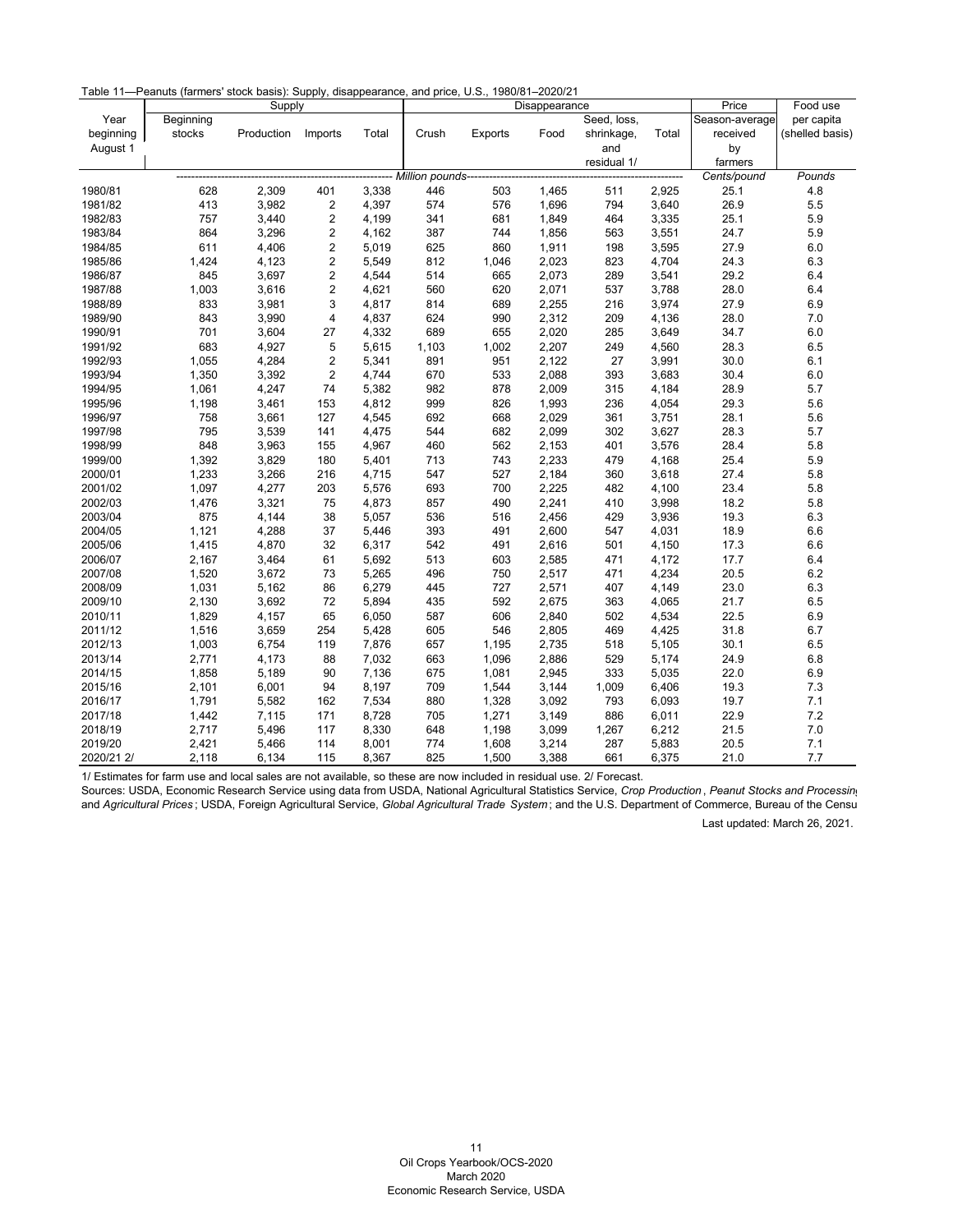Table 12—U.S. food uses of peanuts, shelled basis, 1980/81–2019/20

| August 1<br>butter<br>in-shell<br>candy<br>peanuts<br>uses<br>-- Million pounds-<br>238<br>20<br>613<br>90<br>1,166<br>1980/81<br>205<br>256<br>278<br>15<br>151<br>1981/82<br>676<br>1,376<br>284<br>308<br>700<br>17<br>155<br>1982/83<br>1,464<br>298<br>302<br>696<br>15<br>130<br>1983/84<br>1,441<br>1984/85<br>290<br>309<br>723<br>19<br>159<br>1,501<br>313<br>356<br>727<br>23<br>176<br>1,596<br>1985/86<br>323<br>376<br>709<br>40<br>162<br>1,610<br>1986/87<br>297<br>402<br>757<br>37<br>141<br>1987/88<br>1,635<br>327<br>381<br>860<br>36<br>178<br>1988/89<br>1,783<br>330<br>393<br>897<br>37<br>182<br>1,839<br>1989/90<br>305<br>355<br>742<br>173<br>1990/91<br>38<br>1,614<br>328<br>346<br>886<br>34<br>191<br>1991/92<br>1,785<br>328<br>353<br>798<br>25<br>204<br>1992/93<br>1,708<br>362<br>727<br>1993/94<br>349<br>36<br>169<br>1,643<br>350<br>302<br>710<br>37<br>195<br>1994/95<br>1,593<br>351<br>277<br>728<br>32<br>172<br>1,560<br>1995/96<br>361<br>290<br>728<br>34<br>182<br>1,594<br>1996/97<br>307<br>760<br>190<br>1997/98<br>351<br>35<br>1,644<br>380<br>22<br>1998/99<br>350<br>745<br>177<br>1,674<br>355<br>394<br>772<br>20<br>1999/00<br>187<br>1,729<br>753<br>2000/01<br>356<br>362<br>20<br>188<br>1,678<br>361<br>819<br>17<br>2001/02<br>350<br>165<br>1,712<br>354<br>829<br>24<br>345<br>169<br>1,721<br>2002/03<br>902<br>2003/04<br>366<br>415<br>16<br>183<br>1,881<br>939<br>23<br>2004/05<br>390<br>451<br>190<br>1,991<br>12<br>2005/06<br>377<br>454<br>974<br>190<br>2,007<br>993<br>9<br>2006/07<br>374<br>415<br>178<br>1,969<br>320<br>425<br>1,012<br>11<br>182<br>2007/08<br>1,950<br>2008/09<br>316<br>367<br>1,103<br>10<br>210<br>2,007 | Year      |        |       |        |       |       |       |
|------------------------------------------------------------------------------------------------------------------------------------------------------------------------------------------------------------------------------------------------------------------------------------------------------------------------------------------------------------------------------------------------------------------------------------------------------------------------------------------------------------------------------------------------------------------------------------------------------------------------------------------------------------------------------------------------------------------------------------------------------------------------------------------------------------------------------------------------------------------------------------------------------------------------------------------------------------------------------------------------------------------------------------------------------------------------------------------------------------------------------------------------------------------------------------------------------------------------------------------------------------------------------------------------------------------------------------------------------------------------------------------------------------------------------------------------------------------------------------------------------------------------------------------------------------------------------------------------------------------------------------------------------------------------------------------------------------------|-----------|--------|-------|--------|-------|-------|-------|
|                                                                                                                                                                                                                                                                                                                                                                                                                                                                                                                                                                                                                                                                                                                                                                                                                                                                                                                                                                                                                                                                                                                                                                                                                                                                                                                                                                                                                                                                                                                                                                                                                                                                                                                  | beginning | Peanut | Snack | Peanut | Other | Clean | Total |
|                                                                                                                                                                                                                                                                                                                                                                                                                                                                                                                                                                                                                                                                                                                                                                                                                                                                                                                                                                                                                                                                                                                                                                                                                                                                                                                                                                                                                                                                                                                                                                                                                                                                                                                  |           |        |       |        |       |       |       |
|                                                                                                                                                                                                                                                                                                                                                                                                                                                                                                                                                                                                                                                                                                                                                                                                                                                                                                                                                                                                                                                                                                                                                                                                                                                                                                                                                                                                                                                                                                                                                                                                                                                                                                                  |           |        |       |        |       |       |       |
|                                                                                                                                                                                                                                                                                                                                                                                                                                                                                                                                                                                                                                                                                                                                                                                                                                                                                                                                                                                                                                                                                                                                                                                                                                                                                                                                                                                                                                                                                                                                                                                                                                                                                                                  |           |        |       |        |       |       |       |
|                                                                                                                                                                                                                                                                                                                                                                                                                                                                                                                                                                                                                                                                                                                                                                                                                                                                                                                                                                                                                                                                                                                                                                                                                                                                                                                                                                                                                                                                                                                                                                                                                                                                                                                  |           |        |       |        |       |       |       |
|                                                                                                                                                                                                                                                                                                                                                                                                                                                                                                                                                                                                                                                                                                                                                                                                                                                                                                                                                                                                                                                                                                                                                                                                                                                                                                                                                                                                                                                                                                                                                                                                                                                                                                                  |           |        |       |        |       |       |       |
|                                                                                                                                                                                                                                                                                                                                                                                                                                                                                                                                                                                                                                                                                                                                                                                                                                                                                                                                                                                                                                                                                                                                                                                                                                                                                                                                                                                                                                                                                                                                                                                                                                                                                                                  |           |        |       |        |       |       |       |
|                                                                                                                                                                                                                                                                                                                                                                                                                                                                                                                                                                                                                                                                                                                                                                                                                                                                                                                                                                                                                                                                                                                                                                                                                                                                                                                                                                                                                                                                                                                                                                                                                                                                                                                  |           |        |       |        |       |       |       |
|                                                                                                                                                                                                                                                                                                                                                                                                                                                                                                                                                                                                                                                                                                                                                                                                                                                                                                                                                                                                                                                                                                                                                                                                                                                                                                                                                                                                                                                                                                                                                                                                                                                                                                                  |           |        |       |        |       |       |       |
|                                                                                                                                                                                                                                                                                                                                                                                                                                                                                                                                                                                                                                                                                                                                                                                                                                                                                                                                                                                                                                                                                                                                                                                                                                                                                                                                                                                                                                                                                                                                                                                                                                                                                                                  |           |        |       |        |       |       |       |
|                                                                                                                                                                                                                                                                                                                                                                                                                                                                                                                                                                                                                                                                                                                                                                                                                                                                                                                                                                                                                                                                                                                                                                                                                                                                                                                                                                                                                                                                                                                                                                                                                                                                                                                  |           |        |       |        |       |       |       |
|                                                                                                                                                                                                                                                                                                                                                                                                                                                                                                                                                                                                                                                                                                                                                                                                                                                                                                                                                                                                                                                                                                                                                                                                                                                                                                                                                                                                                                                                                                                                                                                                                                                                                                                  |           |        |       |        |       |       |       |
|                                                                                                                                                                                                                                                                                                                                                                                                                                                                                                                                                                                                                                                                                                                                                                                                                                                                                                                                                                                                                                                                                                                                                                                                                                                                                                                                                                                                                                                                                                                                                                                                                                                                                                                  |           |        |       |        |       |       |       |
|                                                                                                                                                                                                                                                                                                                                                                                                                                                                                                                                                                                                                                                                                                                                                                                                                                                                                                                                                                                                                                                                                                                                                                                                                                                                                                                                                                                                                                                                                                                                                                                                                                                                                                                  |           |        |       |        |       |       |       |
|                                                                                                                                                                                                                                                                                                                                                                                                                                                                                                                                                                                                                                                                                                                                                                                                                                                                                                                                                                                                                                                                                                                                                                                                                                                                                                                                                                                                                                                                                                                                                                                                                                                                                                                  |           |        |       |        |       |       |       |
|                                                                                                                                                                                                                                                                                                                                                                                                                                                                                                                                                                                                                                                                                                                                                                                                                                                                                                                                                                                                                                                                                                                                                                                                                                                                                                                                                                                                                                                                                                                                                                                                                                                                                                                  |           |        |       |        |       |       |       |
|                                                                                                                                                                                                                                                                                                                                                                                                                                                                                                                                                                                                                                                                                                                                                                                                                                                                                                                                                                                                                                                                                                                                                                                                                                                                                                                                                                                                                                                                                                                                                                                                                                                                                                                  |           |        |       |        |       |       |       |
|                                                                                                                                                                                                                                                                                                                                                                                                                                                                                                                                                                                                                                                                                                                                                                                                                                                                                                                                                                                                                                                                                                                                                                                                                                                                                                                                                                                                                                                                                                                                                                                                                                                                                                                  |           |        |       |        |       |       |       |
|                                                                                                                                                                                                                                                                                                                                                                                                                                                                                                                                                                                                                                                                                                                                                                                                                                                                                                                                                                                                                                                                                                                                                                                                                                                                                                                                                                                                                                                                                                                                                                                                                                                                                                                  |           |        |       |        |       |       |       |
|                                                                                                                                                                                                                                                                                                                                                                                                                                                                                                                                                                                                                                                                                                                                                                                                                                                                                                                                                                                                                                                                                                                                                                                                                                                                                                                                                                                                                                                                                                                                                                                                                                                                                                                  |           |        |       |        |       |       |       |
|                                                                                                                                                                                                                                                                                                                                                                                                                                                                                                                                                                                                                                                                                                                                                                                                                                                                                                                                                                                                                                                                                                                                                                                                                                                                                                                                                                                                                                                                                                                                                                                                                                                                                                                  |           |        |       |        |       |       |       |
|                                                                                                                                                                                                                                                                                                                                                                                                                                                                                                                                                                                                                                                                                                                                                                                                                                                                                                                                                                                                                                                                                                                                                                                                                                                                                                                                                                                                                                                                                                                                                                                                                                                                                                                  |           |        |       |        |       |       |       |
|                                                                                                                                                                                                                                                                                                                                                                                                                                                                                                                                                                                                                                                                                                                                                                                                                                                                                                                                                                                                                                                                                                                                                                                                                                                                                                                                                                                                                                                                                                                                                                                                                                                                                                                  |           |        |       |        |       |       |       |
|                                                                                                                                                                                                                                                                                                                                                                                                                                                                                                                                                                                                                                                                                                                                                                                                                                                                                                                                                                                                                                                                                                                                                                                                                                                                                                                                                                                                                                                                                                                                                                                                                                                                                                                  |           |        |       |        |       |       |       |
|                                                                                                                                                                                                                                                                                                                                                                                                                                                                                                                                                                                                                                                                                                                                                                                                                                                                                                                                                                                                                                                                                                                                                                                                                                                                                                                                                                                                                                                                                                                                                                                                                                                                                                                  |           |        |       |        |       |       |       |
|                                                                                                                                                                                                                                                                                                                                                                                                                                                                                                                                                                                                                                                                                                                                                                                                                                                                                                                                                                                                                                                                                                                                                                                                                                                                                                                                                                                                                                                                                                                                                                                                                                                                                                                  |           |        |       |        |       |       |       |
|                                                                                                                                                                                                                                                                                                                                                                                                                                                                                                                                                                                                                                                                                                                                                                                                                                                                                                                                                                                                                                                                                                                                                                                                                                                                                                                                                                                                                                                                                                                                                                                                                                                                                                                  |           |        |       |        |       |       |       |
|                                                                                                                                                                                                                                                                                                                                                                                                                                                                                                                                                                                                                                                                                                                                                                                                                                                                                                                                                                                                                                                                                                                                                                                                                                                                                                                                                                                                                                                                                                                                                                                                                                                                                                                  |           |        |       |        |       |       |       |
|                                                                                                                                                                                                                                                                                                                                                                                                                                                                                                                                                                                                                                                                                                                                                                                                                                                                                                                                                                                                                                                                                                                                                                                                                                                                                                                                                                                                                                                                                                                                                                                                                                                                                                                  |           |        |       |        |       |       |       |
|                                                                                                                                                                                                                                                                                                                                                                                                                                                                                                                                                                                                                                                                                                                                                                                                                                                                                                                                                                                                                                                                                                                                                                                                                                                                                                                                                                                                                                                                                                                                                                                                                                                                                                                  |           |        |       |        |       |       |       |
|                                                                                                                                                                                                                                                                                                                                                                                                                                                                                                                                                                                                                                                                                                                                                                                                                                                                                                                                                                                                                                                                                                                                                                                                                                                                                                                                                                                                                                                                                                                                                                                                                                                                                                                  |           |        |       |        |       |       |       |
|                                                                                                                                                                                                                                                                                                                                                                                                                                                                                                                                                                                                                                                                                                                                                                                                                                                                                                                                                                                                                                                                                                                                                                                                                                                                                                                                                                                                                                                                                                                                                                                                                                                                                                                  |           |        |       |        |       |       |       |
|                                                                                                                                                                                                                                                                                                                                                                                                                                                                                                                                                                                                                                                                                                                                                                                                                                                                                                                                                                                                                                                                                                                                                                                                                                                                                                                                                                                                                                                                                                                                                                                                                                                                                                                  | 2009/10   | 316    | 353   | 1,192  | 16    | 199   | 2,075 |
| 395<br>395<br>1,213<br>198<br>2010/11<br>17<br>2,218                                                                                                                                                                                                                                                                                                                                                                                                                                                                                                                                                                                                                                                                                                                                                                                                                                                                                                                                                                                                                                                                                                                                                                                                                                                                                                                                                                                                                                                                                                                                                                                                                                                             |           |        |       |        |       |       |       |
| 395<br>390<br>20<br>185<br>2011/12<br>1,198<br>2,187                                                                                                                                                                                                                                                                                                                                                                                                                                                                                                                                                                                                                                                                                                                                                                                                                                                                                                                                                                                                                                                                                                                                                                                                                                                                                                                                                                                                                                                                                                                                                                                                                                                             |           |        |       |        |       |       |       |
| 382<br>400<br>1,228<br>21<br>219<br>2012/13<br>2,250                                                                                                                                                                                                                                                                                                                                                                                                                                                                                                                                                                                                                                                                                                                                                                                                                                                                                                                                                                                                                                                                                                                                                                                                                                                                                                                                                                                                                                                                                                                                                                                                                                                             |           |        |       |        |       |       |       |
| 396<br>430<br>1,218<br>29<br>242<br>2013/14<br>2,315                                                                                                                                                                                                                                                                                                                                                                                                                                                                                                                                                                                                                                                                                                                                                                                                                                                                                                                                                                                                                                                                                                                                                                                                                                                                                                                                                                                                                                                                                                                                                                                                                                                             |           |        |       |        |       |       |       |
| 376<br>428<br>1,304<br>53<br>211<br>2014/15<br>2,373                                                                                                                                                                                                                                                                                                                                                                                                                                                                                                                                                                                                                                                                                                                                                                                                                                                                                                                                                                                                                                                                                                                                                                                                                                                                                                                                                                                                                                                                                                                                                                                                                                                             |           |        |       |        |       |       |       |
| 378<br>506<br>1,300<br>61<br>196<br>2015/16<br>2,440                                                                                                                                                                                                                                                                                                                                                                                                                                                                                                                                                                                                                                                                                                                                                                                                                                                                                                                                                                                                                                                                                                                                                                                                                                                                                                                                                                                                                                                                                                                                                                                                                                                             |           |        |       |        |       |       |       |
| 408<br>1,338<br>173<br>2016/17<br>470<br>57<br>2,446                                                                                                                                                                                                                                                                                                                                                                                                                                                                                                                                                                                                                                                                                                                                                                                                                                                                                                                                                                                                                                                                                                                                                                                                                                                                                                                                                                                                                                                                                                                                                                                                                                                             |           |        |       |        |       |       |       |
| 2017/18<br>380<br>525<br>1,315<br>96<br>152<br>2,467                                                                                                                                                                                                                                                                                                                                                                                                                                                                                                                                                                                                                                                                                                                                                                                                                                                                                                                                                                                                                                                                                                                                                                                                                                                                                                                                                                                                                                                                                                                                                                                                                                                             |           |        |       |        |       |       |       |
| 381<br>113<br>2018/19<br>468<br>1,342<br>151<br>2,455                                                                                                                                                                                                                                                                                                                                                                                                                                                                                                                                                                                                                                                                                                                                                                                                                                                                                                                                                                                                                                                                                                                                                                                                                                                                                                                                                                                                                                                                                                                                                                                                                                                            |           |        |       |        |       |       |       |
| 396<br>481<br>1,410<br>92<br>2019/20<br>141<br>2,520                                                                                                                                                                                                                                                                                                                                                                                                                                                                                                                                                                                                                                                                                                                                                                                                                                                                                                                                                                                                                                                                                                                                                                                                                                                                                                                                                                                                                                                                                                                                                                                                                                                             |           |        |       |        |       |       |       |

<span id="page-12-0"></span>Source: USDA, Economic Research Service using data from USDA, National Agricultural Statistics Service, *Peanut Stocks and Processing.*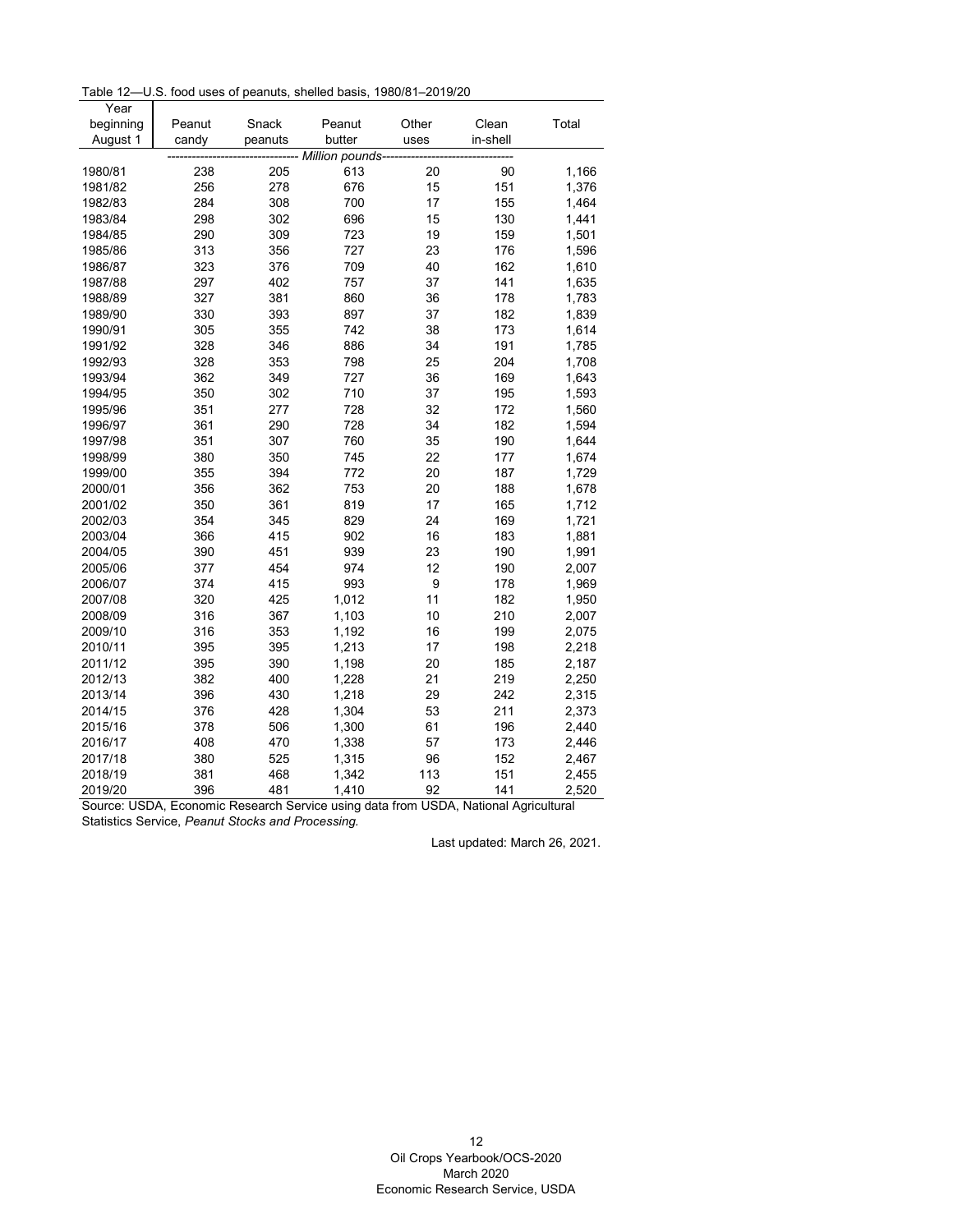| Crop |           |       | Southeast |       |          |       | Southwest                |                | Virginia & North Carolina | United    |                 |       |               |
|------|-----------|-------|-----------|-------|----------|-------|--------------------------|----------------|---------------------------|-----------|-----------------|-------|---------------|
| year | <b>AL</b> | FL    | <b>GA</b> | SC    | Total 1/ | OK    | $\overline{\mathsf{TX}}$ | N <sub>M</sub> | Total 2/                  | <b>VA</b> | $\overline{NC}$ | Total | <b>States</b> |
|      |           |       |           |       |          |       | 1,000 acres              |                |                           |           |                 |       |               |
| 1980 | 209.0     | 65.0  | 530.0     | 15.0  | 826.5    | 123.0 | 290.0                    | 8.9            | 421.9                     | 104.0     | 169.0           | 273.0 | 1,521.4       |
| 1981 | 224.0     | 69.0  | 570.0     | 15.0  | 885.0    | 95.0  | 244.0                    | 10.0           | 349.0                     | 105.0     | 175.0           | 280.0 | 1,514.0       |
| 1982 | 179.0     | 59.0  | 475.0     | 12.0  | 725.0    | 88.0  | 240.0                    | 10.4           | 338.4                     | 96.0      | 152.0           | 248.0 | 1,311.4       |
| 1983 | 182.0     | 69.0  | 567.0     | 13.0  | 831.0    | 93.0  | 230.0                    | 11.0           | 334.0                     | 96.0      | 150.0           | 246.0 | 1,411.0       |
| 1984 | 221.0     | 85.0  | 643.0     | 15.0  | 964.0    | 93.0  | 232.0                    | 14.6           | 339.6                     | 98.0      | 157.0           | 255.0 | 1,558.6       |
| 1985 | 201.0     | 80.0  | 595.0     | 12.0  | 888.0    | 87.0  | 252.0                    | 12.4           | 351.4                     | 96.0      | 155.0           | 251.0 | 1,490.4       |
| 1986 | 220.0     | 94.0  | 675.0     | 12.0  | 1,001.0  | 92.0  | 225.0                    | 12.7           | 329.7                     | 89.0      | 145.0           | 234.0 | 1,564.7       |
| 1987 | 221.0     | 91.0  | 635.0     | 13.0  | 960.0    | 100.0 | 254.0                    | 12.4           | 366.4                     | 91.0      | 150.0           | 241.0 | 1,567.4       |
| 1988 | 237.0     | 98.0  | 690.0     | 13.0  | 1,038.0  | 99.0  | 260.0                    | 13.4           | 372.4                     | 92.0      | 155.0           | 247.0 | 1,657.4       |
| 1989 | 240.0     | 95.0  | 690.0     | 13.0  | 1,038.0  | 99.0  | 265.0                    | 18.2           | 382.2                     | 92.0      | 153.0           | 245.0 | 1,665.2       |
| 1990 | 258.0     | 108.0 | 782.0     | 14.0  | 1,162.0  | 107.0 | 295.0                    | 20.0           | 422.0                     | 97.0      | 165.0           | 262.0 | 1,846.0       |
| 1991 | 278.0     | 126.0 | 900.0     | 14.5  | 1,318.5  | 110.0 | 330.0                    | 22.7           | 462.7                     | 96.0      | 162.0           | 258.0 | 2,039.2       |
| 1992 | 237.0     | 85.0  | 675.0     | 13.5  | 1,010.5  | 100.0 | 308.0                    | 21.1           | 429.1                     | 94.0      | 153.0           | 247.0 | 1,686.6       |
| 1993 | 240.0     | 98.0  | 702.0     | 14.5  | 1,054.5  | 105.0 | 305.0                    | 22.0           | 432.0                     | 95.0      | 152.0           | 247.0 | 1,733.5       |
| 1994 | 223.0     | 92.0  | 652.0     | 13.0  | 980.0    | 102.0 | 295.0                    | 21.0           | 418.0                     | 92.0      | 151.0           | 243.0 | 1,641.0       |
| 1995 | 213.0     | 89.0  | 595.0     | 11.5  | 908.5    | 100.0 | 275.0                    | 20.0           | 395.0                     | 90.0      | 144.0           | 234.0 | 1,537.5       |
| 1996 | 192.0     | 90.0  | 535.0     | 11.0  | 828.0    | 85.0  | 270.0                    | 16.5           | 371.5                     | 77.0      | 125.0           | 202.0 | 1,401.5       |
| 1997 | 194.0     | 92.0  | 520.0     | 11.0  | 817.0    | 79.0  | 320.0                    | 18.0           | 417.0                     | 76.0      | 124.0           | 200.0 | 1,434.0       |
| 1998 | 198.0     | 98.0  | 540.0     | 12.0  | 848.0    | 80.0  | 370.0                    | 22.0           | 472.0                     | 76.0      | 125.0           | 201.0 | 1,521.0       |
| 1999 | 207.0     | 102.0 | 546.0     | 11.5  | 866.5    | 83.0  | 360.0                    | 22.0           | 465.0                     | 77.0      | 126.0           | 203.0 | 1,534.5       |
| 2000 | 190.0     | 94.0  | 494.0     | 10.5  | 788.5    | 97.0  | 425.0                    | 27.3           | 549.3                     | 76.0      | 123.0           | 199.0 | 1,536.8       |
| 2001 | 200.0     | 90.0  | 515.0     | 11.0  | 816.0    | 80.0  | 425.0                    | 22.2           | 527.2                     | 75.0      | 123.0           | 198.0 | 1,541.2       |
| 2002 | 185.0     | 96.0  | 510.0     | 10.0  | 801.0    | 60.0  | 315.0                    | 18.0           | 393.0                     | 58.0      | 101.0           | 159.0 | 1,353.0       |
| 2003 | 190.0     | 125.0 | 545.0     | 19.0  | 879.0    | 37.0  | 275.0                    | 18.0           | 330.0                     | 34.0      | 101.0           | 135.0 | 1,344.0       |
| 2004 | 200.0     | 145.0 | 620.0     | 35.0  | 1,000.0  | 35.0  | 240.0                    | 17.0           | 292.0                     | 33.0      | 105.0           | 138.0 | 1,430.0       |
| 2005 | 225.0     | 160.0 | 755.0     | 63.0  | 1,218.0  | 35.0  | 265.0                    | 19.0           | 319.0                     | 23.0      | 97.0            | 120.0 | 1,657.0       |
| 2006 | 165.0     | 130.0 | 580.0     | 59.0  | 951.0    | 23.0  | 155.0                    | 12.0           | 190.0                     | 17.0      | 85.0            | 102.0 | 1,243.0       |
| 2007 | 160.0     | 130.0 | 530.0     | 59.0  | 898.0    | 18.0  | 190.0                    | 10.0           | 218.0                     | 22.0      | 92.0            | 114.0 | 1,230.0       |
| 2008 | 195.0     | 150.0 | 690.0     | 71.0  | 1,128.0  | 19.0  | 257.0                    | 8.0            | 284.0                     | 24.0      | 98.0            | 122.0 | 1,534.0       |
| 2009 | 155.0     | 115.0 | 510.0     | 50.0  | 851.0    | 14.0  | 165.0                    | 7.0            | 186.0                     | 12.0      | 67.0            | 79.0  | 1,116.0       |
| 2010 | 190.0     | 145.0 | 565.0     | 67.0  | 986.0    | 22.0  | 165.0                    | 10.0           | 197.0                     | 18.0      | 87.0            | 105.0 | 1,288.0       |
| 2011 | 170.0     | 170.0 | 475.0     | 77.0  | 907.0    | 24.0  | 105.0                    | 6.6            | 135.6                     | 16.0      | 82.0            | 98.0  | 1,140.6       |
| 2012 | 220.0     | 210.0 | 735.0     | 110.0 | 1,327.0  | 24.0  | 150.0                    | 10.0           | 184.0                     | 20.0      | 107.0           | 127.0 | 1,638.0       |
| 2013 | 140.0     | 140.0 | 430.0     | 81.0  | 825.0    | 17.0  | 120.0                    | 7.0            | 144.0                     | 16.0      | 82.0            | 98.0  | 1,067.0       |
| 2014 | 175.0     | 175.0 | 600.0     | 112.0 | 1,094.0  | 12.0  | 130.0                    | 4.5            | 146.5                     | 19.0      | 94.0            | 113.0 | 1,353.5       |
| 2015 | 200.0     | 190.0 | 785.0     | 112.0 | 1,331.0  | 10.0  | 170.0                    | 5.0            | 185.0                     | 19.0      | 90.0            | 109.0 | 1,625.0       |
| 2016 | 175.0     | 155.0 | 720.0     | 110.0 | 1,199.0  | 13.0  | 305.0                    | 8.0            | 350.0                     | 21.0      | 101.0           | 122.0 | 1,671.0       |
| 2017 | 195.0     | 195.0 | 835.0     | 122.0 | 1,391.0  | 22.0  | 275.0                    | 7.6            | 334.6                     | 27.0      | 119.0           | 146.0 | 1,871.6       |
| 2018 | 165.0     | 155.0 | 665.0     | 87.0  | 1,097.0  | 16.0  | 155.0                    | 5.5            | 202.5                     | 24.0      | 102.0           | 126.0 | 1,425.5       |
| 2019 | 160.0     | 165.0 | 675.0     | 65.0  | 1,085.0  | 15.0  | 165.0                    | 4.7            | 184.7                     | 25.0      | 104.0           | 129.0 | 1,432.7       |
| 2020 | 185.0     | 175.0 | 810.0     | 85.0  | 1,278.0  | 15.0  | 190.0                    | 6.2            | 250.2                     | 28.0      | 108.0           | 136.0 | 1,664.2       |

<span id="page-13-0"></span>Source: USDA, Economic Research Service using data from USDA, National Agricultural Statistics Service, *Crop Production* .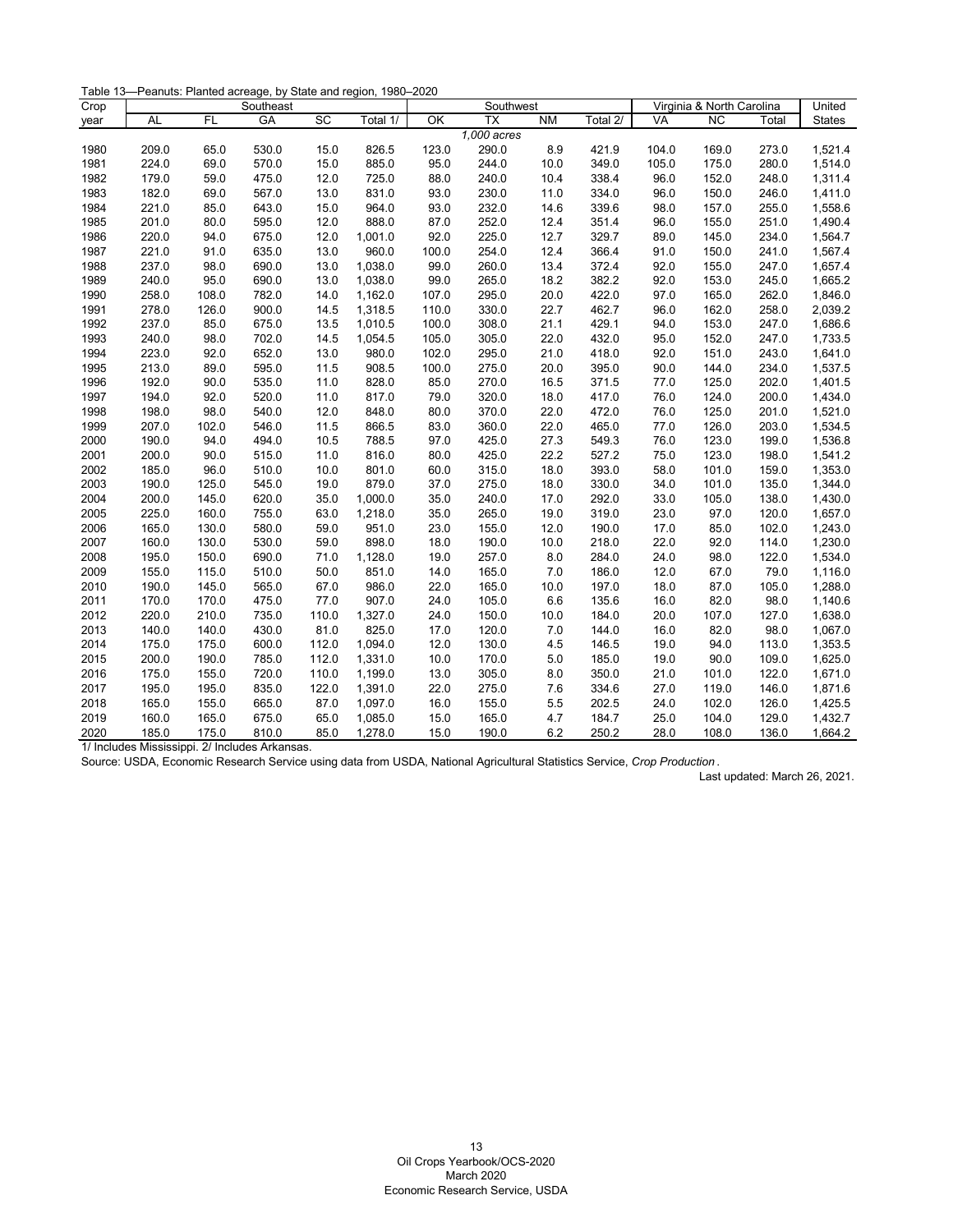| Table 14-Peanuts: Harvested acreage, by State and region, 1980-2020 |  |  |
|---------------------------------------------------------------------|--|--|
|---------------------------------------------------------------------|--|--|

| Crop |           |           | Southeast |       |          | Southwest |                 |             |          | Virginia & North Carolina | United          |       |               |
|------|-----------|-----------|-----------|-------|----------|-----------|-----------------|-------------|----------|---------------------------|-----------------|-------|---------------|
| year | <b>AL</b> | <b>FL</b> | <b>GA</b> | SC    | Total 1/ | OK        | $\overline{TX}$ | <b>NM</b>   | Total 2/ | <b>VA</b>                 | $\overline{NC}$ | Total | <b>States</b> |
|      |           |           |           |       |          |           |                 | 1,000 acres |          |                           |                 |       |               |
| 1980 | 200.0     | 56.0      | 514.0     | 13.0  | 789.0    | 105.0     | 230.0           | 8.8         | 343.8    | 101.0                     | 166.0           | 267.0 | 1,399.8       |
| 1981 | 222.0     | 60.0      | 565.0     | 15.0  | 868.7    | 91.0      | 242.0           | 10.0        | 343.0    | 105.0                     | 172.0           | 277.0 | 1,488.7       |
| 1982 | 177.0     | 51.0      | 472.0     | 12.0  | 712.0    | 86.0      | 225.0           | 10.4        | 321.4    | 95.0                      | 149.0           | 244.0 | 1,277.4       |
| 1983 | 180.0     | 60.0      | 562.0     | 12.5  | 814.5    | 91.0      | 215.0           | 11.0        | 317.0    | 95.0                      | 147.0           | 242.0 | 1,373.5       |
| 1984 | 219.0     | 77.0      | 640.0     | 14.5  | 950.5    | 88.0      | 223.0           | 14.5        | 325.5    | 97.0                      | 155.0           | 252.0 | 1,528.0       |
| 1985 | 200.0     | 72.0      | 593.0     | 12.0  | 877.0    | 83.0      | 245.0           | 12.4        | 340.4    | 96.0                      | 154.0           | 250.0 | 1,467.4       |
| 1986 | 219.0     | 87.0      | 665.0     | 11.5  | 982.5    | 88.0      | 220.0           | 12.7        | 320.7    | 89.0                      | 143.0           | 232.0 | 1,535.2       |
| 1987 | 220.0     | 83.0      | 630.0     | 13.0  | 946.0    | 99.0      | 252.0           | 12.4        | 363.4    | 90.0                      | 148.0           | 238.0 | 1,547.4       |
| 1988 | 236.0     | 90.0      | 685.0     | 13.0  | 1,024.0  | 97.0      | 250.0           | 13.4        | 360.4    | 91.0                      | 153.0           | 244.0 | 1,628.4       |
| 1989 | 239.0     | 87.0      | 685.0     | 12.5  | 1,023.5  | 98.0      | 262.0           | 18.2        | 378.2    | 91.0                      | 152.0           | 243.0 | 1,644.7       |
| 1990 | 256.0     | 100.0     | 770.0     | 13.5  | 1,139.5  | 106.0     | 289.0           | 20.0        | 415.0    | 97.0                      | 164.0           | 261.0 | 1,815.5       |
| 1991 | 277.0     | 118.0     | 895.0     | 14.0  | 1,304.0  | 106.0     | 325.0           | 22.7        | 453.7    | 96.0                      | 162.0           | 258.0 | 2,015.7       |
| 1992 | 236.0     | 77.0      | 673.0     | 13.0  | 999.0    | 98.0      | 305.0           | 21.1        | 424.1    | 93.0                      | 153.0           | 246.0 | 1,669.1       |
| 1993 | 239.0     | 84.0      | 697.0     | 14.0  | 1,034.0  | 102.0     | 295.0           | 21.8        | 418.8    | 94.0                      | 143.0           | 237.0 | 1,689.8       |
| 1994 | 222.0     | 84.0      | 649.0     | 12.5  | 967.5    | 100.0     | 287.0           | 21.0        | 408.0    | 92.0                      | 151.0           | 243.0 | 1,618.5       |
| 1995 | 212.0     | 81.0      | 592.0     | 11.0  | 896.0    | 98.0      | 270.0           | 20.0        | 388.0    | 89.0                      | 144.0           | 233.0 | 1,517.0       |
| 1996 | 191.0     | 82.0      | 533.0     | 10.5  | 816.5    | 81.0      | 265.0           | 16.5        | 362.5    | 76.0                      | 125.0           | 201.0 | 1,380.0       |
| 1997 | 193.0     | 84.0      | 519.0     | 10.5  | 806.5    | 77.0      | 315.0           | 17.3        | 409.3    | 75.0                      | 123.0           | 198.0 | 1,413.8       |
| 1998 | 197.0     | 90.0      | 537.0     | 11.5  | 835.5    | 75.0      | 335.0           | 22.0        | 432.0    | 75.0                      | 124.5           | 199.5 | 1,467.0       |
| 1999 | 206.0     | 94.0      | 544.0     | 11.0  | 855.0    | 79.0      | 280.0           | 22.0        | 381.0    | 76.0                      | 124.0           | 200.0 | 1,436.0       |
| 2000 | 182.0     | 86.0      | 492.0     | 10.0  | 770.0    | 67.0      | 275.0           | 26.0        | 368.0    | 75.0                      | 123.0           | 198.0 | 1,336.0       |
| 2001 | 199.0     | 82.0      | 514.0     | 10.2  | 805.2    | 77.0      | 310.0           | 22.2        | 409.2    | 75.0                      | 122.5           | 197.5 | 1,411.9       |
| 2002 | 180.0     | 86.0      | 505.0     | 8.7   | 779.7    | 57.0      | 280.0           | 18.0        | 355.0    | 57.0                      | 100.0           | 157.0 | 1,291.7       |
| 2003 | 185.0     | 115.0     | 540.0     | 17.0  | 857.0    | 35.0      | 270.0           | 17.0        | 322.0    | 33.0                      | 100.0           | 133.0 | 1,312.0       |
| 2004 | 199.0     | 130.0     | 610.0     | 33.0  | 972.0    | 33.0      | 235.0           | 17.0        | 285.0    | 32.0                      | 105.0           | 137.0 | 1,394.0       |
| 2005 | 223.0     | 152.0     | 750.0     | 60.0  | 1,199.0  | 33.0      | 260.0           | 19.0        | 312.0    | 22.0                      | 96.0            | 118.0 | 1,629.0       |
| 2006 | 163.0     | 120.0     | 575.0     | 56.0  | 930.0    | 22.0      | 145.0           | 12.0        | 179.0    | 17.0                      | 84.0            | 101.0 | 1,210.0       |
| 2007 | 157.0     | 119.0     | 520.0     | 56.0  | 870.0    | 17.0      | 187.0           | 10.0        | 214.0    | 21.0                      | 90.0            | 111.0 | 1,195.0       |
| 2008 | 193.0     | 140.0     | 685.0     | 68.0  | 1,107.0  | 18.0      | 253.0           | 8.0         | 279.0    | 24.0                      | 97.0            | 121.0 | 1,507.0       |
| 2009 | 150.0     | 105.0     | 505.0     | 48.0  | 826.0    | 13.0      | 155.0           | 7.0         | 175.0    | 12.0                      | 66.0            | 78.0  | 1,079.0       |
| 2010 | 185.0     | 135.0     | 555.0     | 64.0  | 957.0    | 21.0      | 163.0           | 10.0        | 194.0    | 18.0                      | 86.0            | 104.0 | 1,255.0       |
| 2011 | 166.0     | 157.0     | 454.0     | 73.0  | 864.0    | 21.0      | 93.0            | 6.6         | 120.6    | 15.0                      | 81.0            | 96.0  | 1,080.6       |
| 2012 | 219.0     | 195.0     | 730.0     | 107.0 | 1,300.0  | 22.0      | 146.0           | 10.0        | 178.0    | 20.0                      | 106.0           | 126.0 | 1,604.0       |
| 2013 | 138.0     | 131.0     | 426.0     | 78.0  | 806.0    | 16.0      | 117.0           | 7.0         | 140.0    | 16.0                      | 81.0            | 97.0  | 1,043.0       |
| 2014 | 173.0     | 167.0     | 589.0     | 108.0 | 1,068.0  | 11.0      | 127.0           | 4.5         | 142.5    | 19.0                      | 93.0            | 112.0 | 1,322.5       |
| 2015 | 196.0     | 180.0     | 777.0     | 82.0  | 1,276.0  | 9.0       | 165.0           | 4.9         | 178.9    | 19.0                      | 87.0            | 106.0 | 1,560.9       |
| 2016 | 172.0     | 146.0     | 706.0     | 106.0 | 1,168.0  | 12.0      | 205.0           | 8.0         | 248.0    | 21.0                      | 99.0            | 120.0 | 1,536.0       |
| 2017 | 193.0     | 185.0     | 825.0     | 118.0 | 1,364.0  | 21.0      | 210.0           | 7.6         | 267.6    | 27.0                      | 117.0           | 144.0 | 1,775.6       |
| 2018 | 161.0     | 143.0     | 655.0     | 80.0  | 1,063.0  | 15.0      | 145.0           | 5.5         | 188.5    | 24.0                      | 98.0            | 122.0 | 1,373.5       |
| 2019 | 156.0     | 155.0     | 660.0     | 62.0  | 1,052.0  | 14.0      | 160.0           | 4.7         | 211.7    | 24.0                      | 102.0           | 126.0 | 1,389.7       |
| 2020 | 182.0     | 165.0     | 800.0     | 82.0  | 1,251.0  | 14.0      | 175.0           | 4.8         | 231.8    | 27.0                      | 106.0           | 133.0 | 1,615.8       |

<span id="page-14-0"></span>Source: USDA, Economic Research Service using data from USDA, National Agricultural Statistics Service, *Crop Production* .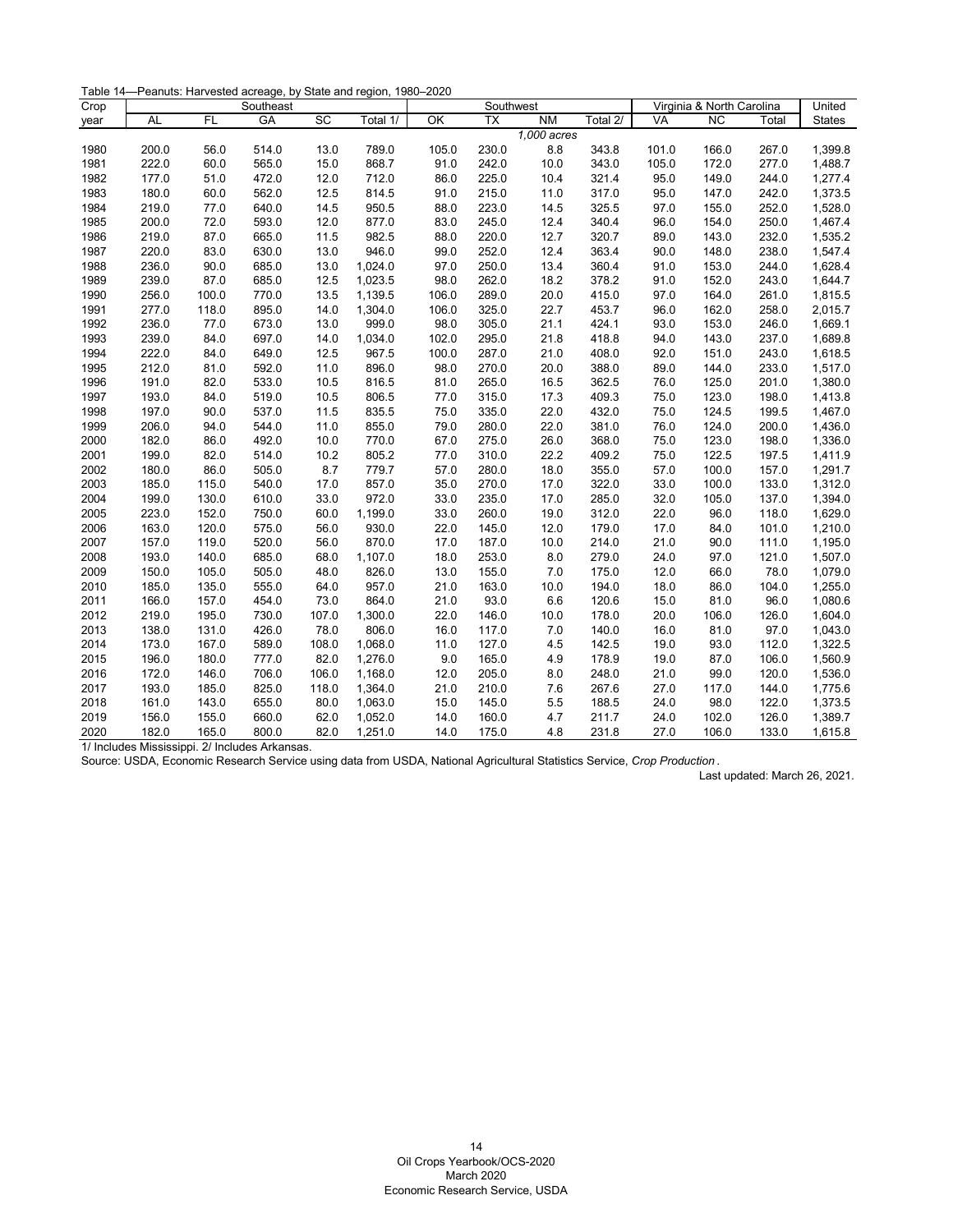Table 15—Peanuts: U.S. production, by State and region, 1980–2020

| Crop | Southeast |           |           |         |           |         | Southwest |                         |           | Virginia & North Carolina | United    |         |               |
|------|-----------|-----------|-----------|---------|-----------|---------|-----------|-------------------------|-----------|---------------------------|-----------|---------|---------------|
| year | AL        | <b>FL</b> | GA        | SC      | Total 1/  | OK      | <b>TX</b> | <b>NM</b>               | Total 2/  | VA                        | <b>NC</b> | Total   | <b>States</b> |
|      |           |           |           |         |           |         |           | 1,000 pounds (in-shell) |           |                           |           |         |               |
| 1980 | 265,000   | 144,480   | 994,590   | 14,300  | 1,425,870 | 140,175 | 293,250   | 22,352                  | 455,777   | 136,350                   | 291,330   | 427,680 | 2,309,327     |
| 1981 | 602,730   | 178,200   | 1,655,450 | 39,000  | 2,488,110 | 189,280 | 393,250   | 24,900                  | 607,430   | 330,750                   | 555,560   | 886,310 | 3,981,850     |
| 1982 | 522,150   | 153,000   | 1,517,480 | 30,000  | 2,222,630 | 174,580 | 325,125   | 25,220                  | 524,925   | 275,500                   | 417,200   | 692,700 | 3,440,255     |
| 1983 | 454,500   | 166,800   | 1,567,980 | 25,000  | 2,214,280 | 176,540 | 362,275   | 25,630                  | 564,445   | 198,550                   | 318,255   | 516,805 | 3,295,530     |
| 1984 | 648,550   | 246,400   | 2,160,000 | 39,150  | 3,094,100 | 189,200 | 371,295   | 32,190                  | 592,685   | 269,660                   | 449,500   | 719,160 | 4,405,945     |
| 1985 | 590,000   | 216,000   | 1,921,320 | 34,200  | 2,761,520 | 170,980 | 422,625   | 31,992                  | 625,597   | 283,680                   | 451,990   | 735,670 | 4,122,787     |
| 1986 | 494,940   | 233,160   | 1,632,575 | 25,530  | 2,386,205 | 180,840 | 385,000   | 28,700                  | 594,540   | 275,900                   | 440,440   | 716,340 | 3,697,085     |
| 1987 | 465,300   | 215,800   | 1,575,000 | 31,200  | 2,287,300 | 222,750 | 441,000   | 29,760                  | 693,510   | 243,000                   | 392,200   | 635,200 | 3,616,010     |
| 1988 | 561,680   | 228,600   | 1,801,550 | 32,110  | 2,623,940 | 225,040 | 417,500   | 30,552                  | 673,092   | 263,900                   | 419,985   | 683,885 | 3,980,917     |
| 1989 | 537,750   | 214.890   | 1,849,500 | 32,500  | 2,634,640 | 210,700 | 484,700   | 43,680                  | 739,080   | 246,155                   | 370,120   | 616,275 | 3,989,995     |
| 1990 | 386,560   | 234,000   | 1,347,500 | 30,105  | 1,998,165 | 235,320 | 534,650   | 50,000                  | 819,970   | 309,915                   | 475,600   | 785,515 | 3,603,650     |
| 1991 | 638,485   | 279,660   | 2,228,550 | 33,600  | 3,180,295 | 243,800 | 682,500   | 51,075                  | 977,375   | 307,200                   | 461,700   | 768,900 | 4,926,570     |
| 1992 | 591,180   | 202,510   | 1,820,465 | 32,500  | 2,646,655 | 236,180 | 680,150   | 58,236                  | 974,566   | 256,215                   | 406,980   | 663,195 | 4,284,416     |
| 1993 | 473,220   | 194,880   | 1,383,545 | 24,500  | 2,076,145 | 233,580 | 550,175   | 56,680                  | 840,435   | 176,250                   | 299,585   | 475,835 | 3,392,415     |
| 1994 | 446,220   | 207,480   | 1,862,630 | 36,250  | 2,552,580 | 261,000 | 605,570   | 51,660                  | 918,230   | 291,180                   | 485,465   | 776,645 | 4,247,455     |
| 1995 | 483,360   | 193,590   | 1,414,880 | 30,800  | 2,122,630 | 201,880 | 540,000   | 43,000                  | 784,880   | 206,925                   | 347,040   | 553,965 | 3,461,475     |
| 1996 | 449,805   | 236,160   | 1,433,770 | 32,550  | 2,152,285 | 195,210 | 689,000   | 37,950                  | 922.160   | 219,260                   | 367,500   | 586,760 | 3,661,205     |
| 1997 | 372,490   | 228,060   | 1,333,830 | 30,450  | 1,964,830 | 184,800 | 822,150   | 46,710                  | 1,053,660 | 191,250                   | 329,640   | 520,890 | 3,539,380     |
| 1998 | 432,415   | 233,100   | 1,511,655 | 28,175  | 2,205,345 | 159,750 | 917,900   | 62,040                  | 1,139,690 | 221,250                   | 397,155   | 618,405 | 3,963,440     |
| 1999 | 448,050   | 260,380   | 1,400,800 | 25,300  | 2,134,530 | 189,600 | 926,800   | 61,600                  | 1,178,000 | 218,120                   | 298,840   | 516,960 | 3,829,490     |
| 2000 | 271,180   | 213,710   | 1,328,400 | 29,500  | 1,842,790 | 120,600 | 698,500   | 54,990                  | 874,090   | 210,375                   | 338,250   | 548,625 | 3,265,505     |
| 2001 | 532,325   | 250,100   | 1,711,620 | 30,600  | 2,524,645 | 197,890 | 895,900   | 67,044                  | 1,160,834 | 234,750                   | 356,475   | 591,225 | 4,276,704     |
| 2002 | 379,800   | 197,800   | 1,313,000 | 19,140  | 1,909,740 | 159,600 | 868,000   | 54,000                  | 1,081,600 | 119,700                   | 210,000   | 329,700 | 3,321,040     |
| 2003 | 508,750   | 345,000   | 1,863,000 | 57,800  | 2,774,550 | 98,000  | 810,000   | 45,900                  | 953,900   | 95,700                    | 320,000   | 415,700 | 4,144,150     |
| 2004 | 557,200   | 364,000   | 1,817,800 | 112,200 | 2,851,200 | 102,300 | 803,700   | 59,500                  | 965,500   | 104,000                   | 367,500   | 471,500 | 4,288,200     |
| 2005 | 613,250   | 410,400   | 2,130,000 | 168,000 | 3,366,450 | 107,910 | 975,000   | 66,500                  | 1,149,410 | 66,000                    | 288,000   | 354,000 | 4,869,860     |
| 2006 | 407,500   | 300,000   | 1,598,500 | 168,000 | 2,520,400 | 62,700  | 514,750   | 43,200                  | 620,650   | 54,400                    | 268,800   | 323,200 | 3,464,250     |
| 2007 | 400,350   | 321,300   | 1,622,400 | 173,600 | 2,577,050 | 57,800  | 691,900   | 32,000                  | 781,700   | 52,500                    | 261,000   | 313,500 | 3,672,250     |
| 2008 | 675,500   | 448.000   | 2,329,000 | 265,200 | 3,799,600 | 63,000  | 834,900   | 25,600                  | 923,500   | 80,400                    | 358,900   | 439,300 | 5,162,400     |
| 2009 | 495,000   | 336.000   | 1,797,800 | 148,800 | 2,831,600 | 42,900  | 506,850   | 21,700                  | 571,450   | 44,400                    | 244,200   | 288,600 | 3,691,650     |
| 2010 | 481,000   | 472,500   | 1,959,150 | 224,000 | 3,199,650 | 70,350  | 586,800   | 34,000                  | 691,150   | 33,840                    | 232,200   | 266,040 | 4,156,840     |
| 2011 | 489,700   | 549,500   | 1,645,750 | 240,900 | 2,981,850 | 54,600  | 249,240   | 19,800                  | 323,640   | 61,500                    | 291,600   | 353,100 | 3,658,590     |
| 2012 | 876,000   | 760,500   | 3,343,400 | 417,300 | 5,612,800 | 80,300  | 525,600   | 26,000                  | 631,900   | 82,000                    | 427,180   | 509,180 | 6,753,880     |
| 2013 | 489,900   | 517,450   | 1,887,180 | 273,000 | 3,289,630 | 59,200  | 423,540   | 21,700                  | 504,440   | 63,200                    | 315,900   | 379,100 | 4,173,170     |
| 2014 | 544,950   | 668.000   | 2,435,515 | 410,400 | 4,182,865 | 44,000  | 459,740   | 15,750                  | 519,490   | 84,550                    | 401,760   | 486,310 | 5,188,665     |
| 2015 | 637,000   | 648.000   | 3,364,410 | 262,400 | 5,055,310 | 30,600  | 528,000   | 15,337                  | 573,937   | 69,350                    | 302,760   | 372,110 | 6,001,357     |
| 2016 | 619,200   | 554,800   | 2,753,400 | 339,200 | 4,418,600 | 44,400  | 559,650   | 22,400                  | 736,850   | 76,650                    | 349,470   | 426,120 | 5,581,570     |
| 2017 | 704,450   | 638,250   | 3,572,250 | 472,000 | 5,558,950 | 79,380  | 697,200   | 26,600                  | 956,880   | 119,880                   | 479,700   | 599,580 | 7,115,410     |
| 2018 | 571,550   | 564,850   | 2,875,450 | 272,000 | 4,377,450 | 46,050  | 464,000   | 15,675                  | 638,425   | 100,800                   | 379,260   | 480,060 | 5,495,935     |
| 2019 | 522,600   | 589,000   | 2,752,200 | 235,600 | 4,175,400 | 56,000  | 488,000   | 15,087                  | 730,687   | 111,600                   | 448,800   | 560,400 | 5,466,487     |
| 2020 | 637,000   | 561,000   | 3,280,000 | 278,800 | 4,853,600 | 58,800  | 490,000   | 14,400                  | 745,600   | 110,700                   | 424,000   | 534,700 | 6,133,900     |

<span id="page-15-0"></span>Source: USDA, Economic Research Service using data from USDA, National Agricultural Statistics Service, *Crop Production* .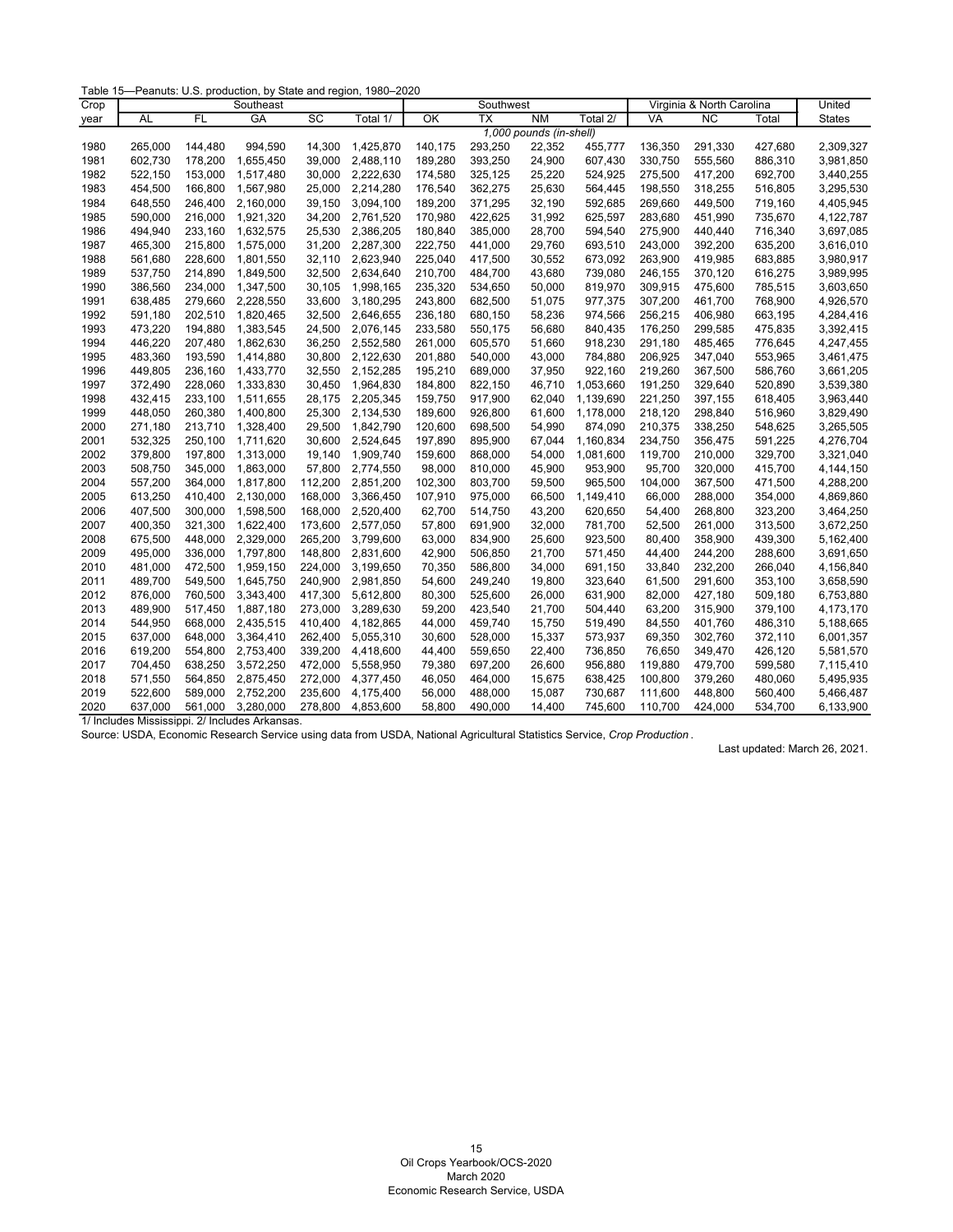Table 16—Peanuts: Yield per harvested acre, by State and region, 1980–2020

| Crop |       |       | Southeast |       |          | Virginia & North Carolina<br>Southwest |                 |           |          | United |                 |       |               |
|------|-------|-------|-----------|-------|----------|----------------------------------------|-----------------|-----------|----------|--------|-----------------|-------|---------------|
| year | AL    | FL    | GA        | SC    | Total 1/ | OK                                     | $\overline{TX}$ | <b>NM</b> | Total 2/ | VA     | $\overline{NC}$ | Total | <b>States</b> |
|      |       |       |           |       |          |                                        | Pounds          |           |          |        |                 |       |               |
| 1980 | 1,325 | 2,580 | 1,935     | 1,100 | 1,807    | 1,335                                  | 1,275           | 2,540     | 1,326    | 1,350  | 1,755           | 1,602 | 1,650         |
| 1981 | 2,715 | 2,970 | 2,930     | 2,600 | 2,864    | 2,080                                  | 1,625           | 2,490     | 1,771    | 3,150  | 3,230           | 3,200 | 2,675         |
| 1982 | 2,950 | 3,000 | 3,215     | 2,500 | 3,122    | 2,030                                  | 1,445           | 2,425     | 1,633    | 2,900  | 2,800           | 2,839 | 2,693         |
| 1983 | 2,525 | 2,780 | 2,790     | 2,000 | 2,719    | 1,940                                  | 1,685           | 2,330     | 1,781    | 2,090  | 2,165           | 2,136 | 2,399         |
| 1984 | 2,961 | 3,200 | 3,375     | 2,700 | 3,255    | 2,150                                  | 1,665           | 2,220     | 1,821    | 2,780  | 2,900           | 2,854 | 2,883         |
| 1985 | 2,950 | 3,000 | 3,240     | 2,850 | 3,149    | 2,060                                  | 1,725           | 2,580     | 1,838    | 2,955  | 2,935           | 2,943 | 2,810         |
| 1986 | 2,260 | 2,680 | 2,455     | 2,220 | 2,429    | 2,055                                  | 1,750           | 2,260     | 1,854    | 3,100  | 3,080           | 3,088 | 2,408         |
| 1987 | 2,115 | 2,600 | 2,500     | 2,400 | 2,418    | 2,250                                  | 1,750           | 2,400     | 1,908    | 2,700  | 2,650           | 2,669 | 2,337         |
| 1988 | 2,380 | 2,540 | 2,630     | 2,470 | 2,562    | 2,320                                  | 1,670           | 2,280     | 1,868    | 2,900  | 2,745           | 2,803 | 2,445         |
| 1989 | 2,250 | 2,470 | 2,700     | 2,600 | 2,574    | 2,150                                  | 1,850           | 2,400     | 1,954    | 2,705  | 2,435           | 2,536 | 2,426         |
| 1990 | 1,510 | 2,340 | 1,750     | 2,230 | 1,754    | 2,220                                  | 1,850           | 2,500     | 1,976    | 3,195  | 2,900           | 3,010 | 1,985         |
| 1991 | 2,305 | 2,370 | 2,490     | 2,400 | 2,439    | 2,300                                  | 2,100           | 2,250     | 2,154    | 3,200  | 2,850           | 2,980 | 2,444         |
| 1992 | 2,505 | 2,630 | 2,705     | 2,500 | 2,649    | 2,410                                  | 2,230           | 2,760     | 2,298    | 2,755  | 2,660           | 2,696 | 2,567         |
| 1993 | 1,980 | 2,320 | 1,985     | 1,750 | 2,008    | 2,290                                  | 1,865           | 2,600     | 2,007    | 1,875  | 2,095           | 2,008 | 2,008         |
| 1994 | 2,010 | 2,470 | 2,870     | 2,900 | 2,638    | 2,610                                  | 2,110           | 2,460     | 2,251    | 3,165  | 3,215           | 3,196 | 2,624         |
| 1995 | 2,280 | 2,390 | 2,390     | 2,800 | 2,369    | 2,060                                  | 2,000           | 2,150     | 2,023    | 2,325  | 2,410           | 2,378 | 2,282         |
| 1996 | 2,355 | 2,880 | 2,690     | 3,100 | 2,636    | 2,410                                  | 2,600           | 2,300     | 2,544    | 2,885  | 2,940           | 2,919 | 2,653         |
| 1997 | 1,930 | 2,715 | 2,570     | 2,900 | 2,436    | 2,400                                  | 2,610           | 2,700     | 2,574    | 2,550  | 2,680           | 2,631 | 2,503         |
| 1998 | 2,195 | 2,590 | 2,815     | 2,450 | 2,640    | 2,130                                  | 2,740           | 2,820     | 2,638    | 2,950  | 3,190           | 3,100 | 2,702         |
| 1999 | 2,175 | 2,770 | 2,575     | 2,300 | 2,497    | 2,400                                  | 3,310           | 2,800     | 3,092    | 2,870  | 2,410           | 2,585 | 2,667         |
| 2000 | 1,490 | 2,485 | 2,700     | 2,950 | 2,393    | 1,800                                  | 2,540           | 2,115     | 2,375    | 2,805  | 2,750           | 2,771 | 2,444         |
| 2001 | 2,675 | 3,050 | 3,330     | 3,000 | 3,135    | 2,570                                  | 2,890           | 3,020     | 2,837    | 3,130  | 2,910           | 2,994 | 3,029         |
| 2002 | 2,110 | 2,300 | 2,600     | 2,200 | 2,449    | 2,800                                  | 3,100           | 3,000     | 3,047    | 2,100  | 2,100           | 2,100 | 2,571         |
| 2003 | 2,750 | 3,000 | 3,450     | 3,400 | 3,238    | 2,800                                  | 3,000           | 2,700     | 2,962    | 2,900  | 3,200           | 3,126 | 3,159         |
| 2004 | 2,800 | 2,800 | 2,980     | 3,400 | 2,933    | 3,100                                  | 3,420           | 3,500     | 3,388    | 3,250  | 3,500           | 3,442 | 3,076         |
| 2005 | 2,750 | 2,700 | 2,840     | 2,800 | 2,808    | 3,270                                  | 3,750           | 3,500     | 3,684    | 3,000  | 3,000           | 3,000 | 2,989         |
| 2006 | 2,500 | 2,500 | 2,780     | 3,000 | 2,710    | 2,850                                  | 3,550           | 3,600     | 3,467    | 3,200  | 3,200           | 3,200 | 2,863         |
| 2007 | 2,550 | 2,700 | 3,120     | 3,100 | 2,962    | 3,400                                  | 3,700           | 3,200     | 3,653    | 2,500  | 2,900           | 2,824 | 3,073         |
| 2008 | 3,500 | 3,200 | 3,400     | 3,900 | 3,432    | 3,500                                  | 3,300           | 3,200     | 3,310    | 3,350  | 3,700           | 3,631 | 3,426         |
| 2009 | 3,300 | 3,200 | 3,560     | 3,100 | 3,428    | 3,300                                  | 3,270           | 3,100     | 3,265    | 3,700  | 3,700           | 3,700 | 3,421         |
| 2010 | 2,600 | 3,500 | 3,530     | 3,500 | 3,343    | 3,350                                  | 3,600           | 3,400     | 3,563    | 1,880  | 2,700           | 2,558 | 3,312         |
| 2011 | 2,950 | 3,500 | 3,625     | 3,300 | 3,451    | 2,600                                  | 2,680           | 3,000     | 2,684    | 4,100  | 3,600           | 3,678 | 3,386         |
| 2012 | 4,000 | 3,900 | 4,580     | 3,900 | 4,318    | 3,650                                  | 3,600           | 2,600     | 3,550    | 4,100  | 4,030           | 4,041 | 4,211         |
| 2013 | 3,550 | 3,950 | 4,430     | 3,500 | 4,081    | 3,700                                  | 3,620           | 3,100     | 3,603    | 3,950  | 3,900           | 3,908 | 4,001         |
| 2014 | 3,150 | 4,000 | 4,135     | 3,800 | 3,917    | 4,000                                  | 3,620           | 3,500     | 3,646    | 4,450  | 4,320           | 4,342 | 3,923         |
| 2015 | 3,250 | 3,600 | 4,330     | 3,200 | 3,962    | 3,400                                  | 3,200           | 3,130     | 3,208    | 3,650  | 3,480           | 3,510 | 3,845         |
| 2016 | 3,600 | 3,800 | 3,900     | 3,200 | 3,783    | 3,700                                  | 2,730           | 2,800     | 2,971    | 3,650  | 3,530           | 3,551 | 3,634         |
| 2017 | 3,650 | 3,450 | 4,330     | 4,000 | 4,075    | 3,780                                  | 3,320           | 3,500     | 3,576    | 4,440  | 4,100           | 4,164 | 4,007         |
| 2018 | 3,550 | 3,950 | 4,390     | 3,400 | 4,118    | 3,070                                  | 3,200           | 2,850     | 3,387    | 4,200  | 3,870           | 3,935 | 4,001         |
| 2019 | 3,350 | 3,800 | 4,170     | 3,800 | 3,969    | 4,000                                  | 3,050           | 3,210     | 3,452    | 4,650  | 4,400           | 4,448 | 3,934         |
| 2020 | 3,500 | 3,400 | 4,100     | 3,400 | 3,880    | 4,200                                  | 2,800           | 3,000     | 3,217    | 4,100  | 4,000           | 4,020 | 3,796         |

<span id="page-16-0"></span>Source: USDA, Economic Research Service using data from USDA, National Agricultural Statistics Service, *Crop Production* .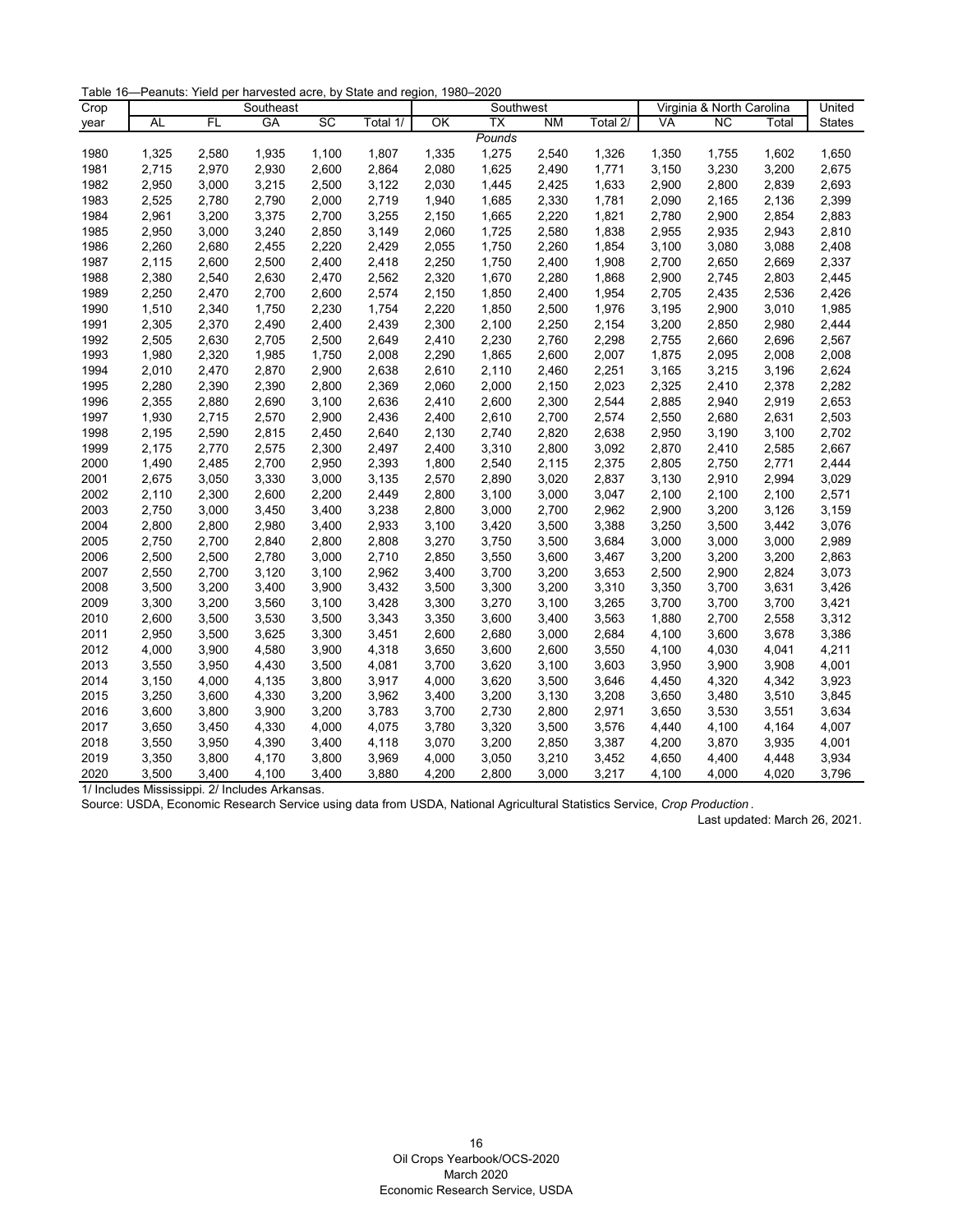| Table 17-Cottonseed: Acreage planted, harvested, yield, production, and value, U.S., 1980-2020 |  |
|------------------------------------------------------------------------------------------------|--|
|------------------------------------------------------------------------------------------------|--|

| Year    | Planted | Harvested                    | Yield       | Production       | Value            |
|---------|---------|------------------------------|-------------|------------------|------------------|
|         |         | $-1.000$ acres $-$<br>------ | Pounds/acre | 1,000 short tons | Thousand dollars |
| 1980    | 14,534  | 13,215                       | 677         | 4,471            | 574,511          |
| 1981    | 14,330  | 13,841                       | 924         | 6,397            | 549,041          |
| 1982    | 11,345  | 9,734                        | 975         | 4,744            | 366,240          |
| 1983    | 7,926   | 7,348                        | 837         | 3,076            | 511,450          |
| 1984    | 11,145  | 10,379                       | 992         | 5,149            | 511,953          |
| 1985    | 10,685  | 10,229                       | 1,032       | 5,279            | 348,342          |
| 1986    | 10,045  | 8,468                        | 898         | 3,801            | 303,965          |
| 1987    | 10,397  | 10,030                       | 1,150       | 5,769            | 474,703          |
| 1988    | 12,515  | 11,948                       | 1,015       | 6,062            | 718,255          |
| 1989    | 10,587  | 9,538                        | 981         | 4,677            | 492,683          |
| 1990    | 12,348  | 11,732                       | 1,017       | 5,969            | 722,313          |
| 1991    | 14,052  | 12,960                       | 1,069       | 6,926            | 492,261          |
| 1992    | 13,240  | 11,123                       | 1,120       | 6,230            | 608,438          |
| 1993    | 13,438  | 12,783                       | 992         | 6,343            | 714,389          |
| 1994    | 13,720  | 13,322                       | 1,142       | 7,604            | 771,315          |
| 1995    | 16,931  | 16,007                       | 856         | 6,849            | 731,005          |
| 1996    | 14,653  | 12,888                       | 1,109       | 7,144            | 914,564          |
| 1997    | 13,898  | 13,406                       | 1,035       | 6,935            | 835,371          |
| 1998    | 13,393  | 10,684                       | 1,004       | 5,365            | 687,179          |
| 1999    | 14,874  | 13,425                       | 947         | 6,354            | 565,462          |
| 2000    | 15,517  | 13,053                       | 986         | 6,436            | 675,738          |
| 2001    | 15,769  | 13,828                       | 1,078       | 7,452            | 689,329          |
| 2002    | 13,958  | 12,417                       | 996         | 6,184            | 616,352          |
| 2003    | 13,480  | 12,003                       | 1,110       | 6,665            | 778,994          |
| 2004    | 13,659  | 13,057                       | 1,256       | 8,198            | 872,796          |
| 2005    | 14,245  | 13,803                       | 1,184       | 8,172            | 779,500          |
| 2006    | 15,274  | 12,732                       | 1,154       | 7,348            | 814,151          |
| 2007    | 10,827  | 10,489                       | 1,256       | 6,589            | 1,069,849        |
| 2008    | 9,471   | 7,569                        | 1,136       | 4,300            | 962,708          |
| 2009    | 9,150   | 7,534                        | 1,101       | 4,149            | 670,027          |
| 2010    | 10,974  | 10,699                       | 1,140       | 6,096            | 988,266          |
| 2011    | 14,735  | 9,461                        | 1,135       | 5,370            | 1,413,343        |
| 2012    | 12,264  | 9,322                        | 1,216       | 5,666            | 1,456,245        |
| 2013    | 10,407  | 7,544                        | 1,114       | 4,203            | 1,054,003        |
| 2014    | 11,148  | 9,352                        | 1,096       | 5,125            | 1,015,607        |
| 2015    | 8,581   | 8,075                        | 1,001       | 4,043            | 932,894          |
| 2016    | 10,073  | 9,508                        | 1,129       | 5,369            | 1,055,924        |
| 2017    | 12,718  | 11,100                       | 1,157       | 6,422            | 911,925          |
| 2018    | 14,100  | 9,991                        | 1,127       | 5,631            | 878,254          |
| 2019    | 13,736  | 11,613                       | 1,024       | 5,945            | 1,021,832        |
| 2020 1/ | 12,093  | 8,702                        | 1,054       | 4,587            | 894,465          |

1/ Forecast.

<span id="page-17-0"></span>Sources: USDA, Economic Research Service using data from USDA*,* National Agricultural Statistics Service, *Crop Production* and *Crop Values* . Last updated: March 26, 2021.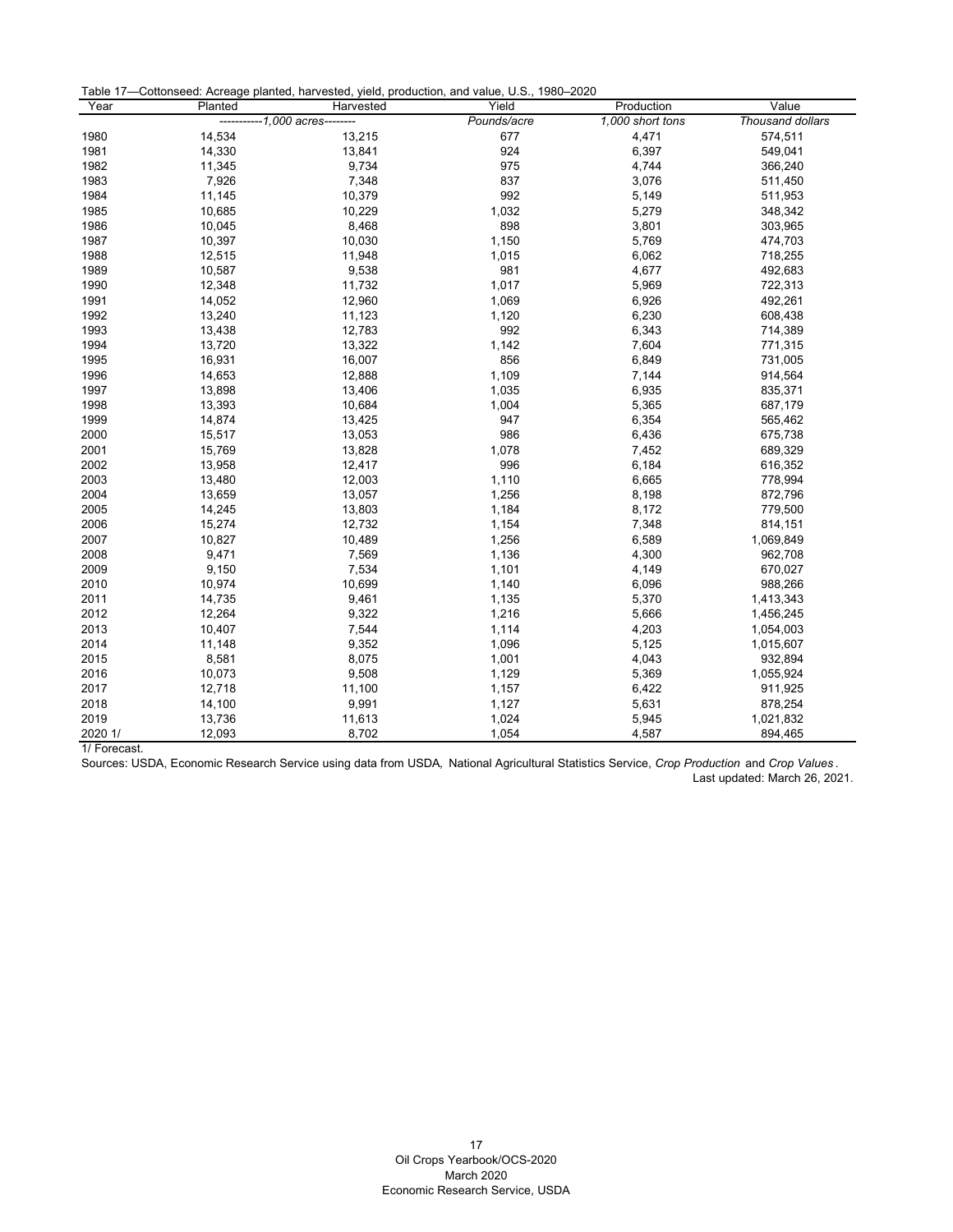Table 18—Cottonseed: Supply, disappearance, and price, U.S., 1980/81–2020/21

| Year       |           | Supply     |                         |       |       | Disappearance  |       |       |        | Price          |
|------------|-----------|------------|-------------------------|-------|-------|----------------|-------|-------|--------|----------------|
| beginning  | Beginning | Production | Imports                 | Total | Crush | <b>Exports</b> | Other | Total | Ending | Season-average |
| August 1   | stocks    |            |                         |       |       |                |       |       | stocks | received       |
|            |           |            |                         |       |       |                |       |       |        | by farmers     |
| 1980/81    | 1,058     | 4,471      | 0                       | 5,529 | 4,076 | 133            | 923   | 5,131 | 398    | 129.00         |
| 1981/82    | 398       | 6,397      | 0                       | 6,794 | 4,585 | 45             | 1,384 | 6,013 | 781    | 86.00          |
| 1982/83    | 781       | 4,744      | 0                       | 5,525 | 3,800 | 12             | 1,343 | 5,155 | 371    | 77.00          |
| 1983/84    | 371       | 3,076      | 0                       | 3,447 | 2,583 | 50             | 698   | 3,330 | 116    | 166.00         |
| 1984/85    | 116       | 5,149      | 0                       | 5,265 | 3,514 | 60             | 1,285 | 4,859 | 406    | 99.50          |
| 1985/86    | 406       | 5,279      | 0                       | 5,685 | 3,417 | 9              | 1,913 | 5,339 | 347    | 66.00          |
| 1986/87    | 347       | 3,801      | $\overline{\mathbf{c}}$ | 4,150 | 2,520 | 17             | 1,424 | 3,961 | 189    | 80.00          |
| 1987/88    | 189       | 5,769      | $\overline{c}$          | 5,960 | 3,396 | 50             | 2,155 | 5,601 | 359    | 82.50          |
| 1988/89    | 359       | 6,062      | $\overline{\mathbf{4}}$ | 6,425 | 3,730 | 39             | 1,991 | 5,760 | 665    | 119.00         |
| 1989/90    | 665       | 4,677      | 0                       | 5,343 | 2,974 | 46             | 1,957 | 4,976 | 366    | 105.00         |
| 1990/91    | 366       | 5,969      | 3                       | 6,338 | 3,369 | 53             | 2,265 | 5,687 | 651    | 121.00         |
| 1991/92    | 651       | 6,926      | $\overline{\mathbf{c}}$ | 7,578 | 3,981 | 161            | 2,976 | 7,118 | 460    | 71.00          |
| 1992/93    | 460       | 6,230      | 0                       | 6,690 | 3,629 | 192            | 2,504 | 6,325 | 365    | 97.50          |
| 1993/94    | 365       | 6,343      | $\pmb{0}$               | 6,709 | 3,470 | 157            | 2,649 | 6,276 | 432    | 113.00         |
| 1994/95    | 432       | 7,604      | 0                       | 8,036 | 3,947 | 232            | 3,308 | 7,488 | 549    | 101.00         |
| 1995/96    | 549       | 6,849      | $\overline{c}$          | 7,399 | 3,882 | 114            | 2,908 | 6,904 | 495    | 106.00         |
| 1996/97    | 495       | 7,144      | 20                      | 7,659 | 3,860 | 116            | 3,160 | 7,136 | 523    | 126.00         |
| 1997/98    | 523       | 6,935      | 96                      | 7,553 | 3,889 | 149            | 2,952 | 6,990 | 563    | 121.00         |
| 1998/99    | 563       | 5,365      | 207                     | 6,135 | 2,719 | 68             | 2,955 | 5,742 | 393    | 129.00         |
| 1999/00    | 393       | 6,354      | 308                     | 7,055 | 3,064 | 198            | 3,519 | 6,781 | 274    | 89.00          |
| 2000/01    | 274       | 6,436      | 374                     | 7,084 | 2,753 | 235            | 3,669 | 6,657 | 427    | 105.00         |
| 2001/02    | 427       | 7,452      | 327                     | 8,206 | 2,791 | 274            | 4,742 | 7,807 | 400    | 90.50          |
| 2002/03    | 400       | 6,184      | 104                     | 6,687 | 2,495 | 370            | 3,477 | 6,341 | 347    | 101.00         |
| 2003/04    | 347       | 6,665      | 2                       | 7,013 | 2,643 | 354            | 3,595 | 6,592 | 421    | 117.00         |
| 2004/05    | 421       | 8,198      | $\mathbf{1}$            | 8,620 | 2,923 | 379            | 4,726 | 8,028 | 592    | 107.00         |
| 2005/06    | 592       | 8,172      | $\pmb{0}$               | 8,764 | 3,010 | 523            | 4,630 | 8,163 | 602    | 96.00          |
| 2006/07    | 602       | 7,348      | 0                       | 7,950 | 2,680 | 616            | 4,165 | 7,461 | 489    | 111.00         |
| 2007/08    | 489       | 6,589      | 3                       | 7,080 | 2,706 | 599            | 3,132 | 6,437 | 643    | 162.00         |
| 2008/09    | 643       | 4,300      | $\pmb{0}$               | 4,943 | 2,240 | 190            | 1,999 | 4,429 | 514    | 223.00         |
| 2009/10    | 514       | 4,149      | 24                      | 4,687 | 1,901 | 295            | 2,149 | 4,345 | 342    | 158.00         |
| 2010/11    | 342       | 6,096      | $\pmb{0}$               | 6,438 | 2,563 | 275            | 2,983 | 5,820 | 618    | 161.00         |
| 2011/12    | 618       | 5,370      | 95                      | 6,083 | 2,400 | 133            | 3,120 | 5,653 | 430    | 260.00         |
| 2012/13    | 430       | 5,666      | 92                      | 6,188 | 2,500 | 191            | 3,004 | 5,696 | 492    | 252.00         |
| 2013/14    | 492       | 4,203      | 91                      | 4,786 | 2,000 | 219            | 2,142 | 4,361 | 425    | 246.00         |
| 2014/15    | 425       | 5,125      | 60                      | 5,610 | 1,900 | 228            | 3,045 | 5,173 | 437    | 194.00         |
| 2015/16    | 437       | 4,043      | 16                      | 4,496 | 1,500 | 136            | 2,469 | 4,105 | 391    | 227.00         |
| 2016/17    | 391       | 5,369      | 51                      | 5,811 | 1,769 | 342            | 3,300 | 5,411 | 400    | 195.00         |
| 2017/18    | 400       | 6,422      | 0                       | 6,822 | 1,854 | 478            | 4,039 | 6,371 | 451    | 142.00         |
| 2018/19    | 451       | 5,631      | $\mathbf{1}$            | 6,083 | 1,760 | 387            | 3,458 | 5,606 | 477    | 155.00         |
| 2019/20 1/ | 477       | 5,945      | 1                       | 6,423 | 1,712 | 341            | 3,914 | 5,967 | 456    | 161.00         |
| 2020/21 2/ | 456       | 4,587      | 5                       | 5,048 | 1,650 | 250            | 2,807 | 4,707 | 341    | 190.00         |

1/ Estimate 2/ Forecast.

<span id="page-18-0"></span>Sources: USDA, Economic Research Service using data from USDA, National Agricultural Statistics Service, *Crop Production, Agricultural Prices, and Oilseed Crushings, Production, Consumption and Stocks* ; and USDA, Foreign Agricultural Service, *Global Agricultural Trade System* .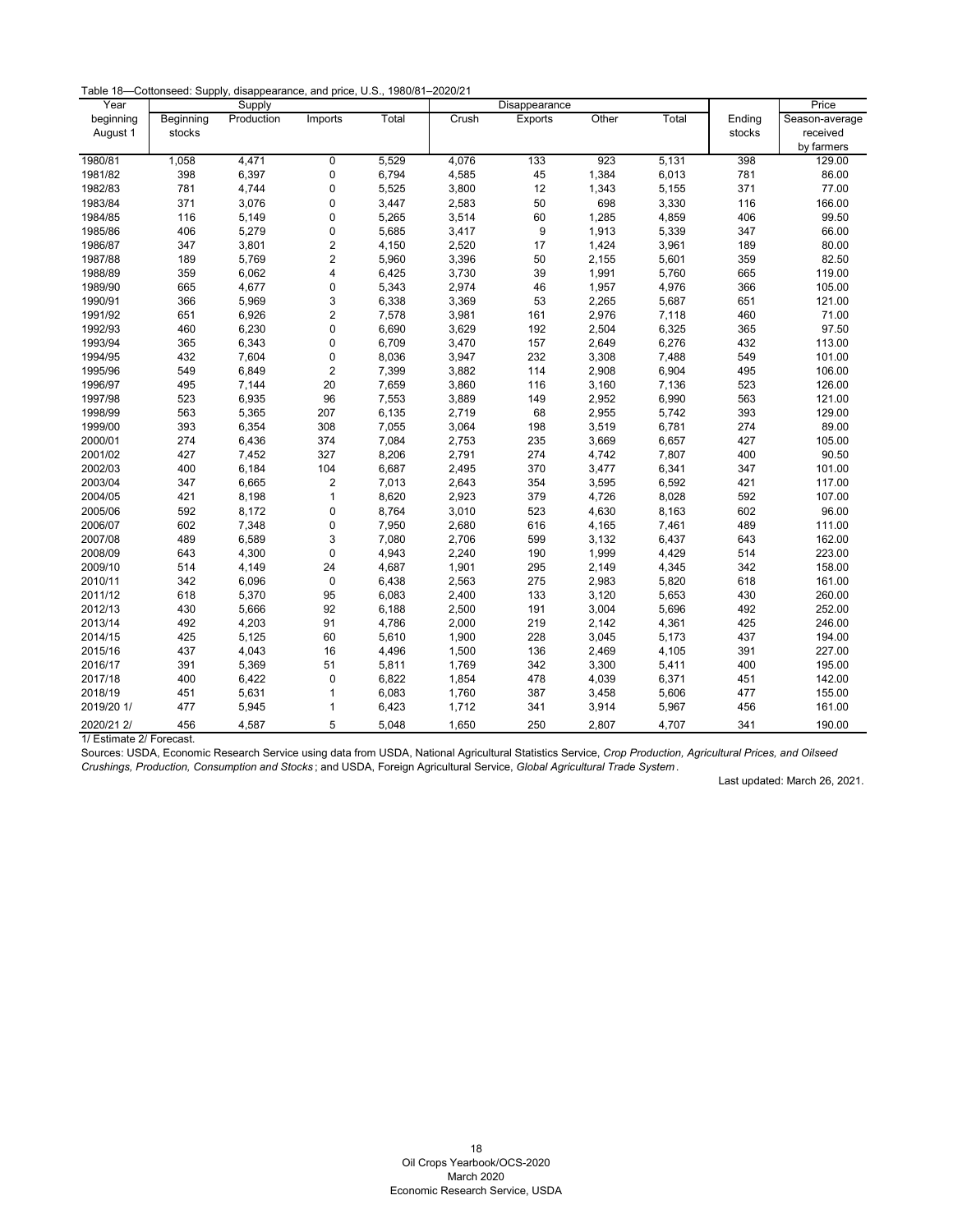| Table 19-Cottonseed meal: Supply, disappearance, and price, U.S., 1980/81-2020/21 |  |  |
|-----------------------------------------------------------------------------------|--|--|
|                                                                                   |  |  |

| Year       |           | Supply     |                           |       |                                    | Disappearance |       |        | Price             |
|------------|-----------|------------|---------------------------|-------|------------------------------------|---------------|-------|--------|-------------------|
| beginning  | Beginning | Production | Imports                   | Total | Domestic                           | Exports       | Total | Ending | Average,          |
| October 1  | stocks    |            |                           |       |                                    |               |       | stocks | Memphis, TN       |
|            |           |            |                           |       |                                    |               |       |        | (solvent)         |
|            |           |            |                           |       | ---------1,000 short tons--------- |               |       |        | Dollars/short ton |
| 1980/81    | 53        | 1,786      | 0                         | 1,838 | 1,631                              | 99            | 1,730 | 108    | 197.06            |
| 1981/82    | 108       | 2,190      | 0                         | 2,298 | 2,037                              | 107           | 2,144 | 154    | 156.15            |
| 1982/83    | 154       | 1,588      | 0                         | 1,742 | 1,648                              | $\mathbf{1}$  | 1,649 | 93     | 176.56            |
| 1983/84    | 93        | 1,134      | $\mathbf 0$               | 1,227 | 1,126                              | $\mathbf{1}$  | 1,127 | 100    | 190.22            |
| 1984/85    | 100       | 1,732      | 0                         | 1,832 | 1,758                              | 6             | 1,763 | 68     | 99.35             |
| 1985/86    | 68        | 1,526      | $\mathbf 0$               | 1,595 | 1,521                              | $\mathbf 5$   | 1,526 | 69     | 133.27            |
| 1986/87    | 69        | 1,112      | 0                         | 1,180 | 1,131                              | 18            | 1,149 | 32     | 148.53            |
| 1987/88    | 32        | 1,647      | $\pmb{0}$                 | 1,679 | 1,590                              | 45            | 1,635 | 44     | 178.50            |
| 1988/89    | 44        | 1,689      | $\ensuremath{\mathsf{3}}$ | 1,736 | 1,634                              | 22            | 1,655 | 81     | 186.80            |
| 1989/90    | 81        | 1,327      | 22                        | 1,430 | 1,366                              | 16            | 1,383 | 48     | 163.32            |
| 1990/91    | 48        | 1,696      | $\boldsymbol{7}$          | 1,751 | 1,625                              | 32            | 1,657 | 94     | 130.99            |
| 1991/92    | 94        | 1,765      | $\mathbf 2$               | 1,861 | 1,746                              | 72            | 1,818 | 43     | 140.49            |
| 1992/93    | 43        | 1,533      | $\pmb{0}$                 | 1,576 | 1,418                              | 128           | 1,546 | 29     | 161.78            |
| 1993/94    | 29        | 1,563      | 0                         | 1,592 | 1,419                              | 120           | 1,539 | 53     | 164.30            |
| 1994/95    | 53        | 1,830      | 0                         | 1,883 | 1,748                              | 88            | 1,836 | 47     | 112.02            |
| 1995/96    | 47        | 1,748      | 0                         | 1,795 | 1,632                              | 111           | 1,744 | 51     | 191.87            |
| 1996/97    | 51        | 1,752      | 4                         | 1,807 | 1,649                              | 132           | 1,781 | 26     | 191.38            |
| 1997/98    | 26        | 1,769      | $\mathbf 0$               | 1,795 | 1,598                              | 109           | 1,707 | 88     | 144.03            |
| 1998/99    | 88        | 1,232      | 27                        | 1,346 | 1,201                              | 121           | 1,322 | 24     | 109.55            |
| 1999/00    | 24        | 1,390      | $\pmb{0}$                 | 1,414 | 1,288                              | 105           | 1,393 | 21     | 127.43            |
| 2000/01    | 21        | 1,338      | $\mathbf 0$               | 1,359 | 1,165                              | 154           | 1,319 | 40     | 142.93            |
| 2001/02    | 40        | 1,294      | $\mathbf 0$               | 1,334 | 1,161                              | 111           | 1,272 | 62     | 136.16            |
| 2002/03    | 62        | 1,115      | $\mathbf 0$               | 1,177 | 1,091                              | 51            | 1,142 | 35     | 147.10            |
| 2003/04    | 35        | 1,244      | $\mathbf 0$               | 1,279 | 1,132                              | 70            | 1,202 | 77     | 183.47            |
| 2004/05    | 77        | 1,362      | $\mathbf 0$               | 1,439 | 1,279                              | 107           | 1,386 | 53     | 124.04            |
| 2005/06    | 53        | 1,372      | 0                         | 1,425 | 1,225                              | 141           | 1,366 | 59     | 144.27            |
| 2006/07    | 59        | 1,241      | $\pmb{0}$                 | 1,301 | 1,134                              | 105           | 1,239 | 62     | 150.36            |
| 2007/08    | 62        | 1,262      | 0                         | 1,324 | 1,149                              | 119           | 1,268 | 55     | 253.81            |
| 2008/09    | 55        | 938        | $\pmb{0}$                 | 994   | 887                                | $90\,$        | 976   | 17     | 255.23            |
| 2009/10    | 17        | 883        | 0                         | 901   | 767                                | 80            | 846   | 54     | 220.90            |
| 2010/11    | 54        | 1,163      | $\mathbf 0$               | 1,217 | 1,079                              | 93            | 1,172 | 45     | 273.84            |
| 2011/12    | 45        | 1,090      | 0                         | 1,135 | 982                                | 103           | 1,085 | 50     | 275.13            |
| 2012/13    | 50        | 1,125      | $\mathbf 0$               | 1,175 | 1,012                              | 113           | 1,125 | 50     | 331.52            |
| 2013/14    | 50        | 900        | $\mathbf 0$               | 950   | 811                                | 89            | 900   | 50     | 377.51            |
| 2014/15    | 50        | 855        | $\mathbf 0$               | 905   | 794                                | 68            | 863   | 42     | 304.27            |
| 2015/16    | 42        | 705        | $\Omega$                  | 747   | 638                                | 90            | 728   | $20\,$ | 261.19            |
| 2016/17    | 20        | 805        | 0                         | 825   | 687                                | 110           | 797   | 28     | 208.61            |
| 2017/18    | 28        | 845        | 0                         | 872   | 708                                | 119           | 828   | 45     | 260.88            |
| 2018/19    | 45        | 748        | $\mathbf 0$               | 793   | 635                                | 114           | 750   | 43     | 228.64            |
| 2019/20 1/ | 43        | 780        | 0                         | 823   | 689                                | 110           | 798   | 25     | 247.04            |
| 2020/21 2/ | 25        | 725        | 0                         | 750   | 630                                | 75            | 705   | 45     | 385               |

<span id="page-19-0"></span>1/ Estimated. 2/ Forecast.

Sources: USDA, Economic Research Service using data from USDA, National Agricultural Statistics Service, *Oilseed Crushings, Production, Consumption and Stocks* ;

USDA, Agricultural Marketing Service, *National Monthly Feedstuff Prices* ; and USDA, Foreign Agricultural Service, *Global Agricultural Trade System* . Last updated: March 26, 2021.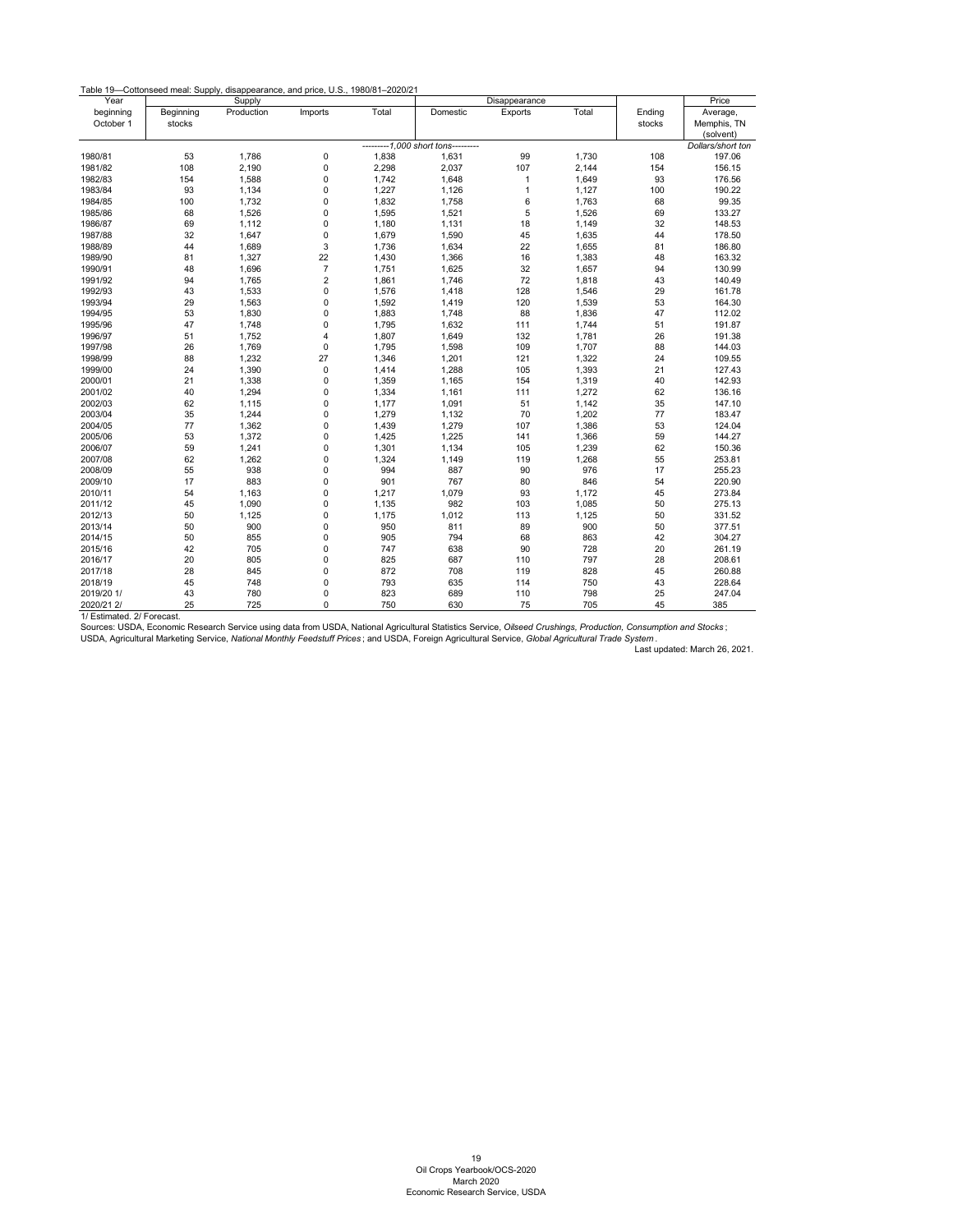| Table 20-Cottonseed oil: Supply, disappearance, and price, U.S., 1980/81-2020/21 |  |  |  |  |  |  |
|----------------------------------------------------------------------------------|--|--|--|--|--|--|
|----------------------------------------------------------------------------------|--|--|--|--|--|--|

| Year       |           | Supply     |                |       |                         | Disappearance |       |        | Price 1/    |
|------------|-----------|------------|----------------|-------|-------------------------|---------------|-------|--------|-------------|
| beginning  | Beginning | Production | Imports        | Total | Domestic                | Exports       | Total | Ending | Average,    |
| October 1  | stocks    |            |                |       |                         |               |       | stocks | Valley      |
|            |           |            |                |       |                         |               |       |        | Points      |
|            |           |            |                |       | -Million pounds-------- |               |       |        | Cents/pound |
| 1980/81    | 122       | 1,191      | 0              | 1,313 | 523                     | 710           | 1,233 | 80     | 25.86       |
| 1981/82    | 80        | 1,551      | 0              | 1,631 | 680                     | 848           | 1,528 | 104    | 20.07       |
| 1982/83    | 104       | 1,133      | $\overline{c}$ | 1,239 | 604                     | 546           | 1,149 | 90     | 21.82       |
| 1983/84    | 90        | 777        | 18             | 884   | 532                     | 303           | 834   | 50     | 32.79       |
| 1984/85    | 50        | 1,174      | $\pmb{0}$      | 1,224 | 685                     | 432           | 1,117 | 107    | 29.16       |
| 1985/86    | 107       | 1,070      | $\pmb{0}$      | 1,177 | 658                     | 433           | 1,092 | 85     | 17.60       |
| 1986/87    | 85        | 781        | 11             | 877   | 573                     | 214           | 787   | 90     | 17.71       |
| 1987/88    | 90        | 1,204      | 25             | 1,319 | 750                     | 409           | 1,159 | 160    | 21.83       |
| 1988/89    | 160       | 1,242      | $\pmb{0}$      | 1,403 | 849                     | 407           | 1,256 | 147    | 19.93       |
| 1989/90    | 147       | 1,040      | 13             | 1,199 | 783                     | 336           | 1,119 | 80     | 23.04       |
| 1990/91    | 80        | 1,154      | $\mathsf 3$    | 1,238 | 866                     | 235           | 1,101 | 137    | 22.32       |
| 1991/92    | 137       | 1,280      | 18             | 1,434 | 1,088                   | 269           | 1,357 | 78     | 20.00       |
| 1992/93    | 78        | 1,126      | 38             | 1,241 | 975                     | 184           | 1,160 | 81     | 24.97       |
| 1993/94    | 81        | 1,119      | 26             | 1,226 | 873                     | 248           | 1,121 | 106    | 27.76       |
| 1994/95    | 106       | 1,312      | $\pmb{0}$      | 1,417 | 1,007                   | 329           | 1,335 | 82     | 27.87       |
| 1995/96    | 82        | 1,229      | $\mathbf 0$    | 1,311 | 996                     | 221           | 1,217 | 94     | 26.52       |
| 1996/97    | 94        | 1,216      | $\pmb{0}$      | 1,310 | 1,012                   | 232           | 1,244 | 66     | 25.58       |
| 1997/98    | 66        | 1,224      | $\pmb{0}$      | 1,291 | 1,004                   | 208           | 1,212 | 79     | 29.89       |
| 1998/99    | 79        | 832        | 48             | 958   | 772                     | 111           | 882   | 76     | 27.32       |
| 1999/00    | 76        | 939        | 8              | 1,023 | 833                     | 141           | 974   | 49     | 21.52       |
| 2000/01    | 49        | 847        | $\mathbf 0$    | 896   | 672                     | 131           | 803   | 93     | 15.98       |
| 2001/02    | 93        | 876        | $\pmb{0}$      | 969   | 780                     | 150           | 930   | 39     | 17.98       |
| 2002/03    | 39        | 725        | 21             | 786   | 639                     | 110           | 749   | 37     | 37.75       |
| 2003/04    | 37        | 874        | $\pmb{0}$      | 911   | 691                     | 111           | 802   | 109    | 31.21       |
| 2004/05    | 109       | 957        | $\overline{c}$ | 1,068 | 935                     | 57            | 991   | 76     | 28.01       |
| 2005/06    | 76        | 951        | $\mathbf{1}$   | 1,028 | 860                     | 67            | 927   | 101    | 29.47       |
| 2006/07    | 101       | 849        | $\mathbf{1}$   | 951   | 714                     | 138           | 852   | 99     | 35.70       |
| 2007/08    | 99        | 856        | $\pmb{0}$      | 956   | 623                     | 186           | 809   | 147    | 73.55       |
| 2008/09    | 147       | 669        | $\pmb{0}$      | 815   | 502                     | 192           | 694   | 121    | 37.10       |
| 2009/10    | 121       | 617        | $\pmb{0}$      | 738   | 552                     | 94            | 646   | 93     | 40.27       |
| 2010/11    | 93        | 835        | $\pmb{0}$      | 928   | 600                     | 163           | 763   | 165    | 54.50       |
| 2011/12    | 165       | 755        | 10             | 930   | 572                     | 259           | 830   | 100    | 53.22       |
| 2012/13    | 100       | 800        | 20             | 920   | 584                     | 221           | 805   | 115    | 48.60       |
| 2013/14    | 115       | 630        | 32             | 777   | 539                     | 148           | 687   | 90     | 60.66       |
| 2014/15    | 90        | 610        | 17             | 717   | 541                     | 118           | 659   | 58     | 45.74       |
| 2015/16    | 58        | 465        | $\overline{7}$ | 530   | 433                     | 55            | 488   | 42     | 45.87       |
| 2016/17    | 42        | 542        | $\mathbf 0$    | 583   | 436                     | 103           | 539   | 44     | 40.92       |
| 2017/18    | 44        | 561        | $\pmb{0}$      | 606   | 474                     | 99            | 574   | 32     | 31.87       |
| 2018/19    | 32        | 456        | $\mathbf 0$    | 488   | 370                     | 83            | 453   | 35     | 35.14       |
| 2019/20    | 35        | 481        | $\mathbf 0$    | 516   | 388                     | 84            | 471   | 45     | 39.50       |
| 2020/21 2/ | 45        | 455        | 5              | 505   | 395                     | 65            | 460   | 45     | 51.00       |

1/ Prime Bleachable Summer Yellow (PBSY), basis Greenwood, MS, beginning 1992. 2/ Forecast.

<span id="page-20-0"></span>Sources: USDA, Economic Research Service using data from USDA, National Agricultural Statistics Service, *Oilseed Crushings, Production, Consumption and*  USDA, Foreign Agricultural Service, *Global Agricultural Trade System* ; and Sosland, *Milling & Baking News* .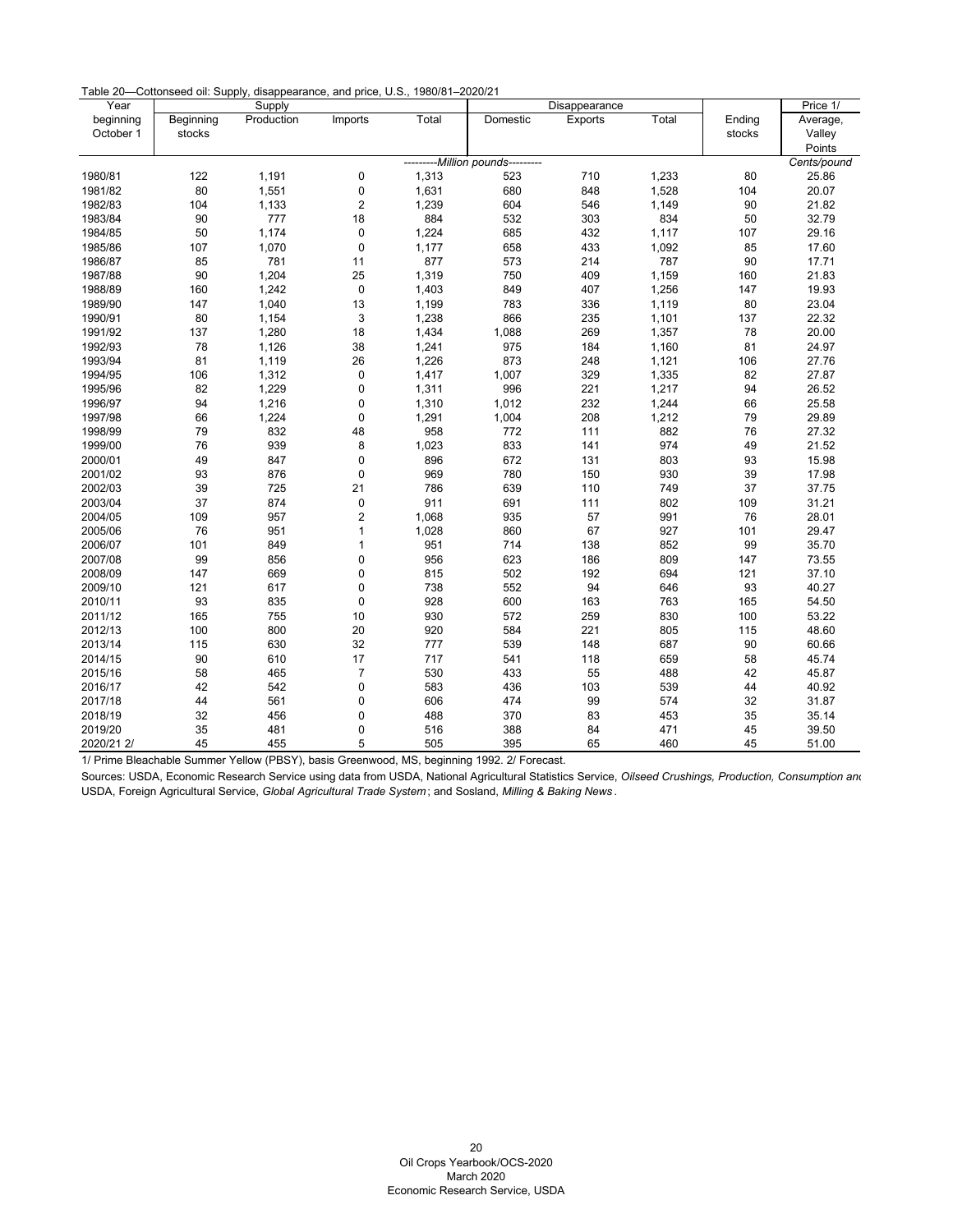| Table 21-Sunflowerseed: Acreage planted, harvested, yield, production, and value, U.S., 1980-2020 |  |  |  |  |
|---------------------------------------------------------------------------------------------------|--|--|--|--|
|                                                                                                   |  |  |  |  |

<span id="page-21-0"></span>

|      |         | Oil-type  |                                      |                |         | Non oil-type |                                      |                                                                                                                                           |         |           | All types                            |                |                  |
|------|---------|-----------|--------------------------------------|----------------|---------|--------------|--------------------------------------|-------------------------------------------------------------------------------------------------------------------------------------------|---------|-----------|--------------------------------------|----------------|------------------|
| Year | Planted | Harvested | Yield                                | Production     | Planted | Harvested    | Yield                                | Production                                                                                                                                | Planted | Harvested | Yield                                | Production     | Value            |
|      |         |           | --------1,000 acres----- Pounds/acre | Million pounds |         |              | --------1,000 acres----- Pounds/acre | Million pounds                                                                                                                            |         |           | --------1,000 acres----- Pounds/acre | Million pounds | Thousand dollars |
| 1980 | 3.649   | 3,442     | 1,019                                | 3,509          | 261     | 241          | 967                                  | 233                                                                                                                                       | 3,910   | 3,683     | 1,016                                | 3,742          | 413,907          |
| 1981 | 3,545   | 3,496     | 1,178                                | 4,119          | 320     | 315          | 1,171                                | 369                                                                                                                                       | 3,865   | 3,811     | 1,177                                | 4,487          | 485,358          |
| 1982 | 4,566   | 4,479     | 1,126                                | 5,045          | 249     | 245          | 1,173                                | 287                                                                                                                                       | 4,815   | 4,724     | 1,129                                | 5,333          | 473,454          |
| 1983 | 2,954   | 2,909     | 1,041                                | 3,028          | 156     | 154          | 1,108                                | 171                                                                                                                                       | 3,110   | 3,063     | 1,044                                | 3,199          | 418,764          |
| 1984 | 3,517   | 3,460     | 1,011                                | 3,499          | 237     | 232          | 1,057                                | 245                                                                                                                                       | 3,754   | 3,692     | 1,014                                | 3,745          | 415,584          |
| 1985 | 2,807   | 2,608     | 1,100                                | 2,868          | 248     | 236          | 1,208                                | 285                                                                                                                                       | 3,055   | 2,844     | 1,109                                | 3,153          | 251,505          |
| 1986 | 1,777   | 1,716     | 1,367                                | 2,345          | 248     | 239          | 1,383                                | 331                                                                                                                                       | 2,025   | 1,955     | 1,369                                | 2,676          | 185,119          |
| 1987 | 1,587   | 1,563     | 1,473                                | 2,302          | 218     | 212          | 1,443                                | 306                                                                                                                                       | 1,805   | 1,775     | 1,469                                | 2,608          | 217,618          |
| 1988 | 1,733   | 1,630     | 921                                  | 1,501          | 305     | 291          | 999                                  | 291                                                                                                                                       | 2,038   | 1,921     | 933                                  | 1,792          | 208,875          |
| 1989 | 1,411   | 1,373     | 988                                  | 1,356          | 429     | 413          | 977                                  | 403                                                                                                                                       | 1,840   | 1,786     | 985                                  | 1,760          | 190,452          |
| 1990 | 1,390   | 1,343     | 1,205                                | 1,618          | 515     | 508          | 1,291                                | 656                                                                                                                                       | 1,905   | 1,851     | 1,229                                | 2,274          | 245,754          |
| 1991 | 2,294   | 2,232     | 1,357                                | 3,028          | 463     | 441          | 1,327                                | 585                                                                                                                                       | 2,757   | 2,673     | 1,352                                | 3,613          | 316,847          |
| 1992 | 1,899   | 1,790     | 1,249                                | 2,236          | 288     | 253          | 1,300                                | 329                                                                                                                                       | 2,187   | 2,043     | 1,255                                | 2,565          | 250,748          |
| 1993 | 2,297   | 2,074     | 1,042                                | 2,160          | 460     | 412          | 1,000                                | 412                                                                                                                                       | 2,757   | 2,486     | 1,035                                | 2,572          | 326,435          |
| 1994 | 3,041   | 2,943     | 1,435                                | 4,223          | 526     | 487          | 1,257                                | 612                                                                                                                                       | 3,567   | 3,430     | 1,410                                | 4,836          | 512,791          |
| 1995 | 2,911   | 2,829     | 1,201                                | 3,398          | 567     | 539          | 1,133                                | 611                                                                                                                                       | 3,478   | 3,368     | 1,190                                | 4,009          | 457,575          |
| 1996 | 1,967   | 1,934     | 1,470                                | 2,844          | 569     | 545          | 1,313                                | 716                                                                                                                                       | 2,536   | 2,479     | 1,436                                | 3,559          | 417,910          |
| 1997 | 2,284   | 2,212     | 1,350                                | 2,986          | 604     | 580          | 1,192                                | 691                                                                                                                                       | 2,888   | 2,792     | 1,317                                | 3,677          | 426,766          |
| 1998 | 2,953   | 2,897     | 1,549                                | 4,486          | 615     | 595          | 1,322                                | 787                                                                                                                                       | 3,568   | 3,492     | 1,510                                | 5,273          | 536,971          |
| 1999 | 2,757   | 2,695     | 1,298                                | 3,498          | 796     | 746          | 1,131                                | 844                                                                                                                                       | 3,553   | 3,441     | 1,262                                | 4,342          | 339,993          |
| 2000 | 2,248   | 2,116     | 1,375                                | 2,910          | 592     | 531          | 1,195                                | 635                                                                                                                                       | 2,840   | 2,647     | 1,339                                | 3,544          | 246,869          |
| 2001 | 2,117   | 2,060     | 1,361                                | 2,804          | 516     | 495          | 1,243                                | 615                                                                                                                                       | 2,633   | 2,555     | 1,338                                | 3,419          | 325,950          |
| 2002 | 2,126   | 1,806     | 1,144                                | 2,066          | 455     | 361          | 1,067                                | 385                                                                                                                                       | 2,581   | 2,167     | 1,131                                | 2,451          | 294,595          |
| 2003 | 1,998   | 1,874     | 1,206                                | 2,260          | 346     | 323          | 1,256                                | 406                                                                                                                                       | 2,344   | 2,197     | 1,213                                | 2,665          | 316,214          |
| 2004 | 1,533   | 1,424     | 1,238                                | 1,763          | 340     | 287          | 997                                  | 286                                                                                                                                       | 1,873   | 1,711     | 1,198                                | 2,050          | 272,732          |
| 2005 | 2,104   | 2,032     | 1,564                                | 3,178          | 605     | 578          | 1,452                                | 840                                                                                                                                       | 2,709   | 2,610     | 1,539                                | 4,017          | 487,420          |
| 2006 | 1,658   | 1,514     | 1,181                                | 1,788          | 292     | 256          | 1,389                                | 356                                                                                                                                       | 1,950   | 1,770     | 1,211                                | 2,144          | 308,832          |
| 2007 | 1,766   | 1,719     | 1,445                                | 2,484          | 305     | 293          | 1,317                                | 385                                                                                                                                       | 2,070   | 2,012     | 1,426                                | 2,869          | 614,736          |
| 2008 | 2,163   | 2,062     | 1,452                                | 2,994          | 354     | 334          | 1,285                                | 429                                                                                                                                       | 2,517   | 2,396     | 1,429                                | 3,423          | 704,105          |
| 2009 | 1,698   | 1,653     | 1,563                                | 2,584          | 332     | 301          | 1,506                                | 452                                                                                                                                       | 2,030   | 1,954     | 1,554                                | 3,036          | 458,959          |
| 2010 | 1,463   | 1,423     | 1,458                                | 2,075          | 489     | 451          | 1,465                                | 661                                                                                                                                       | 1,952   | 1,874     | 1,460                                | 2,736          | 633,778          |
| 2011 | 1,290   | 1,233     | 1,397                                | 1,723          | 254     | 224          | 1,406                                | 316                                                                                                                                       | 1,543   | 1,458     | 1,398                                | 2,038          | 589,282          |
| 2012 | 1,658   | 1,590     | 1,484                                | 2,360          | 262     | 250          | 1,504                                | 376                                                                                                                                       | 1,920   | 1,840     | 1,487                                | 2,736          | 699,970          |
| 2013 | 1,279   | 1,201     | 1,363                                | 1,637          | 297     | 264          | 1,458                                | 385                                                                                                                                       | 1,576   | 1,465     | 1,380                                | 2,022          | 443,296          |
| 2014 | 1,174   | 1,140     | 1,460                                | 1,664          | 391     | 371          | 1,497                                | 555                                                                                                                                       | 1,565   | 1,510     | 1,469                                | 2,219          | 497,775          |
| 2015 | 1,551   | 1,510     | 1,579                                | 2,384          | 309     | 289          | 1,865                                | 540                                                                                                                                       | 1,859   | 1,799     | 1,625                                | 2,924          | 574,156          |
| 2016 | 1,418   | 1,369     | 1,731                                | 2,369          | 179     | 164          | 1,729                                | 283                                                                                                                                       | 1,597   | 1,532     | 1,731                                | 2,652          | 464,015          |
| 2017 | 1,216   | 1,168     | 1,582                                | 1,848          | 187     | 166          | 1,748                                | 290                                                                                                                                       | 1,403   | 1,334     | 1,603                                | 2,138          | 375,077          |
| 2018 | 1,164   | 1,094     | 1,725                                | 1,887          | 137     | 123          | 1,781                                | 220                                                                                                                                       | 1,301   | 1,217     | 1,731                                | 2,107          | 370,446          |
| 2019 | 1,197   | 1,131     | 1,561                                | 1,766          | 154     | 127          | 1,506                                | 190                                                                                                                                       | 1,351   | 1,254     | 1,560                                | 1,956          | 358,408          |
| 2020 | 1,490   | 1,453     | 1,802                                | 2,617          | 229     | 213          | 1,712                                | 365                                                                                                                                       | 1,719   | 1,666     | 1,790                                | 2,982          | 572,544          |
|      |         |           |                                      |                |         |              |                                      | Sources: USDA, Economic Research Service using data from USDA, National Agricultural Statistics Service, Crop Production and Crop Values. |         |           |                                      |                |                  |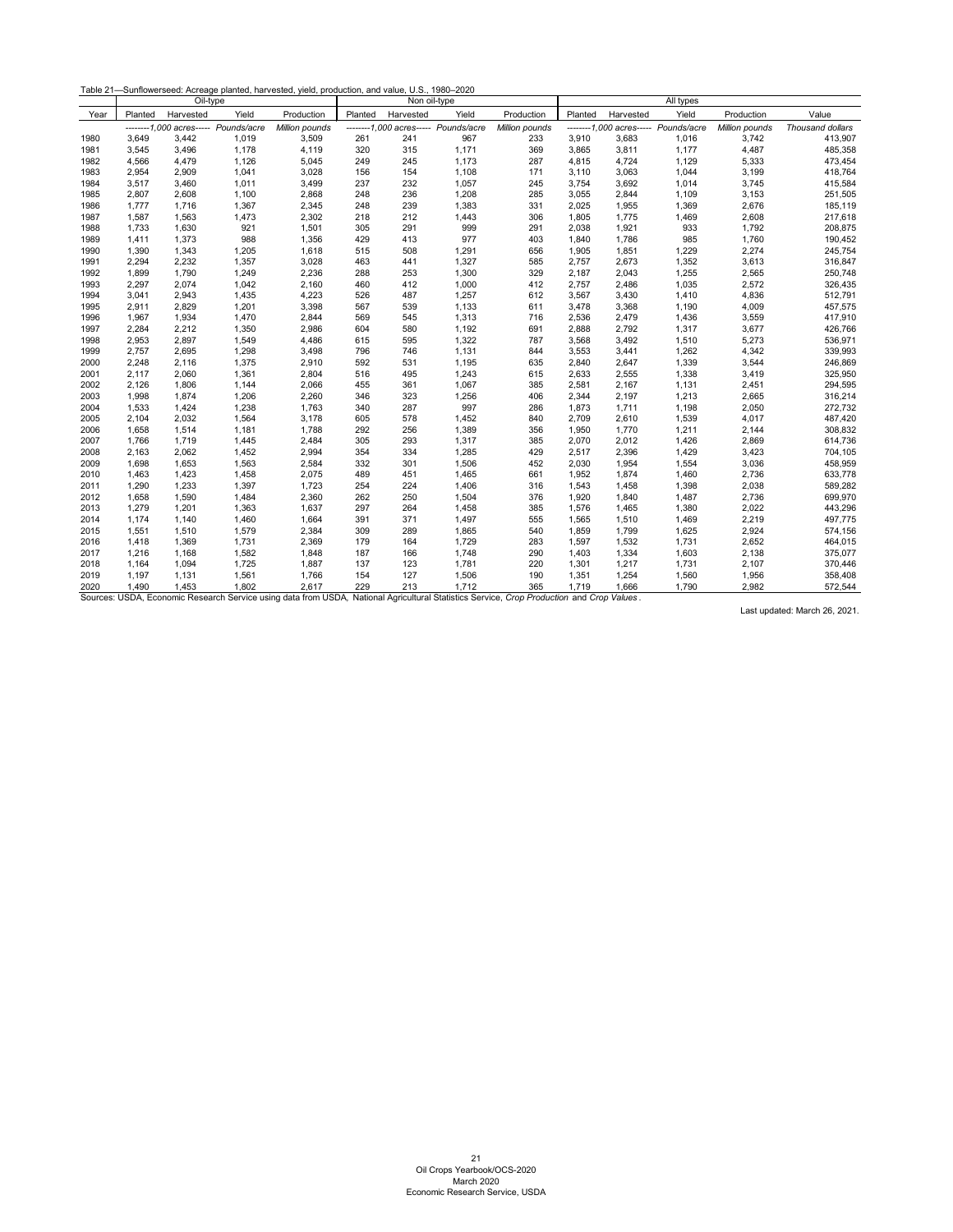|  | Table 22—Sunflowerseed: Supply, disappearance, and price, U.S., 1980/81–2019/20 |
|--|---------------------------------------------------------------------------------|
|--|---------------------------------------------------------------------------------|

| Year        |           | Supply     |         |       |                       | Disappearance |            |       | Ending | Price                     |           |
|-------------|-----------|------------|---------|-------|-----------------------|---------------|------------|-------|--------|---------------------------|-----------|
| beginning   | Beginning | Production | Imports | Total | Crush                 | Non-oil       | Exports    | Total | stocks | Season-average Loan rate  |           |
| September 1 | stocks    |            |         |       |                       | use +         |            |       |        | received                  |           |
|             |           |            |         |       |                       | seed          |            |       |        | by farmers                |           |
|             |           |            |         |       | --- Million pounds -- |               |            |       |        | Dollars per hundredweight |           |
| 1980/81     | 1,975     | 3,742      | 62      | 5,779 | 1,720                 | 340           | 3,318      | 5,377 | 401    | 10.90                     | NA        |
| 1981/82     | 401       | 4,487      | $71$    | 4,959 | 825                   | 391           | 3,428      | 4,644 | 315    | 10.80                     | <b>NA</b> |
| 1982/83     | 315       | 5,333      | 88      | 5,736 | 1,689                 | 421           | 2,972      | 5,081 | 655    | 9.03                      | <b>NA</b> |
| 1983/84     | 655       | 3,199      | 68      | 3,922 | 1,301                 | 248           | 2,303      | 3,851 | 71     | 13.00                     | <b>NA</b> |
| 1984/85     | 71        | 3,745      | 57      | 3,872 | 1,250                 | 282           | 2,184      | 3,715 | 157    | 11.30                     | <b>NA</b> |
| 1985/86     | 157       | 3,153      | 57      | 3,367 | 1,486                 | 608           | 804        | 2,898 | 469    | 7.93                      | <b>NA</b> |
| 1986/87     | 469       | 2,676      | 19      | 3,163 | 1,400                 | 535           | 670        | 2,605 | 558    | 6.90                      | <b>NA</b> |
| 1987/88     | 558       | 2,608      | 22      | 3,188 | 1,984                 | 176           | 594        | 2,754 | 434    | 8.34                      | <b>NA</b> |
| 1988/89     | 434       | 1,792      | 55      | 2,281 | 1,267                 | 651           | 186        | 2,105 | 176    | 12.10                     | <b>NA</b> |
| 1989/90     | 176       | 1,760      | 43      | 1,980 | 1,204                 | 506           | 211        | 1,921 | 58     | 10.60                     | <b>NA</b> |
| 1990/91     | 58        | 2,274      | 88      | 2,420 | 1,307                 | 647           | 271        | 2,225 | 195    | 10.80                     | <b>NA</b> |
| 1991/92     | 195       | 3,613      | 166     | 3,974 | 2,099                 | 980           | 317        | 3,396 | 578    | 8.69                      | 8.90      |
| 1992/93     | 578       | 2,565      | 104     | 3,247 | 2,036                 | 800           | 260        | 3,096 | 151    | 9.74                      | 8.90      |
| 1993/94     | 151       | 2,572      | 54      | 2,777 | 1,457                 | 946           | 218        | 2,621 | 156    | 12.90                     | 8.90      |
| 1994/95     | 156       | 4,836      | 93      | 5,084 | 2,894                 | 1,331         | 632        | 4,857 | 227    | 10.70                     | 8.70      |
| 1995/96     | 227       | 4,009      | 46      | 4,283 | 2,018                 | 1,318         | 494        | 3,830 | 453    | 11.50                     | 8.70      |
| 1996/97     | 453       | 3,559      | 40      | 4,052 | 1,861                 | 1,428         | 329        | 3,619 | 433    | 11.70                     | 8.91      |
| 1997/98     | 433       | 3,677      | 65      | 4,175 | 2,338                 | 1,218         | 416        | 3,973 | 202    | 11.60                     | 9.30      |
| 1998/99     | 202       | 5,273      | 75      | 5,551 | 2,596                 | 1,874         | 573        | 5,043 | 508    | 10.60                     | 9.30      |
| 1999/00     | 508       | 4,342      | 91      | 4,942 | 2,511                 | 1,469         | 451        | 4,431 | 510    | 7.53                      | 9.30      |
| 2000/01     | 510       | 3,544      | 145     | 4,199 | 2,036                 | 1,375         | 444        | 3,854 | 345    | 6.89                      | 9.30      |
| 2001/02     | 345       | 3,419      | 169     | 3,932 | 1,676                 | 1,499         | 517        | 3,693 | 239    | 9.62                      | 9.30      |
| 2002/03     | 239       | 2,451      | 216     | 2,907 | 703                   | 1,398         | 366        | 2,467 | 440    | 12.10                     | 9.60      |
| 2003/04     | 440       | 2,665      | 197     | 3,302 | 1,383                 | 1,185         | 375        | 2,943 | 359    | 12.10                     | 9.60      |
| 2004/05     | 359       | 2,050      | 98      | 2,507 | 609                   | 1,387         | 312        | 2,307 | 199    | 13.70                     | 9.30      |
| 2005/06     | 199       | 4,017      | 87      | 4,303 | 1,248                 | 1,878         | 393        | 3,519 | 784    | 12.10                     | 9.30      |
| 2006/07     | 784       | 2,144      | 247     | 3,174 | 1,452                 | 1,020         | 400        | 2,872 | 302    | 14.50                     | 9.30      |
| 2007/08     | 302       | 2,869      | 192     | 3,363 | 1,505                 | 1,153         | 441        | 3,099 | 265    | 21.70                     | 9.30      |
| 2008/09     | 265       | 3,423      | 154     | 3,842 | 1,458                 | 1,486         | 405        | 3,350 | 491    | 21.80                     | 9.30      |
| 2009/10     | 491       | 3,036      | 102     | 3,630 | 1,712                 | 1,134         | 395        | 3,241 | 389    | 15.10                     | 9.30      |
| 2010/11     | 389       | 2,736      | 90      | 3,215 | 1,296                 | 1,306         | 354        | 2,956 | 259    | 23.30                     | 10.09     |
| 2011/12     | 259       | 2,038      | 97      | 2,394 | 770                   | 1,199         | 234        | 2,203 | 191    | 29.10                     | 10.09     |
| 2012/13     | 191       | 2,736      | 118     | 3,045 | 994                   | 1,411         | 301        | 2,706 | 339    | 25.40                     | 10.09     |
| 2013/14     | 339       | 2,022      | 144     | 2,504 | 1,020                 | 1,021         | 264        | 2,305 | 200    | 21.40                     | 10.09     |
| 2014/15     | 200       | 2,219      | 164     | 2,583 | 807                   | 1,283         |            | 2,346 | 237    | 21.70                     | 10.09     |
| 2015/16     | 237       | 2,924      | 158     | 3,319 | 1,091                 | 1,598         | 255<br>218 | 2,907 | 412    | 19.60                     | 10.09     |
| 2016/17     | 412       |            | 176     |       |                       | 1,331         |            |       | 590    | 17.40                     | 10.09     |
|             | 590       | 2,652      |         | 3,240 | 1,120                 |               | 198        | 2,650 |        |                           |           |
| 2017/18     |           | 2,138      | 214     | 2,941 | 1,047                 | 1,335         | 173        | 2,555 | 386    | 17.20                     | 10.09     |
| 2018/19     | 386       | 2,107      | 254     | 2,747 | 1,069                 | 1,250         | 142        | 2,461 | 286    | 17.40                     | 10.09     |
| 2019/20     | 286       | 1,956      | 400     | 2,641 | 858                   | 1,476         | 99         | 2,447 | 194    | 19.50                     | 10.09     |
| 2020/21 1/  | 194       | 2,982      | 345     | 3,522 | 1,213                 | 1,663         | 130        | 3,019 | 503    | 19.70                     | 10.09     |

1/ Forecast. NA=Not applicable.

<span id="page-22-0"></span>Sources: USDA, Economic Research Service using data from USDA, National Agricultural Statistics Service, *Crop Production, Grain Stocks, and Agricultural Prices* ; USDA, Foreign Agricultural Service, *Global Agricultural Trade System* ; USDA, Farm Service Agency, *Nonrecourse Marketing Assistance Loans and Loan Deficiency Payments Fact Sheet* ; and National Sunflower Association reporting.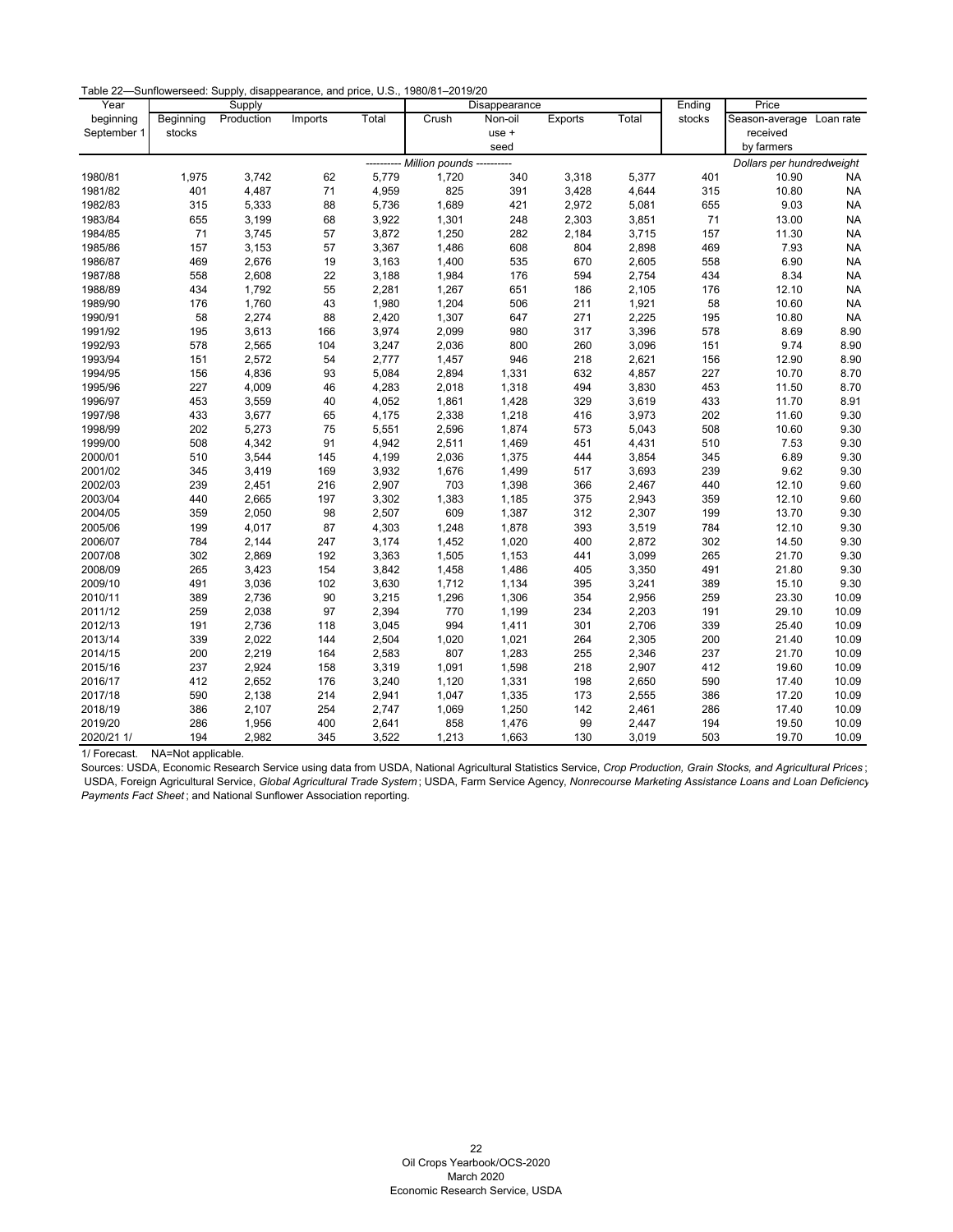| Table 23—Sunflowerseed meal: Supply, disappearance, and price, U.S., 1980/81–2020/21 |  |  |  |  |  |
|--------------------------------------------------------------------------------------|--|--|--|--|--|
|--------------------------------------------------------------------------------------|--|--|--|--|--|

| Year               |                         | Supply     |                         |                                       |          | Disappearance  |       | Ending           | Price             |
|--------------------|-------------------------|------------|-------------------------|---------------------------------------|----------|----------------|-------|------------------|-------------------|
| beginning          | Beginning               | Production | Imports                 | Total 1/                              | Domestic | Exports        | Total | stocks           | Average,          |
| October 1          | stocks                  |            |                         |                                       |          |                |       |                  | 34-percent        |
|                    |                         |            |                         |                                       |          |                |       |                  | protein           |
|                    |                         |            |                         | --------- 1,000 short tons ---------- |          |                |       |                  | Dollars/short ton |
| 1980/81            | 4                       | 484        | 4                       | 492                                   | 489      | $\mathbf 0$    | 489   | 3                | 110.92            |
| 1981/82            | 3                       | 222        | 3                       | 228                                   | 220      | $\pmb{0}$      | 220   | 8                | 106.46            |
| 1982/83            | 8                       | 478        | 4                       | 491                                   | 485      | $\mathbf 0$    | 485   | 6                | 100.07            |
| 1983/84            | 6                       | 292        | 6                       | 303                                   | 270      | 28             | 298   | 6                | 111.18            |
| 1984/85            | 6                       | 354        | 6                       | 365                                   | 344      | 15             | 359   | 6                | 52.33             |
| 1985/86            | 6                       | 394        | 6                       | 405                                   | 351      | 49             | 399   | 6                | 68.00             |
| 1986/87            | 6                       | 336        | 6                       | 347                                   | 295      | 47             | 342   | 6                | 75.86             |
| 1987/88            | 6                       | 470        | $\mathbf 0$             | 475                                   | 419      | 51             | 471   | 4                | 103.42            |
| 1988/89            | 4                       | 321        | 14                      | 339                                   | 329      | 7              | 336   | 3                | 119.99            |
| 1989/90            | 3                       | 291        | 14                      | 308                                   | 299      | 3              | 303   | 5                | 97.13             |
| 1990/91            | 5                       | 323        | 20                      | 348                                   | 337      | $\,6$          | 343   | 5                | 88.01             |
| 1991/92            | 5                       | 549        | 8                       | 562                                   | 496      | 59             | 555   | 7                | 76.80             |
| 1992/93            | 7                       | 485        | 5                       | 497                                   | 442      | 53             | 495   | $\boldsymbol{2}$ | 90.04             |
| 1993/94            | $\overline{\mathbf{c}}$ | 360        | 5                       | 366                                   | 321      | 41             | 361   | 5                | 94.59             |
| 1994/95            | 5                       | 720        | 0                       | 725                                   | 623      | 98             | 720   | 5                | 62.70             |
| 1995/96            | 5                       | 505        | 0                       | 510                                   | 478      | 27             | 505   | 5                | 123.75            |
| 1996/97            | 5                       | 485        | 0                       | 490                                   | 462      | 23             | 485   | 5                | 110.60            |
|                    | 5                       |            | 0                       |                                       |          | 14             | 545   | 5                | 84.20             |
| 1997/98<br>1998/99 | 5                       | 545<br>623 | 0                       | 550<br>628                            | 531      | 45             | 623   | 5                | 64.20             |
|                    |                         |            |                         |                                       | 578      |                |       |                  |                   |
| 1999/00            | 5                       | 603        | $\pmb{0}$               | 608                                   | 580      | 23             | 603   | 5                | 75.10             |
| 2000/01            | 5                       | 498        | 0                       | 503                                   | 489      | 9              | 498   | 5                | 90.50             |
| 2001/02            | 5                       | 390        | 28                      | 423                                   | 390      | 28             | 418   | 5                | 87.27             |
| 2002/03            | 5                       | 187        | 69                      | 261                                   | 253      | 3              | 256   | 5                | 105.00            |
| 2003/04            | 5                       | 329        | 22                      | 356                                   | 338      | 13             | 351   | 5                | 111.14            |
| 2004/05            | 5                       | 149        | 0                       | 154                                   | 146      | 3              | 149   | 5                | 85.50             |
| 2005/06            | 5                       | 322        | 5                       | 332                                   | 321      | $\overline{7}$ | 327   | 5                | 77.46             |
| 2006/07            | 5                       | 350        | 22                      | 377                                   | 357      | 15             | 372   | 5                | 104.88            |
| 2007/08            | 5                       | 368        | 0                       | 373                                   | 350      | 18             | 368   | 5                | 172.81            |
| 2008/09            | 5                       | 377        | 0                       | 382                                   | 369      | 8              | 377   | 5                | 152.46            |
| 2009/10            | 5                       | 421        | 0                       | 426                                   | 415      | 7              | 421   | 5                | 151.04            |
| 2010/11            | 5                       | 284        | $\mathsf 0$             | 289                                   | 281      | 3              | 284   | 5                | 219.75            |
| 2011/12            | 5                       | 200        | $\mathbf{1}$            | 206                                   | 197      | 3              | 201   | 5                | 246.75            |
| 2012/13            | 5                       | 262        | 0                       | 267                                   | 241      | 21             | 262   | 5                | 241.57            |
| 2013/14            | 5                       | 265        | 12                      | 282                                   | 268      | 9              | 277   | 5                | 244.94            |
| 2014/15            | 5                       | 197        | 23                      | 225                                   | 224      | 8              | 220   | 5                | 209.97            |
| 2015/16            | 5                       | 278        | 23                      | 306                                   | 288      | 13             | 301   | 5                | 153.17            |
| 2016/17            | 5                       | 285        | 13                      | 303                                   | 293      | 5              | 298   | 5                | 145.10            |
| 2017/18            | 5                       | 267        | $\mathbf{1}$            | 273                                   | 261      | $\,6\,$        | 268   | 5                | 173.53            |
| 2018/19            | 5                       | 272        | $\overline{\mathbf{c}}$ | 279                                   | 257      | 17             | 274   | 5                | 164.16            |
| 2019/20            | 5                       | 218        | 3                       | 226                                   | 199      | 22             | 221   | 5                | 187.70            |
| 2020/21 2/         | 5                       | 310        | 5                       | 320                                   | 295      | 20             | 315   | 5                | 240.00            |

1/ Total supply includes imports. 2/ Forecast.

<span id="page-23-0"></span>Source: USDA, Economic Research Service (ERS) using ERS estimates and USDA, Agricultural Marketing Service, *National Monthly Feedstuff Prices;* and USDA, Foreign Agricultural Service, *Global Agricultural Trade System* .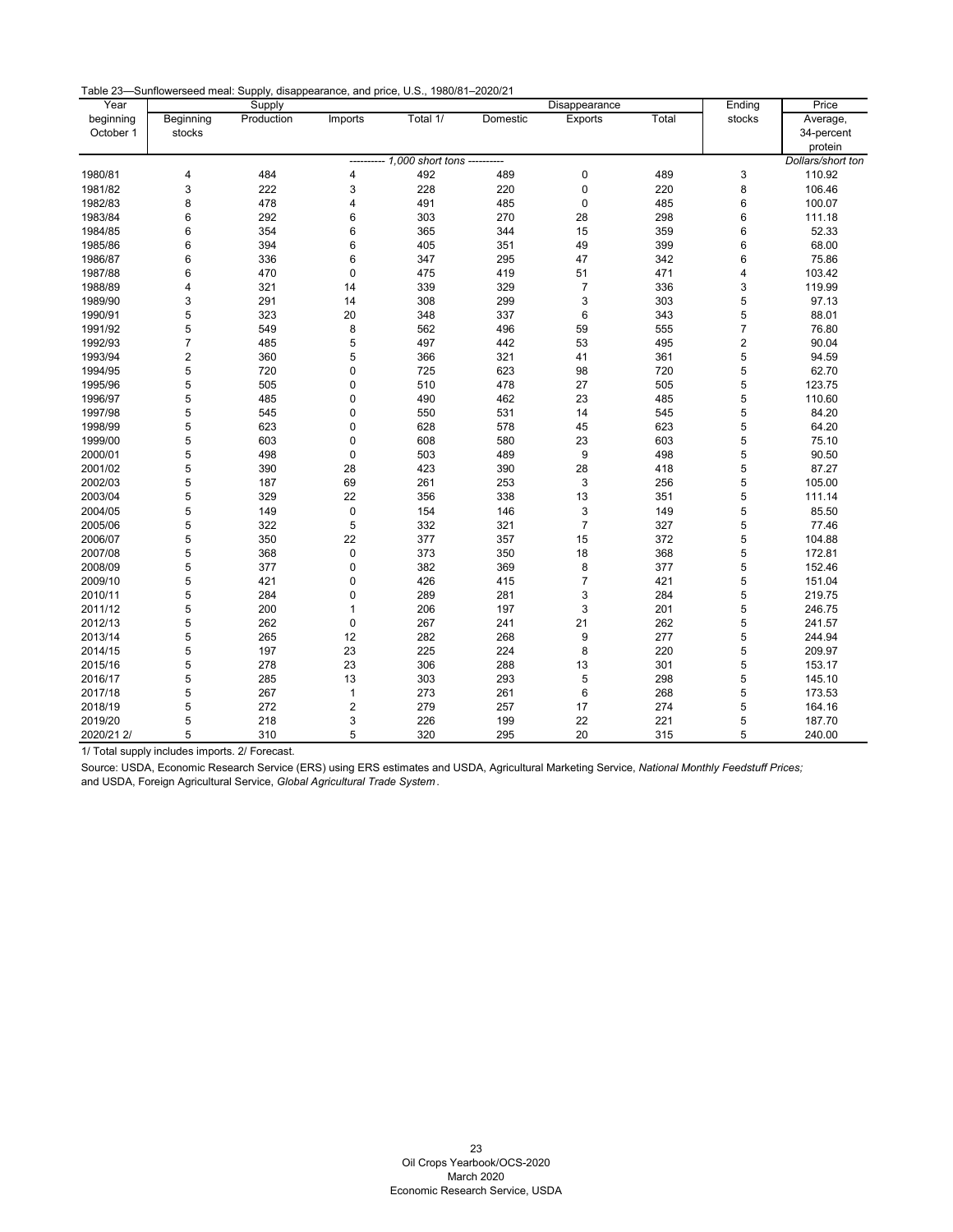| Table 24—Sunflowerseed oil: Supply, disappearance, and price, U.S., 1980/81–2020/21 |  |  |  |  |
|-------------------------------------------------------------------------------------|--|--|--|--|
|-------------------------------------------------------------------------------------|--|--|--|--|

| Year       |           | Supply     |                  |       |                            | Disappearance |       | Ending | Price           |
|------------|-----------|------------|------------------|-------|----------------------------|---------------|-------|--------|-----------------|
| beginning  | Beginning | Production | Imports          | Total | Domestic                   | Exports       | Total | stocks | average,        |
| October 1  | stocks    |            |                  |       |                            |               |       |        | crude           |
|            |           |            |                  |       |                            |               |       |        | Minneapolis, MN |
|            |           |            |                  |       | - Million pounds --------- |               |       |        | Cents/pound     |
| 1980/81    | 161       | 657        | 0                | 818   | 64                         | 664           | 728   | 90     | 26.95           |
| 1981/82    | 90        | 302        | $\mathbf 0$      | 392   | 138                        | 226           | 365   | 27     | 24.89           |
| 1982/83    | 27        | 668        | 0                | 695   | 96                         | 504           | 600   | 95     | 21.38           |
| 1983/84    | 95        | 450        | $\mathbf{1}$     | 546   | 117                        | 415           | 532   | 14     | 32.33           |
| 1984/85    | 14        | 483        | $\mathbf 0$      | 497   | 145                        | 287           | 432   | 66     | 30.01           |
| 1985/86    | 66        | 584        | $\mathbf 0$      | 650   | 143                        | 453           | 596   | 54     | 19.10           |
| 1986/87    | 54        | 587        | $\mathbf 0$      | 641   | 185                        | 343           | 528   | 112    | 15.99           |
| 1987/88    | 112       | 831        | 33               | 977   | 117                        | 703           | 820   | 157    | 23.49           |
| 1988/89    | 157       | 518        | 18               | 694   | 145                        | 468           | 613   | 81     | 22.66           |
| 1989/90    | 81        | 475        | 5                | 560   | 173                        | 350           | 522   | 38     | 24.37           |
| 1990/91    | 38        | 536        | 33               | 607   | 201                        | 359           | 560   | 47     | 23.67           |
| 1991/92    | 47        | 911        | 9                | 967   | 340                        | 527           | 867   | 100    | 21.63           |
| 1992/93    | 100       | 730        | $\pmb{0}$        | 830   | 188                        | 586           | 774   | 56     | 25.37           |
| 1993/94    | 56        | 580        | 8                | 644   | 129                        | 450           | 579   | 65     | 31.08           |
| 1994/95    | 65        | 1,165      | $\mathbf{1}$     | 1,231 | 178                        | 971           | 1,149 | 82     | 28.10           |
| 1995/96    | 82        | 860        | $\boldsymbol{2}$ | 943   | 169                        | 627           | 796   | 147    | 25.40           |
| 1996/97    | 147       | 840        | 22               | 1,009 | 207                        | 709           | 916   | 93     | 22.64           |
| 1997/98    | 93        | 959        | $\bf8$           | 1,060 | 186                        | 815           | 1,000 | 60     | 27.00           |
| 1998/99    | 60        | 1,090      | 5                | 1,155 | 234                        | 800           | 1,033 | 121    | 20.10           |
| 1999/00    | 121       | 1,055      | 4                | 1,181 | 394                        | 630           | 1,024 | 157    | 16.68           |
| 2000/01    | 157       | 854        | 8                | 1,019 | 338                        | 545           | 882   | 136    | 15.89           |
| 2001/02    | 136       | 669        | 36               | 841   | 366                        | 453           | 819   | 23     | 23.25           |
| 2002/03    | 23        | 321        | 61               | 405   | 264                        | 113           | 378   | 27     | 33.11           |
| 2003/04    | 27        | 564        | 25               | 616   | 340                        | 237           | 576   | 40     | 33.41           |
| 2004/05    | 40        | 255        | 75               | 370   | 223                        | 125           | 348   | 22     | 43.78           |
| 2005/06    | 22        | 553        | 56               | 632   | 368                        | 210           | 578   | 54     | 37.72           |
| 2006/07    | 54        | 600        | 156              | 810   | 580                        | 170           | 750   | 60     | 58.03           |
| 2007/08    | 60        | 632        | 103              | 795   | 600                        | 169           | 769   | 26     | 91.15           |
| 2008/09    | 26        | 646        | 67               | 739   | 429                        | 200           | 628   | 111    | 50.24           |
| 2009/10    | 111       | 722        | 49               | 882   | 583                        | 215           | 798   | 83     | 52.80           |
| 2010/11    | 83        | 487        | 103              | 673   | 529                        | 84            | 613   | 60     | 86.12           |
| 2011/12    | 60        | 322        | 163              | 545   | 453                        | 41            | 495   | 50     | 83.20           |
| 2012/13    | 50        | 428        | 72               | 550   | 437                        | 63            | 500   | 50     | 65.87           |
| 2013/14    | 50        | 430        | 76               | 556   | 425                        | 82            | 506   | 50     | 59.12           |
| 2014/15    | 50        | 322        | 177              | 549   | 435                        | 64            | 499   | 50     | 66.72           |
| 2015/16    | 50        | 452        | 93               | 595   | 433                        | 86            | 519   | 76     | 57.81           |
| 2016/17    | 76        | 465        | 120              | 661   | 499                        | 71            | 570   | 91     | 53.54           |
| 2017/18    | 91        | 434        | 161              | 686   | 524                        | 89            | 613   | $72\,$ | 54.57           |
| 2018/19    | 72        | 443        | 131              | 646   | 483                        | 122           | 605   | 42     | 53.28           |
| 2019/20    | 42        | 355        | 372              | 769   | 633                        | 87            | 721   | 48     | 65.00           |
| 2020/21 1/ | 48        | 503        | 300              | 851   | 691                        | 85            | 776   | 75     | 70.00           |

<span id="page-24-0"></span>1/ Forecast

Source: USDA, Economic Research Service (ERS) using data from ERS estimates; U.S. Department of Commerce, Bureau of the Census, *Fats and Oils: Consumption, Production, and Stocks;* USDA, Agricultural Marketing Service*, National Monthly Feedstuff Prices;* and USDA, Foreign Agricultural Service*, Global Agricultural Trade System.*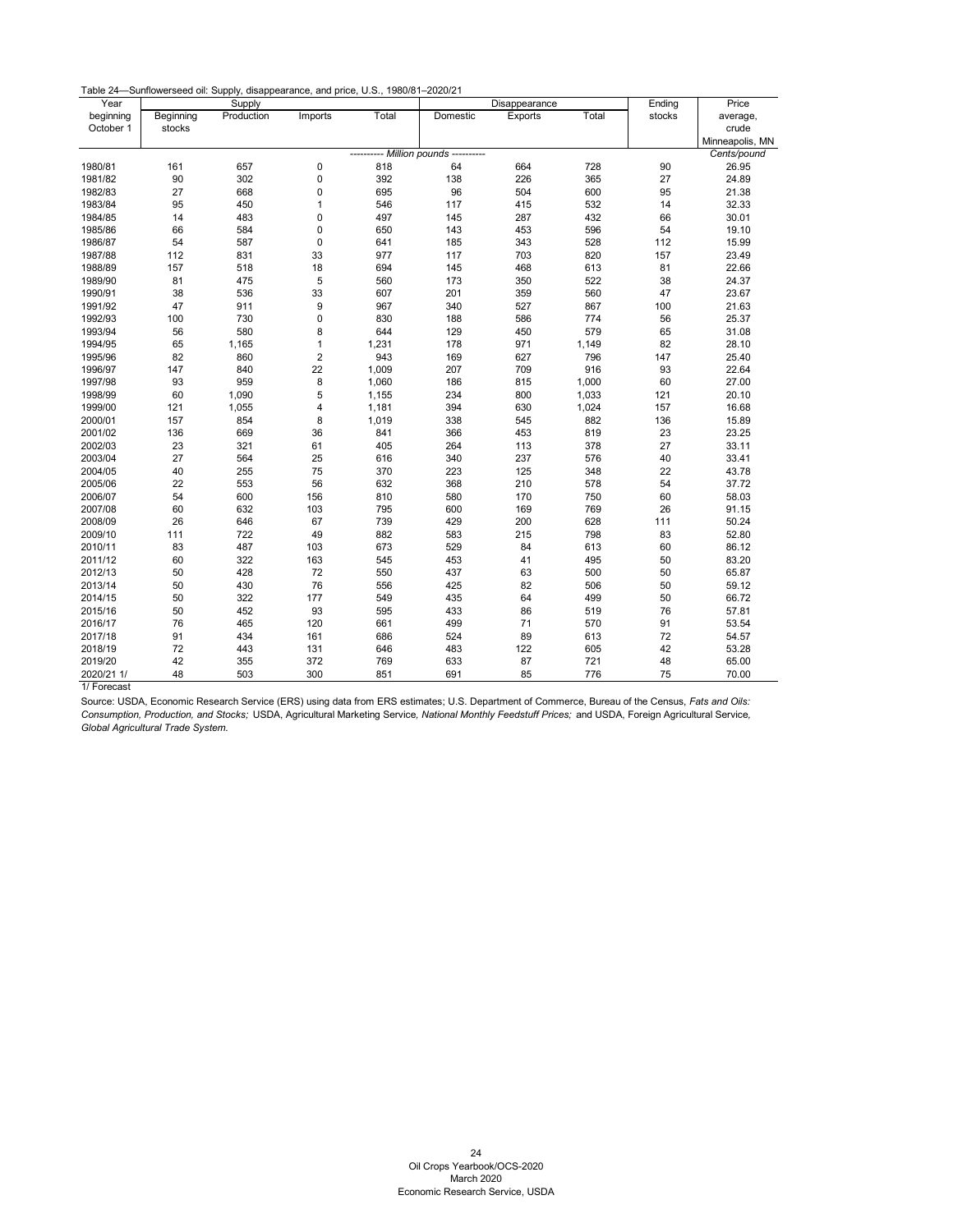| Table 25-Canola seed: Acreage planted, harvested, yield, supply, disappearance, and value, U.S., 1991/92-2020/21 |  |  |
|------------------------------------------------------------------------------------------------------------------|--|--|
|------------------------------------------------------------------------------------------------------------------|--|--|

| Year       | Planted                | Harvested | Yield       |           | Supply     |         |       |       | Disappearance             |          |        | Price                     |                  |         |
|------------|------------------------|-----------|-------------|-----------|------------|---------|-------|-------|---------------------------|----------|--------|---------------------------|------------------|---------|
| beginning  |                        |           |             | Beginning | Production | Imports | Total | Crush | Exports                   | Total 1/ | Ending | Season-average            | Loan rate        | Value   |
| June 1     |                        |           |             | stocks    |            |         |       |       |                           |          | stocks | received                  |                  |         |
|            |                        |           |             |           |            |         |       |       |                           |          |        | by farmers                |                  |         |
|            | -----1,000 acres------ |           | Pounds/acre |           |            | ------- |       |       | Million pounds ---------- |          |        | Dollars per hundredweight | Thousand dollars |         |
| 1991/92    | 155                    | 147       | 1,300       | 32        | 191        | 2       | 225   | 111   | 97                        | 212      | 13     | 9.72                      | 8.90             | 18,582  |
| 1992/93    | 140                    | 112       | 1,286       | 13        | 144        | 27      | 184   | 59    | 104                       | 174      | 10     | 9.90                      | 8.90             | 14,262  |
| 1993/94    | 199                    | 187       | 1,350       | 10        | 252        | 773     | 1,036 | 845   | 78                        | 940      | 95     | 10.90                     | 8.90             | 27,476  |
| 1994/95    | 354                    | 340       | 1,316       | 95        | 447        | 630     | 1,173 | 891   | 227                       | 1,138    | 34     | 11.10                     | 8.70             | 49,802  |
| 1995/96    | 446                    | 429       | 1,278       | 34        | 548        | 558     | 1,141 | 893   | 138                       | 1,053    | 88     | 11.10                     | 8.70             | 60,837  |
| 1996/97    | 367                    | 347       | 1,385       | 88        | 481        | 570     | 1,139 | 847   | 173                       | 1,059    | 80     | 12.90                     | 8.91             | 62,048  |
| 1997/98    | 671                    | 631       | 1,237       | 80        | 781        | 782     | 1,642 | 1,292 | 277                       | 1,601    | 42     | 11.30                     | 9.30             | 88,235  |
| 1998/99    | 1,115                  | 1,076     | 1,448       | 42        | 1,558      | 684     | 2,284 | 1,531 | 543                       | 2,115    | 169    | 10.30                     | 9.30             | 160,112 |
| 1999/00    | 1,076                  | 1,044     | 1,306       | 169       | 1,364      | 534     | 2,066 | 1,617 | 299                       | 1,957    | 109    | 7.82                      | 9.30             | 106,685 |
| 2000/01    | 1,555                  | 1,498     | 1,334       | 109       | 1,998      | 479     | 2,587 | 1,969 | 486                       | 2,503    | 84     | 6.71                      | 9.30             | 120,933 |
| 2001/02    | 1,494                  | 1,455     | 1,374       | 84        | 1,999      | 276     | 2,358 | 1,686 | 480                       | 2,209    | 149    | 8.77                      | 9.30             | 175,351 |
| 2002/03    | 1,460                  | 1,281     | 1,197       | 149       | 1,533      | 434     | 2,116 | 1,290 | 633                       | 1,961    | 155    | 10.60                     | 9.60             | 162,719 |
| 2003/04    | 1,082                  | 1,068     | 1,416       | 155       | 1,512      | 537     | 2,205 | 1,407 | 671                       | 2,116    | 88     | 10.60                     | 9.60             | 159,849 |
| 2004/05    | 865                    | 828       | 1,618       | 88        | 1,340      | 1,030   | 2,458 | 1,976 | 308                       | 2,327    | 130    | 10.70                     | 9.30             | 143,853 |
| 2005/06    | 1,159                  | 1,114     | 1,419       | 130       | 1,581      | 1,143   | 2,854 | 2,269 | 346                       | 2,663    | 191    | 9.62                      | 9.30             | 152,033 |
| 2006/07    | 1,044                  | 1,021     | 1,366       | 191       | 1,394      | 1,427   | 3,012 | 2,123 | 542                       | 2,717    | 295    | 11.90                     | 9.30             | 165,491 |
| 2007/08    | 1,176                  | 1,156     | 1,238       | 295       | 1,431      | 1,926   | 3,651 | 2,313 | 933                       | 3,306    | 345    | 18.30                     | 9.30             | 260,339 |
| 2008/09    | 1,011                  | 989       | 1,461       | 345       | 1,445      | 1,819   | 3,609 | 2,680 | 420                       | 3,159    | 450    | 18.70                     | 9.30             | 270,988 |
| 2009/10    | 820                    | 808       | 1,813       | 450       | 1,465      | 1,252   | 3,167 | 2,452 | 388                       | 2,898    | 269    | 16.20                     | 9.30             | 237,156 |
| 2010/11    | 1,449                  | 1,431     | 1,711       | 269       | 2,448      | 1,063   | 3,780 | 2,844 | 648                       | 3,555    | 225    | 19.30                     | 10.09            | 471,068 |
| 2011/12    | 1,062                  | 1,033     | 1,479       | 225       | 1,528      | 1,371   | 3,124 | 2,572 | 337                       | 2,969    | 154    | 24.00                     | 10.09            | 364,197 |
| 2012/13    | 1,754                  | 1,718     | 1,392       | 154       | 2,392      | 869     | 3,415 | 2,787 | 391                       | 3,236    | 178    | 26.50                     | 10.09            | 630,253 |
| 2013/14    | 1,348                  | 1,265     | 1,742       | 178       | 2,203      | 2,045   | 4,426 | 3,721 | 352                       | 4,142    | 284    | 20.60                     | 10.09            | 465,448 |
| 2014/15    | 1,715                  | 1,557     | 1,610       | 284       | 2,507      | 1,713   | 4,503 | 3,826 | 352                       | 4,262    | 241    | 16.90                     | 10.09            | 423,382 |
| 2015/16    | 1,777                  | 1,714     | 1,679       | 241       | 2,877      | 791     | 3,909 | 3,398 | 388                       | 3,554    | 355    | 15.60                     | 10.09            | 448,552 |
| 2016/17    | 1,709                  | 1,687     | 1,825       | 355       | 3,079      | 1,537   | 4,971 | 4,398 | 261                       | 4,732    | 238    | 16.60                     | 10.09            | 509,325 |
| 2017/18    | 2,077                  | 2,002     | 1,526       | 238       | 3,055      | 1,436   | 4,730 | 3,874 | 338                       | 4,537    | 193    | 17.50                     | 10.09            | 526,211 |
| 2018/19    | 1,991                  | 1,943     | 1,861       | 193       | 3,615      | 1,243   | 5,052 | 3,787 | 399                       | 4,747    | 305    | 15.80                     | 10.09            | 568,622 |
| 2019/20    | 2,040                  | 1,910     | 1,781       | 305       | 3,401      | 1,245   | 4,951 | 4,021 | 402                       | 4,469    | 482    | 14.80                     | 10.09            | 494,295 |
| 2020/21 2/ | 1,825                  | 1,789     | 1,931       | 482       | 3,455      | 1,250   | 5,187 | 4,451 | 326                       | 4,987    | 200    | 17.30                     | 10.09            | 597,840 |

<span id="page-25-0"></span>1/ Includes planting seed and residual. 2/ Forecast.

Sources: USDA, Economic Research Service using data from USDA, National Agricultural Statistics Service, *Crop Production, Grain Stocks,* and *Crop Values;* USDA, Foreign Agricultural Service,

*Global Agricultural Trade System;* and Farm Service Agency, *Nonrecourse Marketing Assistance Loans and Loan Deficiency Payments Fact Sheet.*

25 Oil Crops Yearbook/OCS-2020 March 2020 Economic Research Service, USDA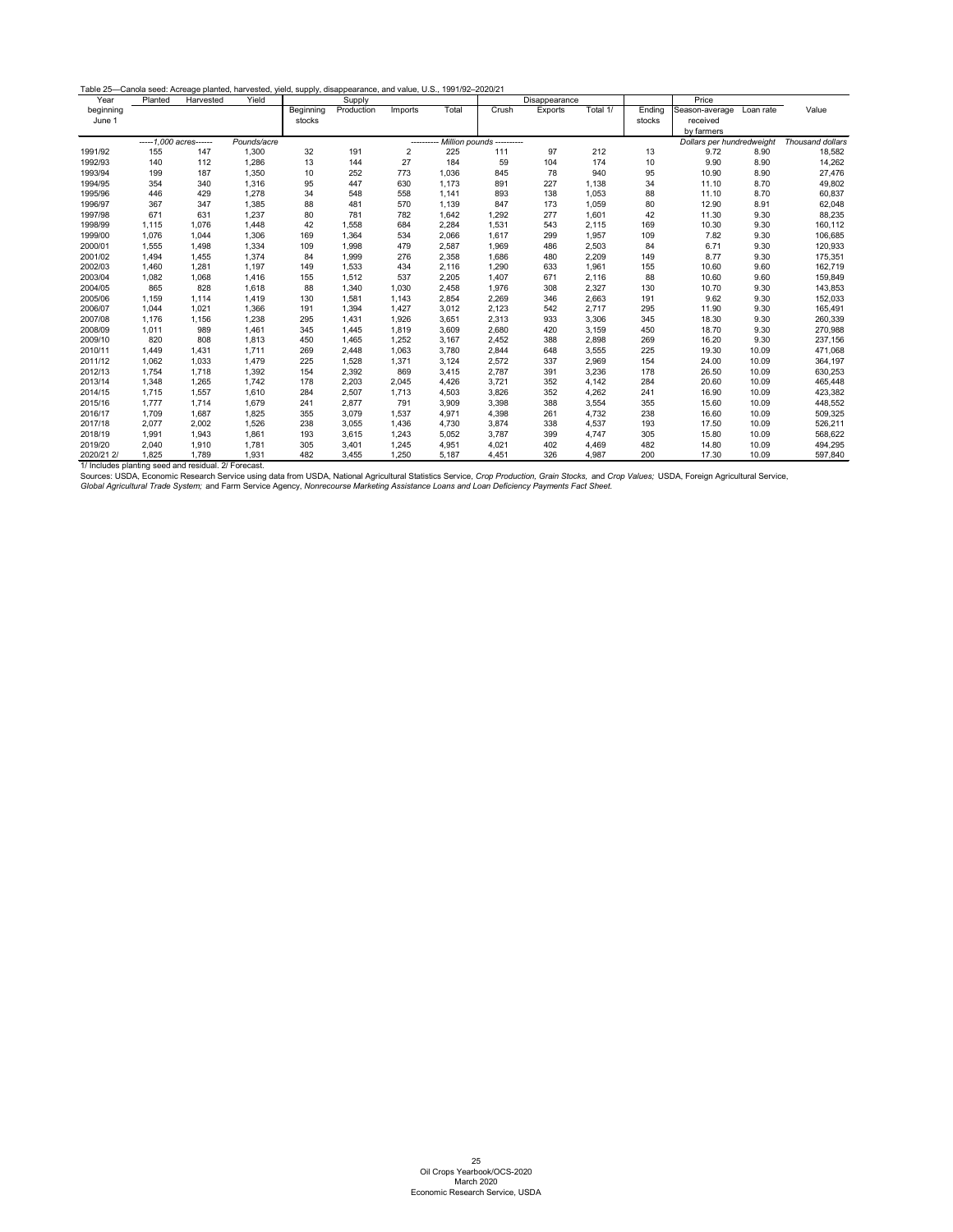| Year       |           | Supply     |         |       |                | Disappearance    |                |         |       |        | Price       |
|------------|-----------|------------|---------|-------|----------------|------------------|----------------|---------|-------|--------|-------------|
| beginning  | Beginning | Production | Imports | Total |                | Domestic use     |                | Exports | Total | Ending | Midwest     |
| October 1  | stocks    |            |         |       | Total          | <b>Biodiesel</b> | Edible & other |         |       | stocks |             |
|            |           |            |         |       | Million pounds |                  |                |         |       |        | Cents/pound |
| 1991/92    | 41        | 36         | 815     | 893   | 806            | 0                | 806            | 15      | 821   | 71     | 23.65       |
| 1992/93    | 71        | 126        | 861     | 1,059 | 976            | 0                | 976            | 16      | 992   | 67     | 21.98       |
| 1993/94    | 67        | 352        | 904     | 1,322 | 1,109          | 0                | 1,109          | 76      | 1,186 | 137    | 23.97       |
| 1994/95    | 137       | 371        | 938     | 1,445 | 1,238          | 0                | 1,238          | 153     | 1,391 | 54     | 28.55       |
| 1995/96    | 54        | 361        | 1,088   | 1,503 | 1,278          | 0                | 1,278          | 147     | 1,425 | 79     | 29.03       |
| 1996/97    | 79        | 411        | 1,075   | 1,564 | 1,201          | 0                | 1,201          | 295     | 1,496 | 68     | 25.68       |
| 1997/98    | 68        | 567        | 1,088   | 1,723 | 1,262          | 0                | 1,262          | 349     | 1,611 | 112    | 28.83       |
| 1998/99    | 112       | 636        | 1,061   | 1,809 | 1,368          | 0                | 1,368          | 272     | 1,640 | 169    | 22.48       |
| 1999/00    | 169       | 700        | 1,145   | 2,015 | 1,525          | 0                | 1,525          | 284     | 1,809 | 206    | 17.11       |
| 2000/01    | 206       | 759        | 1,193   | 2,159 | 1,862          | 0                | 1,862          | 187     | 2,049 | 110    | 17.56       |
| 2001/02    | 110       | 631        | 1,108   | 1,849 | 1,542          | 0                | 1,542          | 255     | 1,797 | 52     | 23.45       |
| 2002/03    | 52        | 535        | 981     | 1,569 | 1,333          | 0                | 1,333          | 161     | 1,493 | 76     | 29.75       |
| 2003/04    | 76        | 638        | 1,223   | 1,937 | 1,567          | 0                | 1,567          | 278     | 1,845 | 91     | 33.76       |
| 2004/05    | 91        | 832        | 1,133   | 2,057 | 1,660          | 0                | 1,660          | 269     | 1,929 | 128    | 30.78       |
| 2005/06    | 128       | 928        | 1,598   | 2,654 | 1,919          | 0                | 1,919          | 471     | 2,390 | 264    | 31.00       |
| 2006/07    | 264       | 932        | 1,568   | 2,764 | 1,985          | 0                | 1,985          | 630     | 2,614 | 149    | 40.57       |
| 2007/08    | 149       | 1,015      | 2,241   | 3,405 | 2,923          | 0                | 2,923          | 349     | 3,272 | 133    | 65.64       |
| 2008/09    | 133       | 1,103      | 2,315   | 3,551 | 2,831          | 150              | 2,681          | 549     | 3,379 | 172    | 39.54       |
| 2009/10    | 172       | 1,072      | 2,351   | 3,595 | 2,848          | 475              | 2,373          | 553     | 3,401 | 194    | 42.88       |
| 2010/11    | 194       | 1,136      | 3,131   | 4,461 | 3,651          | 645              | 3,006          | 511     | 4,162 | 299    | 58.68       |
| 2011/12    | 299       | 1,099      | 3,289   | 4,687 | 3,835          | 964              | 2,871          | 664     | 4,499 | 188    | 57.19       |
| 2012/13    | 188       | 1,274      | 2,761   | 4,223 | 3,607          | 429              | 3,178          | 475     | 4,083 | 140    | 56.17       |
| 2013/14    | 140       | 1,562      | 3,391   | 5,093 | 4,555          | 974              | 3,581          | 262     | 4,818 | 275    | 43.70       |
| 2014/15    | 275       | 1,552      | 3,692   | 5,519 | 5,011          | 935              | 4,076          | 241     | 5,252 | 267    | 37.81       |
| 2015/16    | 267       | 1,588      | 3,956   | 5,811 | 5,312          | 1,008            | 4,304          | 246     | 5,558 | 253    | 35.27       |
| 2016/17    | 253       | 1,752      | 4,408   | 6,413 | 5,847          | 1,294            | 4,552          | 271     | 6,118 | 295    | 38.73       |
| 2017/18    | 295       | 1,654      | 4,082   | 6,032 | 5,606          | 1,400            | 4,206          | 231     | 5,837 | 195    | 38.27       |
| 2018/19    | 195       | 1,531      | 3,910   | 5,636 | 5,279          | 1,220            | 4,179          | 199     | 5,478 | 158    | 36.09       |
| 2019/20    | 158       | 1,810      | 4,029   | 5,997 | 5,630          | 1,318            | 4,313          | 235     | 5,865 | 132    | 37.87       |
| 2020/21 1/ | 132       | 1,932      | 4,028   | 6,092 | 5,690          | 1,250            | 4,440          | 247     | 5,937 | 155    | 52.00       |

<span id="page-26-0"></span>1/ Forecast.

Sources: USDA, Economic Research Service using data from USDA, National Agricultural Statistics Service, *Oilseed Crushings, Production, Consumption and Stocks;* 

USDA, Economic Research Service estimates and USDA, Foreign Agricultural Service, *Global Agricultural Trade System;* and Sosland, *Milling & Baking News* . Last updated: March 26, 2021.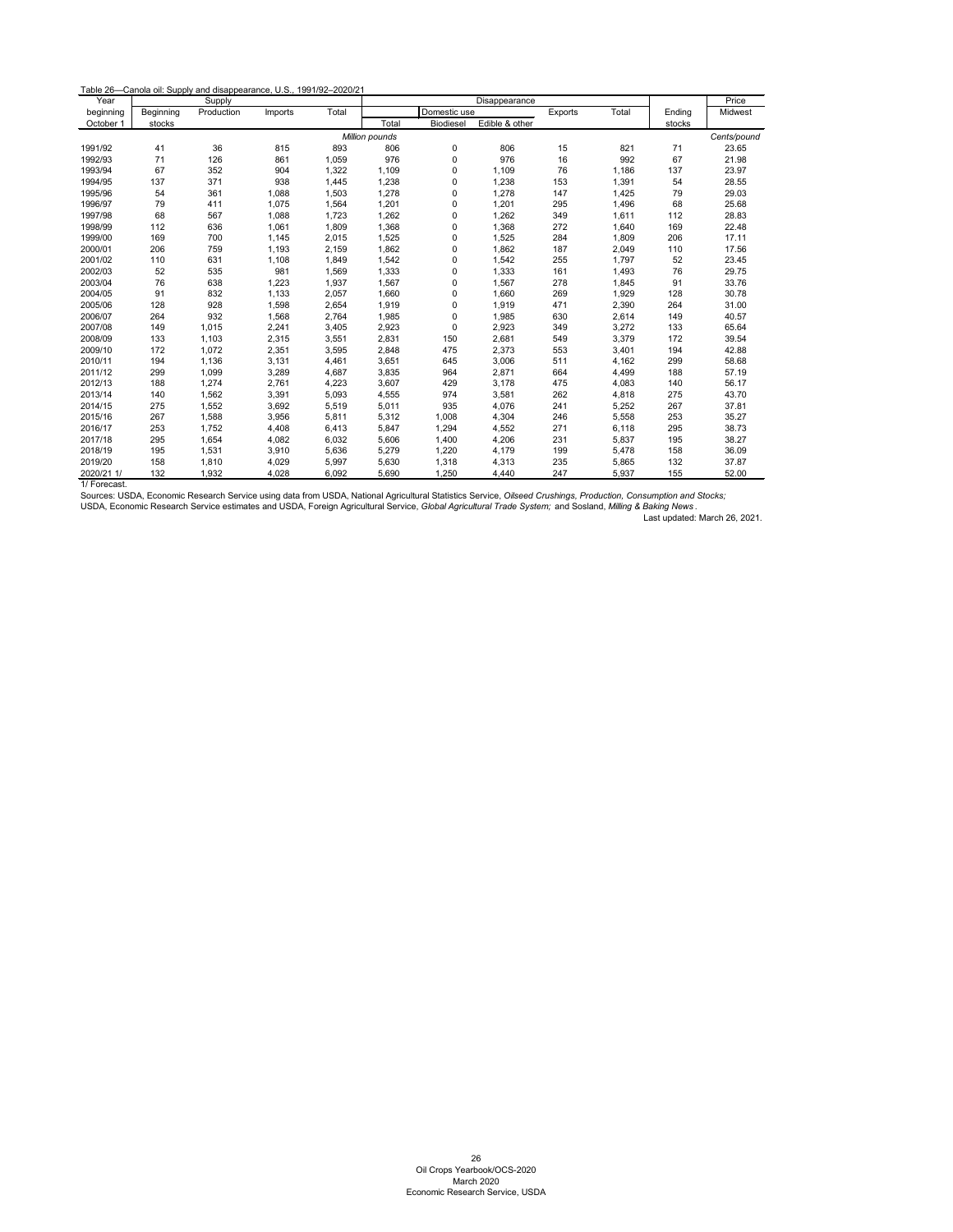Table 27—Canola meal: Supply, disappearance and price, U.S., 1991/92–2020/21

| Year       | Supply    |            |         |                  |          | Disappearance  |       | Price  |                   |
|------------|-----------|------------|---------|------------------|----------|----------------|-------|--------|-------------------|
| beginning  | Beginning | Production | Imports | Total            | Domestic | Exports        | Total | Ending | Pacific           |
| October 1  | stocks    |            |         |                  |          |                |       | stocks | Northwest         |
|            |           |            |         | 1,000 short tons |          |                |       |        | Dollars/short ton |
| 1991/92    | 6         | 29         | 621     | 656              | 650      | 0              | 650   | 6      | 130.64            |
| 1992/93    | 6         | 97         | 603     | 706              | 700      | 0              | 700   | 6      | 138.00            |
| 1993/94    | 6         | 248        | 780     | 1,034            | 1,028    | 0              | 1,028 | 6      | 129.00            |
| 1994/95    | 6         | 254        | 815     | 1,075            | 1,065    | 4              | 1,069 | 6      | 128.01            |
| 1995/96    | 6         | 252        | 1,013   | 1,270            | 1,262    | $\overline{2}$ | 1,264 | 6      | 177.22            |
| 1996/97    | 6         | 285        | 954     | 1,246            | 1,230    | 10             | 1,240 | 6      | 192.02            |
| 1997/98    | 6         | 392        | 1,372   | 1,770            | 1,746    | 18             | 1,764 | 6      | 131.15            |
| 1998/99    | 6         | 450        | 1,194   | 1,650            | 1,637    | $\overline{7}$ | 1,644 | 6      | 112.28            |
| 1999/00    | 6         | 504        | 1,260   | 1,770            | 1,752    | 12             | 1,764 | 6      | 117.07            |
| 2000/01    | 6         | 544        | 1,178   | 1,728            | 1,711    | 11             | 1,722 | 6      | 139.20            |
| 2001/02    | 6         | 450        | 921     | 1,377            | 1,363    | 8              | 1,371 | 6      | 143.33            |
| 2002/03    | 6         | 387        | 1,013   | 1,406            | 1,366    | 34             | 1,400 | 6      | 144.13            |
| 2003/04    | 6         | 467        | 1,638   | 2,111            | 2,066    | 39             | 2,105 | 6      | 188.45            |
| 2004/05    | 6         | 605        | 1,471   | 2,082            | 2,042    | 34             | 2,076 | 6      | 139.75            |
| 2005/06    | 6         | 629        | 1,611   | 2,246            | 2,186    | 54             | 2,240 | 6      | 140.52            |
| 2006/07    | 6         | 611        | 1,651   | 2,267            | 2,195    | 66             | 2,261 | 6      | 173.50            |
| 2007/08    | 6         | 692        | 1,999   | 2,698            | 2,583    | 109            | 2,692 | 6      | 251.33            |
| 2008/09    | 6         | 731        | 1,867   | 2,604            | 2,523    | 75             | 2,598 | 6      | 248.82            |
| 2009/10    | 6         | 736        | 1,278   | 2,020            | 1,984    | 30             | 2,014 | 6      | 224.92            |
| 2010/11    | 6         | 788        | 2,252   | 3,046            | 2,968    | 72             | 3,040 | 6      | 263.63            |
| 2011/12    | 6         | 753        | 3,078   | 3,837            | 3,753    | 78             | 3,831 | 6      | 307.59            |
| 2012/13    | 6         | 889        | 3,443   | 4,338            | 4,260    | 72             | 4,332 | 6      | 354.22            |
| 2013/14    | 6         | 1,069      | 3,731   | 4,806            | 4,750    | 50             | 4,800 | 6      | 359.70            |
| 2014/15    | 6         | 1,071      | 3,858   | 4,935            | 4,891    | 38             | 4,929 | 6      | 301.20            |
| 2015/16    | 6         | 1,067      | 4,004   | 5,077            | 4,975    | 96             | 5,071 | 6      | 262.20            |
| 2016/17    | 6         | 1,181      | 3,893   | 5,080            | 5,010    | 64             | 5,074 | 6      | 267.94            |
| 2017/18    | 6         | 1,080      | 3,567   | 4,653            | 4,616    | 31             | 4,647 | 6      | 291.15            |
| 2018/19    | 6         | 1,037      | 3,592   | 4,635            | 4,610    | 20             | 4,629 | 6      | 272.38            |
| 2019/20    | 5         | 1,211      | 3,833   | 5,049            | 4,993    | 14             | 5,007 | 42     | 302               |
| 2020/21 1/ | 42        | 1,311      | 3,773   | 5,126            | 5,070    | 17             | 5,086 | 40     | 364               |

1/ Forecast.

<span id="page-27-0"></span>Sources: USDA, Economic Research Service using data from USDA, National Agricultural Statistics Service, *Oilseed Crushings, Production, Consumption and Stocks;* USDA, Economic Research Service estimates; USDA, Agricultural Marketing Service, *National Monthly Feedstuff Prices;* and USDA, Foreign Agricultural Service, *Global Agricultural Trade System* .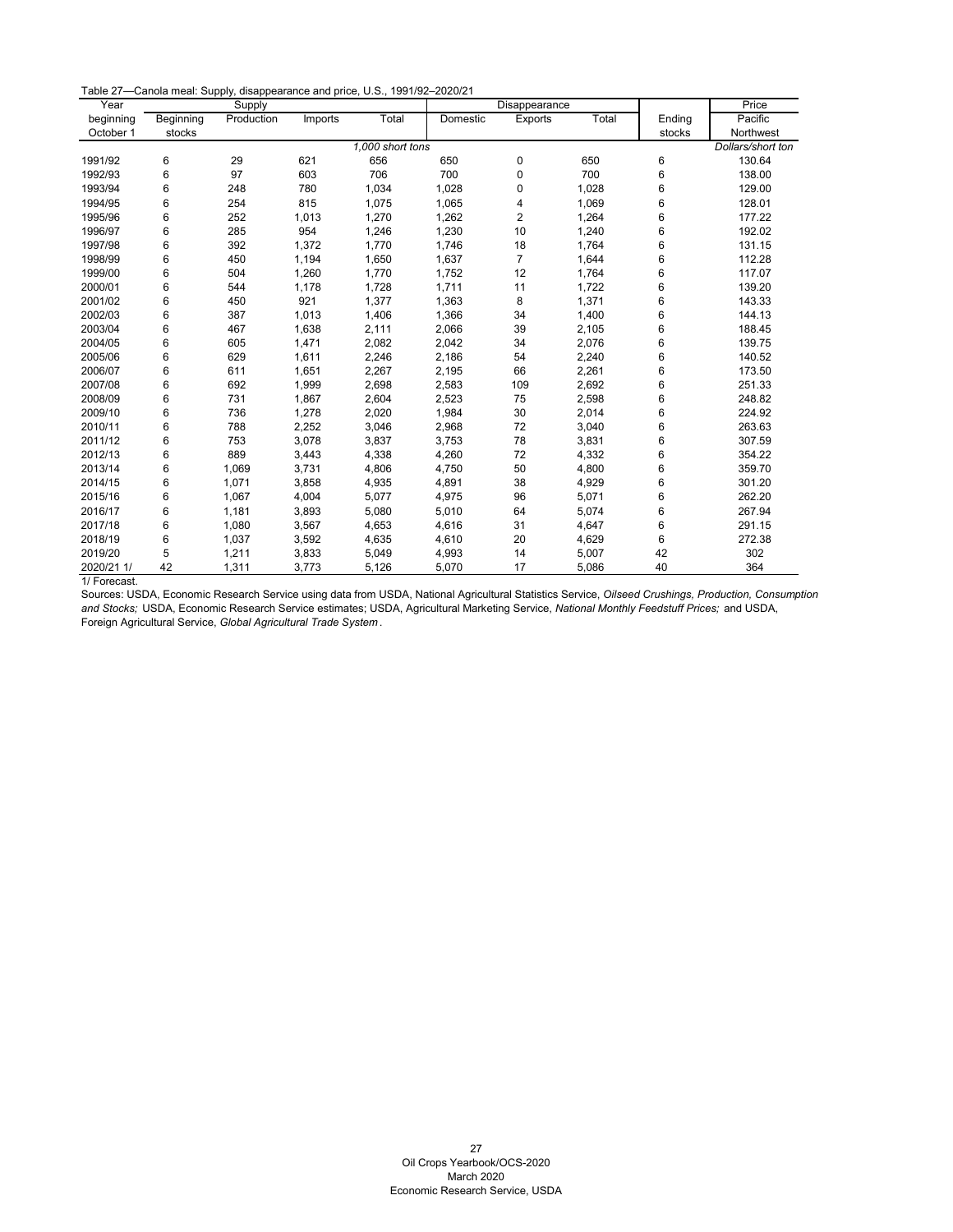| Table 28-Flaxseed: Acreage planted, harvested, yield, production, and value, U.S., 1980-2020 |  |
|----------------------------------------------------------------------------------------------|--|
|----------------------------------------------------------------------------------------------|--|

| Year | Planted                      | Harvested | Yield per acre | Production    | Value            |
|------|------------------------------|-----------|----------------|---------------|------------------|
|      | --------1,000 acres--------- |           | <b>Bushels</b> | 1,000 bushels | Thousand dollars |
| 1980 | 759                          | 663       | 11.7           | 7,728         | 55,615           |
| 1981 | 605                          | 577       | 12.6           | 7,289         | 48,615           |
| 1982 | 780                          | 735       | 14.0           | 10,278        | 53,139           |
| 1983 | 605                          | 580       | 11.9           | 6,903         | 46,925           |
| 1984 | 555                          | 538       | 13.1           | 7,022         | 42,739           |
| 1985 | 620                          | 584       | 14.2           | 8,293         | 41,912           |
| 1986 | 720                          | 683       | 16.9           | 11,538        | 39,962           |
| 1987 | 470                          | 463       | 16.1           | 7,444         | 25,188           |
| 1988 | 275                          | 226       | 7.1            | 1,615         | 12,200           |
| 1989 | 195                          | 163       | 7.5            | 1,215         | 8,724            |
| 1990 | 260                          | 253       | 15.1           | 3,812         | 21,108           |
| 1991 | 356                          | 342       | 18.1           | 6,200         | 21,845           |
| 1992 | 171                          | 165       | 19.9           | 3,288         | 13,543           |
| 1993 | 206                          | 191       | 18.2           | 3,482         | 14,857           |
| 1994 | 178                          | 171       | 17.1           | 2,922         | 13,590           |
| 1995 | 165                          | 147       | 15.0           | 2,212         | 11,481           |
| 1996 | 96                           | 92        | 17.4           | 1,602         | 10,197           |
| 1997 | 151                          | 146       | 16.6           | 2,420         | 14,046           |
| 1998 | 336                          | 329       | 20.4           | 6,708         | 33,809           |
| 1999 | 387                          | 382       | 20.6           | 7,864         | 30,098           |
| 2000 | 536                          | 517       | 20.8           | 10,730        | 35,569           |
| 2001 | 585                          | 578       | 19.8           | 11,455        | 49,004           |
| 2002 | 784                          | 703       | 16.9           | 11,863        | 68,564           |
| 2003 | 595                          | 588       | 17.9           | 10,516        | 61,900           |
| 2004 | 523                          | 511       | 20.3           | 10,368        | 83,767           |
| 2005 | 983                          | 955       | 20.6           | 19,695        | 117,070          |
| 2006 | 813                          | 767       | 14.4           | 11,019        | 63,961           |
| 2007 | 354                          | 349       | 16.9           | 5,896         | 76,521           |
| 2008 | 354                          | 340       | 16.8           | 5,716         | 72,773           |
| 2009 | 317                          | 314       | 23.6           | 7,423         | 60,373           |
| 2010 | 421                          | 418       | 21.7           | 9,056         | 110,251          |
| 2011 | 178                          | 173       | 16.1           | 2,791         | 38,570           |
| 2012 | 349                          | 336       | 17.3           | 5,798         | 79,919           |
| 2013 | 181                          | 172       | 19.5           | 3,356         | 46,325           |
| 2014 | 311                          | 302       | 21.1           | 6,368         | 75,077           |
| 2015 | 463                          | 456       | 22.1           | 10,095        | 90,561           |
| 2016 | 374                          | 366       | 23.7           | 8,656         | 69,352           |
| 2017 | 303                          | 272       | 14.1           | 3,842         | 36,340           |
| 2018 | 208                          | 198       | 22.6           | 4,466         | 43,533           |
| 2019 | 374                          | 284       | 19.8           | 5,625         | 56,062           |
| 2020 | 305                          | 296       | 19.3           | 5,706         | 62,195           |

<span id="page-28-0"></span>Sources: USDA, Economic Research Service using data from USDA*,* National Agricultural Statistics Service, *Crop Production* and *Crop Values* . Last updated: March 26, 2021.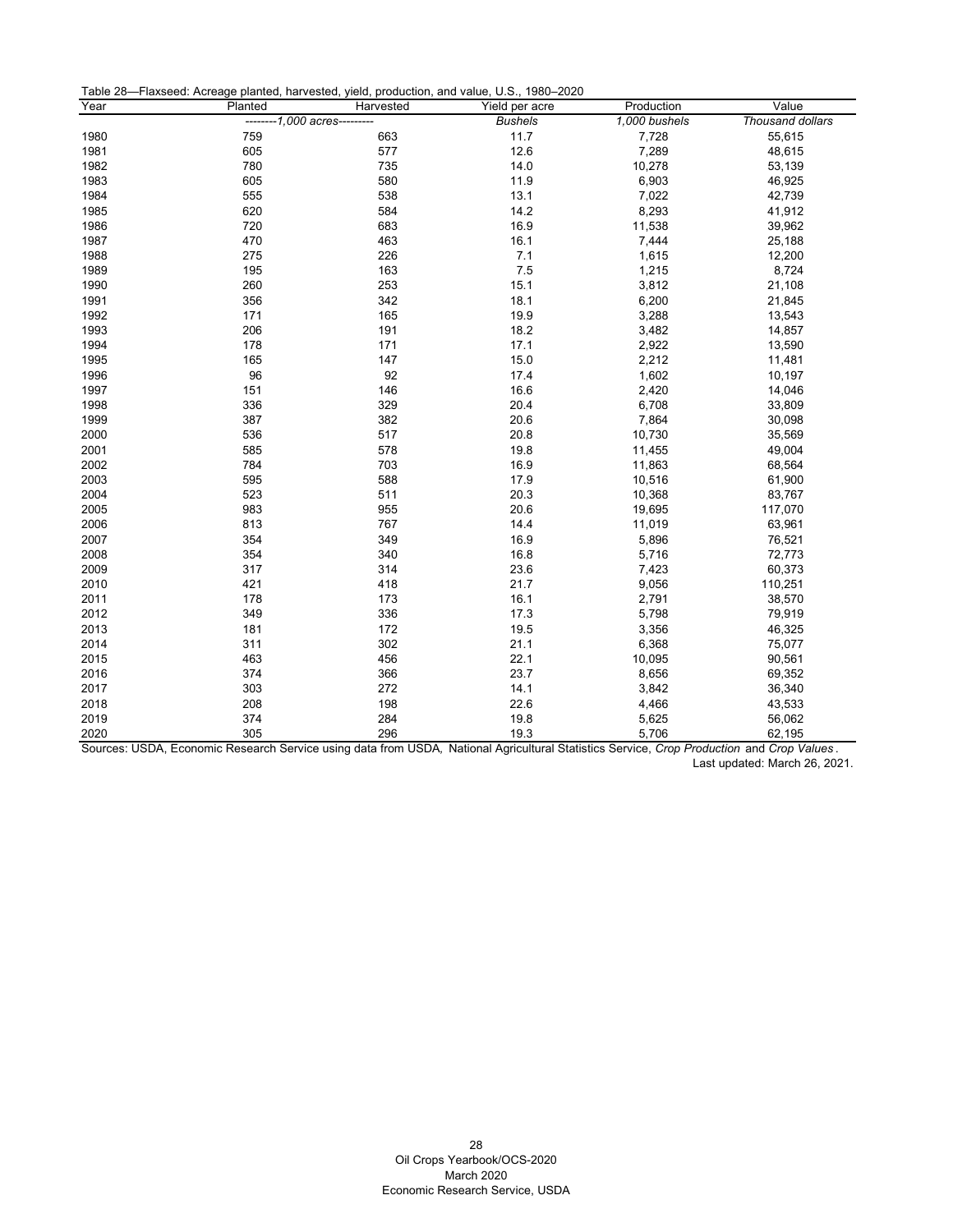Table 29—Flaxseed: Supply, disappearance, and price, U.S., 1980/81–2020/21

|            |           |            |         |        |        |         |               |          |        | Price          |                |
|------------|-----------|------------|---------|--------|--------|---------|---------------|----------|--------|----------------|----------------|
| Year       |           | Supply     |         |        |        |         | Disappearance |          |        | Season-average |                |
| beginning  | Beginning |            |         |        |        |         |               |          |        | received       | Loan rate      |
| June 1     | stocks    | Production | Imports | Total  | Crush  | Exports | Seed          | Residual | Total  | by farmers     |                |
|            |           |            |         |        |        | ------- |               |          |        | Dollars/bushel | Dollars/bushel |
| 1980/81    | 5,018     | 7,728      | 2,510   | 15,256 | 11,927 | 76      | 547           | $-27$    | 12,523 | 7.20           | 4.50           |
| 1981/82    | 2,733     | 7,289      | 3,502   | 13,524 | 11,231 | 11      | 691           | $-359$   | 11,574 | 6.67           | <b>NA</b>      |
| 1982/83    | 1,950     | 10,278     | 1,921   | 14,149 | 8,722  | 638     | 486           | 1,091    | 10,937 | 5.17           | <b>NA</b>      |
| 1983/84    | 3,212     | 6,903      | 4,756   | 14,871 | 12,733 | 52      | 438           | $-68$    | 13,155 | 6.84           | <b>NA</b>      |
| 1984/85    | 1,716     | 7,022      | 3,796   | 12,534 | 9,935  | 238     | 511           | 201      | 10,885 | 6.09           | <b>NA</b>      |
| 1985/86    | 1,649     | 8,293      | 2,927   | 12,869 | 10,313 | 250     | 517           | 160      | 11,240 | 5.05           | <b>NA</b>      |
| 1986/87    | 1,629     | 11,538     | 2,224   | 15,391 | 10,000 | 1,448   | 362           | 280      | 12,090 | 3.47           | <b>NA</b>      |
| 1987/88    | 3,301     | 7,444      | 2,925   | 13,670 | 10,800 | 156     | 223           | 166      | 11,345 | 3.39           | <b>NA</b>      |
| 1988/89    | 2,325     | 1,615      | 6,730   | 10,670 | 8,500  | 764     | 158           | $-59$    | 9,363  | 7.56           | <b>NA</b>      |
| 1989/90    | 1,307     | 1,215      | 7,260   | 9,782  | 8,250  | 1,054   | 211           | 23       | 9,538  | 7.20           | <b>NA</b>      |
| 1990/91    | 244       | 3,812      | 6,715   | 10,771 | 8,800  | 549     | 288           | 163      | 9,800  | 5.27           | <b>NA</b>      |
| 1991/92    | 971       | 6,200      | 4,371   | 11,542 | 9,050  | 541     | 139           | 256      | 9,986  | 3.52           | 4.98           |
| 1992/93    | 1,556     | 3,288      | 6,035   | 10,879 | 8,600  | 230     | 167           | 337      | 9,334  | 4.12           | 4.98           |
| 1993/94    | 1,545     | 3,482      | 5,119   | 10,146 | 8,650  | 126     | 144           | 71       | 8,991  | 4.25           | 4.98           |
| 1994/95    | 1,155     | 2,922      | 6,005   | 10,082 | 8,550  | 72      | 134           | 156      | 8,912  | 4.63           | 4.87           |
| 1995/96    | 1,170     | 2,212      | 7,248   | 10,630 | 9,000  | 119     | 78            | 203      | 9,400  | 5.25           | 4.87           |
| 1996/97    | 1,230     | 1,602      | 8,390   | 11,222 | 10,000 | 144     | 122           | 503      | 10,769 | 6.21           | 4.99           |
| 1997/98    | 453       | 2,420      | 9,636   | 12,509 | 10,500 | 174     | 272           | 382      | 11,328 | 5.75           | 5.21           |
| 1998/99    | 1,181     | 6,708      | 5,992   | 13,881 | 10,600 | 476     | 313           | 334      | 11,723 | 5.25           | 5.21           |
| 1999/00    | 2,158     | 7,864      | 6,629   | 16,651 | 11,500 | 201     | 434           | 2,749    | 14,884 | 3.79           | 5.21           |
| 2000/01    | 1,767     | 10,730     | 2,849   | 15,346 | 12,000 | 1,017   | 474           | 547      | 14,038 | 3.30           | 5.21           |
| 2001/02    | 1,308     | 11,455     | 1,904   | 14,667 | 10,000 | 2,386   | 635           | 753      | 13,774 | 4.29           | 5.21           |
| 2002/03    | 893       | 11,863     | 2,901   | 15,657 | 10,500 | 3,181   | 482           | 416      | 14,579 | 5.77           | 5.38           |
| 2003/04    | 1,078     | 10,516     | 4,580   | 16,174 | 11,260 | 2,516   | 424           | 686      | 14,886 | 5.88           | 5.38           |
| 2004/05    | 1,288     | 10,368     | 5,413   | 17,069 | 13,600 | 1,510   | 796           | 301      | 16,206 | 8.07           | 5.38           |
| 2005/06    | 863       | 19,695     | 4,256   | 24,814 | 16,400 | 3,780   | 659           | 440      | 21,279 | 5.94           | 5.38           |
| 2006/07    | 3,535     | 11,019     | 5,464   | 20,018 | 14,900 | 1,788   | 287           | 599      | 17,574 | 5.80           | 5.38           |
| 2007/08    | 2,444     | 5,896      | 8,019   | 16,359 | 11,700 | 2,221   | 287           | 640      | 14,847 | 13.00          | 5.38           |
| 2008/09    | 1,512     | 5,716      | 4,794   | 12,022 | 8,150  | 432     | 257           | 631      | 9,470  | 12.70          | 5.21           |
| 2009/10    | 2,552     | 7,423      | 6,283   | 16,258 | 12,000 | 1,752   | 341           | 608      | 14,701 | 8.15           | 5.21           |
| 2010/11    | 1,557     | 9,056      | 6,040   | 16,653 | 11,635 | 2,130   | 144           | 573      | 14,483 | 12.20          | 5.65           |
| 2011/12    | 2,170     | 2,791      | 8,286   | 13,247 | 10,500 | 654     | 279           | 694      | 12,127 | 13.90          | 5.65           |
| 2012/13    | 1,120     | 5,798      | 6,928   | 13,846 | 11,000 | 1,020   | 147           | 755      | 12,922 | 13.80          | 5.65           |
| 2013/14    | 924       | 3,356      | 6,759   | 11,039 | 8,700  | 599     | 252           | 725      | 10,276 | 13.80          | 5.65           |
| 2014/15    | 763       | 6,368      | 7,464   | 14,595 | 11,850 | 528     | 375           | 1,034    | 13,787 | 11.80          | 5.65           |
| 2015/16    | 808       | 10,095     | 4,436   | 15,339 | 10,700 | 870     | 303           | 553      | 12,425 | 8.95           | 5.65           |
| 2016/17    | 2,914     | 8,656      | 3,086   | 14,656 | 10,500 | 1,332   | 245           | 410      | 12,486 | 8.00           | 5.65           |
| 2017/18    | 2,170     | 3,842      | 5,451   | 11,463 | 9,000  | 480     | 168           | 186      | 9,834  | 9.53           | 5.65           |
| 2018/19    | 1,629     | 4,466      | 5,516   | 11,611 | 9,300  | 262     | 303           | $-91$    | 9,774  | 9.89           | 5.65           |
| 2019/20    | 1,562     | 5,625      | 4,381   | 11,568 | 8,950  | 855     | 247           | 253      | 9,450  | 9.15           | 5.65           |
| 2020/21 1/ | 1,263     | 5,706      | 5,766   | 12,735 | 9,550  | 900     | 247           | 573      | 10,370 | 10.30          | 5.65           |

<span id="page-29-0"></span>1/ Forecast. NA= Not authorized.

Sources: USDA, Economic Research Service using data from USDA, National Agricultural Statistics Service, *Crop Production, Grain Stocks, and* 

*Agricultural Prices* ; USDA, Foreign Agricultural Service, *Global Agricultural Trade System;* and USDA, Farm Service Agency, *Nonrecourse Marketing Assistance Loans and Loan Deficiency Payments Fact Sheet* .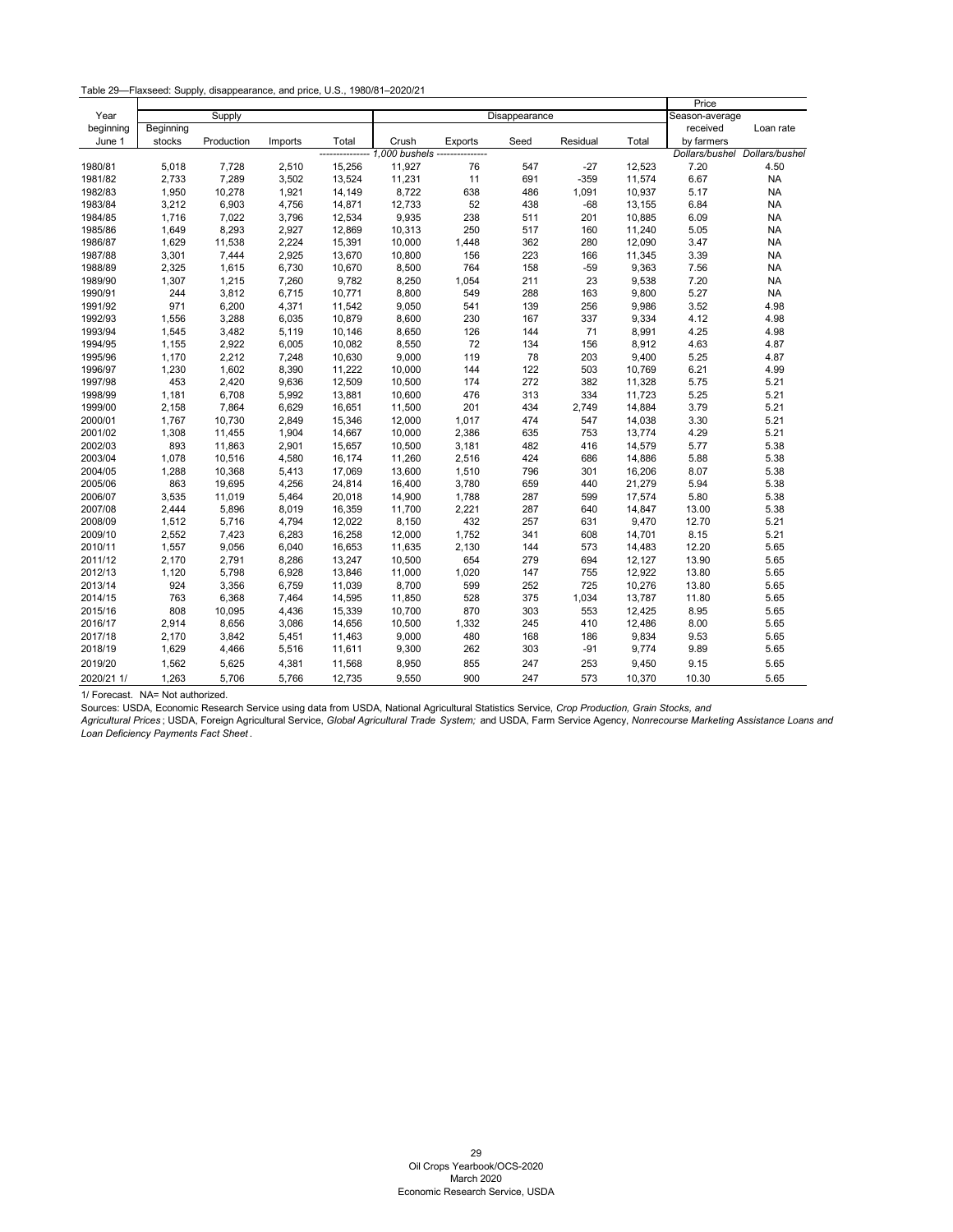Table 30—Linseed meal: Supply disappearance and price, U.S., 1980/81–2020/21

| Year       |                         | Supply     |                         |                  |          | Disappearance    |       |                         | Price              |
|------------|-------------------------|------------|-------------------------|------------------|----------|------------------|-------|-------------------------|--------------------|
| beginning  | Beginning               |            |                         |                  |          |                  |       | Ending                  | Minneapolis, MN    |
| June 1     | stocks                  | Production | Imports                 | Total            | Domestic | <b>Exports</b>   | Total | stocks                  | 34-percent protein |
|            |                         |            |                         | 1,000 short tons |          |                  |       |                         | Dollars/short ton  |
| 1980/81    | 7                       | 215        | 2                       | 224              | 88       | 134              | 222   | $\overline{\mathbf{c}}$ | 162.80             |
| 1981/82    | $\overline{\mathbf{c}}$ | 202        | 2                       | 206              | 53       | 151              | 204   | 2                       | 151.02             |
| 1982/83    | 2                       | 157        | 2                       | 161              | 80       | 79               | 159   | 2                       | 143.40             |
| 1983/84    | $\overline{2}$          | 229        | $\overline{c}$          | 233              | 106      | 125              | 230   | 3                       | 155.28             |
| 1984/85    | 3                       | 179        | $\mathbf{1}$            | 183              | 119      | 60               | 180   | 3                       | 98.99              |
| 1985/86    | 3                       | 184        | 3                       | 190              | 110      | 75               | 185   | 5                       | 102.62             |
| 1986/87    | 5                       | 180        | $\overline{\mathbf{c}}$ | 187              | 122      | 63               | 185   | 2                       | 111.98             |
| 1987/88    | $\overline{c}$          | 194        | $\overline{c}$          | 198              | 136      | 59               | 195   | 3                       | 130.24             |
| 1988/89    | 3                       | 153        | 11                      | 167              | 99       | 63               | 162   | 5                       | 178.43             |
| 1989/90    | 5                       | 149        | 9                       | 163              | 134      | 23               | 158   | 5                       | 139.27             |
| 1990/91    | 5                       | 158        | 3                       | 166              | 120      | 41               | 161   | 5                       | 130.06             |
| 1991/92    | 5                       | 163        | 0                       | 168              | 123      | 40               | 163   | 5                       | 127.57             |
| 1992/93    | 5                       | 155        | $\pmb{0}$               | 160              | 102      | 53               | 155   | 5                       | 133.60             |
| 1993/94    | 5                       | 156        | 2                       | 163              | 109      | 49               | 158   | 5                       | 139.54             |
| 1994/95    | 5                       | 154        | 5                       | 164              | 101      | 58               | 159   | 5                       | 101.34             |
| 1995/96    | 5                       | 162        | $\overline{c}$          | 169              | 129      | 35               | 164   | 5                       | 133.54             |
| 1996/97    | 5                       | 180        | 13                      | 198              | 149      | 44               | 193   | 5                       | 169.74             |
| 1997/98    | 5                       | 189        | 15                      | 209              | 185      | 19               | 204   | 5                       | 131.40             |
| 1998/99    | 5                       | 191        | 4                       | 200              | 169      | 26               | 195   | 5                       | 91.63              |
| 1999/00    | 5                       | 207        | $\mathbf{1}$            | 213              | 189      | 19               | 208   | 5                       | 93.77              |
| 2000/01    | 5                       | 216        | 5                       | 226              | 196      | 25               | 221   | 5                       | 116.23             |
| 2001/02    | 5                       | 180        | 6                       | 191              | 124      | 62               | 186   | 5                       | 119.62             |
| 2002/03    | 5                       | 189        | 19                      | 213              | 178      | 31               | 208   | 5                       | 122.89             |
| 2003/04    | 5                       | 203        | 26                      | 234              | 197      | 32               | 229   | 5                       | 158.90             |
| 2004/05    | 5                       | 245        | 23                      | 273              | 206      | 62               | 268   | 5                       | 114.24             |
| 2005/06    | 5                       | 295        | 18                      | 318              | 269      | 44               | 313   | 5                       | 124.69             |
| 2006/07    | 5                       | 268        | 17                      | 290              | 275      | 10               | 285   | 5                       | 124.61             |
| 2007/08    | 5                       | 211        | 9                       | 225              | 210      | 10               | 220   | 5                       | 191.54             |
| 2008/09    | 5                       | 147        | 10                      | 162              | 130      | 28               | 157   | 5                       | 227.66             |
| 2009/10    | 5                       | 216        | 3                       | 224              | 210      | 10               | 219   | 5                       | 217.24             |
| 2010/11    | 5                       | 209        | 7                       | 221              | 208      | $\overline{7}$   | 216   | 5                       | 223.23             |
| 2011/12    | 5                       | 189        | 8                       | 202              | 194      | 3                | 197   | 5                       | 238.35             |
| 2012/13    | 5                       | 198        | 6                       | 209              | 199      | 5                | 204   | 5                       | 320.13             |
| 2013/14    | 5                       | 157        | 1                       | 163              | 153      | $6\phantom{1}$   | 158   | 5                       | 359.42             |
| 2014/15    | 5                       | 213        | 3                       | 221              | 212      | 4                | 216   | 5                       | 263.90             |
| 2015/16    | 5                       | 193        | $\overline{7}$          | 205              | 196      | 4                | 200   | 5                       | 234.78             |
| 2016/17    | 5                       | 189        | 6                       | 200              | 190      | 5                | 195   | 5                       | 313.17             |
| 2017/18    | 5                       | 162        | 7                       | 174              | 166      | 3                | 169   | 5                       | 236.92             |
| 2018/19    | 5                       | 165        | 8                       | 178              | 170      | $\overline{2}$   | 173   | 5                       | 236.37             |
| 2019/20    | 5                       | 161        | 10                      | 176              | 169      | $\boldsymbol{2}$ | 171   | 5                       | 199.50             |
| 2020/21 1/ | 5                       | 172        | 10                      | 187              | 180      | $\overline{2}$   | 182   | 5                       | 300.00             |

1/ Forecast.

<span id="page-30-0"></span>Sources: USDA, Economic Research Service estimates; USDA, Agricultural Marketing Service, *National Monthly Feedstuff Prices;* and USDA, Foreign Agricultural Service, *Global Agricultural Trade System* .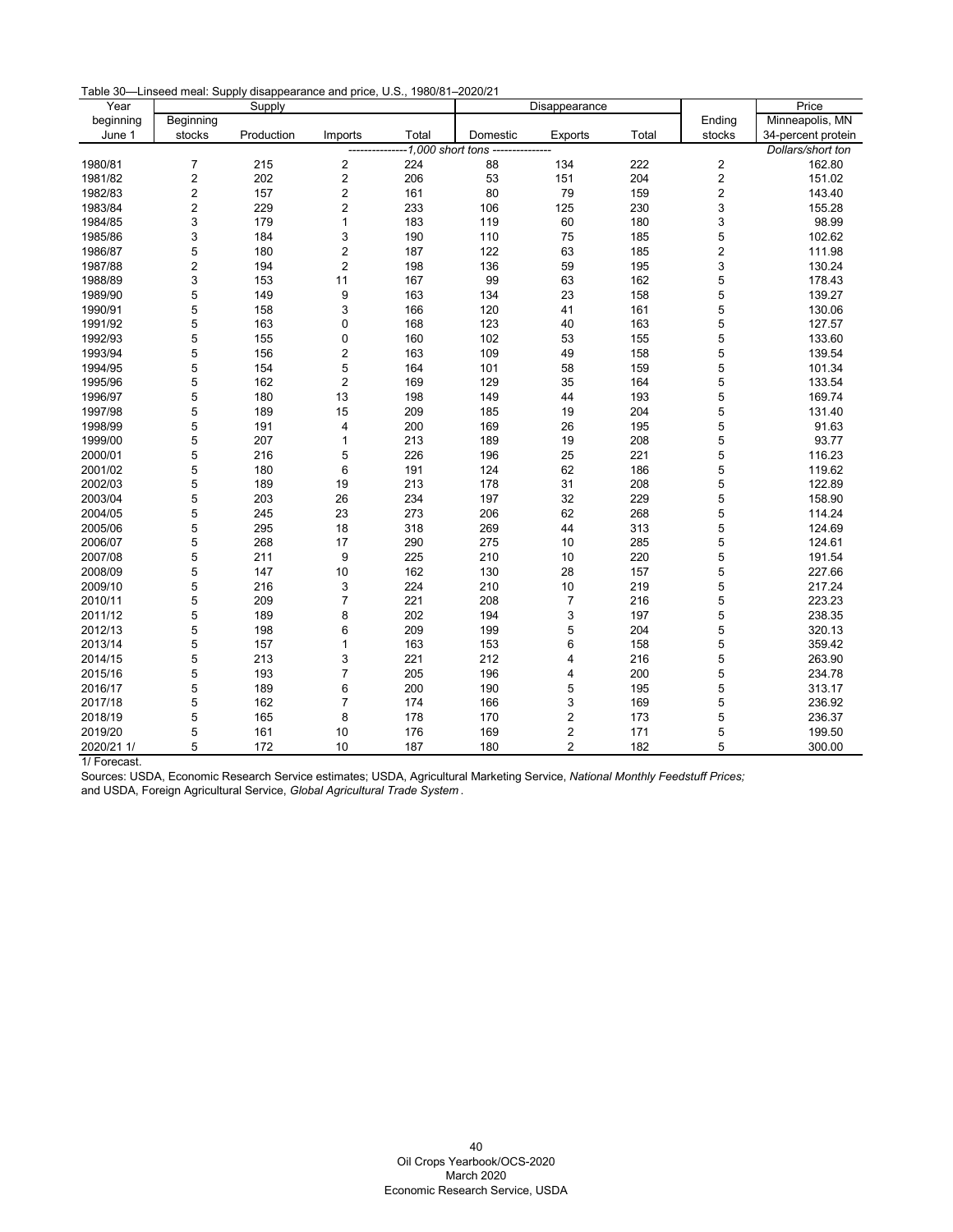Table 31—Linseed oil: Supply, disappearance, and price, U.S., 1980/81–2020/21

| Year       |           | Supply     |          |                         | Disappearance  |       |        |                 |
|------------|-----------|------------|----------|-------------------------|----------------|-------|--------|-----------------|
| beginning  | Beginning |            |          |                         |                |       | Ending | Price           |
| June 1     | stocks    | Production | Total 1/ | Domestic                | Exports        | Total | stocks | Minneapolis, MN |
|            |           |            |          | - Million pounds ------ |                |       |        | Cents/pound     |
| 1980/81    | 54        | 251        | 305      | 188                     | 61             | 249   | 56     | 30.02           |
| 1981/82    | 56        | 237        | 293      | 189                     | 54             | 243   | 50     | 30.01           |
| 1982/83    | 50        | 182        | 232      | 176                     | 21             | 197   | 35     | 25.19           |
| 1983/84    | 35        | 265        | 300      | 201                     | 51             | 253   | 48     | 30.12           |
| 1984/85    | 48        | 194        | 242      | 193                     | 15             | 208   | 33     | 32.60           |
| 1985/86    | 33        | 205        | 239      | 184                     | 14             | 199   | 40     | 31.14           |
| 1986/87    | 40        | 201        | 241      | 184                     | 6              | 190   | 51     | 26.34           |
| 1987/88    | 51        | 217        | 269      | 220                     | 8              | 228   | 41     | 24.71           |
| 1988/89    | 41        | 170        | 211      | 151                     | 12             | 163   | 48     | 39.38           |
| 1989/90    | 48        | 165        | 213      | 164                     | 12             | 176   | 37     | 40.20           |
| 1990/91    | 37        | 172        | 209      | 163                     | $\,6\,$        | 169   | 40     | 38.04           |
| 1991/92    | 40        | 176        | 217      | 146                     | 12             | 158   | 58     | 32.00           |
| 1992/93    | 58        | 168        | 226      | 164                     | 8              | 172   | 54     | 31.50           |
| 1993/94    | 54        | 169        | 224      | 154                     | $\overline{7}$ | 161   | 63     | 31.78           |
| 1994/95    | 63        | 167        | 232      | 164                     | 24             | 188   | 45     | 33.73           |
| 1995/96    | 45        | 176        | 224      | 151                     | 26             | 177   | 47     | 36.54           |
| 1996/97    | 47        | 195        | 249      | 137                     | 66             | 203   | 46     | 35.97           |
| 1997/98    | 46        | 205        | 257      | 150                     | 58             | 208   | 49     | 36.33           |
| 1998/99    | 49        | 207        | 269      | 129                     | 63             | 193   | 76     | 36.42           |
| 1999/00    | 76        | 224        | 313      | 195                     | 74             | 269   | 44     | 35.83           |
| 2000/01    | 49        | 234        | 295      | 178                     | 73             | 251   | 45     | 36.00           |
| 2001/02    | 45        | 195        | 250      | 169                     | 50             | 219   | 31     | 38.10           |
| 2002/03    | 31        | 205        | 249      | 145                     | 70             | 215   | 34     | 39.86           |
| 2003/04    | 34        | 220        | 268      | 172                     | 76             | 248   | 20     | 42.00           |
| 2004/05    | 20        | 265        | 301      | 149                     | 107            | 256   | 45     | 59.49           |
| 2005/06    | 45        | 320        | 375      | 248                     | 98             | 346   | 29     | 53.99           |
| 2006/07    | 29        | 291        | 328      | 202                     | 76             | 278   | 51     | 44.37           |
| 2007/08    | 51        | 228        | 291      | 191                     | 74             | 265   | 26     | 70.31           |
| 2008/09    | 26        | 159        | 191      | 52                      | 66             | 118   | 73     | 86.52           |
| 2009/10    | 73        | 234        | 312      | 172                     | 103            | 275   | 37     | 67.49           |
| 2010/11    | 37        | 227        | 270      | 131                     | 101            | 232   | 38     | <b>NA</b>       |
| 2011/12    | 38        | 205        | 248      | 124                     | 89             | 213   | 35     | <b>NA</b>       |
| 2012/13    | 35        | 215        | 255      | 126                     | 94             | 220   | 35     | <b>NA</b>       |
| 2013/14    | 35        | 170        | 210      | 117                     | 58             | 175   | 35     | <b>NA</b>       |
| 2014/15    | 35        | 231        | 270      | 183                     | 52             | 235   | 35     | <b>NA</b>       |
| 2015/16    | 35        | 209        | 248      | 196                     | 17             | 213   | 35     | <b>NA</b>       |
| 2016/17    | 35        | 205        | 244      | 194                     | 15             | 209   | 35     | <b>NA</b>       |
| 2017/18    | 35        | 176        | 215      | 167                     | 14             | 180   | 35     | <b>NA</b>       |
| 2018/19    | 35        | 178        | 219      | 173                     | 11             | 184   | 35     | <b>NA</b>       |
| 2019/20    | 35        | 175        | 215      | 155                     | 25             | 180   | 35     | <b>NA</b>       |
| 2020/21 2/ | 35        | 186        | 226      | 164                     | 27             | 191   | 35     | <b>NA</b>       |

1/ Total supply includes imports. 2/ Forecast. NA= Not available.

<span id="page-31-0"></span>Sources: USDA, Economic Research Service estimates; USDA, Foreign Agricultural Service, *Global Agricultural Trade System;* and Reuters. Last updated: March 26, 2021.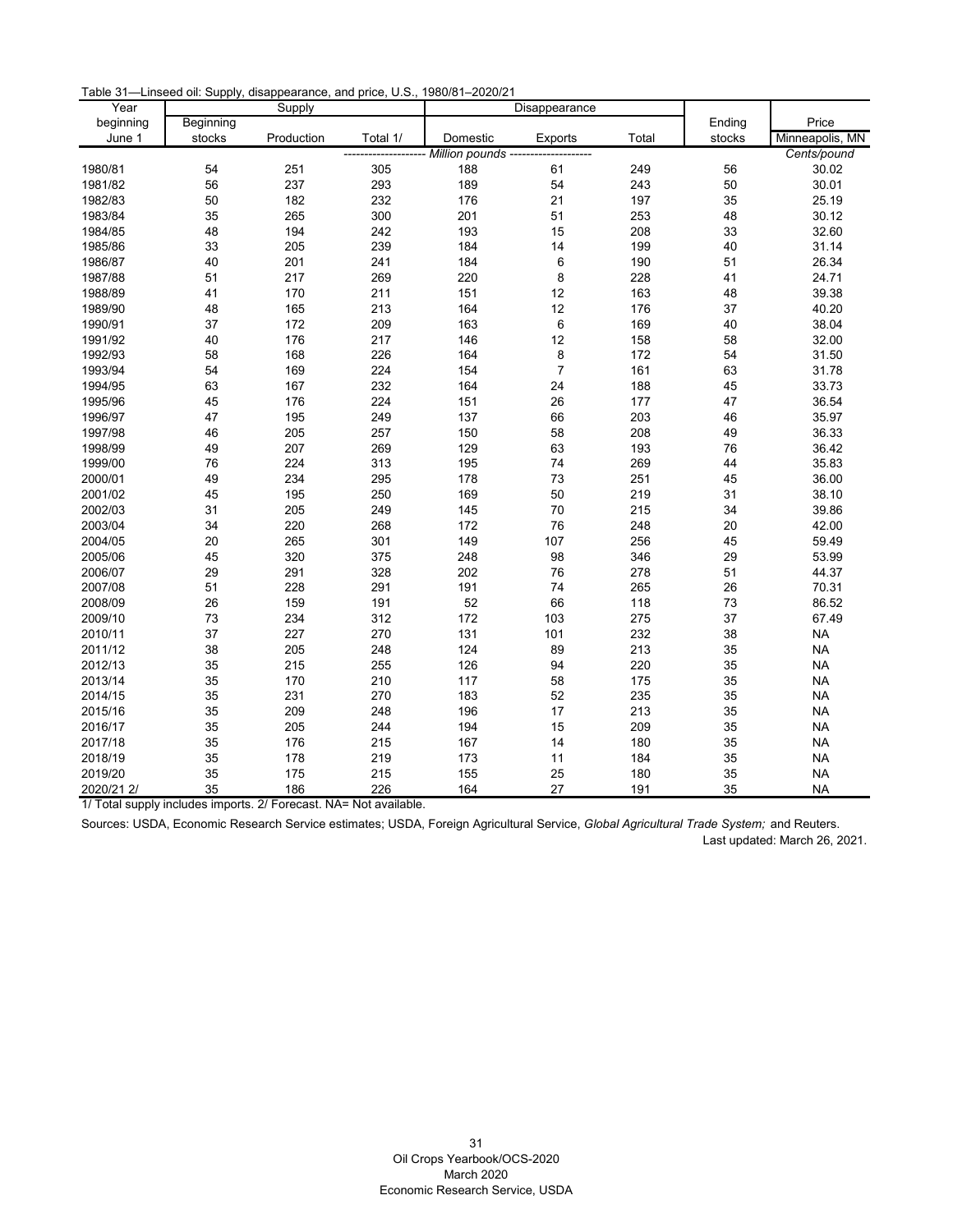<span id="page-32-0"></span>

| Item                    | 2005           | 2006                    | 2007           | 2008           | 2009           | 2010           | 2011                  | 2012           | 2013           | 2014           | 2015           | 2016           | 2017           | 2018           | 2019           |
|-------------------------|----------------|-------------------------|----------------|----------------|----------------|----------------|-----------------------|----------------|----------------|----------------|----------------|----------------|----------------|----------------|----------------|
|                         |                |                         |                |                |                |                | <b>Million pounds</b> |                |                |                |                |                |                |                |                |
| Coconut                 | 242            | 222                     | 128            | 181            | 183            | 186            | 165                   | 165            | 165            | 165            | 134            | 63             | 51             | 56             | 105            |
| Corn                    | 156            | 200                     | 179            | 205            | 286            | 139            | 240                   | 165            | 165            | 165            | 165            | 165            | 127            | 104            | 82             |
| Cottonseed              | 76             | 101                     | 99             | 147            | 121            | 93             | 165                   | 100            | 115            | 90             | 58             | 42             | 44             | 32             | 35             |
| Lard                    | 13             | 11                      | 9              | 18             | 30             | 22             | 25                    | 20             | 20             | 20             | 6              | 9              | 5              | 13             | 16             |
| Palm                    | 169            | 207                     | 202            | 161            | 286            | 332            | 325                   | 260            | 300            | 300            | 364            | 417            | 406            | 291            | 344            |
| Palm kernel             | 81             | 78                      | 94             | 72             | 76             | 74             | 80                    | 82             | 75             | 75             | 87             | 95             | 92             | 67             | 73             |
| Peanut 2/               | 60             | 36                      | 22             | 24             | 18             | 22             | 30                    | 12             | 20             | 25             | 17             | 20             | 25             | 54             | 25             |
| Safflower               | 11             | 14                      | 18             | 22             | 26             | 21             | 20                    | 19             | 18             | 15             | 12             | 11             | 10             | 11             | 16             |
| Soybean                 | 1,699          | 3,010                   | 3,085          | 2,485          | 2,861          | 3,406          | 2,675                 | 2,590          | 1,655          | 1,165          | 1,855          | 1,687          | 1,711          | 1,995          | 1,775          |
| Sunflower               | 22             | 54                      | 60             | 26             | 111            | 83             | 60                    | 50             | 50             | 50             | 50             | 76             | 91             | 72             | 42             |
| Canola                  | 128            | 264                     | 149            | 133            | 172            | 194            | 299                   | 188            | 140            | 275            | 267            | 253            | 295            | 195            | 158            |
| Tallow. edible          | 22             | 35                      | 27             | 31             | 48             | 33             | 35                    | 30             | 30             | 30             | 39             | 30             | 24             | 31             | 25             |
| <b>Total stocks</b>     | 2,679          | 4,233                   | 4,074          | 3,506          | 4,217          | 4,603          | 4,119                 | 3,681          | 2,753          | 2,376          | 3,054          | 3,062          | 2,862          | 2,917          | 2,695          |
| Imports                 |                |                         |                |                |                |                |                       |                |                |                |                |                |                |                |                |
| Coconut                 | 1,111          | 915                     | 1,182          | 958            | 1,334          | 1,077          | 1,162                 | 1,214          | 1,169          | 1,267          | 1,149          | 1,036          | 988            | 996            | 1,080          |
| Corn                    | 45             | 43                      | 45             | 43             | 37             | 48             | 46                    | 60             | 42             | 39             | 83             | 73             | 62             | 64             | 52             |
| Cottonseed              | -1             | $\overline{\mathbf{1}}$ | 0              | 0              | 0              | $\mathbf 0$    | 10                    | 20             | 32             | 17             | $\overline{7}$ | $\mathbf 0$    | 0              | $\mathbf 0$    | 0              |
| Lard                    | $\overline{7}$ | 9                       | 6              | 15             | 16             | 14             | 14                    | 14             | 16             | 14             | 11             | 11             | 16             | 13             | 12             |
| Olive                   | 535            | 578                     | 583            | 609            | 591            | 640            | 696                   | 653            | 687            | 684            | 729            | 696            | 710            | 784            | 875            |
| Palm                    | 1,314          | 1,548                   | 2,098          | 2,284          | 2,192          | 2,160          | 2,275                 | 2,850          | 2,690          | 2,519          | 2,882          | 3,013          | 3,365          | 3,376          | 3,344          |
| Palm kernel             | 530            | 658                     | 505            | 744            | 665            | 631            | 671                   | 604            | 593            | 673            | 783            | 796            | 831            | 721            | 836            |
| Peanut 2/               | 62             | 105                     | 76             | 54             | 73             | 60             | 28                    | 10             | 55             | 30             | 93             | 40             | 71             | 59             | 3              |
| Canola                  | 1,598          | 1,568                   | 2,241          | 2,315          | 2,351          | 3,131          | 3,289                 | 2,761          | 3,385          | 3,692          | 3,962          | 4,408          | 4,082          | 3,909          | 4,029          |
| Safflower               | 56             | 58                      | 63             | 38             | 46             | 57             | 66                    | 68             | 61             | 47             | 32             | 29             | 31             | 37             | 38             |
| Sesame                  | 26             | 26                      | 28             | 24             | 31             | 28             | 28                    | 29             | 29             | 34             | 34             | 38             | 42             | 42             | 43             |
| Soybean                 | 35             | 37                      | 65             | 90             | 103            | 159            | 149                   | 196            | 165            | 264            | 287            | 319            | 335            | 400            | 319            |
| Sunflower               | 56             | 156                     | 103            | 67             | 49             | 103            | 163                   | 72             | 76             | 177            | 93             | 120            | 161            | 132            | 372            |
| Tallow, edible          | 5              | 6                       | 28             | 33             | 28             | 23             | 47                    | 50             | 51             | 45             | 59             | 67             | 44             | 16             | 15             |
| Total imports           | 5,381          | 5,709                   | 7,022          | 7,275          | 7,516          | 8,129          | 8,643                 | 8,601          | 9,051          | 9,502          | 10,203         | 10,203         | 10,640         | 10,745         | 9,886          |
| Production              |                |                         |                |                |                |                |                       |                |                |                |                |                |                |                |                |
| Corn                    | 2,483          | 2,560                   | 2,507          | 2,418          | 2,485          | 3,650          | 3,625                 | 3,685          | 3,890          | 4,740          | 5,300          | 5,850          | 6,066          | 5,765          | 5,382          |
| Cottonseed              | 951            | 849                     | 856            | 669            | 617            | 835            | 755                   | 800            | 630            | 610            | 465            | 542            | 561            | 456            | 481            |
| Lard                    | 785            | 801                     | 876            | 864            | 835            | 850            | 868                   | 867            | 857            | 902            | 925            | 953            | 977            | 1,020          | 1,061          |
| Olive                   | $\overline{4}$ | $\overline{2}$          | $\overline{4}$ | $\overline{4}$ | $\overline{7}$ | -11            | 13                    | 22             | 22             | 18             | 31             | 33             | 35             | 35             | 35             |
| Peanut 2/               | 181            | 166                     | 158            | 143            | 140            | 190            | 188                   | 211            | 210            | 214            | 226            | 284            | 232            | 219            | 254            |
| Canola                  | 928            | 932                     | 1,015          | 1,103          | 1,072          | 1,136          | 1,099                 | 1,274          | 1,562          | 1,552          | 1,588          | 1,752          | 1,654          | 1,531          | 1,810          |
| Safflower               | 76             | 71                      | 69             | 104            | 95             | 81             | 62                    | 58             | 52             | 52             | 61             | 62             | 67             | 86             | 70             |
| Soybean                 | 20,387         | 20,489                  | 20,580         | 18,745         | 19,615         | 18,888         | 19,740                | 19,820         | 20,130         | 21,399         | 21,950         | 22,123         | 23,772         | 24,197         | 24,911         |
| Sunflower               | 553            | 600                     | 632            | 646            | 722            | 487            | 322                   | 428            | 430            | 322            | 452            | 465            | 434            | 443            | 355            |
| Tallow, edible          | 1,833          | 1,798                   | 1,789          | 1,846          | 1,821          | 2,021          | 2,051                 | 2,054          | 1,958          | 1,876          | 2,111          | 2,051          | 2,219          | 2,251          | 2,295          |
| <b>Total production</b> | 28,182         | 28,269                  | 28,487         | 26,542         | 27,409         | 28,149         | 28,724                | 29,217         | 29,741         | 31,685         | 33,109         | 33,109         | 34,115         | 36,013         | 36,654         |
| <b>Exports</b>          |                |                         |                |                |                |                |                       |                |                |                |                |                |                |                |                |
| Coconut                 | 15             | 9                       | 8              | 14             | 14             | 26             | 25                    | 25             | 37             | 60             | 59             | 43             | -21            | 21             | 17             |
| Corn                    | 799            | 793                     | 769            | 814            | 774            | 792            | 1,003                 | 1,019          | 1,004          | 909            | 1,094          | 1,120          | 728            | 573            | 570            |
| Cottonseed              | 67             | 138                     | 186            | 192            | 94             | 163            | 259                   | 221            | 148            | 118            | 55             | 103            | 99             | 88             | 84             |
| Lard                    | 74             | 79                      | 75             | 87             | 69             | 70             | 66                    | 61             | 52             | 47             | 43             | 39             | 36             | 48             | 42             |
| Olive                   | 25             | 21                      | 8              | 11             | $\overline{7}$ | 8              | 8                     | 15             | 15             | 13             | 17             | 17             | 28             | 26             | 17             |
| Palm kernel             | $\overline{4}$ | $\mathbf{3}$            | 6              | 5              | 3              | 3              | $\overline{2}$        | $\overline{2}$ | $\overline{2}$ | $\overline{2}$ | $\overline{4}$ | $\overline{2}$ | 5              | $\overline{7}$ | $\overline{c}$ |
| Palm                    | 31             | 93                      | 48             | 43             | 34             | 59             | 41                    | 81             | 28             | 50             | 31             | 38             | 35             | 13             | 10             |
| Peanut 2/               | $\overline{7}$ | 11                      | 13             | 9              | 11             | 16             | 16                    | 13             | 9              | 19             | 10             | 12             | 11             | 9              | 27             |
| Canola                  | 471            | 630                     | 349            | 549            | 553            | 511            | 664                   | 475            | 262            | 241            | 246            | 271            | 231            | 198            | 235            |
| Safflower               | 40             | 37                      | 39             | 44             | 57             | 42             | 44                    | 45             | 30             | 52             | 46             | 31             | 29             | 27             | 32             |
| Sesame                  | $\overline{2}$ | $\overline{1}$          | $\overline{2}$ | $\overline{2}$ | $\overline{2}$ | $\overline{2}$ | $\overline{2}$        | $\overline{2}$ | 3              | 3              | 3              | 3              | $\overline{2}$ | 3              | 4              |
| Soybean                 | 1,153          | 1,877                   | 2,911          | 2,193          | 3,358          | 3,233          | 1,464                 | 2,163          | 1,878          | 2,014          | 2,243          | 2,556          | 2,443          | 1,941          | 2,839          |
| Sunflower               | 210            | 170                     | 169            | 200            | 215            | 84             | 41                    | 62             | 82             | 64             | 86             | 71             | 89             | 122            | 87             |
| Tallow, edible          | 259            | 335                     | 248            | 181            | 183            | 139            | 142                   | 182            | 105            | 120            | 230            | 191            | 248            | 264            | 280            |
| Total exports           | 3,158          | 4,195                   | 4,831          | 4,344          | 5,375          | 5,148          | 3,777                 | 4,367          | 3,654          | 3,711          | 4,166          | 4,183          | 4,533          | 4,032          | 4,246          |
| Domestic disappearance  |                |                         |                |                |                |                |                       |                |                |                |                |                |                |                |                |
| Coconut                 | 1,116          | 1,000                   | 1,121          | 943            | 1,318          | 1,072          | 1,136                 | 1,189          | 1,132          | 1,239          | 1,161          | 1,005          | 962            | 926            | 1,057          |
| Corn                    | 1,685          | 1,832                   | 1,756          | 1,568          | 1,895          | 2,805          | 2,742                 | 2,726          | 2,928          | 3,870          | 4,289          | 4,841          | 5,426          | 5,279          | 5,414          |
| Cottonseed              | 860            | 714                     | 623            | 502            | 552            | 600            | 572                   | 584            | 539            | 541            | 433            | 436            | 474            | 365            | 388            |
| Lard                    | 720            | 732                     | 799            | 780            | 791            | 790            | 821                   | 820            | 822            | 883            | 890            | 929            | 950            | 982            | 1,040          |
| Olive                   | 514            | 559                     | 579            | 603            | 590            | 644            | 701                   | 660            | 693            | 689            | 743            | 712            | 717            | 793            | 894            |
| Palm                    | 1,244          | 1,461                   | 2,090          | 2,116          | 2,111          | 2,108          | 2,299                 | 2,729          | 2,662          | 2,405          | 2,797          | 2,986          | 3,445          | 3,310          | 3,344          |
| Palm kernel             | 529            | 639                     | 521            | 735            | 665            | 622            | 668                   | 610            | 591            | 659            | 771            | 797            | 852            | 708            | 836            |
| Peanut 2/               | 260            | 274                     | 219            | 194            | 199            | 226            | 218                   | 201            | 251            | 233            | 306            | 307            | 263            | 299            | 231            |
| Canola                  | 1,919          | 1,985                   | 2,923          | 2,831          | 2,848          | 3,651          | 3,835                 | 3,607          | 4,550          | 5,010          | 5,318          | 5,847          | 5,606          | 5,279          | 5,631          |
| Safflower               | 88             | 89                      | 89             | 95             | 89             | 96             | 86                    | 81             | 86             | 50             | 48             | 61             | 68             | 101            | 78             |
| Sesame                  | 24             | 26                      | 26             | 22             | 29             | 26             | 26                    | 28             | 26             | 31             | 31             | 36             | 40             | 39             | 42             |
| Soybean                 | 17,959         | 18,574                  | 18,335         | 16,265         | 15,814         | 16,544         | 18,511                | 18,786         | 18,906         | 18,959         | 20,162         | 19,862         | 21,380         | 22,876         | 22,314         |
| Sunflower               | 368            | 580                     | 600            | 429            | 583            | 529            | 453                   | 437            | 425            | 435            | 433            | 498            | 524            | 483            | 633            |
| Tallow, edible          | 1,567          | 1,477                   | 1,565          | 1,681          | 1,681          | 1,902          | 1,962                 | 1,921          | 1,904          | 1,793          | 1,949          | 1,934          | 2,007          | 2,009          | 2,030          |
| Total disappearance     | 28,850         | 29,942                  | 31,245         | 28,763         | 29,165         | 31,614         | 34,029                | 34,379         | 35,515         | 36,797         | 39,333         | 40,250         | 42,714         | 43,451         | 43,932         |

32 Oil Crops Yearbook/OCS-2020 March 2020 Economic Research Service, USDA

1/ Economic Research Service (ERS) and World Agricultural Outlook Board (WAOB) forecasts. 2/ August–July year beginning 1982.

Sources: USDA, Economic Research Service using data from USDA, National Agricultural Statistics Service, *Fats & Oils: Oilseed Crushings, and Peanut Stocks and Processors;* and USDA, Foreign Agricultural Service, *Global Agricultural Trade System* . Last updated: March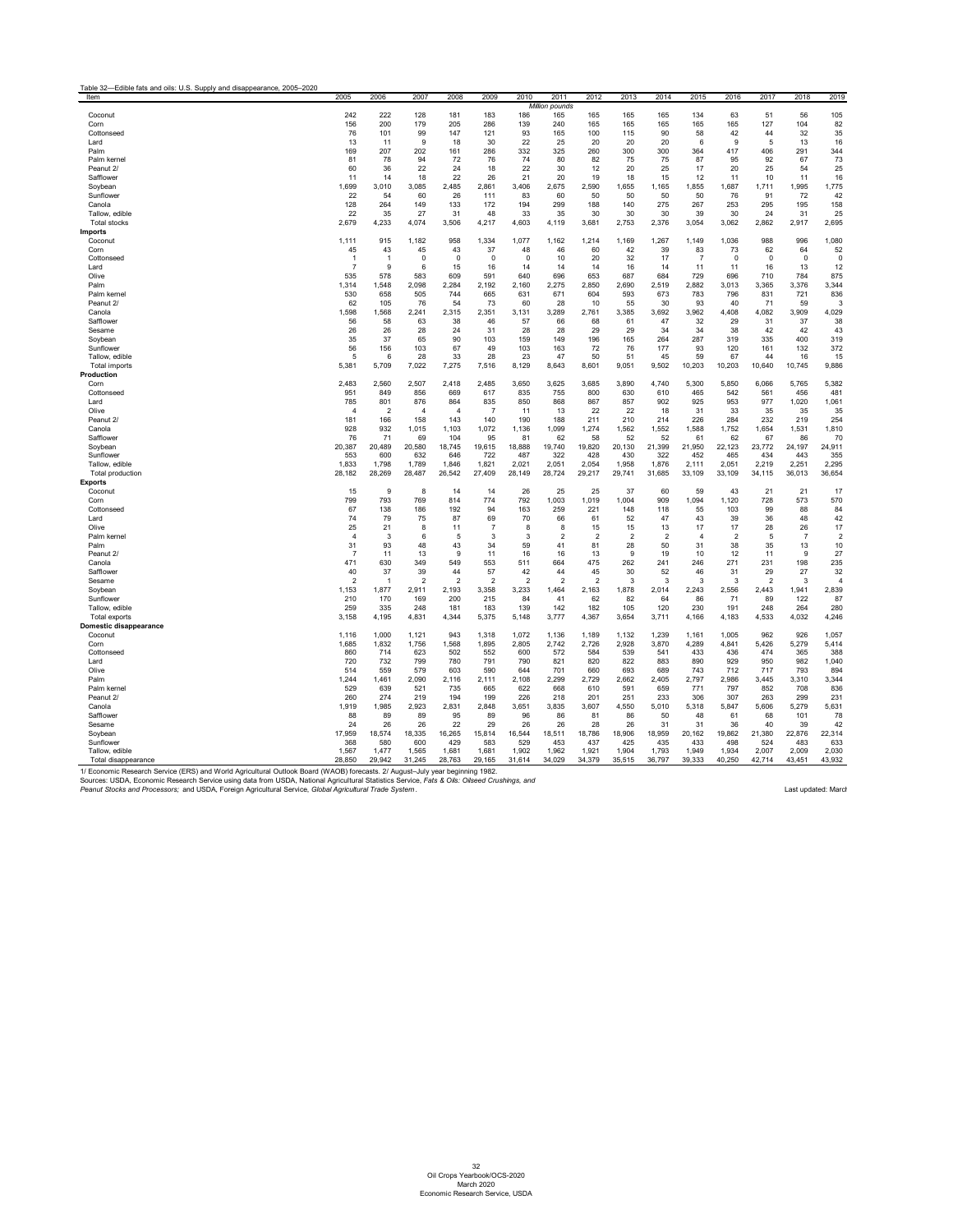| Table 33—Corn oil: Supply, disappearance, and price, U.S., 1980/81-2020/21 |  |
|----------------------------------------------------------------------------|--|
| <b>C</b> 1. .                                                              |  |

| Year       |           | Supply        |                  |       |                       |                  | Disappearance  |         |       | Ending | Price       |                     |
|------------|-----------|---------------|------------------|-------|-----------------------|------------------|----------------|---------|-------|--------|-------------|---------------------|
| beginning  | Beginning | Production 2/ | Imports          | Total |                       | Domestic use     |                | Exports | Total | stocks | Edible      | Inedible distillers |
| October 1  | stocks    |               |                  |       | Total                 | <b>Biodiesel</b> | Edible & other |         |       |        | Chicago, IL | East Corn Belt      |
|            |           |               |                  |       | <b>Million pounds</b> |                  |                |         |       |        | Cents/pound | Cents/pound         |
| 1980/81    | 66        | 864           | $\mathbf 0$      | 930   | 673                   | $\mathbf 0$      | 673            | 181     | 854   | 76     | 25.22       | <b>NA</b>           |
| 1981/82    | 76        | 872           | $\mathbf 0$      | 947   | 692                   | 0                | 692            | 202     | 894   | 53     | 23.42       | <b>NA</b>           |
| 1982/83    | 53        | 983           | $\mathbf{1}$     | 1,036 | 722                   | $\mathbf 0$      | 722            | 224     | 946   | $90\,$ | 23.82       | <b>NA</b>           |
| 1983/84    | 90        | 1,053         | $\mathbf 0$      | 1,142 | 762                   | $\mathbf 0$      | 762            | 311     | 1,073 | 70     | 28.62       | <b>NA</b>           |
| 1984/85    | 70        | 1,194         | $\mathbf 0$      | 1,264 | 930                   | $\mathbf 0$      | 930            | 260     | 1,190 | 74     | 29.14       | <b>NA</b>           |
| 1985/86    | 74        | 1,253         | $\mathbf 0$      | 1,326 | 862                   | $\mathbf 0$      | 862            | 344     | 1,206 | 120    | 18.46       | <b>NA</b>           |
| 1986/87    | 120       | 1,400         | $\mathbf 0$      | 1,520 | 1,143                 | $\Omega$         | 1,143          | 268     | 1,411 | 109    | 21.43       | <b>NA</b>           |
| 1987/88    | 109       | 1,435         | 2                | 1,547 | 1,066                 | $\mathbf 0$      | 1,066          | 370     | 1,436 | 111    | 23.27       | <b>NA</b>           |
| 1988/89    | 111       | 1,415         | $\mathbf{1}$     | 1,527 | 1,064                 | $\mathbf 0$      | 1,064          | 364     | 1,428 | 99     | 21.01       | <b>NA</b>           |
| 1989/90    | 99        | 1,470         | $\mathbf 0$      | 1,569 | 1,111                 | $\mathbf 0$      | 1,111          | 414     | 1,525 | 44     | 24.82       | <b>NA</b>           |
| 1990/91    | 44        | 1,656         | $\boldsymbol{2}$ | 1,702 | 1,065                 | $\mathbf 0$      | 1,065          | 498     | 1,563 | 138    | 27.50       | <b>NA</b>           |
| 1991/92    | 138       | 1,821         | 5                | 1,965 | 1,202                 | $\mathbf 0$      | 1,202          | 566     | 1,768 | 196    | 25.82       | <b>NA</b>           |
| 1992/93    | 196       | 1,878         | $\overline{7}$   | 2,081 | 1,220                 | $\Omega$         | 1,220          | 712     | 1,932 | 150    | 20.90       | <b>NA</b>           |
| 1993/94    | 150       | 1,906         | $\overline{7}$   | 2,062 | 1,228                 | $\mathbf 0$      | 1,228          | 717     | 1,944 | 118    | 27.17       | <b>NA</b>           |
| 1994/95    | 118       | 2,227         | 10               | 2,356 | 1,250                 | $\mathbf 0$      | 1,250          | 865     | 2,115 | 241    | 26.47       | <b>NA</b>           |
| 1995/96    | 241       | 2,139         | 11               | 2,391 | 1,298                 | $\Omega$         | 1,298          | 977     | 2,275 | 116    | 25.24       | <b>NA</b>           |
| 1996/97    | 116       | 2,231         | 14               | 2,361 | 1,244                 | $\mathbf 0$      | 1,244          | 988     | 2,232 | 129    | 24.05       | <b>NA</b>           |
| 1997/98    | 129       | 2,335         | 28               | 2,492 | 1,271                 | $\mathbf 0$      | 1,271          | 1,118   | 2,390 | 102    | 28.94       | <b>NA</b>           |
| 1998/99    | 102       | 2,374         | 42               | 2,519 | 1,394                 | $\Omega$         | 1,394          | 989     | 2,383 | 135    | 25.30       | <b>NA</b>           |
| 1999/00    | 135       | 2,501         | 18               | 2,654 | 1,417                 | $\mathbf 0$      | 1,417          | 970     | 2,387 | 267    | 17.81       | <b>NA</b>           |
| 2000/01    | 267       | 2,403         | 27               | 2,698 | 1,630                 | $\mathbf 0$      | 1,630          | 951     | 2,581 | 117    | 13.54       | <b>NA</b>           |
| 2001/02    | 117       | 2,461         | 61               | 2,639 | 1,363                 | $\Omega$         | 1,363          | 1,172   | 2,535 | 104    | 19.14       | <b>NA</b>           |
| 2002/03    | 104       | 2,453         | 66               | 2,623 | 1,615                 | 0                | 1,615          | 888     | 2,503 | 119    | 28.17       | <b>NA</b>           |
| 2003/04    | 119       | 2,396         | 66               | 2,582 | 1,662                 | $\mathbf 0$      | 1,662          | 767     | 2,429 | 153    | 28.43       | <b>NA</b>           |
| 2004/05    | 153       | 2,396         | 49               | 2,598 | 1,653                 | $\Omega$         | 1,653          | 789     | 2,442 | 156    | 27.86       | <b>NA</b>           |
| 2005/06    | 156       | 2,483         | 45               | 2,683 | 1,685                 | $\pmb{0}$        | 1,685          | 799     | 2,483 | 200    | 25.18       | <b>NA</b>           |
| 2006/07    | 200       | 2,560         | 43               | 2,803 | 1,832                 | $\pmb{0}$        | 1,832          | 793     | 2,625 | 179    | 31.81       | <b>NA</b>           |
| 2007/08    | 179       | 2,507         | 45               | 2,731 | 1,756                 | $\Omega$         | 1,756          | 769     | 2,525 | 205    | 69.40       | <b>NA</b>           |
| 2008/09    | 205       | 2,418         | 43               | 2,667 | 1,568                 | 0                | 1,568          | 814     | 2,382 | 286    | 32.75       | <b>NA</b>           |
| 2009/10    | 286       | 2,485         | 37               | 2,808 | 1,895                 | 102              | 1,793          | 774     | 2,669 | 139    | 39.29       | <b>NA</b>           |
| 2010/11    | 139       | 3,650         | 48               | 3,836 | 2,805                 | 261              | 2,544          | 792     | 3,596 | 240    | 60.76       | <b>NA</b>           |
| 2011/12    | 240       | 3,625         | 46               | 3,911 | 2,742                 | 575              | 2,167          | 1,003   | 3,746 | 165    | 56.09       | <b>NA</b>           |
| 2012/13    | 165       | 3,685         | 60               | 3,910 | 2,726                 | 918              | 1,808          | 1,019   | 3,745 | 165    | 46.66       | 36.77               |
| 2013/14    | 165       | 3,890         | 42               | 4,097 | 2,928                 | 1,011            | 1,917          | 1,004   | 3,932 | 165    | 39.43       | 31.55               |
| 2014/15    | 165       | 4,740         | 39               | 4,944 | 3,870                 | 1,031            | 2,839          | 909     | 4,779 | 165    | 37.48       | 26.82               |
| 2015/16    | 165       | 5,300         | 83               | 5,548 | 4,289                 | 1,206            | 3,083          | 1,094   | 5,383 | 165    | 39.25       | 26.21               |
| 2016/17    | 165       | 5,850         | 73               | 6,088 | 4,841                 | 1,520            | 3,321          | 1,120   | 5,961 | 127    | 37.43       | 28.13               |
| 2017/18    | 127       | 6,066         | 62               | 6,256 | 5,423                 | 1,991            | 3,432          | 728     | 6,151 | 104    | 30.35       | 24.56               |
| 2018/19    | 104       | 5,765         | 64               | 5,933 | 5,279                 | 1,870            | 3,409          | 573     | 5,852 | 82     | 26.93       | 25.09               |
| 2019/20    | 82        | 5,382         | 52               | 5,516 | 4,844                 | 2,000            | 2,844          | 570     | 5,414 | 102    | 39.47       | 26.12               |
| 2020/21 1/ | 102       | 5,925         | 40               | 6,067 | 5,517                 | 1,900            | 3,617          | 475     | 5,992 | 75     | 44.00       | 37.00               |

<span id="page-33-0"></span>1/ Forecast. 2/ Includes inedible distillers corn oil. NA = Not available.

Sources: USDA, Economic Research Service using data from USDA, National Agricultural Statistics Service, Grain *Crushings;* USDA, Economic Research Service estimates;

USDA, Agricultural Marketing Service, *National Monthly Feedstuff Prices;* and USDA, Foreign Agricultural Service, *Global Agricultural Trade System* .

Last updated: March 26, 2021.

33 Oil Crops Yearbook/OCS-2020 March 2020 Economic Research Service, USDA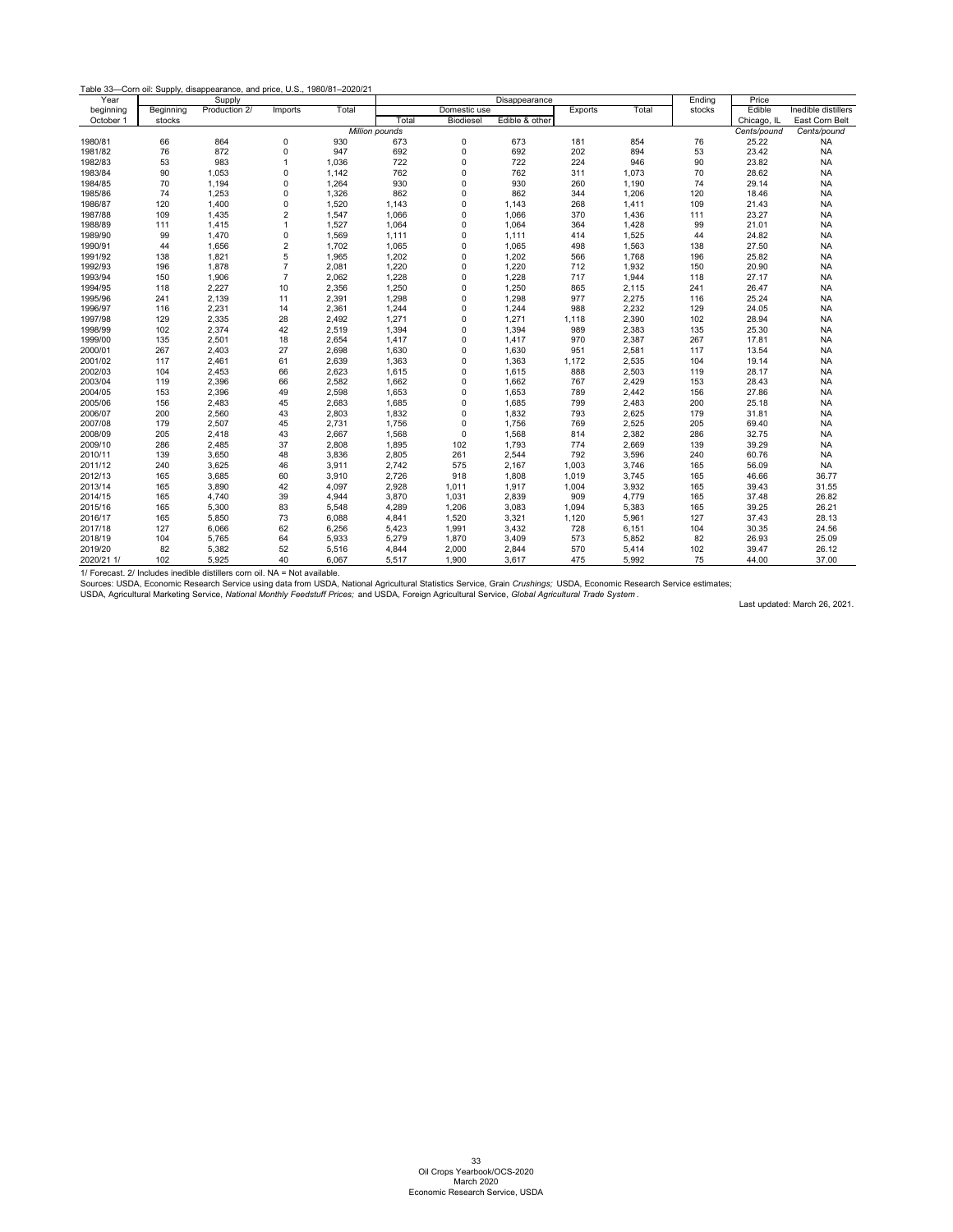|                                                              |                       |        |        |           |        |        | 2013   |        |        |        |        |        |        |
|--------------------------------------------------------------|-----------------------|--------|--------|-----------|--------|--------|--------|--------|--------|--------|--------|--------|--------|
| Item                                                         | Unit                  | Jan.   | Feb.   | Mar.      | Apr.   | May    | June   | July   | Aug.   | Sep.   | Oct.   | Nov.   | Dec.   |
| Oilseeds:                                                    |                       |        |        |           |        |        |        |        |        |        |        |        |        |
| Received by farmers, U.S.                                    |                       |        |        |           |        |        |        |        |        |        |        |        |        |
| Canola                                                       | Dollars/hundredweight | 26.80  | 27.80  | 27.30     | 27.50  | 28.00  | 27.40  | 26.30  | 22.20  | 20.70  | 20.70  | 20.30  | 20.70  |
| Cottonseed                                                   | Dollars/short ton     | 249.00 | 217.00 | N.A.      | N.A.   | N.A.   | N.A.   | N.A.   | N.A.   | 186.00 | 283.00 | 248.00 | 246.00 |
| Flaxseed                                                     | Dollars/bushel        | 13.70  | 14.30  | 14.40     | 14.90  | 15.40  | 15.20  | 15.10  | 14.90  | 13.10  | 13.50  | 13.40  | 13.50  |
| Peanuts                                                      | Cents/pound           | 31.20  | 28.20  | 27.70     | 26.70  | 27.20  | 27.00  | 24.70  | 25.10  | 25.30  | 26.00  | 26.60  | 24.60  |
| Soybeans                                                     | Dollars/bushel        | 14.30  | 14.60  | 14.60     | 14.40  | 14.90  | 15.10  | 15.30  | 14.10  | 13.30  | 12.50  | 12.70  | 13.00  |
| Sunflowerseed--All types                                     | Dollars/hundredweight | 26.30  | 26.10  | 24.60     | 24.80  | 24.00  | 24.40  | 23.70  | 23.70  | 22.40  | 22.80  | 20.70  | 18.80  |
| Sunflowerseed--Oil-type                                      | Dollars/hundredweight | 25.60  | 24.70  | 23.70     | 23.20  | 23.20  | 23.20  | 22.60  | 22.10  | 20.20  | 18.70  | 18.50  | 18.20  |
| Sunflowerseed--Nonoil type                                   | Dollars/hundredweight | 28.50  | 29.40  | 29.00     | 28.60  | 27.00  | 31.30  | 27.30  | 26.90  | 30.30  | 30.90  | 30.00  | 31.80  |
| Cash prices at terminal markets                              |                       |        |        |           |        |        |        |        |        |        |        |        |        |
| Canola, Velva, ND                                            | Dollars/hundredweight | 27.96  | 28.43  | 27.68     | 27.62  | 27.69  | 27.18  | 24.62  | 22.18  | 20.69  | 20.60  | 20.59  | 18.75  |
| Cottonseed, Memphis, TN                                      | Dollars/short ton     | 279.80 | 284.25 | 280.50    | 278.00 | 298.75 | 321.25 | 327.50 | 348.95 | 308.75 | 275.00 | 268.75 | 294.50 |
| Flaxseed, Minneapolis, MN                                    | Dollars/bushel        | 14.70  | 14.94  | 14.86     | 16.16  | 15.65  | 15.50  | 15.74  | 14.21  | 14.67  | 14.25  | 14.67  | 14.55  |
| Soybeans, Central Illinois, No. 1 yellow                     | Dollars/bushel        | 14.30  | 14.67  | 14.62     | 14.30  | 15.09  | 15.49  | 15.19  | 14.00  | 13.91  | 12.69  | 12.83  | 13.24  |
| Soybeans, Louisiana Gulf, No.1 yellow                        | Dollars/bushel        | 15.26  | 15.39  | 15.24     | 15.00  | 15.68  | 16.08  | 15.74  | 14.26  | 14.49  | 13.91  | 13.91  | 14.32  |
| Sunflowerseed, Enderlin, ND, Nu-Sun                          | Dollars/hundredweight | 22.35  | 22.35  | 22.51     | 22.38  | 22.74  | 23.04  | 22.53  | 20.81  | 20.41  | 19.36  | 19.84  | 19.72  |
| Fats and oils:                                               |                       |        |        |           |        |        |        |        |        |        |        |        |        |
| Wholesale                                                    |                       |        |        |           |        |        |        |        |        |        |        |        |        |
| Canola oil. Midwest                                          | Cents/pound           | 57.19  | 59.38  | 58.95     | 60.44  | 60.45  | 57.50  | 53.25  | 48.05  | 46.00  | 44.88  | 45.05  | 42.63  |
| Coconut oil, crude, tank cars, NY                            |                       | 39.38  | 41.25  | 39.30     | 38.00  | 38.20  | 40.75  | 41.50  | 41.50  | 46.00  | 45.00  | 59.30  | 61.00  |
| Corn oil, edible, crude, tank cars, wet/dry mill Chicago, IL |                       | 52.06  | 51.71  | 47.76     | 47.06  | 45.23  | 42.50  | 38.91  | 38.93  | 38.46  | 37.85  | 38.79  | 38.31  |
| Distillers corn oil, inedible, FOB Eastern Corn Belt         |                       | 37.73  | 38.75  | 38.26     | 37.68  | 36.36  | 36.21  | 37.53  | 38.16  | 36.95  | 30.36  | 28.28  | 29.74  |
| Cottonseed oil, PBSY, Greenwood, MS                          |                       | 50.94  | 51.56  | 50.20     | 49.94  | 49.75  | 48.25  | 46.19  | 43.10  | 42.81  | 41.19  | 42.05  | 43.19  |
| Lard, loose, delivered, Chicago, IL                          |                       | 52.45  | 45.56  | <b>NA</b> | 43.50  | 44.50  | 48.50  | 53.25  | 56.89  | 64.78  | 43.00  | 48.00  | 41.50  |
| Palm oil, refined, CIF, bulk, U.S. ports                     |                       | 41.38  | 42.06  | 41.00     | 41.38  | 41.35  | 41.31  | 40.19  | 39.70  | 40.00  | 40.19  | 42.65  | 42.38  |
| Palm kernel oil, refined, CIF, bulk, U.S. ports              |                       | 44.25  | 44.88  | 43.50     | 44.63  | 45.20  | 46.56  | 44.94  | 44.60  | 44.19  | 44.38  | 47.10  | 48.19  |
| Peanut oil, crude, tank cars FOB Southeastern mills          |                       | 96.75  | 86.00  | 79.05     | 77.50  | 80.00  | 82.75  | 84.00  | 83.00  | 82.00  | 81.00  | 78.70  | 75.38  |
| Soybean oil, crude, tank cars, FOB Decatur, IL               |                       | 48.85  | 49.33  | 48.62     | 49.28  | 49.31  | 47.84  | 45.19  | 42.33  | 42.12  | 39.66  | 39.58  | 37.63  |
| Sunflower oil, crude Minneapolis, MN                         |                       | 65.25  | 65.00  | 64.60     | 64.00  | 64.00  | 64.00  | 64.00  | 64.00  | 63.75  | 60.50  | 57.40  | 57.00  |
| Tallow, edible, number 1, delivered, Chicago, IL             |                       | 43.50  | 41.93  | 45.00     | 43.50  | 43.86  | 48.44  | 49.13  | 43.18  | 40.02  | 33.17  | 38.88  | 39.62  |
| Yellow grease, rail, Minneapolis, MN                         |                       | 37.70  | 38.38  | 39.09     | 38.25  | 37.41  | 37.94  | 38.63  | 37.38  | 38.72  | 26.31  | 27.13  | 28.69  |
| Biodiesel: FOB Iowa, B100 (Soy methyl ester)                 | Dollars/gallon        | 4.28   | 4.49   | 4.63      | 4.78   | 4.87   | 4.94   | 5.03   | 4.89   | 4.88   | 4.54   | 4.17   | 3.90   |
| Oilmeals:                                                    |                       |        |        |           |        |        |        |        |        |        |        |        |        |
| Canola meal, 36-percent protein, Pacific Northwest           | Dollars/short ton     | 347.22 | 359.23 | 356.74    | 340.42 | 362.51 | 376.19 | 374.89 | 340.44 | 354.55 | 334.95 | 342.86 | 373.6  |
| Cottonseed meal, 41-percent protein, solvent, Memphis, TN    |                       | 327.50 | 279.38 | 301.88    | 314.50 | 311.88 | 329.38 | 344.50 | 330.00 | 374.38 | 355.00 | 345.00 | 401.88 |
| Linseed meal, 34-percent protein, Minneapolis, MN            |                       | 296.00 | 303.75 | 303.75    | 309.00 | 331.88 | 340.00 | 382.50 | 317.50 | 400.00 | 363.75 | 316.25 | 328.75 |
| Soybean meal, High protein, Decatur, IL                      |                       | 431.39 | 440.66 | 437.33    | 422.07 | 465.72 | 496.78 | 544.59 | 464.9  | 500.39 | 443.63 | 451.13 | 498.1  |
| Sunflower meal, 34-percent protein, North Dakota-Minnesota   |                       | 252.00 | 237.50 | 231.25    | 222.00 | 215.00 | 233.13 | 245.50 | 221.25 | 218.13 | 236.25 | 246.88 | 277.50 |
| <b>Bureau of Labor Statistics Producer Price Indexes:</b>    | 1982=100              |        |        |           |        |        |        |        |        |        |        |        |        |
| Group by origin:                                             |                       |        |        |           |        |        |        |        |        |        |        |        |        |
| Animal fats                                                  |                       | 347.7  | 313.3  | 280.3     | 279.2  | 274.2  | 276.9  | 293.4  | 317.1  | 343.0  | 349.1  | 299.2  | 293.7  |
| Group by use:                                                |                       |        |        |           |        |        |        |        |        |        |        |        |        |
| Margarine                                                    |                       | 319.5  | 318.3  | 321.9     | 319.9  | 319.3  | 319.0  | 318.8  | 318.0  | 319.9  | 307.6  | 312.5  | 313.7  |
| Shortening and cooking oils                                  |                       | 284.5  | 283.3  | 283.6     | 281.5  | 276.4  | 275.9  | 280.9  | 275.8  | 275.4  | 270.3  | 267.6  | 260.9  |
| Inedible fats and oils                                       |                       | 315.1  | 324.1  | 319.1     | 324.7  | 321.6  | 317.9  | 316.1  | 293.1  | 290.4  | 274.9  | 265.3  | 268.6  |
| Peanut butter                                                | 1991=100              | 157.8  | 157.8  | 145.4     | 145.4  | 147.3  | 147.3  | 147.3  | 147.3  | 147.3  | 147.3  | 147.3  | 147.3  |

Notes: NA = Not available. CIF = Cost, Insurance, Freight. FOB = Free On Board. PSBY = Prime Bleachable Summer Yellow.

<span id="page-34-0"></span>Sources: USDA, Economic Research Service using data from USDA, National Agricultural Statistics Service, *Agricultural Prices;* USDA, Agricultural Marketing Service, *National Monthly Feedstuff Prices;*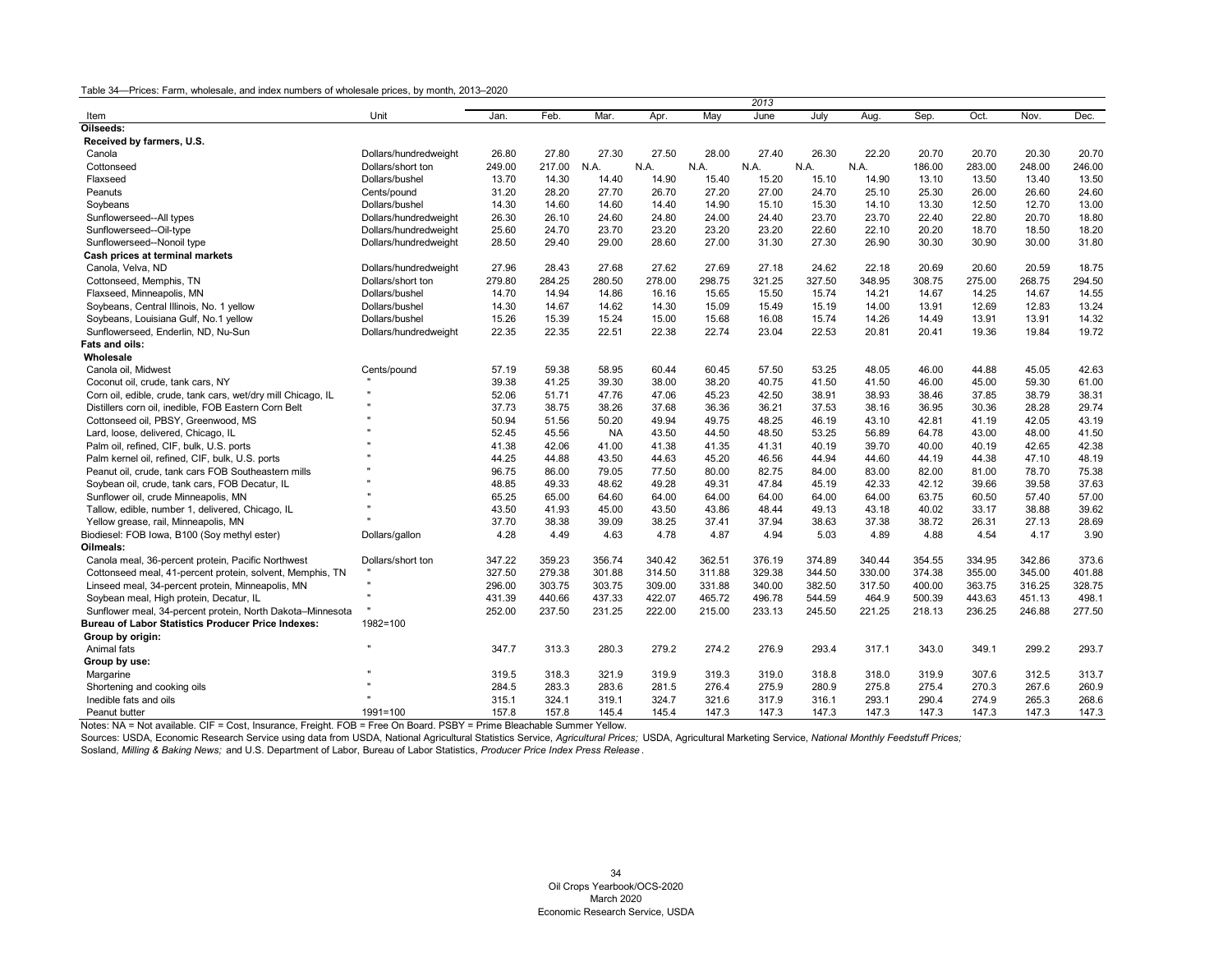|                                                              |                       |        |        |        |        |           | 2014   |           |        |        |        |        |        |
|--------------------------------------------------------------|-----------------------|--------|--------|--------|--------|-----------|--------|-----------|--------|--------|--------|--------|--------|
| Item                                                         | Unit                  | Jan    | Feb.   | Mar.   | Apr.   | May       | June   | July      | Aug.   | Sep.   | Oct.   | Nov.   | Dec.   |
| Oilseeds:                                                    |                       |        |        |        |        |           |        |           |        |        |        |        |        |
| Received by farmers, U.S.                                    |                       |        |        |        |        |           |        |           |        |        |        |        |        |
| Canola                                                       | Dollars/hundredweight | 19.80  | 18.50  | 18.40  | 19.50  | 21.70     | 20.80  | 20.70     | 17.80  | 16.20  | 15.60  | 17.10  | 16.60  |
| Cottonseed                                                   | Dollars/short ton     | 230.00 | 226.00 | N.A.   | N.A.   | N.A.      | N.A.   | N.A.      | 182.00 | 175.00 | 201.00 | 198.00 | 186.00 |
| Flaxseed                                                     | Dollars/bushel        | 13.80  | 13.80  | 13.50  | 13.90  | 14.90     | 14.40  | 14.00     | 13.30  | 11.70  | 11.50  | 11.60  | 11.40  |
| Peanuts                                                      | Cents/pound           | 25.40  | 24.30  | 25.00  | 24.20  | 23.70     | 20.00  | 21.70     | 22.10  | 21.50  | 21.00  | 21.40  | 20.90  |
| Soybeans                                                     | Dollars/bushel        | 12.90  | 13.20  | 13.70  | 14.30  | 14.40     | 14.30  | 13.10     | 12.40  | 13.30  | 12.50  | 12.70  | 13.00  |
| Sunflowerseed--All types                                     | Dollars/hundredweight | 19.60  | 22.80  | 21.60  | 22.30  | 24.10     | 22.80  | 22.10     | 22.40  | 20.20  | 21.70  | 20.30  | 19.70  |
| Sunflowerseed--Oil-type                                      | Dollars/hundredweight | 18.70  | 20.00  | 19.40  | 19.70  | 21.70     | 20.70  | 20.50     | 19.40  | 19.30  | 18.10  | 17.50  | 17.70  |
| Sunflowerseed--Nonoil type                                   | Dollars/hundredweight | 34.00  | 32.00  | 33.00  | 32.00  | 30.80     | 30.80  | 32.40     | 31.80  | 33.60  | 32.80  | 32.60  | 31.30  |
| Cash prices at terminal markets                              |                       |        |        |        |        |           |        |           |        |        |        |        |        |
| Canola, Velva, ND                                            | Dollars/hundredweight | 17.13  | 17.26  | 19.07  | 19.92  | 20.89     | 19.25  | 18.61     | 16.81  | 15.91  | 16.41  | 17.39  | 17.13  |
| Cottonseed, Memphis, TN                                      | Dollars/short ton     | 320.25 | 371.25 | 400.50 | 421.00 | 451.75    | 453.25 | 383.00    | 356.25 | 346.00 | 236.75 | 220.00 | 259.00 |
| Flaxseed, Minneapolis, MN                                    | Dollars/bushel        | 14.07  | 14.06  | 14.60  | 15.48  | 15.71     | 15.73  | 14.80     | 13.82  | 13.20  | 12.84  | 13.00  | 12.89  |
| Soybeans, Central Illinois, No. 1 yellow                     | Dollars/bushel        | 12.93  | 13.43  | 14.17  | 14.89  | 14.91     | 14.45  | 12.85     | 12.38  | 10.37  | 9.40   | 10.15  | 10.23  |
| Soybeans, Louisiana Gulf, No.1 yellow                        | Dollars/bushel        | 14.05  | 14.47  | 15.12  | 15.59  | 15.58     | 15.07  | 13.62     | 13.71  | 11.12  | 10.84  | 11.41  | 11.23  |
| Sunflowerseed, Enderlin, ND, Nu-Sun                          | Dollars/hundredweight | 19.26  | 19.69  | 20.49  | 21.43  | 21.25     | 21.39  | 19.96     | 17.78  | 17.42  | 17.3   | 17.54  | 18.53  |
| Fats and oils:                                               |                       |        |        |        |        |           |        |           |        |        |        |        |        |
| Wholesale                                                    |                       |        |        |        |        |           |        |           |        |        |        |        |        |
| Canola oil, Midwest                                          | Cents/pound           | 39.75  | 42.56  | 45.75  | 47.63  | 47.50     | 46.00  | 43.63     | 40.10  | 38.94  | 39.45  | 38.94  | 39.25  |
| Coconut oil, crude, tank cars, NY                            |                       | 59.70  | 63.00  | 65.38  | 62.75  | 65.70     | 65.31  | 62.88     | 56.60  | 55.31  | 53.75  | 55.69  | 56.50  |
| Corn oil, edible, crude, tank cars, wet/dry mill Chicago, IL |                       | 38.79  | 41.07  | 43.19  | 41.94  | 41.02     | 40.01  | 39.02     | 38.00  | 35.17  | 34.5   | 33.96  | 33.68  |
| Distillers corn oil, inedible, FOB Eastern Corn Belt         |                       | 29.78  | 31.22  | 33.92  | 34.77  | 35.52     | 35.12  | 32.28     | 29.57  | 28.02  | 28.13  | 30.10  | 30.02  |
| Cottonseed oil, PBSY, Greenwood, MS                          |                       | 47.10  | 57.81  | 69.94  | 75.00  | 84.25     | 83.31  | 73.15     | 61.25  | 49.63  | 41.45  | 40.75  | 40.31  |
| Lard, loose, delivered, Chicago, IL                          |                       | 33.00  | 38.00  | 40.67  | 53.00  | <b>NA</b> | 45.00  | <b>NA</b> | 46.50  | 50.67  | 48.00  | 42.81  | 35.91  |
| Palm oil, refined, CIF, bulk, U.S. ports                     |                       | 40.90  | 42.50  | 45.00  | 43.44  | 42.40     | 40.38  | 40.63     | 38.35  | 36.56  | 37.00  | 36.94  | 34.19  |
| Palm kernel oil, refined, CIF, bulk, U.S. ports              |                       | 46.60  | 47.25  | 49.75  | 48.75  | 48.45     | 46.19  | 45.50     | 43.80  | 42.63  | 43.00  | 41.94  | 40.00  |
| Peanut oil, crude, tank cars FOB Southeastern mills          |                       | 65.70  | 62.06  | 59.06  | 57.75  | 57.20     | 58.25  | 58.63     | 62.80  | 61.75  | 59.95  | 60.63  | 60.13  |
| Soybean oil, crude, tank cars, FOB Decatur, IL               |                       | 34.95  | 37.11  | 40.82  | 41.87  | 40.68     | 39.84  | 37.60     | 35.04  | 33.99  | 34.10  | 33.45  | 32.56  |
| Sunflower oil, crude Minneapolis, MN                         |                       | 57.00  | 57.00  | 58.00  | 59.00  | 59.00     | 57.50  | 61.00     | 63.00  | 63.00  | 63.00  | 61.75  | 58.00  |
| Tallow, edible, number 1, delivered, Chicago, IL             |                       | 35.84  | 35.67  | 41.63  | 45.50  | 47.00     | 42.00  | 40.83     | 40.90  | 36.07  | 30.33  | 35.05  | 36.11  |
| Yellow grease, rail, Minneapolis, MN                         |                       | 27.00  | 27.44  | 32.00  | 34.30  | 36.09     | 35.81  | 34.60     | 30.94  | 28.05  | 26.06  | 27.09  | 26.38  |
| Biodiesel: FOB Iowa, B100 (Soy methyl ester)                 | Dollars/gallon        | 3.35   | 3.38   | 3.67   | 3.75   | 3.75      | 3.73   | 3.66      | 3.49   | 3.37   | 3.14   | 3.12   | 3.03   |
| Oilmeals:                                                    |                       |        |        |        |        |           |        |           |        |        |        |        |        |
| Canola meal, 36-percent protein, Pacific Northwest           | Dollars/short ton     | 365.48 | 384.21 | 383.68 | 398.39 | 407.14    | 387.65 | 317.81    | 303.74 | 316.94 | 301.75 | 356.31 | 349.31 |
| Cottonseed meal, 41-percent protein, solvent, Memphis, TN    |                       | 375.63 | 388.75 | 401.25 | 405.50 | 416.88    | 412.50 | 359.50    | 310.00 | 360.63 | 346.88 | 313.13 | 332.50 |
| Linseed meal, 34-percent protein, Minneapolis, MN            | $\mathbf{u}$          | 330.00 | 377.50 | 413.75 | 388.00 | 355.00    | 323.75 | 295.00    | 252.50 | 302.50 | 214.38 | 283.75 | 287.50 |
| Soybean meal, High protein, Decatur, IL                      |                       | 479.54 | 509.25 | 495.71 | 514.01 | 519.38    | 501.72 | 450.79    | 490.32 | 525.72 | 381.5  | 441.39 | 431.73 |
| Sunflower meal, 34-percent protein, North Dakota-Minnesota   |                       | 283.75 | 285.00 | 271.25 | 267.50 | 265.00    | 250.00 | 192.50    | 151.25 | 139.50 | 162.50 | 208.13 | 245.00 |
| <b>Bureau of Labor Statistics Producer Price Indexes:</b>    | 1982=100              |        |        |        |        |           |        |           |        |        |        |        |        |
| Group by origin:                                             |                       |        |        |        |        |           |        |           |        |        |        |        |        |
| Animal fats                                                  | $\mathbf{u}$          | 286.1  | 216.0  | 225.3  | 264.2  | 323.5     | 326.5  | 286.2     | 279.7  | 283.6  | 303.8  | 298.9  | 240.6  |
| Group by use:                                                |                       |        |        |        |        |           |        |           |        |        |        |        |        |
| Margarine                                                    |                       | 314.3  | 319.2  | 320.5  | 313.3  | 318.0     | 319.0  | 319.5     | 319.2  | 326.2  | 323.0  | 310.9  | 315.6  |
| Shortening and cooking oils                                  |                       | 260.3  | 256.0  | 251.0  | 260.6  | 259.2     | 259.3  | 258.6     | 258.0  | 255.5  | 252.2  | 251.3  | 251.1  |
| Inedible fats and oils                                       |                       | 256.5  | 256.8  | 279.7  | 277.5  | 272.3     | 269.7  | 256.4     | 248.7  | 231.6  | 226.9  | 232.1  | 225.3  |
| Peanut butter                                                | $1991 = 100$          | 147.3  | 147.3  | 147.3  | 147.3  | 147.3     | 147.3  | 147.3     | 147.3  | 147.3  | 135.8  | 135.8  | 135.8  |

Notes: NA = Not available. CIF = Cost, Insurance, Freight. FOB = Free On Board. PSBY = Prime Bleachable Summer Yellow.

Sources: USDA, Economic Research Service using data from USDA, National Agricultural Statistics Service, *Agricultural Prices;* USDA, Agricultural Marketing Service, *National Monthly Feedstuff Prices;*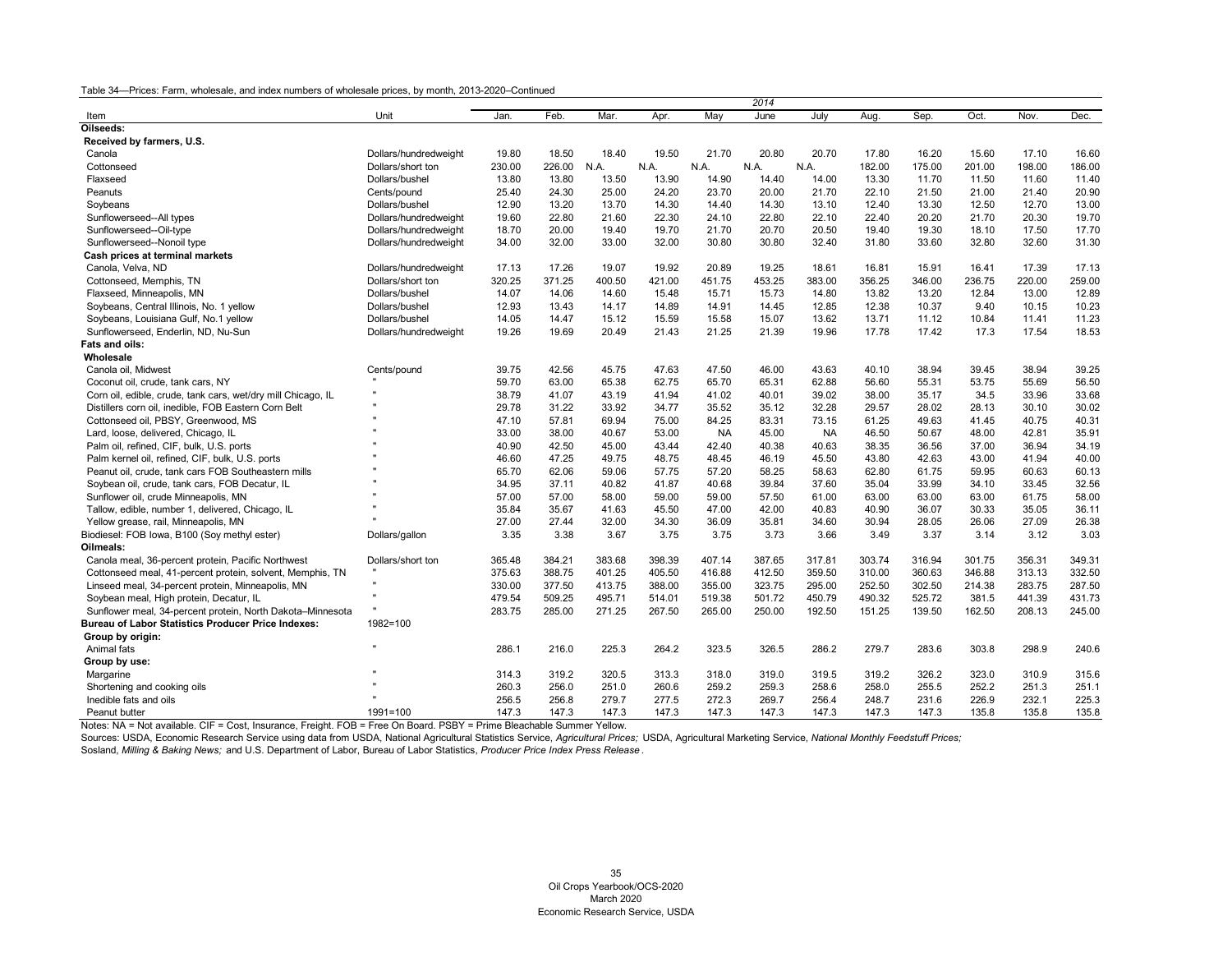|                                                              |                       |        |        |           |        |        | 2015      |        |        |           |           |           |           |
|--------------------------------------------------------------|-----------------------|--------|--------|-----------|--------|--------|-----------|--------|--------|-----------|-----------|-----------|-----------|
| Item                                                         | Unit                  | Jan.   | Feb.   | Mar.      | Apr.   | May    | June      | July   | Aug    | Sep.      | Oct.      | Nov.      | Dec.      |
| Oilseeds:                                                    |                       |        |        |           |        |        |           |        |        |           |           |           |           |
| Received by farmers, U.S.                                    |                       |        |        |           |        |        |           |        |        |           |           |           |           |
| Canola                                                       | Dollars/hundredweight | 17.80  | 17.20  | 16.60     | 16.30  | 16.70  | 17.80     | 18.10  | 15.60  | 15.10     | 14.80     | 15.10     | 14.90     |
| Cottonseed                                                   | Dollars/short ton     | 194.00 | 196.00 | N.A.      | N.A.   | N.A.   | N.A.      | N.A.   | 192.00 | 203.00    | 235.00    | 233.00    | 217.00    |
| Flaxseed                                                     | Dollars/bushel        | 11.70  | 11.50  | 11.50     | 12.00  | 12.10  | 11.40     | 11.50  | 10.00  | 9.08      | 8.57      | 8.71      | 8.62      |
| Peanuts                                                      | Cents/pound           | 22.50  | 22.20  | 22.50     | 22.10  | 22.50  | 21.80     | 23.00  | 20.70  | 19.60     | 18.80     | 18.50     | 17.80     |
| Soybeans                                                     | Dollars/bushel        | 10.30  | 9.91   | 9.85      | 9.69   | 9.58   | 9.58      | 9.95   | 9.71   | 9.05      | 8.81      | 8.68      | 8.76      |
| Sunflowerseed--All types                                     | Dollars/hundredweight | 19.10  | 21.50  | 22.50     | 23.20  | 26.40  | 25.40     | 26.40  | 24.20  | 25.10     | 18.40     | 18.30     | 19.30     |
| Sunflowerseed--Oil-type                                      | Dollars/hundredweight | 18.90  | 19.40  | 20.10     | 21.40  | 23.30  | 23.00     | 21.80  | 21.30  | 25.20     | 17.50     | 17.30     | 17.50     |
| Sunflowerseed--Nonoil type                                   | Dollars/hundredweight | 25.80  | 31.90  | 32.00     | 31.00  | 31.40  | 29.60     | 31.60  | 29.10  | 24.70     | 27.20     | 25.80     | 28.40     |
| Cash prices at terminal markets                              |                       |        |        |           |        |        |           |        |        |           |           |           |           |
| Canola, Velva, ND                                            | Dollars/hundredweight | 17.05  | 16.45  | 16.12     | 16.05  | 16.81  | 17.99     | 17.14  | 15.58  | 14.06     | 14.52     | 14.35     | 14.85     |
| Cottonseed, Memphis, TN                                      | Dollars/short ton     | 263.25 | 266.50 | 277.00    | 270.00 | 297.50 | 308.40    | 315.00 | 300.50 | 288.75    | 276.25    | 280.00    | 285.00    |
| Flaxseed, Minneapolis, MN                                    | Dollars/bushel        | 12.75  | 12.75  | 12.75     | 12.59  | 12.45  | 12.07     | 11.75  | 11.15  | 9.58      | 9.21      | 9.40      | 9.27      |
| Soybeans, Central Illinois, No. 1 yellow                     | Dollars/bushel        | 9.88   | 10.04  | 9.68      | 9.62   | 9.49   | 9.63      | 10.11  | 9.48   | 8.62      | 8.71      | 8.60      | 8.73      |
| Soybeans, Louisiana Gulf, No.1 yellow                        | Dollars/bushel        | 10.84  | 10.74  | 10.52     | 10.45  | 10.37  | 10.48     | 10.92  | 10.00  | 9.69      | 9.68      | 9.34      | 9.44      |
| Sunflowerseed, Enderlin, ND, Nu-Sun                          | Dollars/hundredweight | 19.05  | 19.10  | 19.24     | 19.82  | 21.03  | 22.01     | 22.95  | 19.55  | 16.71     | 16.74     | 16.59     | 16.95     |
| <b>Fats and oils:</b>                                        |                       |        |        |           |        |        |           |        |        |           |           |           |           |
| Wholesale                                                    |                       |        |        |           |        |        |           |        |        |           |           |           |           |
| Canola oil, Midwest                                          | Cents/pound           | 38.80  | 38.94  | 35.69     | 37.19  | 38.55  | 40.19     | 38.30  | 35.13  | 33.31     | 34.20     | 33.63     | 36.50     |
| Coconut oil, crude, tank cars, NY                            |                       | 56.30  | 54.94  | 52.94     | 49.50  | 52.25  | 53.19     | 52.30  | 51.56  | 50.75     | 51.05     | 50.31     | 52.20     |
| Corn oil, edible, crude, tank cars, wet/dry mill Chicago, IL |                       | 34.86  | 36.13  | 37.73     | 39.27  | 39.50  | 40.34     | 41.49  | 40.75  | 37.55     | 36.60     | 36.43     | 38.25     |
| Distillers corn oil, inedible, FOB Eastern Corn Belt         |                       | 27.68  | 26.43  | 28.13     | 26.66  | 24.87  | 28.38     | 25.27  | 23.56  | 22.63     | 23.12     | 23.40     | 22.08     |
| Cottonseed oil, PBSY, Greenwood, MS                          |                       | 44.95  | 48.81  | 46.06     | 48.19  | 48.90  | 49.94     | 49.15  | 46.25  | 44.13     | 44.25     | 45.19     | 48.35     |
| Lard, loose, delivered, Chicago, IL                          |                       | 29.50  | 28.00  | <b>NA</b> | 26.64  | 28.00  | <b>NA</b> | 31.00  | 31.00  | <b>NA</b> | 34.23     | 35.50     | 28.80     |
| Palm oil, refined, CIF, bulk, U.S. ports                     |                       | 36.05  | 34.88  | 34.50     | 32.38  | 33.05  | 33.19     | 32.15  | 29.88  | 29.25     | 30.75     | 29.50     | 29.60     |
| Palm kernel oil, refined, CIF, bulk, U.S. ports              |                       | 41.00  | 49.06  | 55.31     | 43.31  | 37.55  | 37.00     | 37.60  | 36.25  | 36.13     | 36.45     | 36.06     | 37.90     |
| Peanut oil, crude, tank cars FOB Southeastern mills          |                       | 56.15  | 55.56  | 54.69     | 54.81  | 54.65  | 56.31     | 58.15  | 58.63  | 58.69     | 57.70     | 58.06     | 58.50     |
| Soybean oil, crude, tank cars, FOB Decatur, IL               |                       | 32.33  | 31.57  | 30.89     | 31.13  | 32.65  | 33.73     | 31.54  | 28.87  | 26.43     | 27.14     | 26.42     | 29.72     |
| Sunflower oil, crude Minneapolis, MN                         |                       | 63.00  | 65.63  | 65.56     | 65.50  | 65.00  | 69.75     | 73.40  | 75.00  | 75.00     | 72.00     | 64.50     | 62.00     |
| Tallow, edible, number 1, delivered, Chicago, IL             |                       | 31.20  | 31.38  | 32.30     | 28.58  | 31.32  | 32.04     | 29.75  | 30.14  | 28.10     | 24.61     | 21.10     | 20.50     |
| Yellow grease, rail, Minneapolis, MN                         |                       | 25.47  | 25.25  | 25.35     | 23.16  | 23.16  | 25.18     | 24.88  | 23.19  | 20.80     | 18.44     | 18.19     | 18.09     |
| Biodiesel: FOB Iowa, B100 (Soy methyl ester)                 | Dollars/gallon        | 2.99   | 2.95   | 2.89      | 2.88   | 3.10   | 3.24      | 3.01   | 2.61   | 2.52      | 2.58      | 2.59      | 2.75      |
| Oilmeals:                                                    |                       |        |        |           |        |        |           |        |        |           |           |           |           |
| Canola meal, 36-percent protein, Pacific Northwest           | Dollars/short ton     | 311.56 | 296.21 | 279.54    | 261.35 | 274.60 | 305.85    | 328.03 | 285.83 | 264.01    | 257.69    | 248.98    | 240.64    |
| Cottonseed meal, 41-percent protein, solvent, Memphis, TN    |                       | 313.75 | 302.50 | 310.50    | 288.13 | 274.38 | 281.00    | 299.38 | 295.63 | 293.50    | 292.50    | 291.88    | 267.50    |
| Linseed meal, 34-percent protein, Minneapolis, MN            |                       | 250.00 | 230.63 | 230.50    | 239.38 | 256.88 | 258.00    | 284.38 | 287.50 | 256.00    | 215.00    | 209.00    | 200.00    |
| Soybean meal, High protein, Decatur, IL                      |                       | 380.03 | 370.38 | 357.83    | 336.61 | 320.23 | 335.03    | 375.71 | 357.85 | 333.62    | 327.97    | 308.60    | 289.78    |
| Sunflower meal, 34-percent protein, North Dakota-Minnesota   | $\pmb{\mathfrak{m}}$  | 247.50 | 225.63 | 202.50    | 202.50 | 192.50 | 180.50    | 214.38 | 222.50 | 216.00    | 212.50    | 187.50    | 163.13    |
| <b>Bureau of Labor Statistics Producer Price Indexes:</b>    | 1982=100              |        |        |           |        |        |           |        |        |           |           |           |           |
| Group by origin:                                             |                       |        |        |           |        |        |           |        |        |           |           |           |           |
| Animal fats                                                  | $\mathbf{u}$          | 213.1  | 181.0  | 174.0     | 169.4  | 164.7  | 170.8     | 172.0  | 179.8  | 180.3     | <b>NA</b> | <b>NA</b> | <b>NA</b> |
| Group by use:                                                |                       |        |        |           |        |        |           |        |        |           |           |           |           |
| Margarine                                                    |                       | 309.5  | 306.5  | 310.6     | 310.3  | 312.8  | 313.9     | 313.4  | 319.8  | 322.1     | 321.0     | 325.9     | 322.6     |
| Shortening and cooking oils                                  |                       | 245.1  | 245.7  | 246.0     | 243.6  | 245.1  | 245.6     | 246.6  | 243.2  | 241.9     | 239.0     | 239.4     | 238.2     |
| Inedible fats and oils                                       |                       | 223.8  | 218.1  | 213.6     | 215.3  | 219.6  | 223.3     | 213.9  | 204.3  | 186.5     | 180.0     | 173.8     | 186.4     |
| Peanut butter                                                | $1991 = 100$          | 135.8  | 135.8  | 135.8     | 135.8  | 135.8  | 135.8     | 135.8  | 135.8  | 135.8     | 135.8     | 135.8     | 135.8     |

Notes: NA = Not available. CIF = Cost, Insurance, Freight. FOB = Free On Board. PSBY = Prime Bleachable Summer Yellow.

Sources: USDA, Economic Research Service using data from USDA, National Agricultural Statistics Service, *Agricultural Prices;* USDA, Agricultural Marketing Service, *National Monthly Feedstuff Prices;*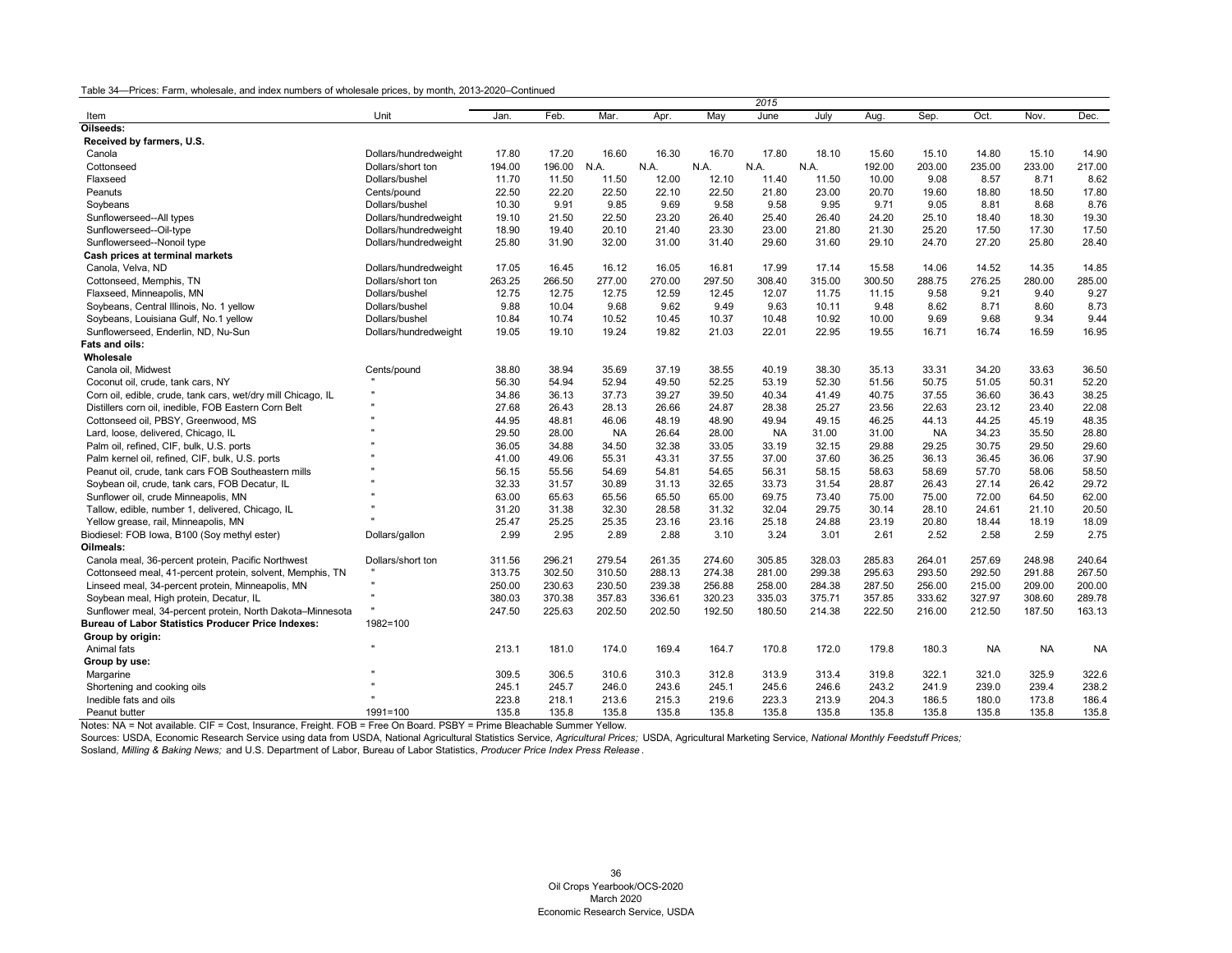| Unit<br>Feb.<br>Mar.<br>May<br>June<br>July<br>Sep.<br>Oct.<br>Nov.<br>Dec.<br>Jan.<br>Apr.<br>Aug.<br>Item<br>Oilseeds:<br>Received by farmers, U.S.<br>N.A.<br>18.80<br>16.20<br>Canola<br>Dollars/hundredweight<br>13.80<br>15.30<br>15.10<br>16.10<br>16.10<br>15.60<br>15.50<br>15.80<br>17.10<br>227.00<br>236.00<br>N.A.<br>N.A<br>176.00<br>180.00<br>197.00<br>195.00<br>197.00<br>Cottonseed<br>Dollars/short ton<br>N.A<br>N.A.<br>N.A.<br>7.93<br>8.48<br>8.25<br>7.61<br>7.37<br>7.36<br>7.59<br>Flaxseed<br>Dollars/bushel<br>8.46<br>8.10<br>8.37<br>8.10<br>8.44<br>Peanuts<br>19.30<br>19.80<br>19.50<br>19.80<br>19.60<br>19.50<br>19.00<br>19.00<br>19.10<br>19.50<br>19.00<br>18.60<br>Cents/pound<br>10.20<br>9.93<br>9.30<br>9.47<br>9.64<br>Dollars/bushel<br>8.71<br>8.51<br>8.56<br>9.01<br>9.76<br>10.20<br>9.41<br>Soybeans<br>17.00<br>17.20<br>20.10<br>20.40<br>21.10<br>20.90<br>19.50<br>20.10<br>19.00<br>19.60<br>17.90<br>16.40<br>Sunflowerseed--All types<br>Dollars/hundredweight<br>18.40<br>18.60<br>18.00<br>18.60<br>18.00<br>17.80<br>17.40<br>16.70<br>16.00<br>16.80<br>Sunflowerseed--Oil-type<br>Dollars/hundredweight<br>18.60<br>18.40<br>27.10<br>26.20<br>27.50<br>23.30<br>20.90<br>21.60<br>19.50<br>Sunflowerseed--Nonoil type<br>Dollars/hundredweight<br>26.80<br>26.80<br>26.00<br>25.80<br>26.50<br>Cash prices at terminal markets<br>Canola, Velva, ND<br>14.51<br>14.64<br>15.63<br>17.00<br>17.68<br>17.24<br>15.65<br>15.30<br>14.66<br>15.83<br>16.54<br>16.78<br>Dollars/hundredweight<br>Cottonseed, Memphis, TN<br>276.25<br>258.00<br>251.70<br>249.00<br>258.75<br>276.25<br>260.00<br>247.00<br>245.75<br>206.25<br>203.25<br>205.00<br>Dollars/short ton<br>9.17<br>9.02<br>9.69<br>9.11<br>8.48<br>8.34<br>8.75<br>9.28<br>Flaxseed, Minneapolis, MN<br>Dollars/bushel<br>8.72<br>8.70<br>9.16<br>9.48<br>8.70<br>8.69<br>8.77<br>9.38<br>10.27<br>9.53<br>9.53<br>9.45<br>9.74<br>9.98<br>Soybeans, Central Illinois, No. 1 yellow<br>Dollars/bushel<br>11.21<br>10.45<br>9.45<br>9.26<br>9.34<br>10.84<br>10.90<br>10.50<br>10.90<br>10.29<br>10.60<br>Soybeans, Louisiana Gulf, No.1 yellow<br>Dollars/bushel<br>10.00<br>11.92<br>11.43<br>17.57<br>16.23<br>Sunflowerseed, Enderlin, ND, Nu-Sun<br>16.67<br>16.55<br>16.56<br>16.75<br>17.29<br>17.02<br>17.97<br>14.6<br>14.51<br>Dollars/hundredweight<br>16.44<br>Fats and oils:<br>Wholesale<br>39.25<br>Canola oil, Midwest<br>Cents/pound<br>34.06<br>34.63<br>35.55<br>36.80<br>35.06<br>35.10<br>33.55<br>36.94<br>37.25<br>38.94<br>40.20<br>78.20<br>53.69<br>54.44<br>67.75<br>76.90<br>68.38<br>69.35<br>70.85<br>72.06<br>74.30<br>70.00<br>73.50<br>Coconut oil, crude, tank cars, NY<br>$\mathbf{u}$<br>39.93<br>40.29<br>41.05<br>42.12<br>40.33<br>39.94<br>38.86<br>39.06<br>38.11<br>36.22<br>36.83<br>38.12<br>Corn oil, edible, crude, tank cars, wet/dry mill Chicago, IL<br>Distillers corn oil, inedible, FOB Eastern Corn Belt<br>23.75<br>25.34<br>27.71<br>30.11<br>31.04<br>27.94<br>26.28<br>25.80<br>27.93<br>28.68<br>27.91<br>26.49<br>Cottonseed oil, PBSY, Greenwood, MS<br>47.31<br>46.06<br>46.20<br>47.35<br>46.06<br>44.75<br>45.25<br>44.15<br>44.88<br>45.81<br>46.40<br>45.55<br>24.00<br>29.00<br>33.00<br>36.53<br>36.75<br>34.00<br>31.00<br>Lard, loose, delivered, Chicago, IL<br><b>NA</b><br><b>NA</b><br><b>NA</b><br><b>NA</b><br><b>NA</b><br>32.80<br>35.35<br>36.85<br>37.13<br>37.95<br>Palm oil, refined, CIF, bulk, U.S. ports<br>30.06<br>31.44<br>34.94<br>33.00<br>31.45<br>35.25<br>36.44<br>41.30<br>Palm kernel oil, refined, CIF, bulk, U.S. ports<br>34.94<br>36.65<br>38.30<br>37.44<br>34.80<br>37.31<br>39.25<br>40.06<br>40.50<br>35.81<br>36.05<br>56.19<br>61.60<br>64.88<br>66.00<br>63.10<br>Peanut oil, crude, tank cars FOB Southeastern mills<br>55.00<br>55.55<br>56.20<br>61.38<br>61.10<br>62.10<br>61.00<br>35.57<br>Soybean oil, crude, tank cars, FOB Decatur, IL<br>28.89<br>29.79<br>30.86<br>32.45<br>30.76<br>30.35<br>28.75<br>31.21<br>31.99<br>33.86<br>34.52<br>58.00<br>54.25<br>53.80<br>56.00<br>56.00<br>56.00<br>Sunflower oil, crude Minneapolis, MN<br>53.80<br>54.00<br>54.20<br>55.20<br>56.00<br>56.00<br>Tallow, edible, number 1, delivered, Chicago, IL<br>24.10<br>29.41<br>35.00<br>39.00<br>34.60<br>33.54<br>34.00<br>33.25<br>31.71<br>32.25<br>34.69<br>34.00<br>18.92<br>20.47<br>23.43<br>26.72<br>28.18<br>26.97<br>25.31<br>24.25<br>24.47<br>24.13<br>23.55<br>23.67<br>Yellow grease, rail, Minneapolis, MN<br>Biodiesel: FOB Iowa, B100 (Soy methyl ester)<br>2.77<br>2.88<br>3.07<br>3.20<br>3.35<br>3.36<br>3.12<br>3.34<br>3.31<br>3.28<br>3.47<br>3.53<br>Dollars/gallon<br>Oilmeals:<br>Canola meal, 36-percent protein, Pacific Northwest<br>231.76<br>224.34<br>228.87<br>247.53<br>329.01<br>345.14<br>306.03<br>255.35<br>231.00<br>225.05<br>234.78<br>243.30<br>Dollars/short ton<br>217.50<br>Cottonseed meal, 41-percent protein, solvent, Memphis, TN<br>248.75<br>238.13<br>216.50<br>207.50<br>242.50<br>284.00<br>280.00<br>280.00<br>285.00<br>241.88<br>221.00<br>375.63<br>305.63<br>296.00<br>290.00<br>Linseed meal, 34-percent protein, Minneapolis, MN<br>195.00<br>197.50<br>195.00<br>218.13<br>301.50<br>364.38<br>335.00<br>316.25<br>Soybean meal, High protein, Decatur, IL<br>279.56<br>273.61<br>276.22<br>303.81<br>376.35<br>408.57<br>371.49<br>340.8<br>337.95<br>323.27<br>322.41<br>321.02<br>156.88<br>131.88<br>120.00<br>109.38<br>151.88<br>148.75<br>148.75<br>145.00<br>Sunflower meal, 34-percent protein, North Dakota-Minnesota<br>149.50<br>165.63<br>141.00<br>140.50<br><b>Bureau of Labor Statistics Producer Price Indexes:</b><br>1982=100<br>Group by origin: |              |  |  | 2016 |  |           |           |  |
|---------------------------------------------------------------------------------------------------------------------------------------------------------------------------------------------------------------------------------------------------------------------------------------------------------------------------------------------------------------------------------------------------------------------------------------------------------------------------------------------------------------------------------------------------------------------------------------------------------------------------------------------------------------------------------------------------------------------------------------------------------------------------------------------------------------------------------------------------------------------------------------------------------------------------------------------------------------------------------------------------------------------------------------------------------------------------------------------------------------------------------------------------------------------------------------------------------------------------------------------------------------------------------------------------------------------------------------------------------------------------------------------------------------------------------------------------------------------------------------------------------------------------------------------------------------------------------------------------------------------------------------------------------------------------------------------------------------------------------------------------------------------------------------------------------------------------------------------------------------------------------------------------------------------------------------------------------------------------------------------------------------------------------------------------------------------------------------------------------------------------------------------------------------------------------------------------------------------------------------------------------------------------------------------------------------------------------------------------------------------------------------------------------------------------------------------------------------------------------------------------------------------------------------------------------------------------------------------------------------------------------------------------------------------------------------------------------------------------------------------------------------------------------------------------------------------------------------------------------------------------------------------------------------------------------------------------------------------------------------------------------------------------------------------------------------------------------------------------------------------------------------------------------------------------------------------------------------------------------------------------------------------------------------------------------------------------------------------------------------------------------------------------------------------------------------------------------------------------------------------------------------------------------------------------------------------------------------------------------------------------------------------------------------------------------------------------------------------------------------------------------------------------------------------------------------------------------------------------------------------------------------------------------------------------------------------------------------------------------------------------------------------------------------------------------------------------------------------------------------------------------------------------------------------------------------------------------------------------------------------------------------------------------------------------------------------------------------------------------------------------------------------------------------------------------------------------------------------------------------------------------------------------------------------------------------------------------------------------------------------------------------------------------------------------------------------------------------------------------------------------------------------------------------------------------------------------------------------------------------------------------------------------------------------------------------------------------------------------------------------------------------------------------------------------------------------------------------------------------------------------------------------------------------------------------------------------------------------------------------------------------------------------------------------------------------------------------------------------------------------------------------------------------------------------------------------------------------------------------------------------------------------------------------------------------------------------------------------------------------------------------------------------------------------------------------------------------------------------------------------------------------------|--------------|--|--|------|--|-----------|-----------|--|
|                                                                                                                                                                                                                                                                                                                                                                                                                                                                                                                                                                                                                                                                                                                                                                                                                                                                                                                                                                                                                                                                                                                                                                                                                                                                                                                                                                                                                                                                                                                                                                                                                                                                                                                                                                                                                                                                                                                                                                                                                                                                                                                                                                                                                                                                                                                                                                                                                                                                                                                                                                                                                                                                                                                                                                                                                                                                                                                                                                                                                                                                                                                                                                                                                                                                                                                                                                                                                                                                                                                                                                                                                                                                                                                                                                                                                                                                                                                                                                                                                                                                                                                                                                                                                                                                                                                                                                                                                                                                                                                                                                                                                                                                                                                                                                                                                                                                                                                                                                                                                                                                                                                                                                                                                                                                                                                                                                                                                                                                                                                                                                                                                                                                                                                                                                     |              |  |  |      |  |           |           |  |
|                                                                                                                                                                                                                                                                                                                                                                                                                                                                                                                                                                                                                                                                                                                                                                                                                                                                                                                                                                                                                                                                                                                                                                                                                                                                                                                                                                                                                                                                                                                                                                                                                                                                                                                                                                                                                                                                                                                                                                                                                                                                                                                                                                                                                                                                                                                                                                                                                                                                                                                                                                                                                                                                                                                                                                                                                                                                                                                                                                                                                                                                                                                                                                                                                                                                                                                                                                                                                                                                                                                                                                                                                                                                                                                                                                                                                                                                                                                                                                                                                                                                                                                                                                                                                                                                                                                                                                                                                                                                                                                                                                                                                                                                                                                                                                                                                                                                                                                                                                                                                                                                                                                                                                                                                                                                                                                                                                                                                                                                                                                                                                                                                                                                                                                                                                     |              |  |  |      |  |           |           |  |
|                                                                                                                                                                                                                                                                                                                                                                                                                                                                                                                                                                                                                                                                                                                                                                                                                                                                                                                                                                                                                                                                                                                                                                                                                                                                                                                                                                                                                                                                                                                                                                                                                                                                                                                                                                                                                                                                                                                                                                                                                                                                                                                                                                                                                                                                                                                                                                                                                                                                                                                                                                                                                                                                                                                                                                                                                                                                                                                                                                                                                                                                                                                                                                                                                                                                                                                                                                                                                                                                                                                                                                                                                                                                                                                                                                                                                                                                                                                                                                                                                                                                                                                                                                                                                                                                                                                                                                                                                                                                                                                                                                                                                                                                                                                                                                                                                                                                                                                                                                                                                                                                                                                                                                                                                                                                                                                                                                                                                                                                                                                                                                                                                                                                                                                                                                     |              |  |  |      |  |           |           |  |
|                                                                                                                                                                                                                                                                                                                                                                                                                                                                                                                                                                                                                                                                                                                                                                                                                                                                                                                                                                                                                                                                                                                                                                                                                                                                                                                                                                                                                                                                                                                                                                                                                                                                                                                                                                                                                                                                                                                                                                                                                                                                                                                                                                                                                                                                                                                                                                                                                                                                                                                                                                                                                                                                                                                                                                                                                                                                                                                                                                                                                                                                                                                                                                                                                                                                                                                                                                                                                                                                                                                                                                                                                                                                                                                                                                                                                                                                                                                                                                                                                                                                                                                                                                                                                                                                                                                                                                                                                                                                                                                                                                                                                                                                                                                                                                                                                                                                                                                                                                                                                                                                                                                                                                                                                                                                                                                                                                                                                                                                                                                                                                                                                                                                                                                                                                     |              |  |  |      |  |           |           |  |
|                                                                                                                                                                                                                                                                                                                                                                                                                                                                                                                                                                                                                                                                                                                                                                                                                                                                                                                                                                                                                                                                                                                                                                                                                                                                                                                                                                                                                                                                                                                                                                                                                                                                                                                                                                                                                                                                                                                                                                                                                                                                                                                                                                                                                                                                                                                                                                                                                                                                                                                                                                                                                                                                                                                                                                                                                                                                                                                                                                                                                                                                                                                                                                                                                                                                                                                                                                                                                                                                                                                                                                                                                                                                                                                                                                                                                                                                                                                                                                                                                                                                                                                                                                                                                                                                                                                                                                                                                                                                                                                                                                                                                                                                                                                                                                                                                                                                                                                                                                                                                                                                                                                                                                                                                                                                                                                                                                                                                                                                                                                                                                                                                                                                                                                                                                     |              |  |  |      |  |           |           |  |
|                                                                                                                                                                                                                                                                                                                                                                                                                                                                                                                                                                                                                                                                                                                                                                                                                                                                                                                                                                                                                                                                                                                                                                                                                                                                                                                                                                                                                                                                                                                                                                                                                                                                                                                                                                                                                                                                                                                                                                                                                                                                                                                                                                                                                                                                                                                                                                                                                                                                                                                                                                                                                                                                                                                                                                                                                                                                                                                                                                                                                                                                                                                                                                                                                                                                                                                                                                                                                                                                                                                                                                                                                                                                                                                                                                                                                                                                                                                                                                                                                                                                                                                                                                                                                                                                                                                                                                                                                                                                                                                                                                                                                                                                                                                                                                                                                                                                                                                                                                                                                                                                                                                                                                                                                                                                                                                                                                                                                                                                                                                                                                                                                                                                                                                                                                     |              |  |  |      |  |           |           |  |
|                                                                                                                                                                                                                                                                                                                                                                                                                                                                                                                                                                                                                                                                                                                                                                                                                                                                                                                                                                                                                                                                                                                                                                                                                                                                                                                                                                                                                                                                                                                                                                                                                                                                                                                                                                                                                                                                                                                                                                                                                                                                                                                                                                                                                                                                                                                                                                                                                                                                                                                                                                                                                                                                                                                                                                                                                                                                                                                                                                                                                                                                                                                                                                                                                                                                                                                                                                                                                                                                                                                                                                                                                                                                                                                                                                                                                                                                                                                                                                                                                                                                                                                                                                                                                                                                                                                                                                                                                                                                                                                                                                                                                                                                                                                                                                                                                                                                                                                                                                                                                                                                                                                                                                                                                                                                                                                                                                                                                                                                                                                                                                                                                                                                                                                                                                     |              |  |  |      |  |           |           |  |
|                                                                                                                                                                                                                                                                                                                                                                                                                                                                                                                                                                                                                                                                                                                                                                                                                                                                                                                                                                                                                                                                                                                                                                                                                                                                                                                                                                                                                                                                                                                                                                                                                                                                                                                                                                                                                                                                                                                                                                                                                                                                                                                                                                                                                                                                                                                                                                                                                                                                                                                                                                                                                                                                                                                                                                                                                                                                                                                                                                                                                                                                                                                                                                                                                                                                                                                                                                                                                                                                                                                                                                                                                                                                                                                                                                                                                                                                                                                                                                                                                                                                                                                                                                                                                                                                                                                                                                                                                                                                                                                                                                                                                                                                                                                                                                                                                                                                                                                                                                                                                                                                                                                                                                                                                                                                                                                                                                                                                                                                                                                                                                                                                                                                                                                                                                     |              |  |  |      |  |           |           |  |
|                                                                                                                                                                                                                                                                                                                                                                                                                                                                                                                                                                                                                                                                                                                                                                                                                                                                                                                                                                                                                                                                                                                                                                                                                                                                                                                                                                                                                                                                                                                                                                                                                                                                                                                                                                                                                                                                                                                                                                                                                                                                                                                                                                                                                                                                                                                                                                                                                                                                                                                                                                                                                                                                                                                                                                                                                                                                                                                                                                                                                                                                                                                                                                                                                                                                                                                                                                                                                                                                                                                                                                                                                                                                                                                                                                                                                                                                                                                                                                                                                                                                                                                                                                                                                                                                                                                                                                                                                                                                                                                                                                                                                                                                                                                                                                                                                                                                                                                                                                                                                                                                                                                                                                                                                                                                                                                                                                                                                                                                                                                                                                                                                                                                                                                                                                     |              |  |  |      |  |           |           |  |
|                                                                                                                                                                                                                                                                                                                                                                                                                                                                                                                                                                                                                                                                                                                                                                                                                                                                                                                                                                                                                                                                                                                                                                                                                                                                                                                                                                                                                                                                                                                                                                                                                                                                                                                                                                                                                                                                                                                                                                                                                                                                                                                                                                                                                                                                                                                                                                                                                                                                                                                                                                                                                                                                                                                                                                                                                                                                                                                                                                                                                                                                                                                                                                                                                                                                                                                                                                                                                                                                                                                                                                                                                                                                                                                                                                                                                                                                                                                                                                                                                                                                                                                                                                                                                                                                                                                                                                                                                                                                                                                                                                                                                                                                                                                                                                                                                                                                                                                                                                                                                                                                                                                                                                                                                                                                                                                                                                                                                                                                                                                                                                                                                                                                                                                                                                     |              |  |  |      |  |           |           |  |
|                                                                                                                                                                                                                                                                                                                                                                                                                                                                                                                                                                                                                                                                                                                                                                                                                                                                                                                                                                                                                                                                                                                                                                                                                                                                                                                                                                                                                                                                                                                                                                                                                                                                                                                                                                                                                                                                                                                                                                                                                                                                                                                                                                                                                                                                                                                                                                                                                                                                                                                                                                                                                                                                                                                                                                                                                                                                                                                                                                                                                                                                                                                                                                                                                                                                                                                                                                                                                                                                                                                                                                                                                                                                                                                                                                                                                                                                                                                                                                                                                                                                                                                                                                                                                                                                                                                                                                                                                                                                                                                                                                                                                                                                                                                                                                                                                                                                                                                                                                                                                                                                                                                                                                                                                                                                                                                                                                                                                                                                                                                                                                                                                                                                                                                                                                     |              |  |  |      |  |           |           |  |
|                                                                                                                                                                                                                                                                                                                                                                                                                                                                                                                                                                                                                                                                                                                                                                                                                                                                                                                                                                                                                                                                                                                                                                                                                                                                                                                                                                                                                                                                                                                                                                                                                                                                                                                                                                                                                                                                                                                                                                                                                                                                                                                                                                                                                                                                                                                                                                                                                                                                                                                                                                                                                                                                                                                                                                                                                                                                                                                                                                                                                                                                                                                                                                                                                                                                                                                                                                                                                                                                                                                                                                                                                                                                                                                                                                                                                                                                                                                                                                                                                                                                                                                                                                                                                                                                                                                                                                                                                                                                                                                                                                                                                                                                                                                                                                                                                                                                                                                                                                                                                                                                                                                                                                                                                                                                                                                                                                                                                                                                                                                                                                                                                                                                                                                                                                     |              |  |  |      |  |           |           |  |
|                                                                                                                                                                                                                                                                                                                                                                                                                                                                                                                                                                                                                                                                                                                                                                                                                                                                                                                                                                                                                                                                                                                                                                                                                                                                                                                                                                                                                                                                                                                                                                                                                                                                                                                                                                                                                                                                                                                                                                                                                                                                                                                                                                                                                                                                                                                                                                                                                                                                                                                                                                                                                                                                                                                                                                                                                                                                                                                                                                                                                                                                                                                                                                                                                                                                                                                                                                                                                                                                                                                                                                                                                                                                                                                                                                                                                                                                                                                                                                                                                                                                                                                                                                                                                                                                                                                                                                                                                                                                                                                                                                                                                                                                                                                                                                                                                                                                                                                                                                                                                                                                                                                                                                                                                                                                                                                                                                                                                                                                                                                                                                                                                                                                                                                                                                     |              |  |  |      |  |           |           |  |
|                                                                                                                                                                                                                                                                                                                                                                                                                                                                                                                                                                                                                                                                                                                                                                                                                                                                                                                                                                                                                                                                                                                                                                                                                                                                                                                                                                                                                                                                                                                                                                                                                                                                                                                                                                                                                                                                                                                                                                                                                                                                                                                                                                                                                                                                                                                                                                                                                                                                                                                                                                                                                                                                                                                                                                                                                                                                                                                                                                                                                                                                                                                                                                                                                                                                                                                                                                                                                                                                                                                                                                                                                                                                                                                                                                                                                                                                                                                                                                                                                                                                                                                                                                                                                                                                                                                                                                                                                                                                                                                                                                                                                                                                                                                                                                                                                                                                                                                                                                                                                                                                                                                                                                                                                                                                                                                                                                                                                                                                                                                                                                                                                                                                                                                                                                     |              |  |  |      |  |           |           |  |
|                                                                                                                                                                                                                                                                                                                                                                                                                                                                                                                                                                                                                                                                                                                                                                                                                                                                                                                                                                                                                                                                                                                                                                                                                                                                                                                                                                                                                                                                                                                                                                                                                                                                                                                                                                                                                                                                                                                                                                                                                                                                                                                                                                                                                                                                                                                                                                                                                                                                                                                                                                                                                                                                                                                                                                                                                                                                                                                                                                                                                                                                                                                                                                                                                                                                                                                                                                                                                                                                                                                                                                                                                                                                                                                                                                                                                                                                                                                                                                                                                                                                                                                                                                                                                                                                                                                                                                                                                                                                                                                                                                                                                                                                                                                                                                                                                                                                                                                                                                                                                                                                                                                                                                                                                                                                                                                                                                                                                                                                                                                                                                                                                                                                                                                                                                     |              |  |  |      |  |           |           |  |
|                                                                                                                                                                                                                                                                                                                                                                                                                                                                                                                                                                                                                                                                                                                                                                                                                                                                                                                                                                                                                                                                                                                                                                                                                                                                                                                                                                                                                                                                                                                                                                                                                                                                                                                                                                                                                                                                                                                                                                                                                                                                                                                                                                                                                                                                                                                                                                                                                                                                                                                                                                                                                                                                                                                                                                                                                                                                                                                                                                                                                                                                                                                                                                                                                                                                                                                                                                                                                                                                                                                                                                                                                                                                                                                                                                                                                                                                                                                                                                                                                                                                                                                                                                                                                                                                                                                                                                                                                                                                                                                                                                                                                                                                                                                                                                                                                                                                                                                                                                                                                                                                                                                                                                                                                                                                                                                                                                                                                                                                                                                                                                                                                                                                                                                                                                     |              |  |  |      |  |           |           |  |
|                                                                                                                                                                                                                                                                                                                                                                                                                                                                                                                                                                                                                                                                                                                                                                                                                                                                                                                                                                                                                                                                                                                                                                                                                                                                                                                                                                                                                                                                                                                                                                                                                                                                                                                                                                                                                                                                                                                                                                                                                                                                                                                                                                                                                                                                                                                                                                                                                                                                                                                                                                                                                                                                                                                                                                                                                                                                                                                                                                                                                                                                                                                                                                                                                                                                                                                                                                                                                                                                                                                                                                                                                                                                                                                                                                                                                                                                                                                                                                                                                                                                                                                                                                                                                                                                                                                                                                                                                                                                                                                                                                                                                                                                                                                                                                                                                                                                                                                                                                                                                                                                                                                                                                                                                                                                                                                                                                                                                                                                                                                                                                                                                                                                                                                                                                     |              |  |  |      |  |           |           |  |
|                                                                                                                                                                                                                                                                                                                                                                                                                                                                                                                                                                                                                                                                                                                                                                                                                                                                                                                                                                                                                                                                                                                                                                                                                                                                                                                                                                                                                                                                                                                                                                                                                                                                                                                                                                                                                                                                                                                                                                                                                                                                                                                                                                                                                                                                                                                                                                                                                                                                                                                                                                                                                                                                                                                                                                                                                                                                                                                                                                                                                                                                                                                                                                                                                                                                                                                                                                                                                                                                                                                                                                                                                                                                                                                                                                                                                                                                                                                                                                                                                                                                                                                                                                                                                                                                                                                                                                                                                                                                                                                                                                                                                                                                                                                                                                                                                                                                                                                                                                                                                                                                                                                                                                                                                                                                                                                                                                                                                                                                                                                                                                                                                                                                                                                                                                     |              |  |  |      |  |           |           |  |
|                                                                                                                                                                                                                                                                                                                                                                                                                                                                                                                                                                                                                                                                                                                                                                                                                                                                                                                                                                                                                                                                                                                                                                                                                                                                                                                                                                                                                                                                                                                                                                                                                                                                                                                                                                                                                                                                                                                                                                                                                                                                                                                                                                                                                                                                                                                                                                                                                                                                                                                                                                                                                                                                                                                                                                                                                                                                                                                                                                                                                                                                                                                                                                                                                                                                                                                                                                                                                                                                                                                                                                                                                                                                                                                                                                                                                                                                                                                                                                                                                                                                                                                                                                                                                                                                                                                                                                                                                                                                                                                                                                                                                                                                                                                                                                                                                                                                                                                                                                                                                                                                                                                                                                                                                                                                                                                                                                                                                                                                                                                                                                                                                                                                                                                                                                     |              |  |  |      |  |           |           |  |
|                                                                                                                                                                                                                                                                                                                                                                                                                                                                                                                                                                                                                                                                                                                                                                                                                                                                                                                                                                                                                                                                                                                                                                                                                                                                                                                                                                                                                                                                                                                                                                                                                                                                                                                                                                                                                                                                                                                                                                                                                                                                                                                                                                                                                                                                                                                                                                                                                                                                                                                                                                                                                                                                                                                                                                                                                                                                                                                                                                                                                                                                                                                                                                                                                                                                                                                                                                                                                                                                                                                                                                                                                                                                                                                                                                                                                                                                                                                                                                                                                                                                                                                                                                                                                                                                                                                                                                                                                                                                                                                                                                                                                                                                                                                                                                                                                                                                                                                                                                                                                                                                                                                                                                                                                                                                                                                                                                                                                                                                                                                                                                                                                                                                                                                                                                     |              |  |  |      |  |           |           |  |
|                                                                                                                                                                                                                                                                                                                                                                                                                                                                                                                                                                                                                                                                                                                                                                                                                                                                                                                                                                                                                                                                                                                                                                                                                                                                                                                                                                                                                                                                                                                                                                                                                                                                                                                                                                                                                                                                                                                                                                                                                                                                                                                                                                                                                                                                                                                                                                                                                                                                                                                                                                                                                                                                                                                                                                                                                                                                                                                                                                                                                                                                                                                                                                                                                                                                                                                                                                                                                                                                                                                                                                                                                                                                                                                                                                                                                                                                                                                                                                                                                                                                                                                                                                                                                                                                                                                                                                                                                                                                                                                                                                                                                                                                                                                                                                                                                                                                                                                                                                                                                                                                                                                                                                                                                                                                                                                                                                                                                                                                                                                                                                                                                                                                                                                                                                     |              |  |  |      |  |           |           |  |
|                                                                                                                                                                                                                                                                                                                                                                                                                                                                                                                                                                                                                                                                                                                                                                                                                                                                                                                                                                                                                                                                                                                                                                                                                                                                                                                                                                                                                                                                                                                                                                                                                                                                                                                                                                                                                                                                                                                                                                                                                                                                                                                                                                                                                                                                                                                                                                                                                                                                                                                                                                                                                                                                                                                                                                                                                                                                                                                                                                                                                                                                                                                                                                                                                                                                                                                                                                                                                                                                                                                                                                                                                                                                                                                                                                                                                                                                                                                                                                                                                                                                                                                                                                                                                                                                                                                                                                                                                                                                                                                                                                                                                                                                                                                                                                                                                                                                                                                                                                                                                                                                                                                                                                                                                                                                                                                                                                                                                                                                                                                                                                                                                                                                                                                                                                     |              |  |  |      |  |           |           |  |
|                                                                                                                                                                                                                                                                                                                                                                                                                                                                                                                                                                                                                                                                                                                                                                                                                                                                                                                                                                                                                                                                                                                                                                                                                                                                                                                                                                                                                                                                                                                                                                                                                                                                                                                                                                                                                                                                                                                                                                                                                                                                                                                                                                                                                                                                                                                                                                                                                                                                                                                                                                                                                                                                                                                                                                                                                                                                                                                                                                                                                                                                                                                                                                                                                                                                                                                                                                                                                                                                                                                                                                                                                                                                                                                                                                                                                                                                                                                                                                                                                                                                                                                                                                                                                                                                                                                                                                                                                                                                                                                                                                                                                                                                                                                                                                                                                                                                                                                                                                                                                                                                                                                                                                                                                                                                                                                                                                                                                                                                                                                                                                                                                                                                                                                                                                     |              |  |  |      |  |           |           |  |
|                                                                                                                                                                                                                                                                                                                                                                                                                                                                                                                                                                                                                                                                                                                                                                                                                                                                                                                                                                                                                                                                                                                                                                                                                                                                                                                                                                                                                                                                                                                                                                                                                                                                                                                                                                                                                                                                                                                                                                                                                                                                                                                                                                                                                                                                                                                                                                                                                                                                                                                                                                                                                                                                                                                                                                                                                                                                                                                                                                                                                                                                                                                                                                                                                                                                                                                                                                                                                                                                                                                                                                                                                                                                                                                                                                                                                                                                                                                                                                                                                                                                                                                                                                                                                                                                                                                                                                                                                                                                                                                                                                                                                                                                                                                                                                                                                                                                                                                                                                                                                                                                                                                                                                                                                                                                                                                                                                                                                                                                                                                                                                                                                                                                                                                                                                     |              |  |  |      |  |           |           |  |
|                                                                                                                                                                                                                                                                                                                                                                                                                                                                                                                                                                                                                                                                                                                                                                                                                                                                                                                                                                                                                                                                                                                                                                                                                                                                                                                                                                                                                                                                                                                                                                                                                                                                                                                                                                                                                                                                                                                                                                                                                                                                                                                                                                                                                                                                                                                                                                                                                                                                                                                                                                                                                                                                                                                                                                                                                                                                                                                                                                                                                                                                                                                                                                                                                                                                                                                                                                                                                                                                                                                                                                                                                                                                                                                                                                                                                                                                                                                                                                                                                                                                                                                                                                                                                                                                                                                                                                                                                                                                                                                                                                                                                                                                                                                                                                                                                                                                                                                                                                                                                                                                                                                                                                                                                                                                                                                                                                                                                                                                                                                                                                                                                                                                                                                                                                     |              |  |  |      |  |           |           |  |
|                                                                                                                                                                                                                                                                                                                                                                                                                                                                                                                                                                                                                                                                                                                                                                                                                                                                                                                                                                                                                                                                                                                                                                                                                                                                                                                                                                                                                                                                                                                                                                                                                                                                                                                                                                                                                                                                                                                                                                                                                                                                                                                                                                                                                                                                                                                                                                                                                                                                                                                                                                                                                                                                                                                                                                                                                                                                                                                                                                                                                                                                                                                                                                                                                                                                                                                                                                                                                                                                                                                                                                                                                                                                                                                                                                                                                                                                                                                                                                                                                                                                                                                                                                                                                                                                                                                                                                                                                                                                                                                                                                                                                                                                                                                                                                                                                                                                                                                                                                                                                                                                                                                                                                                                                                                                                                                                                                                                                                                                                                                                                                                                                                                                                                                                                                     |              |  |  |      |  |           |           |  |
|                                                                                                                                                                                                                                                                                                                                                                                                                                                                                                                                                                                                                                                                                                                                                                                                                                                                                                                                                                                                                                                                                                                                                                                                                                                                                                                                                                                                                                                                                                                                                                                                                                                                                                                                                                                                                                                                                                                                                                                                                                                                                                                                                                                                                                                                                                                                                                                                                                                                                                                                                                                                                                                                                                                                                                                                                                                                                                                                                                                                                                                                                                                                                                                                                                                                                                                                                                                                                                                                                                                                                                                                                                                                                                                                                                                                                                                                                                                                                                                                                                                                                                                                                                                                                                                                                                                                                                                                                                                                                                                                                                                                                                                                                                                                                                                                                                                                                                                                                                                                                                                                                                                                                                                                                                                                                                                                                                                                                                                                                                                                                                                                                                                                                                                                                                     |              |  |  |      |  |           |           |  |
|                                                                                                                                                                                                                                                                                                                                                                                                                                                                                                                                                                                                                                                                                                                                                                                                                                                                                                                                                                                                                                                                                                                                                                                                                                                                                                                                                                                                                                                                                                                                                                                                                                                                                                                                                                                                                                                                                                                                                                                                                                                                                                                                                                                                                                                                                                                                                                                                                                                                                                                                                                                                                                                                                                                                                                                                                                                                                                                                                                                                                                                                                                                                                                                                                                                                                                                                                                                                                                                                                                                                                                                                                                                                                                                                                                                                                                                                                                                                                                                                                                                                                                                                                                                                                                                                                                                                                                                                                                                                                                                                                                                                                                                                                                                                                                                                                                                                                                                                                                                                                                                                                                                                                                                                                                                                                                                                                                                                                                                                                                                                                                                                                                                                                                                                                                     |              |  |  |      |  |           |           |  |
|                                                                                                                                                                                                                                                                                                                                                                                                                                                                                                                                                                                                                                                                                                                                                                                                                                                                                                                                                                                                                                                                                                                                                                                                                                                                                                                                                                                                                                                                                                                                                                                                                                                                                                                                                                                                                                                                                                                                                                                                                                                                                                                                                                                                                                                                                                                                                                                                                                                                                                                                                                                                                                                                                                                                                                                                                                                                                                                                                                                                                                                                                                                                                                                                                                                                                                                                                                                                                                                                                                                                                                                                                                                                                                                                                                                                                                                                                                                                                                                                                                                                                                                                                                                                                                                                                                                                                                                                                                                                                                                                                                                                                                                                                                                                                                                                                                                                                                                                                                                                                                                                                                                                                                                                                                                                                                                                                                                                                                                                                                                                                                                                                                                                                                                                                                     |              |  |  |      |  |           |           |  |
|                                                                                                                                                                                                                                                                                                                                                                                                                                                                                                                                                                                                                                                                                                                                                                                                                                                                                                                                                                                                                                                                                                                                                                                                                                                                                                                                                                                                                                                                                                                                                                                                                                                                                                                                                                                                                                                                                                                                                                                                                                                                                                                                                                                                                                                                                                                                                                                                                                                                                                                                                                                                                                                                                                                                                                                                                                                                                                                                                                                                                                                                                                                                                                                                                                                                                                                                                                                                                                                                                                                                                                                                                                                                                                                                                                                                                                                                                                                                                                                                                                                                                                                                                                                                                                                                                                                                                                                                                                                                                                                                                                                                                                                                                                                                                                                                                                                                                                                                                                                                                                                                                                                                                                                                                                                                                                                                                                                                                                                                                                                                                                                                                                                                                                                                                                     |              |  |  |      |  |           |           |  |
|                                                                                                                                                                                                                                                                                                                                                                                                                                                                                                                                                                                                                                                                                                                                                                                                                                                                                                                                                                                                                                                                                                                                                                                                                                                                                                                                                                                                                                                                                                                                                                                                                                                                                                                                                                                                                                                                                                                                                                                                                                                                                                                                                                                                                                                                                                                                                                                                                                                                                                                                                                                                                                                                                                                                                                                                                                                                                                                                                                                                                                                                                                                                                                                                                                                                                                                                                                                                                                                                                                                                                                                                                                                                                                                                                                                                                                                                                                                                                                                                                                                                                                                                                                                                                                                                                                                                                                                                                                                                                                                                                                                                                                                                                                                                                                                                                                                                                                                                                                                                                                                                                                                                                                                                                                                                                                                                                                                                                                                                                                                                                                                                                                                                                                                                                                     |              |  |  |      |  |           |           |  |
|                                                                                                                                                                                                                                                                                                                                                                                                                                                                                                                                                                                                                                                                                                                                                                                                                                                                                                                                                                                                                                                                                                                                                                                                                                                                                                                                                                                                                                                                                                                                                                                                                                                                                                                                                                                                                                                                                                                                                                                                                                                                                                                                                                                                                                                                                                                                                                                                                                                                                                                                                                                                                                                                                                                                                                                                                                                                                                                                                                                                                                                                                                                                                                                                                                                                                                                                                                                                                                                                                                                                                                                                                                                                                                                                                                                                                                                                                                                                                                                                                                                                                                                                                                                                                                                                                                                                                                                                                                                                                                                                                                                                                                                                                                                                                                                                                                                                                                                                                                                                                                                                                                                                                                                                                                                                                                                                                                                                                                                                                                                                                                                                                                                                                                                                                                     |              |  |  |      |  |           |           |  |
|                                                                                                                                                                                                                                                                                                                                                                                                                                                                                                                                                                                                                                                                                                                                                                                                                                                                                                                                                                                                                                                                                                                                                                                                                                                                                                                                                                                                                                                                                                                                                                                                                                                                                                                                                                                                                                                                                                                                                                                                                                                                                                                                                                                                                                                                                                                                                                                                                                                                                                                                                                                                                                                                                                                                                                                                                                                                                                                                                                                                                                                                                                                                                                                                                                                                                                                                                                                                                                                                                                                                                                                                                                                                                                                                                                                                                                                                                                                                                                                                                                                                                                                                                                                                                                                                                                                                                                                                                                                                                                                                                                                                                                                                                                                                                                                                                                                                                                                                                                                                                                                                                                                                                                                                                                                                                                                                                                                                                                                                                                                                                                                                                                                                                                                                                                     |              |  |  |      |  |           |           |  |
|                                                                                                                                                                                                                                                                                                                                                                                                                                                                                                                                                                                                                                                                                                                                                                                                                                                                                                                                                                                                                                                                                                                                                                                                                                                                                                                                                                                                                                                                                                                                                                                                                                                                                                                                                                                                                                                                                                                                                                                                                                                                                                                                                                                                                                                                                                                                                                                                                                                                                                                                                                                                                                                                                                                                                                                                                                                                                                                                                                                                                                                                                                                                                                                                                                                                                                                                                                                                                                                                                                                                                                                                                                                                                                                                                                                                                                                                                                                                                                                                                                                                                                                                                                                                                                                                                                                                                                                                                                                                                                                                                                                                                                                                                                                                                                                                                                                                                                                                                                                                                                                                                                                                                                                                                                                                                                                                                                                                                                                                                                                                                                                                                                                                                                                                                                     |              |  |  |      |  |           |           |  |
|                                                                                                                                                                                                                                                                                                                                                                                                                                                                                                                                                                                                                                                                                                                                                                                                                                                                                                                                                                                                                                                                                                                                                                                                                                                                                                                                                                                                                                                                                                                                                                                                                                                                                                                                                                                                                                                                                                                                                                                                                                                                                                                                                                                                                                                                                                                                                                                                                                                                                                                                                                                                                                                                                                                                                                                                                                                                                                                                                                                                                                                                                                                                                                                                                                                                                                                                                                                                                                                                                                                                                                                                                                                                                                                                                                                                                                                                                                                                                                                                                                                                                                                                                                                                                                                                                                                                                                                                                                                                                                                                                                                                                                                                                                                                                                                                                                                                                                                                                                                                                                                                                                                                                                                                                                                                                                                                                                                                                                                                                                                                                                                                                                                                                                                                                                     |              |  |  |      |  |           |           |  |
|                                                                                                                                                                                                                                                                                                                                                                                                                                                                                                                                                                                                                                                                                                                                                                                                                                                                                                                                                                                                                                                                                                                                                                                                                                                                                                                                                                                                                                                                                                                                                                                                                                                                                                                                                                                                                                                                                                                                                                                                                                                                                                                                                                                                                                                                                                                                                                                                                                                                                                                                                                                                                                                                                                                                                                                                                                                                                                                                                                                                                                                                                                                                                                                                                                                                                                                                                                                                                                                                                                                                                                                                                                                                                                                                                                                                                                                                                                                                                                                                                                                                                                                                                                                                                                                                                                                                                                                                                                                                                                                                                                                                                                                                                                                                                                                                                                                                                                                                                                                                                                                                                                                                                                                                                                                                                                                                                                                                                                                                                                                                                                                                                                                                                                                                                                     |              |  |  |      |  |           |           |  |
|                                                                                                                                                                                                                                                                                                                                                                                                                                                                                                                                                                                                                                                                                                                                                                                                                                                                                                                                                                                                                                                                                                                                                                                                                                                                                                                                                                                                                                                                                                                                                                                                                                                                                                                                                                                                                                                                                                                                                                                                                                                                                                                                                                                                                                                                                                                                                                                                                                                                                                                                                                                                                                                                                                                                                                                                                                                                                                                                                                                                                                                                                                                                                                                                                                                                                                                                                                                                                                                                                                                                                                                                                                                                                                                                                                                                                                                                                                                                                                                                                                                                                                                                                                                                                                                                                                                                                                                                                                                                                                                                                                                                                                                                                                                                                                                                                                                                                                                                                                                                                                                                                                                                                                                                                                                                                                                                                                                                                                                                                                                                                                                                                                                                                                                                                                     |              |  |  |      |  |           |           |  |
|                                                                                                                                                                                                                                                                                                                                                                                                                                                                                                                                                                                                                                                                                                                                                                                                                                                                                                                                                                                                                                                                                                                                                                                                                                                                                                                                                                                                                                                                                                                                                                                                                                                                                                                                                                                                                                                                                                                                                                                                                                                                                                                                                                                                                                                                                                                                                                                                                                                                                                                                                                                                                                                                                                                                                                                                                                                                                                                                                                                                                                                                                                                                                                                                                                                                                                                                                                                                                                                                                                                                                                                                                                                                                                                                                                                                                                                                                                                                                                                                                                                                                                                                                                                                                                                                                                                                                                                                                                                                                                                                                                                                                                                                                                                                                                                                                                                                                                                                                                                                                                                                                                                                                                                                                                                                                                                                                                                                                                                                                                                                                                                                                                                                                                                                                                     |              |  |  |      |  |           |           |  |
|                                                                                                                                                                                                                                                                                                                                                                                                                                                                                                                                                                                                                                                                                                                                                                                                                                                                                                                                                                                                                                                                                                                                                                                                                                                                                                                                                                                                                                                                                                                                                                                                                                                                                                                                                                                                                                                                                                                                                                                                                                                                                                                                                                                                                                                                                                                                                                                                                                                                                                                                                                                                                                                                                                                                                                                                                                                                                                                                                                                                                                                                                                                                                                                                                                                                                                                                                                                                                                                                                                                                                                                                                                                                                                                                                                                                                                                                                                                                                                                                                                                                                                                                                                                                                                                                                                                                                                                                                                                                                                                                                                                                                                                                                                                                                                                                                                                                                                                                                                                                                                                                                                                                                                                                                                                                                                                                                                                                                                                                                                                                                                                                                                                                                                                                                                     |              |  |  |      |  |           |           |  |
|                                                                                                                                                                                                                                                                                                                                                                                                                                                                                                                                                                                                                                                                                                                                                                                                                                                                                                                                                                                                                                                                                                                                                                                                                                                                                                                                                                                                                                                                                                                                                                                                                                                                                                                                                                                                                                                                                                                                                                                                                                                                                                                                                                                                                                                                                                                                                                                                                                                                                                                                                                                                                                                                                                                                                                                                                                                                                                                                                                                                                                                                                                                                                                                                                                                                                                                                                                                                                                                                                                                                                                                                                                                                                                                                                                                                                                                                                                                                                                                                                                                                                                                                                                                                                                                                                                                                                                                                                                                                                                                                                                                                                                                                                                                                                                                                                                                                                                                                                                                                                                                                                                                                                                                                                                                                                                                                                                                                                                                                                                                                                                                                                                                                                                                                                                     |              |  |  |      |  |           |           |  |
|                                                                                                                                                                                                                                                                                                                                                                                                                                                                                                                                                                                                                                                                                                                                                                                                                                                                                                                                                                                                                                                                                                                                                                                                                                                                                                                                                                                                                                                                                                                                                                                                                                                                                                                                                                                                                                                                                                                                                                                                                                                                                                                                                                                                                                                                                                                                                                                                                                                                                                                                                                                                                                                                                                                                                                                                                                                                                                                                                                                                                                                                                                                                                                                                                                                                                                                                                                                                                                                                                                                                                                                                                                                                                                                                                                                                                                                                                                                                                                                                                                                                                                                                                                                                                                                                                                                                                                                                                                                                                                                                                                                                                                                                                                                                                                                                                                                                                                                                                                                                                                                                                                                                                                                                                                                                                                                                                                                                                                                                                                                                                                                                                                                                                                                                                                     |              |  |  |      |  |           |           |  |
|                                                                                                                                                                                                                                                                                                                                                                                                                                                                                                                                                                                                                                                                                                                                                                                                                                                                                                                                                                                                                                                                                                                                                                                                                                                                                                                                                                                                                                                                                                                                                                                                                                                                                                                                                                                                                                                                                                                                                                                                                                                                                                                                                                                                                                                                                                                                                                                                                                                                                                                                                                                                                                                                                                                                                                                                                                                                                                                                                                                                                                                                                                                                                                                                                                                                                                                                                                                                                                                                                                                                                                                                                                                                                                                                                                                                                                                                                                                                                                                                                                                                                                                                                                                                                                                                                                                                                                                                                                                                                                                                                                                                                                                                                                                                                                                                                                                                                                                                                                                                                                                                                                                                                                                                                                                                                                                                                                                                                                                                                                                                                                                                                                                                                                                                                                     |              |  |  |      |  |           |           |  |
| Animal fats<br><b>NA</b><br><b>NA</b><br><b>NA</b><br><b>NA</b><br><b>NA</b><br><b>NA</b><br><b>NA</b><br><b>NA</b><br><b>NA</b><br><b>NA</b>                                                                                                                                                                                                                                                                                                                                                                                                                                                                                                                                                                                                                                                                                                                                                                                                                                                                                                                                                                                                                                                                                                                                                                                                                                                                                                                                                                                                                                                                                                                                                                                                                                                                                                                                                                                                                                                                                                                                                                                                                                                                                                                                                                                                                                                                                                                                                                                                                                                                                                                                                                                                                                                                                                                                                                                                                                                                                                                                                                                                                                                                                                                                                                                                                                                                                                                                                                                                                                                                                                                                                                                                                                                                                                                                                                                                                                                                                                                                                                                                                                                                                                                                                                                                                                                                                                                                                                                                                                                                                                                                                                                                                                                                                                                                                                                                                                                                                                                                                                                                                                                                                                                                                                                                                                                                                                                                                                                                                                                                                                                                                                                                                       | $\mathbf{u}$ |  |  |      |  | <b>NA</b> | <b>NA</b> |  |
| Group by use:                                                                                                                                                                                                                                                                                                                                                                                                                                                                                                                                                                                                                                                                                                                                                                                                                                                                                                                                                                                                                                                                                                                                                                                                                                                                                                                                                                                                                                                                                                                                                                                                                                                                                                                                                                                                                                                                                                                                                                                                                                                                                                                                                                                                                                                                                                                                                                                                                                                                                                                                                                                                                                                                                                                                                                                                                                                                                                                                                                                                                                                                                                                                                                                                                                                                                                                                                                                                                                                                                                                                                                                                                                                                                                                                                                                                                                                                                                                                                                                                                                                                                                                                                                                                                                                                                                                                                                                                                                                                                                                                                                                                                                                                                                                                                                                                                                                                                                                                                                                                                                                                                                                                                                                                                                                                                                                                                                                                                                                                                                                                                                                                                                                                                                                                                       |              |  |  |      |  |           |           |  |
| 323.2<br>332.2<br>332.7<br>317.6<br>317.0<br>319.0<br>318.7<br>320.1<br>318.0<br>331.7<br>335.5<br>323.8<br>Margarine                                                                                                                                                                                                                                                                                                                                                                                                                                                                                                                                                                                                                                                                                                                                                                                                                                                                                                                                                                                                                                                                                                                                                                                                                                                                                                                                                                                                                                                                                                                                                                                                                                                                                                                                                                                                                                                                                                                                                                                                                                                                                                                                                                                                                                                                                                                                                                                                                                                                                                                                                                                                                                                                                                                                                                                                                                                                                                                                                                                                                                                                                                                                                                                                                                                                                                                                                                                                                                                                                                                                                                                                                                                                                                                                                                                                                                                                                                                                                                                                                                                                                                                                                                                                                                                                                                                                                                                                                                                                                                                                                                                                                                                                                                                                                                                                                                                                                                                                                                                                                                                                                                                                                                                                                                                                                                                                                                                                                                                                                                                                                                                                                                               |              |  |  |      |  |           |           |  |
| 237.6<br>243.7<br>246.4<br>246.2<br>249.0<br>234.8<br>237.4<br>239.6<br>239.8<br>244.4<br>244.7<br>244.0<br>Shortening and cooking oils                                                                                                                                                                                                                                                                                                                                                                                                                                                                                                                                                                                                                                                                                                                                                                                                                                                                                                                                                                                                                                                                                                                                                                                                                                                                                                                                                                                                                                                                                                                                                                                                                                                                                                                                                                                                                                                                                                                                                                                                                                                                                                                                                                                                                                                                                                                                                                                                                                                                                                                                                                                                                                                                                                                                                                                                                                                                                                                                                                                                                                                                                                                                                                                                                                                                                                                                                                                                                                                                                                                                                                                                                                                                                                                                                                                                                                                                                                                                                                                                                                                                                                                                                                                                                                                                                                                                                                                                                                                                                                                                                                                                                                                                                                                                                                                                                                                                                                                                                                                                                                                                                                                                                                                                                                                                                                                                                                                                                                                                                                                                                                                                                             |              |  |  |      |  |           |           |  |
| 234.0<br>Inedible fats and oils<br>183.1<br>195.8<br>205.5<br>212.6<br>212.6<br>212.6<br>204.8<br>204.7<br>206.4<br>214.3<br>222.1                                                                                                                                                                                                                                                                                                                                                                                                                                                                                                                                                                                                                                                                                                                                                                                                                                                                                                                                                                                                                                                                                                                                                                                                                                                                                                                                                                                                                                                                                                                                                                                                                                                                                                                                                                                                                                                                                                                                                                                                                                                                                                                                                                                                                                                                                                                                                                                                                                                                                                                                                                                                                                                                                                                                                                                                                                                                                                                                                                                                                                                                                                                                                                                                                                                                                                                                                                                                                                                                                                                                                                                                                                                                                                                                                                                                                                                                                                                                                                                                                                                                                                                                                                                                                                                                                                                                                                                                                                                                                                                                                                                                                                                                                                                                                                                                                                                                                                                                                                                                                                                                                                                                                                                                                                                                                                                                                                                                                                                                                                                                                                                                                                  |              |  |  |      |  |           |           |  |
| $1991 = 100$<br>135.8<br>135.8<br>135.8<br>135.8<br>135.8<br>135.8<br>135.8<br>135.8<br>135.8<br>135.8<br>135.8<br>135.8<br>Peanut butter                                                                                                                                                                                                                                                                                                                                                                                                                                                                                                                                                                                                                                                                                                                                                                                                                                                                                                                                                                                                                                                                                                                                                                                                                                                                                                                                                                                                                                                                                                                                                                                                                                                                                                                                                                                                                                                                                                                                                                                                                                                                                                                                                                                                                                                                                                                                                                                                                                                                                                                                                                                                                                                                                                                                                                                                                                                                                                                                                                                                                                                                                                                                                                                                                                                                                                                                                                                                                                                                                                                                                                                                                                                                                                                                                                                                                                                                                                                                                                                                                                                                                                                                                                                                                                                                                                                                                                                                                                                                                                                                                                                                                                                                                                                                                                                                                                                                                                                                                                                                                                                                                                                                                                                                                                                                                                                                                                                                                                                                                                                                                                                                                           |              |  |  |      |  |           |           |  |

Notes: NA = Not available. CIF = Cost, Insurance, Freight. FOB = Free On Board. PSBY = Prime Bleachable Summer Yellow.

Sources: USDA, Economic Research Service using data from USDA, National Agricultural Statistics Service, *Agricultural Prices;* USDA, Agricultural Marketing Service, *National Monthly Feedstuff Prices;*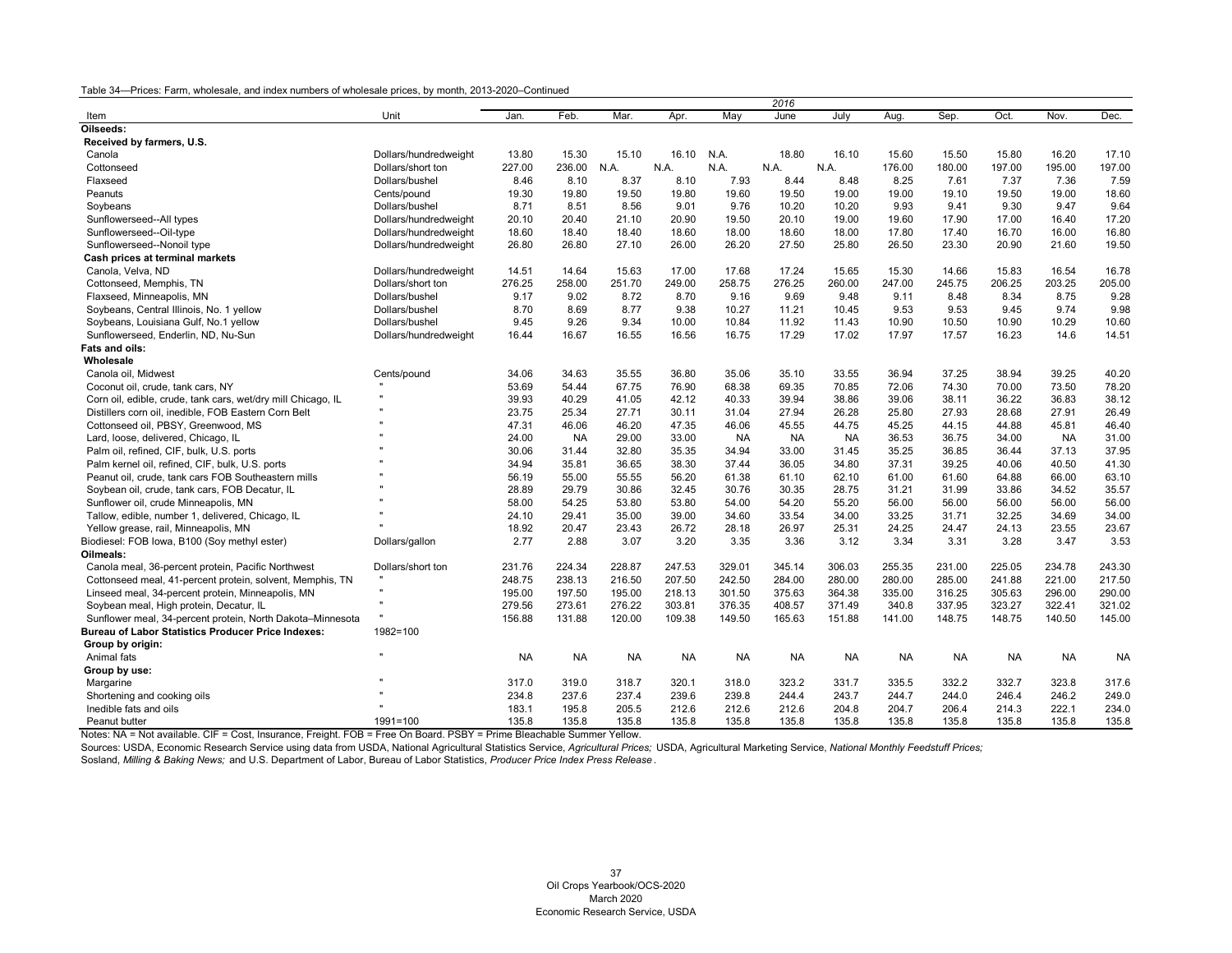| Unit<br>Feb.<br>Mar.<br>May<br>June<br>July<br>Sep.<br>Oct.<br>Nov.<br>Dec.<br>Jan.<br>Apr.<br>Aug.<br>Item<br>Oilseeds:<br>Received by farmers, U.S.<br>17.20<br>Canola<br>Dollars/hundredweight<br>17.30<br>17.40<br>17.60<br>18.00<br>16.80<br>17.40<br>17.80<br>17.70<br>17.30<br>16.70<br>16.70<br>Dollars/short ton<br>199.00<br>203.00<br>N.A.<br>N.A.<br>N.A.<br>127.00<br>124.00<br>138.00<br>144.00<br>143.00<br>Cottonseed<br>N.A.<br>N.A.<br>Dollars/bushel<br>8.26<br>7.86<br>8.34<br>8.96<br>8.52<br>8.40<br>9.30<br>9.55<br>9.23<br>9.21<br>9.34<br>Flaxseed<br>8.03<br>20.50<br>23.00<br>23.70<br>23.20<br>24.10<br>Peanuts<br>Cents/pound<br>19.80<br>20.10<br>20.60<br>19.80<br>19.40<br>19.70<br>19.80<br>9.22<br>9.30<br>9.71<br>9.86<br>9.69<br>9.33<br>9.29<br>9.10<br>9.42<br>9.24<br>9.35<br>9.18<br>Soybeans<br>Dollars/bushel<br>16.80<br>16.60<br>17.00<br>17.20<br>17.60<br>17.40<br>17.90<br>17.30<br>17.60<br>17.90<br>19.10<br>17.40<br>Sunflowerseed--All types<br>Dollars/hundredweight<br>17.30<br>16.80<br>17.30<br>16.10<br>17.10<br>17.70<br>18.50<br>17.20<br>16.50<br>16.10<br>16.70<br>Sunflowerseed--Oil-type<br>Dollars/hundredweight<br>17.10<br>18.90<br>22.60<br>23.30<br>20.90<br>21.70<br>22.10<br>20.50<br>20.00<br>Sunflowerseed--Nonoil type<br>20.60<br>21.40<br>19.80<br>23.10<br>Dollars/hundredweight<br>Cash prices at terminal markets<br>Canola, Velva, ND<br>17.69<br>17.56<br>17.41<br>17.71<br>17.27<br>Dollars/hundredweight<br>17.14<br>17.34<br>16.56<br>17.00<br>17.47<br>18.54<br>17.48<br>199.20<br>194.50<br>180.75<br>178.00<br>178.80<br>194.75<br>201.67<br>198.00<br>221.25<br>154.00<br>136.25<br>144.33<br>Cottonseed, Memphis, TN<br>Dollars/short ton<br>9.99<br>10.30<br>Flaxseed, Minneapolis, MN<br>Dollars/bushel<br>9.50<br>9.50<br>9.66<br>9.25<br>9.28<br>9.25<br>9.31<br>10.52<br>10.55<br>10.30<br>10.09<br>10.06<br>9.63<br>9.13<br>9.24<br>8.99<br>9.66<br>9.18<br>9.34<br>9.32<br>9.42<br>9.38<br>Soybeans, Central Illinois, No. 1 yellow<br>Dollars/bushel<br>9.96<br>Dollars/bushel<br>10.74<br>10.70<br>10.29<br>9.73<br>9.94<br>9.58<br>10.32<br>9.95<br>10.09<br>10.05<br>10.06<br>Soybeans, Louisiana Gulf, No.1 yellow<br>14.90<br>14.90<br>15.60<br>17.16<br>17.51<br>16.98<br>16.82<br>17.37<br>17.43<br>Sunflowerseed, Enderlin, ND, Nu-Sun<br>15.09<br>15.16<br>15.26<br>Dollars/hundredweight<br>Fats and oils:<br>Wholesale<br>37.85<br>39.75<br>39.69<br>Canola oil, Midwest<br>Cents/pound<br>38.69<br>37.25<br>37.30<br>36.13<br>37.06<br>41.19<br>41.15<br>39.06<br>38.65<br>83.63<br>90.00<br>73.90<br>82.81<br>84.00<br>83.60<br>81.00<br>85.88<br>86.63<br>68.50<br>72.25<br>72.10<br>Coconut oil, crude, tank cars, NY<br>37.89<br>37.90<br>37.63<br>37.71<br>38.00<br>37.53<br>36.75<br>36.48<br>34.96<br>34.46<br>33.96<br>Corn oil, edible, crude, tank cars, wet/dry mill Chicago, IL<br>38.11<br>Distillers corn oil, inedible, FOB Eastern Corn Belt<br>26.56<br>27.24<br>28.01<br>27.29<br>29.26<br>29.97<br>28.71<br>29.05<br>27.07<br>26.06<br>24.20<br>28.43<br>Cottonseed oil, PBSY, Greenwood, MS<br>41.50<br>37.56<br>38.63<br>38.60<br>38.88<br>36.38<br>38.45<br>37.06<br>37.00<br>34.25<br>44.56<br>39.45<br>35.75<br>38.17<br>37.00<br>Lard, loose, delivered, Chicago, IL<br>30.10<br><b>NA</b><br><b>NA</b><br><b>NA</b><br><b>NA</b><br>34.50<br><b>NA</b><br><b>NA</b><br>36.00<br>37.75<br>37.38<br>35.90<br>34.06<br>36.31<br>35.05<br>35.19<br>35.06<br>36.44<br>36.19<br>35.44<br>33.25<br>Palm oil, refined, CIF, bulk, U.S. ports<br>40.38<br>39.56<br>37.38<br>39.63<br>39.69<br>36.88<br>45.75<br>Palm kernel oil, refined, CIF, bulk, U.S. ports<br>38.50<br>39.06<br>38.30<br>39.00<br>38.94<br>66.60<br>Peanut oil, crude, tank cars FOB Southeastern mills<br>62.88<br>63.13<br>65.80<br>69.69<br>70.75<br>76.20<br>75.75<br>69.63<br>65.44<br>65.00<br>65.20<br>Soybean oil, crude, tank cars, FOB Decatur, IL<br>33.58<br>32.00<br>30.86<br>29.57<br>30.60<br>30.74<br>32.82<br>33.17<br>33.28<br>32.35<br>33.43<br>32.27<br>56.00<br>52.00<br>51.00<br>52.75<br>55.20<br>56.00<br>55.50<br>54.80<br>Sunflower oil, crude Minneapolis, MN<br>55.00<br>50.50<br>50.80<br>51.25<br>Tallow, edible, number 1, delivered, Chicago, IL<br>34.00<br>34.50<br>33.80<br>33.50<br>35.91<br>36.60<br>36.89<br>35.78<br>35.08<br>32.06<br>33.44<br>31.63<br>Yellow grease, rail, Minneapolis, MN<br>23.28<br>23.53<br>24.00<br>24.69<br>25.93<br>27.72<br>27.78<br>28.05<br>28.16<br>25.00<br>23.63<br>19.17<br>Biodiesel: FOB Iowa, B100 (Soy methyl ester)<br>3.15<br>3.06<br>3.08<br>3.21<br>3.14<br>3.24<br>3.25<br>3.26<br>3.18<br>3.23<br>3.10<br>3.07<br>Dollars/gallon<br>Oilmeals:<br>262.33<br>255.74<br>Canola meal, 36-percent protein, Pacific Northwest<br>267.41<br>276.90<br>276.33<br>270.66<br>279.64<br>307.73<br>289.45<br>257.73<br>266.53<br>Dollars/short ton<br>281.66<br>200.83<br>228.75<br>232.50<br>223.50<br>221.88<br>210.63<br>195.00<br>179.50<br>179.38<br>198.50<br>213.75<br>229.00<br>Cottonseed meal, 41-percent protein, solvent, Memphis, TN<br>290.00<br>297.00<br>299.38<br>297.50<br>290.00<br>282.63<br>Linseed meal, 34-percent protein, Minneapolis, MN<br>364.38<br>335.00<br>316.25<br>305.63<br>296.00<br>291.25<br>332.34<br>334.42<br>320.34<br>305.67<br>307.63<br>300.72<br>326.04<br>301.05<br>307.70<br>315.23<br>313.52<br>319.22<br>Soybean meal, High protein, Decatur, IL<br>Sunflower meal, 34-percent protein, North Dakota-Minnesota<br>159.00<br>161.88<br>155.00<br>147.50<br>144.00<br>140.00<br>130.63<br>134.50<br>134.38<br>153.00<br>165.00<br>185.00<br><b>Bureau of Labor Statistics Producer Price Indexes:</b><br>1982=100<br>Group by origin:<br><b>NA</b><br><b>NA</b><br><b>NA</b><br><b>NA</b><br>Animal fats<br><b>NA</b><br><b>NA</b><br><b>NA</b><br><b>NA</b><br><b>NA</b><br><b>NA</b><br><b>NA</b><br><b>NA</b><br>Group by use:<br>Margarine<br>318.0<br>318.1<br>318.2<br>318.5<br>316.2<br>322.8<br>318.1<br>317.3<br>320.8<br>311.6<br>314.7<br>317.2<br>255.2<br>252.9<br>256.2<br>257.2<br>259.3<br>254.9<br>257.3<br>259.3<br>257.7<br>256.7<br>258.8<br>257.7<br>Shortening and cooking oils<br>229.2<br>222.2<br>Inedible fats and oils<br>231.5<br>225.8<br>218.9<br>215.2<br>223.4<br>222.7<br>228.9<br>228.0<br>230.5<br>225.9 |               |              |       |       |       |       |       | 2017  |       |       |       |       |       |       |
|-------------------------------------------------------------------------------------------------------------------------------------------------------------------------------------------------------------------------------------------------------------------------------------------------------------------------------------------------------------------------------------------------------------------------------------------------------------------------------------------------------------------------------------------------------------------------------------------------------------------------------------------------------------------------------------------------------------------------------------------------------------------------------------------------------------------------------------------------------------------------------------------------------------------------------------------------------------------------------------------------------------------------------------------------------------------------------------------------------------------------------------------------------------------------------------------------------------------------------------------------------------------------------------------------------------------------------------------------------------------------------------------------------------------------------------------------------------------------------------------------------------------------------------------------------------------------------------------------------------------------------------------------------------------------------------------------------------------------------------------------------------------------------------------------------------------------------------------------------------------------------------------------------------------------------------------------------------------------------------------------------------------------------------------------------------------------------------------------------------------------------------------------------------------------------------------------------------------------------------------------------------------------------------------------------------------------------------------------------------------------------------------------------------------------------------------------------------------------------------------------------------------------------------------------------------------------------------------------------------------------------------------------------------------------------------------------------------------------------------------------------------------------------------------------------------------------------------------------------------------------------------------------------------------------------------------------------------------------------------------------------------------------------------------------------------------------------------------------------------------------------------------------------------------------------------------------------------------------------------------------------------------------------------------------------------------------------------------------------------------------------------------------------------------------------------------------------------------------------------------------------------------------------------------------------------------------------------------------------------------------------------------------------------------------------------------------------------------------------------------------------------------------------------------------------------------------------------------------------------------------------------------------------------------------------------------------------------------------------------------------------------------------------------------------------------------------------------------------------------------------------------------------------------------------------------------------------------------------------------------------------------------------------------------------------------------------------------------------------------------------------------------------------------------------------------------------------------------------------------------------------------------------------------------------------------------------------------------------------------------------------------------------------------------------------------------------------------------------------------------------------------------------------------------------------------------------------------------------------------------------------------------------------------------------------------------------------------------------------------------------------------------------------------------------------------------------------------------------------------------------------------------------------------------------------------------------------------------------------------------------------------------------------------------------------------------------------------------------------------------------------------------------------------------------------------------------------------------------------------------------------------------------------------------------------------------------------------------------------------------------------------------------------------------------------------------------------------------------------------------------------------------------------------------------------------------------------------------------------------------------------------------------------------------------------------------------------------------------------------------------------------------------------------------------------------------------------------------------------------------------------------------------------------------------------------------------------------------------------------------------------------------------------------------------------------------------------------------------------------------|---------------|--------------|-------|-------|-------|-------|-------|-------|-------|-------|-------|-------|-------|-------|
|                                                                                                                                                                                                                                                                                                                                                                                                                                                                                                                                                                                                                                                                                                                                                                                                                                                                                                                                                                                                                                                                                                                                                                                                                                                                                                                                                                                                                                                                                                                                                                                                                                                                                                                                                                                                                                                                                                                                                                                                                                                                                                                                                                                                                                                                                                                                                                                                                                                                                                                                                                                                                                                                                                                                                                                                                                                                                                                                                                                                                                                                                                                                                                                                                                                                                                                                                                                                                                                                                                                                                                                                                                                                                                                                                                                                                                                                                                                                                                                                                                                                                                                                                                                                                                                                                                                                                                                                                                                                                                                                                                                                                                                                                                                                                                                                                                                                                                                                                                                                                                                                                                                                                                                                                                                                                                                                                                                                                                                                                                                                                                                                                                                                                                                                                                                                                                                                                                                                                                                                                                                                                                                                                                                                                                                                                                                                                                   |               |              |       |       |       |       |       |       |       |       |       |       |       |       |
|                                                                                                                                                                                                                                                                                                                                                                                                                                                                                                                                                                                                                                                                                                                                                                                                                                                                                                                                                                                                                                                                                                                                                                                                                                                                                                                                                                                                                                                                                                                                                                                                                                                                                                                                                                                                                                                                                                                                                                                                                                                                                                                                                                                                                                                                                                                                                                                                                                                                                                                                                                                                                                                                                                                                                                                                                                                                                                                                                                                                                                                                                                                                                                                                                                                                                                                                                                                                                                                                                                                                                                                                                                                                                                                                                                                                                                                                                                                                                                                                                                                                                                                                                                                                                                                                                                                                                                                                                                                                                                                                                                                                                                                                                                                                                                                                                                                                                                                                                                                                                                                                                                                                                                                                                                                                                                                                                                                                                                                                                                                                                                                                                                                                                                                                                                                                                                                                                                                                                                                                                                                                                                                                                                                                                                                                                                                                                                   |               |              |       |       |       |       |       |       |       |       |       |       |       |       |
|                                                                                                                                                                                                                                                                                                                                                                                                                                                                                                                                                                                                                                                                                                                                                                                                                                                                                                                                                                                                                                                                                                                                                                                                                                                                                                                                                                                                                                                                                                                                                                                                                                                                                                                                                                                                                                                                                                                                                                                                                                                                                                                                                                                                                                                                                                                                                                                                                                                                                                                                                                                                                                                                                                                                                                                                                                                                                                                                                                                                                                                                                                                                                                                                                                                                                                                                                                                                                                                                                                                                                                                                                                                                                                                                                                                                                                                                                                                                                                                                                                                                                                                                                                                                                                                                                                                                                                                                                                                                                                                                                                                                                                                                                                                                                                                                                                                                                                                                                                                                                                                                                                                                                                                                                                                                                                                                                                                                                                                                                                                                                                                                                                                                                                                                                                                                                                                                                                                                                                                                                                                                                                                                                                                                                                                                                                                                                                   |               |              |       |       |       |       |       |       |       |       |       |       |       |       |
|                                                                                                                                                                                                                                                                                                                                                                                                                                                                                                                                                                                                                                                                                                                                                                                                                                                                                                                                                                                                                                                                                                                                                                                                                                                                                                                                                                                                                                                                                                                                                                                                                                                                                                                                                                                                                                                                                                                                                                                                                                                                                                                                                                                                                                                                                                                                                                                                                                                                                                                                                                                                                                                                                                                                                                                                                                                                                                                                                                                                                                                                                                                                                                                                                                                                                                                                                                                                                                                                                                                                                                                                                                                                                                                                                                                                                                                                                                                                                                                                                                                                                                                                                                                                                                                                                                                                                                                                                                                                                                                                                                                                                                                                                                                                                                                                                                                                                                                                                                                                                                                                                                                                                                                                                                                                                                                                                                                                                                                                                                                                                                                                                                                                                                                                                                                                                                                                                                                                                                                                                                                                                                                                                                                                                                                                                                                                                                   |               |              |       |       |       |       |       |       |       |       |       |       |       |       |
|                                                                                                                                                                                                                                                                                                                                                                                                                                                                                                                                                                                                                                                                                                                                                                                                                                                                                                                                                                                                                                                                                                                                                                                                                                                                                                                                                                                                                                                                                                                                                                                                                                                                                                                                                                                                                                                                                                                                                                                                                                                                                                                                                                                                                                                                                                                                                                                                                                                                                                                                                                                                                                                                                                                                                                                                                                                                                                                                                                                                                                                                                                                                                                                                                                                                                                                                                                                                                                                                                                                                                                                                                                                                                                                                                                                                                                                                                                                                                                                                                                                                                                                                                                                                                                                                                                                                                                                                                                                                                                                                                                                                                                                                                                                                                                                                                                                                                                                                                                                                                                                                                                                                                                                                                                                                                                                                                                                                                                                                                                                                                                                                                                                                                                                                                                                                                                                                                                                                                                                                                                                                                                                                                                                                                                                                                                                                                                   |               |              |       |       |       |       |       |       |       |       |       |       |       |       |
|                                                                                                                                                                                                                                                                                                                                                                                                                                                                                                                                                                                                                                                                                                                                                                                                                                                                                                                                                                                                                                                                                                                                                                                                                                                                                                                                                                                                                                                                                                                                                                                                                                                                                                                                                                                                                                                                                                                                                                                                                                                                                                                                                                                                                                                                                                                                                                                                                                                                                                                                                                                                                                                                                                                                                                                                                                                                                                                                                                                                                                                                                                                                                                                                                                                                                                                                                                                                                                                                                                                                                                                                                                                                                                                                                                                                                                                                                                                                                                                                                                                                                                                                                                                                                                                                                                                                                                                                                                                                                                                                                                                                                                                                                                                                                                                                                                                                                                                                                                                                                                                                                                                                                                                                                                                                                                                                                                                                                                                                                                                                                                                                                                                                                                                                                                                                                                                                                                                                                                                                                                                                                                                                                                                                                                                                                                                                                                   |               |              |       |       |       |       |       |       |       |       |       |       |       |       |
|                                                                                                                                                                                                                                                                                                                                                                                                                                                                                                                                                                                                                                                                                                                                                                                                                                                                                                                                                                                                                                                                                                                                                                                                                                                                                                                                                                                                                                                                                                                                                                                                                                                                                                                                                                                                                                                                                                                                                                                                                                                                                                                                                                                                                                                                                                                                                                                                                                                                                                                                                                                                                                                                                                                                                                                                                                                                                                                                                                                                                                                                                                                                                                                                                                                                                                                                                                                                                                                                                                                                                                                                                                                                                                                                                                                                                                                                                                                                                                                                                                                                                                                                                                                                                                                                                                                                                                                                                                                                                                                                                                                                                                                                                                                                                                                                                                                                                                                                                                                                                                                                                                                                                                                                                                                                                                                                                                                                                                                                                                                                                                                                                                                                                                                                                                                                                                                                                                                                                                                                                                                                                                                                                                                                                                                                                                                                                                   |               |              |       |       |       |       |       |       |       |       |       |       |       |       |
|                                                                                                                                                                                                                                                                                                                                                                                                                                                                                                                                                                                                                                                                                                                                                                                                                                                                                                                                                                                                                                                                                                                                                                                                                                                                                                                                                                                                                                                                                                                                                                                                                                                                                                                                                                                                                                                                                                                                                                                                                                                                                                                                                                                                                                                                                                                                                                                                                                                                                                                                                                                                                                                                                                                                                                                                                                                                                                                                                                                                                                                                                                                                                                                                                                                                                                                                                                                                                                                                                                                                                                                                                                                                                                                                                                                                                                                                                                                                                                                                                                                                                                                                                                                                                                                                                                                                                                                                                                                                                                                                                                                                                                                                                                                                                                                                                                                                                                                                                                                                                                                                                                                                                                                                                                                                                                                                                                                                                                                                                                                                                                                                                                                                                                                                                                                                                                                                                                                                                                                                                                                                                                                                                                                                                                                                                                                                                                   |               |              |       |       |       |       |       |       |       |       |       |       |       |       |
|                                                                                                                                                                                                                                                                                                                                                                                                                                                                                                                                                                                                                                                                                                                                                                                                                                                                                                                                                                                                                                                                                                                                                                                                                                                                                                                                                                                                                                                                                                                                                                                                                                                                                                                                                                                                                                                                                                                                                                                                                                                                                                                                                                                                                                                                                                                                                                                                                                                                                                                                                                                                                                                                                                                                                                                                                                                                                                                                                                                                                                                                                                                                                                                                                                                                                                                                                                                                                                                                                                                                                                                                                                                                                                                                                                                                                                                                                                                                                                                                                                                                                                                                                                                                                                                                                                                                                                                                                                                                                                                                                                                                                                                                                                                                                                                                                                                                                                                                                                                                                                                                                                                                                                                                                                                                                                                                                                                                                                                                                                                                                                                                                                                                                                                                                                                                                                                                                                                                                                                                                                                                                                                                                                                                                                                                                                                                                                   |               |              |       |       |       |       |       |       |       |       |       |       |       |       |
|                                                                                                                                                                                                                                                                                                                                                                                                                                                                                                                                                                                                                                                                                                                                                                                                                                                                                                                                                                                                                                                                                                                                                                                                                                                                                                                                                                                                                                                                                                                                                                                                                                                                                                                                                                                                                                                                                                                                                                                                                                                                                                                                                                                                                                                                                                                                                                                                                                                                                                                                                                                                                                                                                                                                                                                                                                                                                                                                                                                                                                                                                                                                                                                                                                                                                                                                                                                                                                                                                                                                                                                                                                                                                                                                                                                                                                                                                                                                                                                                                                                                                                                                                                                                                                                                                                                                                                                                                                                                                                                                                                                                                                                                                                                                                                                                                                                                                                                                                                                                                                                                                                                                                                                                                                                                                                                                                                                                                                                                                                                                                                                                                                                                                                                                                                                                                                                                                                                                                                                                                                                                                                                                                                                                                                                                                                                                                                   |               |              |       |       |       |       |       |       |       |       |       |       |       |       |
|                                                                                                                                                                                                                                                                                                                                                                                                                                                                                                                                                                                                                                                                                                                                                                                                                                                                                                                                                                                                                                                                                                                                                                                                                                                                                                                                                                                                                                                                                                                                                                                                                                                                                                                                                                                                                                                                                                                                                                                                                                                                                                                                                                                                                                                                                                                                                                                                                                                                                                                                                                                                                                                                                                                                                                                                                                                                                                                                                                                                                                                                                                                                                                                                                                                                                                                                                                                                                                                                                                                                                                                                                                                                                                                                                                                                                                                                                                                                                                                                                                                                                                                                                                                                                                                                                                                                                                                                                                                                                                                                                                                                                                                                                                                                                                                                                                                                                                                                                                                                                                                                                                                                                                                                                                                                                                                                                                                                                                                                                                                                                                                                                                                                                                                                                                                                                                                                                                                                                                                                                                                                                                                                                                                                                                                                                                                                                                   |               |              |       |       |       |       |       |       |       |       |       |       |       |       |
|                                                                                                                                                                                                                                                                                                                                                                                                                                                                                                                                                                                                                                                                                                                                                                                                                                                                                                                                                                                                                                                                                                                                                                                                                                                                                                                                                                                                                                                                                                                                                                                                                                                                                                                                                                                                                                                                                                                                                                                                                                                                                                                                                                                                                                                                                                                                                                                                                                                                                                                                                                                                                                                                                                                                                                                                                                                                                                                                                                                                                                                                                                                                                                                                                                                                                                                                                                                                                                                                                                                                                                                                                                                                                                                                                                                                                                                                                                                                                                                                                                                                                                                                                                                                                                                                                                                                                                                                                                                                                                                                                                                                                                                                                                                                                                                                                                                                                                                                                                                                                                                                                                                                                                                                                                                                                                                                                                                                                                                                                                                                                                                                                                                                                                                                                                                                                                                                                                                                                                                                                                                                                                                                                                                                                                                                                                                                                                   |               |              |       |       |       |       |       |       |       |       |       |       |       |       |
|                                                                                                                                                                                                                                                                                                                                                                                                                                                                                                                                                                                                                                                                                                                                                                                                                                                                                                                                                                                                                                                                                                                                                                                                                                                                                                                                                                                                                                                                                                                                                                                                                                                                                                                                                                                                                                                                                                                                                                                                                                                                                                                                                                                                                                                                                                                                                                                                                                                                                                                                                                                                                                                                                                                                                                                                                                                                                                                                                                                                                                                                                                                                                                                                                                                                                                                                                                                                                                                                                                                                                                                                                                                                                                                                                                                                                                                                                                                                                                                                                                                                                                                                                                                                                                                                                                                                                                                                                                                                                                                                                                                                                                                                                                                                                                                                                                                                                                                                                                                                                                                                                                                                                                                                                                                                                                                                                                                                                                                                                                                                                                                                                                                                                                                                                                                                                                                                                                                                                                                                                                                                                                                                                                                                                                                                                                                                                                   |               |              |       |       |       |       |       |       |       |       |       |       |       |       |
|                                                                                                                                                                                                                                                                                                                                                                                                                                                                                                                                                                                                                                                                                                                                                                                                                                                                                                                                                                                                                                                                                                                                                                                                                                                                                                                                                                                                                                                                                                                                                                                                                                                                                                                                                                                                                                                                                                                                                                                                                                                                                                                                                                                                                                                                                                                                                                                                                                                                                                                                                                                                                                                                                                                                                                                                                                                                                                                                                                                                                                                                                                                                                                                                                                                                                                                                                                                                                                                                                                                                                                                                                                                                                                                                                                                                                                                                                                                                                                                                                                                                                                                                                                                                                                                                                                                                                                                                                                                                                                                                                                                                                                                                                                                                                                                                                                                                                                                                                                                                                                                                                                                                                                                                                                                                                                                                                                                                                                                                                                                                                                                                                                                                                                                                                                                                                                                                                                                                                                                                                                                                                                                                                                                                                                                                                                                                                                   |               |              |       |       |       |       |       |       |       |       |       |       |       |       |
|                                                                                                                                                                                                                                                                                                                                                                                                                                                                                                                                                                                                                                                                                                                                                                                                                                                                                                                                                                                                                                                                                                                                                                                                                                                                                                                                                                                                                                                                                                                                                                                                                                                                                                                                                                                                                                                                                                                                                                                                                                                                                                                                                                                                                                                                                                                                                                                                                                                                                                                                                                                                                                                                                                                                                                                                                                                                                                                                                                                                                                                                                                                                                                                                                                                                                                                                                                                                                                                                                                                                                                                                                                                                                                                                                                                                                                                                                                                                                                                                                                                                                                                                                                                                                                                                                                                                                                                                                                                                                                                                                                                                                                                                                                                                                                                                                                                                                                                                                                                                                                                                                                                                                                                                                                                                                                                                                                                                                                                                                                                                                                                                                                                                                                                                                                                                                                                                                                                                                                                                                                                                                                                                                                                                                                                                                                                                                                   |               |              |       |       |       |       |       |       |       |       |       |       |       |       |
|                                                                                                                                                                                                                                                                                                                                                                                                                                                                                                                                                                                                                                                                                                                                                                                                                                                                                                                                                                                                                                                                                                                                                                                                                                                                                                                                                                                                                                                                                                                                                                                                                                                                                                                                                                                                                                                                                                                                                                                                                                                                                                                                                                                                                                                                                                                                                                                                                                                                                                                                                                                                                                                                                                                                                                                                                                                                                                                                                                                                                                                                                                                                                                                                                                                                                                                                                                                                                                                                                                                                                                                                                                                                                                                                                                                                                                                                                                                                                                                                                                                                                                                                                                                                                                                                                                                                                                                                                                                                                                                                                                                                                                                                                                                                                                                                                                                                                                                                                                                                                                                                                                                                                                                                                                                                                                                                                                                                                                                                                                                                                                                                                                                                                                                                                                                                                                                                                                                                                                                                                                                                                                                                                                                                                                                                                                                                                                   |               |              |       |       |       |       |       |       |       |       |       |       |       |       |
|                                                                                                                                                                                                                                                                                                                                                                                                                                                                                                                                                                                                                                                                                                                                                                                                                                                                                                                                                                                                                                                                                                                                                                                                                                                                                                                                                                                                                                                                                                                                                                                                                                                                                                                                                                                                                                                                                                                                                                                                                                                                                                                                                                                                                                                                                                                                                                                                                                                                                                                                                                                                                                                                                                                                                                                                                                                                                                                                                                                                                                                                                                                                                                                                                                                                                                                                                                                                                                                                                                                                                                                                                                                                                                                                                                                                                                                                                                                                                                                                                                                                                                                                                                                                                                                                                                                                                                                                                                                                                                                                                                                                                                                                                                                                                                                                                                                                                                                                                                                                                                                                                                                                                                                                                                                                                                                                                                                                                                                                                                                                                                                                                                                                                                                                                                                                                                                                                                                                                                                                                                                                                                                                                                                                                                                                                                                                                                   |               |              |       |       |       |       |       |       |       |       |       |       |       |       |
|                                                                                                                                                                                                                                                                                                                                                                                                                                                                                                                                                                                                                                                                                                                                                                                                                                                                                                                                                                                                                                                                                                                                                                                                                                                                                                                                                                                                                                                                                                                                                                                                                                                                                                                                                                                                                                                                                                                                                                                                                                                                                                                                                                                                                                                                                                                                                                                                                                                                                                                                                                                                                                                                                                                                                                                                                                                                                                                                                                                                                                                                                                                                                                                                                                                                                                                                                                                                                                                                                                                                                                                                                                                                                                                                                                                                                                                                                                                                                                                                                                                                                                                                                                                                                                                                                                                                                                                                                                                                                                                                                                                                                                                                                                                                                                                                                                                                                                                                                                                                                                                                                                                                                                                                                                                                                                                                                                                                                                                                                                                                                                                                                                                                                                                                                                                                                                                                                                                                                                                                                                                                                                                                                                                                                                                                                                                                                                   |               |              |       |       |       |       |       |       |       |       |       |       |       |       |
|                                                                                                                                                                                                                                                                                                                                                                                                                                                                                                                                                                                                                                                                                                                                                                                                                                                                                                                                                                                                                                                                                                                                                                                                                                                                                                                                                                                                                                                                                                                                                                                                                                                                                                                                                                                                                                                                                                                                                                                                                                                                                                                                                                                                                                                                                                                                                                                                                                                                                                                                                                                                                                                                                                                                                                                                                                                                                                                                                                                                                                                                                                                                                                                                                                                                                                                                                                                                                                                                                                                                                                                                                                                                                                                                                                                                                                                                                                                                                                                                                                                                                                                                                                                                                                                                                                                                                                                                                                                                                                                                                                                                                                                                                                                                                                                                                                                                                                                                                                                                                                                                                                                                                                                                                                                                                                                                                                                                                                                                                                                                                                                                                                                                                                                                                                                                                                                                                                                                                                                                                                                                                                                                                                                                                                                                                                                                                                   |               |              |       |       |       |       |       |       |       |       |       |       |       |       |
|                                                                                                                                                                                                                                                                                                                                                                                                                                                                                                                                                                                                                                                                                                                                                                                                                                                                                                                                                                                                                                                                                                                                                                                                                                                                                                                                                                                                                                                                                                                                                                                                                                                                                                                                                                                                                                                                                                                                                                                                                                                                                                                                                                                                                                                                                                                                                                                                                                                                                                                                                                                                                                                                                                                                                                                                                                                                                                                                                                                                                                                                                                                                                                                                                                                                                                                                                                                                                                                                                                                                                                                                                                                                                                                                                                                                                                                                                                                                                                                                                                                                                                                                                                                                                                                                                                                                                                                                                                                                                                                                                                                                                                                                                                                                                                                                                                                                                                                                                                                                                                                                                                                                                                                                                                                                                                                                                                                                                                                                                                                                                                                                                                                                                                                                                                                                                                                                                                                                                                                                                                                                                                                                                                                                                                                                                                                                                                   |               |              |       |       |       |       |       |       |       |       |       |       |       |       |
|                                                                                                                                                                                                                                                                                                                                                                                                                                                                                                                                                                                                                                                                                                                                                                                                                                                                                                                                                                                                                                                                                                                                                                                                                                                                                                                                                                                                                                                                                                                                                                                                                                                                                                                                                                                                                                                                                                                                                                                                                                                                                                                                                                                                                                                                                                                                                                                                                                                                                                                                                                                                                                                                                                                                                                                                                                                                                                                                                                                                                                                                                                                                                                                                                                                                                                                                                                                                                                                                                                                                                                                                                                                                                                                                                                                                                                                                                                                                                                                                                                                                                                                                                                                                                                                                                                                                                                                                                                                                                                                                                                                                                                                                                                                                                                                                                                                                                                                                                                                                                                                                                                                                                                                                                                                                                                                                                                                                                                                                                                                                                                                                                                                                                                                                                                                                                                                                                                                                                                                                                                                                                                                                                                                                                                                                                                                                                                   |               |              |       |       |       |       |       |       |       |       |       |       |       |       |
|                                                                                                                                                                                                                                                                                                                                                                                                                                                                                                                                                                                                                                                                                                                                                                                                                                                                                                                                                                                                                                                                                                                                                                                                                                                                                                                                                                                                                                                                                                                                                                                                                                                                                                                                                                                                                                                                                                                                                                                                                                                                                                                                                                                                                                                                                                                                                                                                                                                                                                                                                                                                                                                                                                                                                                                                                                                                                                                                                                                                                                                                                                                                                                                                                                                                                                                                                                                                                                                                                                                                                                                                                                                                                                                                                                                                                                                                                                                                                                                                                                                                                                                                                                                                                                                                                                                                                                                                                                                                                                                                                                                                                                                                                                                                                                                                                                                                                                                                                                                                                                                                                                                                                                                                                                                                                                                                                                                                                                                                                                                                                                                                                                                                                                                                                                                                                                                                                                                                                                                                                                                                                                                                                                                                                                                                                                                                                                   |               |              |       |       |       |       |       |       |       |       |       |       |       |       |
|                                                                                                                                                                                                                                                                                                                                                                                                                                                                                                                                                                                                                                                                                                                                                                                                                                                                                                                                                                                                                                                                                                                                                                                                                                                                                                                                                                                                                                                                                                                                                                                                                                                                                                                                                                                                                                                                                                                                                                                                                                                                                                                                                                                                                                                                                                                                                                                                                                                                                                                                                                                                                                                                                                                                                                                                                                                                                                                                                                                                                                                                                                                                                                                                                                                                                                                                                                                                                                                                                                                                                                                                                                                                                                                                                                                                                                                                                                                                                                                                                                                                                                                                                                                                                                                                                                                                                                                                                                                                                                                                                                                                                                                                                                                                                                                                                                                                                                                                                                                                                                                                                                                                                                                                                                                                                                                                                                                                                                                                                                                                                                                                                                                                                                                                                                                                                                                                                                                                                                                                                                                                                                                                                                                                                                                                                                                                                                   |               |              |       |       |       |       |       |       |       |       |       |       |       |       |
|                                                                                                                                                                                                                                                                                                                                                                                                                                                                                                                                                                                                                                                                                                                                                                                                                                                                                                                                                                                                                                                                                                                                                                                                                                                                                                                                                                                                                                                                                                                                                                                                                                                                                                                                                                                                                                                                                                                                                                                                                                                                                                                                                                                                                                                                                                                                                                                                                                                                                                                                                                                                                                                                                                                                                                                                                                                                                                                                                                                                                                                                                                                                                                                                                                                                                                                                                                                                                                                                                                                                                                                                                                                                                                                                                                                                                                                                                                                                                                                                                                                                                                                                                                                                                                                                                                                                                                                                                                                                                                                                                                                                                                                                                                                                                                                                                                                                                                                                                                                                                                                                                                                                                                                                                                                                                                                                                                                                                                                                                                                                                                                                                                                                                                                                                                                                                                                                                                                                                                                                                                                                                                                                                                                                                                                                                                                                                                   |               |              |       |       |       |       |       |       |       |       |       |       |       |       |
|                                                                                                                                                                                                                                                                                                                                                                                                                                                                                                                                                                                                                                                                                                                                                                                                                                                                                                                                                                                                                                                                                                                                                                                                                                                                                                                                                                                                                                                                                                                                                                                                                                                                                                                                                                                                                                                                                                                                                                                                                                                                                                                                                                                                                                                                                                                                                                                                                                                                                                                                                                                                                                                                                                                                                                                                                                                                                                                                                                                                                                                                                                                                                                                                                                                                                                                                                                                                                                                                                                                                                                                                                                                                                                                                                                                                                                                                                                                                                                                                                                                                                                                                                                                                                                                                                                                                                                                                                                                                                                                                                                                                                                                                                                                                                                                                                                                                                                                                                                                                                                                                                                                                                                                                                                                                                                                                                                                                                                                                                                                                                                                                                                                                                                                                                                                                                                                                                                                                                                                                                                                                                                                                                                                                                                                                                                                                                                   |               |              |       |       |       |       |       |       |       |       |       |       |       |       |
|                                                                                                                                                                                                                                                                                                                                                                                                                                                                                                                                                                                                                                                                                                                                                                                                                                                                                                                                                                                                                                                                                                                                                                                                                                                                                                                                                                                                                                                                                                                                                                                                                                                                                                                                                                                                                                                                                                                                                                                                                                                                                                                                                                                                                                                                                                                                                                                                                                                                                                                                                                                                                                                                                                                                                                                                                                                                                                                                                                                                                                                                                                                                                                                                                                                                                                                                                                                                                                                                                                                                                                                                                                                                                                                                                                                                                                                                                                                                                                                                                                                                                                                                                                                                                                                                                                                                                                                                                                                                                                                                                                                                                                                                                                                                                                                                                                                                                                                                                                                                                                                                                                                                                                                                                                                                                                                                                                                                                                                                                                                                                                                                                                                                                                                                                                                                                                                                                                                                                                                                                                                                                                                                                                                                                                                                                                                                                                   |               |              |       |       |       |       |       |       |       |       |       |       |       |       |
|                                                                                                                                                                                                                                                                                                                                                                                                                                                                                                                                                                                                                                                                                                                                                                                                                                                                                                                                                                                                                                                                                                                                                                                                                                                                                                                                                                                                                                                                                                                                                                                                                                                                                                                                                                                                                                                                                                                                                                                                                                                                                                                                                                                                                                                                                                                                                                                                                                                                                                                                                                                                                                                                                                                                                                                                                                                                                                                                                                                                                                                                                                                                                                                                                                                                                                                                                                                                                                                                                                                                                                                                                                                                                                                                                                                                                                                                                                                                                                                                                                                                                                                                                                                                                                                                                                                                                                                                                                                                                                                                                                                                                                                                                                                                                                                                                                                                                                                                                                                                                                                                                                                                                                                                                                                                                                                                                                                                                                                                                                                                                                                                                                                                                                                                                                                                                                                                                                                                                                                                                                                                                                                                                                                                                                                                                                                                                                   |               |              |       |       |       |       |       |       |       |       |       |       |       |       |
|                                                                                                                                                                                                                                                                                                                                                                                                                                                                                                                                                                                                                                                                                                                                                                                                                                                                                                                                                                                                                                                                                                                                                                                                                                                                                                                                                                                                                                                                                                                                                                                                                                                                                                                                                                                                                                                                                                                                                                                                                                                                                                                                                                                                                                                                                                                                                                                                                                                                                                                                                                                                                                                                                                                                                                                                                                                                                                                                                                                                                                                                                                                                                                                                                                                                                                                                                                                                                                                                                                                                                                                                                                                                                                                                                                                                                                                                                                                                                                                                                                                                                                                                                                                                                                                                                                                                                                                                                                                                                                                                                                                                                                                                                                                                                                                                                                                                                                                                                                                                                                                                                                                                                                                                                                                                                                                                                                                                                                                                                                                                                                                                                                                                                                                                                                                                                                                                                                                                                                                                                                                                                                                                                                                                                                                                                                                                                                   |               |              |       |       |       |       |       |       |       |       |       |       |       |       |
|                                                                                                                                                                                                                                                                                                                                                                                                                                                                                                                                                                                                                                                                                                                                                                                                                                                                                                                                                                                                                                                                                                                                                                                                                                                                                                                                                                                                                                                                                                                                                                                                                                                                                                                                                                                                                                                                                                                                                                                                                                                                                                                                                                                                                                                                                                                                                                                                                                                                                                                                                                                                                                                                                                                                                                                                                                                                                                                                                                                                                                                                                                                                                                                                                                                                                                                                                                                                                                                                                                                                                                                                                                                                                                                                                                                                                                                                                                                                                                                                                                                                                                                                                                                                                                                                                                                                                                                                                                                                                                                                                                                                                                                                                                                                                                                                                                                                                                                                                                                                                                                                                                                                                                                                                                                                                                                                                                                                                                                                                                                                                                                                                                                                                                                                                                                                                                                                                                                                                                                                                                                                                                                                                                                                                                                                                                                                                                   |               |              |       |       |       |       |       |       |       |       |       |       |       |       |
|                                                                                                                                                                                                                                                                                                                                                                                                                                                                                                                                                                                                                                                                                                                                                                                                                                                                                                                                                                                                                                                                                                                                                                                                                                                                                                                                                                                                                                                                                                                                                                                                                                                                                                                                                                                                                                                                                                                                                                                                                                                                                                                                                                                                                                                                                                                                                                                                                                                                                                                                                                                                                                                                                                                                                                                                                                                                                                                                                                                                                                                                                                                                                                                                                                                                                                                                                                                                                                                                                                                                                                                                                                                                                                                                                                                                                                                                                                                                                                                                                                                                                                                                                                                                                                                                                                                                                                                                                                                                                                                                                                                                                                                                                                                                                                                                                                                                                                                                                                                                                                                                                                                                                                                                                                                                                                                                                                                                                                                                                                                                                                                                                                                                                                                                                                                                                                                                                                                                                                                                                                                                                                                                                                                                                                                                                                                                                                   |               |              |       |       |       |       |       |       |       |       |       |       |       |       |
|                                                                                                                                                                                                                                                                                                                                                                                                                                                                                                                                                                                                                                                                                                                                                                                                                                                                                                                                                                                                                                                                                                                                                                                                                                                                                                                                                                                                                                                                                                                                                                                                                                                                                                                                                                                                                                                                                                                                                                                                                                                                                                                                                                                                                                                                                                                                                                                                                                                                                                                                                                                                                                                                                                                                                                                                                                                                                                                                                                                                                                                                                                                                                                                                                                                                                                                                                                                                                                                                                                                                                                                                                                                                                                                                                                                                                                                                                                                                                                                                                                                                                                                                                                                                                                                                                                                                                                                                                                                                                                                                                                                                                                                                                                                                                                                                                                                                                                                                                                                                                                                                                                                                                                                                                                                                                                                                                                                                                                                                                                                                                                                                                                                                                                                                                                                                                                                                                                                                                                                                                                                                                                                                                                                                                                                                                                                                                                   |               |              |       |       |       |       |       |       |       |       |       |       |       |       |
|                                                                                                                                                                                                                                                                                                                                                                                                                                                                                                                                                                                                                                                                                                                                                                                                                                                                                                                                                                                                                                                                                                                                                                                                                                                                                                                                                                                                                                                                                                                                                                                                                                                                                                                                                                                                                                                                                                                                                                                                                                                                                                                                                                                                                                                                                                                                                                                                                                                                                                                                                                                                                                                                                                                                                                                                                                                                                                                                                                                                                                                                                                                                                                                                                                                                                                                                                                                                                                                                                                                                                                                                                                                                                                                                                                                                                                                                                                                                                                                                                                                                                                                                                                                                                                                                                                                                                                                                                                                                                                                                                                                                                                                                                                                                                                                                                                                                                                                                                                                                                                                                                                                                                                                                                                                                                                                                                                                                                                                                                                                                                                                                                                                                                                                                                                                                                                                                                                                                                                                                                                                                                                                                                                                                                                                                                                                                                                   |               |              |       |       |       |       |       |       |       |       |       |       |       |       |
|                                                                                                                                                                                                                                                                                                                                                                                                                                                                                                                                                                                                                                                                                                                                                                                                                                                                                                                                                                                                                                                                                                                                                                                                                                                                                                                                                                                                                                                                                                                                                                                                                                                                                                                                                                                                                                                                                                                                                                                                                                                                                                                                                                                                                                                                                                                                                                                                                                                                                                                                                                                                                                                                                                                                                                                                                                                                                                                                                                                                                                                                                                                                                                                                                                                                                                                                                                                                                                                                                                                                                                                                                                                                                                                                                                                                                                                                                                                                                                                                                                                                                                                                                                                                                                                                                                                                                                                                                                                                                                                                                                                                                                                                                                                                                                                                                                                                                                                                                                                                                                                                                                                                                                                                                                                                                                                                                                                                                                                                                                                                                                                                                                                                                                                                                                                                                                                                                                                                                                                                                                                                                                                                                                                                                                                                                                                                                                   |               |              |       |       |       |       |       |       |       |       |       |       |       |       |
|                                                                                                                                                                                                                                                                                                                                                                                                                                                                                                                                                                                                                                                                                                                                                                                                                                                                                                                                                                                                                                                                                                                                                                                                                                                                                                                                                                                                                                                                                                                                                                                                                                                                                                                                                                                                                                                                                                                                                                                                                                                                                                                                                                                                                                                                                                                                                                                                                                                                                                                                                                                                                                                                                                                                                                                                                                                                                                                                                                                                                                                                                                                                                                                                                                                                                                                                                                                                                                                                                                                                                                                                                                                                                                                                                                                                                                                                                                                                                                                                                                                                                                                                                                                                                                                                                                                                                                                                                                                                                                                                                                                                                                                                                                                                                                                                                                                                                                                                                                                                                                                                                                                                                                                                                                                                                                                                                                                                                                                                                                                                                                                                                                                                                                                                                                                                                                                                                                                                                                                                                                                                                                                                                                                                                                                                                                                                                                   |               |              |       |       |       |       |       |       |       |       |       |       |       |       |
|                                                                                                                                                                                                                                                                                                                                                                                                                                                                                                                                                                                                                                                                                                                                                                                                                                                                                                                                                                                                                                                                                                                                                                                                                                                                                                                                                                                                                                                                                                                                                                                                                                                                                                                                                                                                                                                                                                                                                                                                                                                                                                                                                                                                                                                                                                                                                                                                                                                                                                                                                                                                                                                                                                                                                                                                                                                                                                                                                                                                                                                                                                                                                                                                                                                                                                                                                                                                                                                                                                                                                                                                                                                                                                                                                                                                                                                                                                                                                                                                                                                                                                                                                                                                                                                                                                                                                                                                                                                                                                                                                                                                                                                                                                                                                                                                                                                                                                                                                                                                                                                                                                                                                                                                                                                                                                                                                                                                                                                                                                                                                                                                                                                                                                                                                                                                                                                                                                                                                                                                                                                                                                                                                                                                                                                                                                                                                                   |               |              |       |       |       |       |       |       |       |       |       |       |       |       |
|                                                                                                                                                                                                                                                                                                                                                                                                                                                                                                                                                                                                                                                                                                                                                                                                                                                                                                                                                                                                                                                                                                                                                                                                                                                                                                                                                                                                                                                                                                                                                                                                                                                                                                                                                                                                                                                                                                                                                                                                                                                                                                                                                                                                                                                                                                                                                                                                                                                                                                                                                                                                                                                                                                                                                                                                                                                                                                                                                                                                                                                                                                                                                                                                                                                                                                                                                                                                                                                                                                                                                                                                                                                                                                                                                                                                                                                                                                                                                                                                                                                                                                                                                                                                                                                                                                                                                                                                                                                                                                                                                                                                                                                                                                                                                                                                                                                                                                                                                                                                                                                                                                                                                                                                                                                                                                                                                                                                                                                                                                                                                                                                                                                                                                                                                                                                                                                                                                                                                                                                                                                                                                                                                                                                                                                                                                                                                                   |               |              |       |       |       |       |       |       |       |       |       |       |       |       |
|                                                                                                                                                                                                                                                                                                                                                                                                                                                                                                                                                                                                                                                                                                                                                                                                                                                                                                                                                                                                                                                                                                                                                                                                                                                                                                                                                                                                                                                                                                                                                                                                                                                                                                                                                                                                                                                                                                                                                                                                                                                                                                                                                                                                                                                                                                                                                                                                                                                                                                                                                                                                                                                                                                                                                                                                                                                                                                                                                                                                                                                                                                                                                                                                                                                                                                                                                                                                                                                                                                                                                                                                                                                                                                                                                                                                                                                                                                                                                                                                                                                                                                                                                                                                                                                                                                                                                                                                                                                                                                                                                                                                                                                                                                                                                                                                                                                                                                                                                                                                                                                                                                                                                                                                                                                                                                                                                                                                                                                                                                                                                                                                                                                                                                                                                                                                                                                                                                                                                                                                                                                                                                                                                                                                                                                                                                                                                                   |               |              |       |       |       |       |       |       |       |       |       |       |       |       |
|                                                                                                                                                                                                                                                                                                                                                                                                                                                                                                                                                                                                                                                                                                                                                                                                                                                                                                                                                                                                                                                                                                                                                                                                                                                                                                                                                                                                                                                                                                                                                                                                                                                                                                                                                                                                                                                                                                                                                                                                                                                                                                                                                                                                                                                                                                                                                                                                                                                                                                                                                                                                                                                                                                                                                                                                                                                                                                                                                                                                                                                                                                                                                                                                                                                                                                                                                                                                                                                                                                                                                                                                                                                                                                                                                                                                                                                                                                                                                                                                                                                                                                                                                                                                                                                                                                                                                                                                                                                                                                                                                                                                                                                                                                                                                                                                                                                                                                                                                                                                                                                                                                                                                                                                                                                                                                                                                                                                                                                                                                                                                                                                                                                                                                                                                                                                                                                                                                                                                                                                                                                                                                                                                                                                                                                                                                                                                                   |               |              |       |       |       |       |       |       |       |       |       |       |       |       |
|                                                                                                                                                                                                                                                                                                                                                                                                                                                                                                                                                                                                                                                                                                                                                                                                                                                                                                                                                                                                                                                                                                                                                                                                                                                                                                                                                                                                                                                                                                                                                                                                                                                                                                                                                                                                                                                                                                                                                                                                                                                                                                                                                                                                                                                                                                                                                                                                                                                                                                                                                                                                                                                                                                                                                                                                                                                                                                                                                                                                                                                                                                                                                                                                                                                                                                                                                                                                                                                                                                                                                                                                                                                                                                                                                                                                                                                                                                                                                                                                                                                                                                                                                                                                                                                                                                                                                                                                                                                                                                                                                                                                                                                                                                                                                                                                                                                                                                                                                                                                                                                                                                                                                                                                                                                                                                                                                                                                                                                                                                                                                                                                                                                                                                                                                                                                                                                                                                                                                                                                                                                                                                                                                                                                                                                                                                                                                                   |               |              |       |       |       |       |       |       |       |       |       |       |       |       |
|                                                                                                                                                                                                                                                                                                                                                                                                                                                                                                                                                                                                                                                                                                                                                                                                                                                                                                                                                                                                                                                                                                                                                                                                                                                                                                                                                                                                                                                                                                                                                                                                                                                                                                                                                                                                                                                                                                                                                                                                                                                                                                                                                                                                                                                                                                                                                                                                                                                                                                                                                                                                                                                                                                                                                                                                                                                                                                                                                                                                                                                                                                                                                                                                                                                                                                                                                                                                                                                                                                                                                                                                                                                                                                                                                                                                                                                                                                                                                                                                                                                                                                                                                                                                                                                                                                                                                                                                                                                                                                                                                                                                                                                                                                                                                                                                                                                                                                                                                                                                                                                                                                                                                                                                                                                                                                                                                                                                                                                                                                                                                                                                                                                                                                                                                                                                                                                                                                                                                                                                                                                                                                                                                                                                                                                                                                                                                                   |               |              |       |       |       |       |       |       |       |       |       |       |       |       |
|                                                                                                                                                                                                                                                                                                                                                                                                                                                                                                                                                                                                                                                                                                                                                                                                                                                                                                                                                                                                                                                                                                                                                                                                                                                                                                                                                                                                                                                                                                                                                                                                                                                                                                                                                                                                                                                                                                                                                                                                                                                                                                                                                                                                                                                                                                                                                                                                                                                                                                                                                                                                                                                                                                                                                                                                                                                                                                                                                                                                                                                                                                                                                                                                                                                                                                                                                                                                                                                                                                                                                                                                                                                                                                                                                                                                                                                                                                                                                                                                                                                                                                                                                                                                                                                                                                                                                                                                                                                                                                                                                                                                                                                                                                                                                                                                                                                                                                                                                                                                                                                                                                                                                                                                                                                                                                                                                                                                                                                                                                                                                                                                                                                                                                                                                                                                                                                                                                                                                                                                                                                                                                                                                                                                                                                                                                                                                                   |               |              |       |       |       |       |       |       |       |       |       |       |       |       |
|                                                                                                                                                                                                                                                                                                                                                                                                                                                                                                                                                                                                                                                                                                                                                                                                                                                                                                                                                                                                                                                                                                                                                                                                                                                                                                                                                                                                                                                                                                                                                                                                                                                                                                                                                                                                                                                                                                                                                                                                                                                                                                                                                                                                                                                                                                                                                                                                                                                                                                                                                                                                                                                                                                                                                                                                                                                                                                                                                                                                                                                                                                                                                                                                                                                                                                                                                                                                                                                                                                                                                                                                                                                                                                                                                                                                                                                                                                                                                                                                                                                                                                                                                                                                                                                                                                                                                                                                                                                                                                                                                                                                                                                                                                                                                                                                                                                                                                                                                                                                                                                                                                                                                                                                                                                                                                                                                                                                                                                                                                                                                                                                                                                                                                                                                                                                                                                                                                                                                                                                                                                                                                                                                                                                                                                                                                                                                                   |               |              |       |       |       |       |       |       |       |       |       |       |       |       |
|                                                                                                                                                                                                                                                                                                                                                                                                                                                                                                                                                                                                                                                                                                                                                                                                                                                                                                                                                                                                                                                                                                                                                                                                                                                                                                                                                                                                                                                                                                                                                                                                                                                                                                                                                                                                                                                                                                                                                                                                                                                                                                                                                                                                                                                                                                                                                                                                                                                                                                                                                                                                                                                                                                                                                                                                                                                                                                                                                                                                                                                                                                                                                                                                                                                                                                                                                                                                                                                                                                                                                                                                                                                                                                                                                                                                                                                                                                                                                                                                                                                                                                                                                                                                                                                                                                                                                                                                                                                                                                                                                                                                                                                                                                                                                                                                                                                                                                                                                                                                                                                                                                                                                                                                                                                                                                                                                                                                                                                                                                                                                                                                                                                                                                                                                                                                                                                                                                                                                                                                                                                                                                                                                                                                                                                                                                                                                                   |               |              |       |       |       |       |       |       |       |       |       |       |       |       |
|                                                                                                                                                                                                                                                                                                                                                                                                                                                                                                                                                                                                                                                                                                                                                                                                                                                                                                                                                                                                                                                                                                                                                                                                                                                                                                                                                                                                                                                                                                                                                                                                                                                                                                                                                                                                                                                                                                                                                                                                                                                                                                                                                                                                                                                                                                                                                                                                                                                                                                                                                                                                                                                                                                                                                                                                                                                                                                                                                                                                                                                                                                                                                                                                                                                                                                                                                                                                                                                                                                                                                                                                                                                                                                                                                                                                                                                                                                                                                                                                                                                                                                                                                                                                                                                                                                                                                                                                                                                                                                                                                                                                                                                                                                                                                                                                                                                                                                                                                                                                                                                                                                                                                                                                                                                                                                                                                                                                                                                                                                                                                                                                                                                                                                                                                                                                                                                                                                                                                                                                                                                                                                                                                                                                                                                                                                                                                                   |               |              |       |       |       |       |       |       |       |       |       |       |       |       |
|                                                                                                                                                                                                                                                                                                                                                                                                                                                                                                                                                                                                                                                                                                                                                                                                                                                                                                                                                                                                                                                                                                                                                                                                                                                                                                                                                                                                                                                                                                                                                                                                                                                                                                                                                                                                                                                                                                                                                                                                                                                                                                                                                                                                                                                                                                                                                                                                                                                                                                                                                                                                                                                                                                                                                                                                                                                                                                                                                                                                                                                                                                                                                                                                                                                                                                                                                                                                                                                                                                                                                                                                                                                                                                                                                                                                                                                                                                                                                                                                                                                                                                                                                                                                                                                                                                                                                                                                                                                                                                                                                                                                                                                                                                                                                                                                                                                                                                                                                                                                                                                                                                                                                                                                                                                                                                                                                                                                                                                                                                                                                                                                                                                                                                                                                                                                                                                                                                                                                                                                                                                                                                                                                                                                                                                                                                                                                                   |               |              |       |       |       |       |       |       |       |       |       |       |       |       |
|                                                                                                                                                                                                                                                                                                                                                                                                                                                                                                                                                                                                                                                                                                                                                                                                                                                                                                                                                                                                                                                                                                                                                                                                                                                                                                                                                                                                                                                                                                                                                                                                                                                                                                                                                                                                                                                                                                                                                                                                                                                                                                                                                                                                                                                                                                                                                                                                                                                                                                                                                                                                                                                                                                                                                                                                                                                                                                                                                                                                                                                                                                                                                                                                                                                                                                                                                                                                                                                                                                                                                                                                                                                                                                                                                                                                                                                                                                                                                                                                                                                                                                                                                                                                                                                                                                                                                                                                                                                                                                                                                                                                                                                                                                                                                                                                                                                                                                                                                                                                                                                                                                                                                                                                                                                                                                                                                                                                                                                                                                                                                                                                                                                                                                                                                                                                                                                                                                                                                                                                                                                                                                                                                                                                                                                                                                                                                                   |               |              |       |       |       |       |       |       |       |       |       |       |       |       |
|                                                                                                                                                                                                                                                                                                                                                                                                                                                                                                                                                                                                                                                                                                                                                                                                                                                                                                                                                                                                                                                                                                                                                                                                                                                                                                                                                                                                                                                                                                                                                                                                                                                                                                                                                                                                                                                                                                                                                                                                                                                                                                                                                                                                                                                                                                                                                                                                                                                                                                                                                                                                                                                                                                                                                                                                                                                                                                                                                                                                                                                                                                                                                                                                                                                                                                                                                                                                                                                                                                                                                                                                                                                                                                                                                                                                                                                                                                                                                                                                                                                                                                                                                                                                                                                                                                                                                                                                                                                                                                                                                                                                                                                                                                                                                                                                                                                                                                                                                                                                                                                                                                                                                                                                                                                                                                                                                                                                                                                                                                                                                                                                                                                                                                                                                                                                                                                                                                                                                                                                                                                                                                                                                                                                                                                                                                                                                                   |               |              |       |       |       |       |       |       |       |       |       |       |       |       |
|                                                                                                                                                                                                                                                                                                                                                                                                                                                                                                                                                                                                                                                                                                                                                                                                                                                                                                                                                                                                                                                                                                                                                                                                                                                                                                                                                                                                                                                                                                                                                                                                                                                                                                                                                                                                                                                                                                                                                                                                                                                                                                                                                                                                                                                                                                                                                                                                                                                                                                                                                                                                                                                                                                                                                                                                                                                                                                                                                                                                                                                                                                                                                                                                                                                                                                                                                                                                                                                                                                                                                                                                                                                                                                                                                                                                                                                                                                                                                                                                                                                                                                                                                                                                                                                                                                                                                                                                                                                                                                                                                                                                                                                                                                                                                                                                                                                                                                                                                                                                                                                                                                                                                                                                                                                                                                                                                                                                                                                                                                                                                                                                                                                                                                                                                                                                                                                                                                                                                                                                                                                                                                                                                                                                                                                                                                                                                                   | Peanut butter | $1991 = 100$ | 135.8 | 136.4 | 135.0 | 136.6 | 136.6 | 139.9 | 139.9 | 140.4 | 140.1 | 141.2 | 140.4 | 142.3 |

Notes: NA = Not available. CIF = Cost, Insurance, Freight. FOB = Free On Board. PSBY = Prime Bleachable Summer Yellow.

Sources: USDA, Economic Research Service using data from USDA, National Agricultural Statistics Service, *Agricultural Prices;* USDA, Agricultural Marketing Service, *National Monthly Feedstuff Prices;*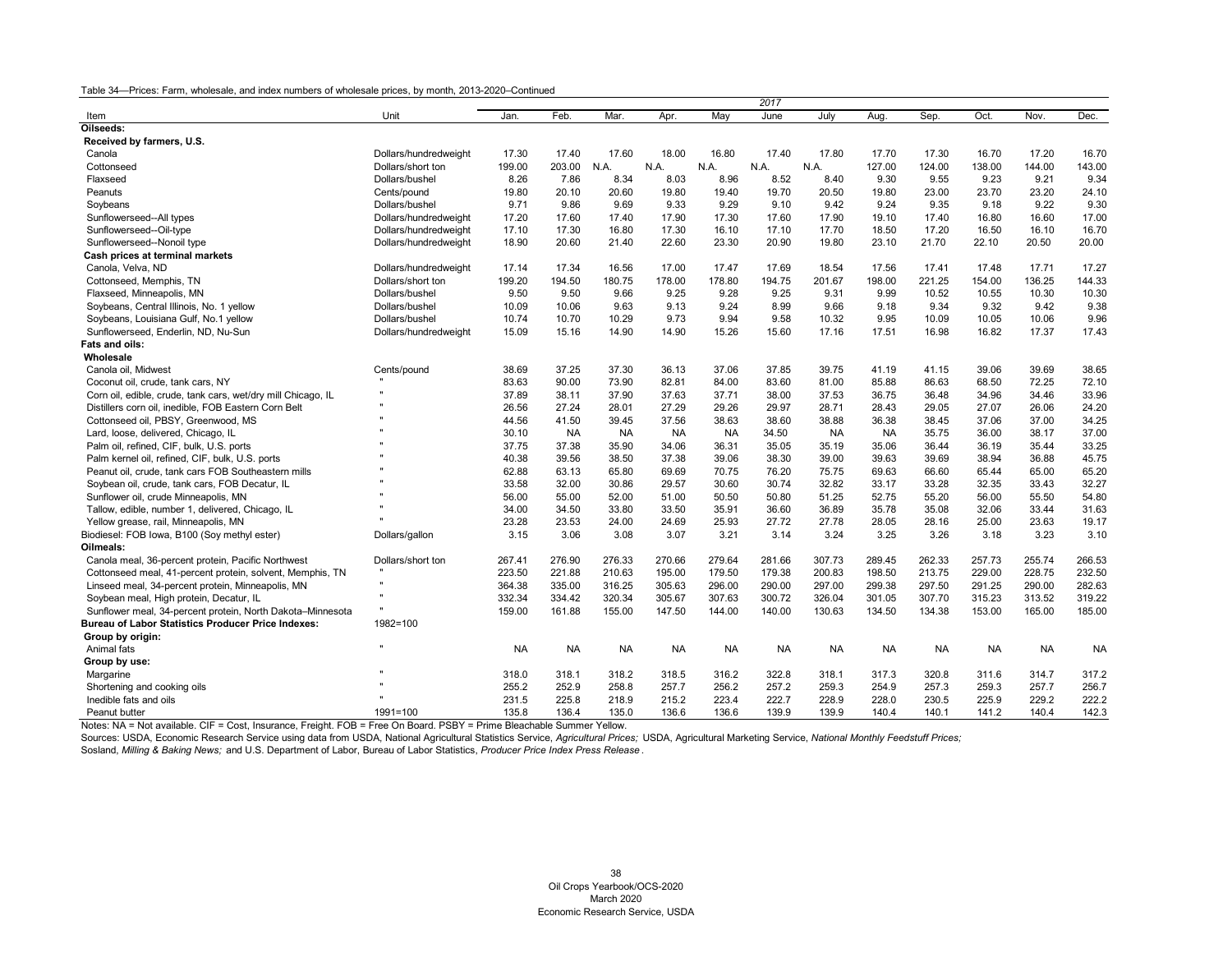|                                                              |                       |           |           |           |           |           | 2018      |           |           |           |           |           |           |
|--------------------------------------------------------------|-----------------------|-----------|-----------|-----------|-----------|-----------|-----------|-----------|-----------|-----------|-----------|-----------|-----------|
| Item                                                         | Unit                  | Jan.      | Feb.      | Mar.      | Apr.      | May       | June      | July      | Aug.      | Sep.      | Oct.      | Nov.      | Dec.      |
| Oilseeds:                                                    |                       |           |           |           |           |           |           |           |           |           |           |           |           |
| Received by farmers, U.S.                                    |                       |           |           |           |           |           |           |           |           |           |           |           |           |
| Canola                                                       | Dollars/hundredweight | 17.70     | 18.30     | 18.20     | 17.50     | 18.50     | 17.20     | 17.10     | 15.30     | 15.20     | 15.60     | 16.10     | 16.30     |
| Cottonseed                                                   | Dollars/short ton     | 139.00    | 156.00    | N.A.      | N.A.      | N.A.      | N.A.      | N.A       | 134.00    | 141.00    | 146.00    | 152.00    | 161.00    |
| Flaxseed                                                     | Dollars/bushel        | 9.40      | 10.00     | 9.76      | 9.92      | 10.10     | 10.00     | 9.96      | 10.20     | 9.79      | 9.79      | 10.20     | 9.87      |
| Peanuts                                                      | Cents/pound           | 22.90     | 22.70     | 24.40     | 23.30     | 22.70     | 22.70     | 22.40     | 22.00     | 22.30     | 21.80     | 21.60     | 20.50     |
| Soybeans                                                     | Dollars/bushel        | 9.30      | 9.50      | 9.81      | 9.85      | 9.84      | 9.55      | 9.08      | 8.59      | 8.78      | 8.59      | 8.36      | 8.56      |
| Sunflowerseed--All types                                     | Dollars/hundredweight | 17.60     | 17.70     | 17.30     | 18.00     | 17.90     | 17.70     | 17.40     | 16.90     | 16.70     | 16.70     | 17.00     | 16.90     |
| Sunflowerseed--Oil-type                                      | Dollars/hundredweight | 17.30     | 17.30     | 17.00     | 17.50     | 17.10     | 17.20     | 17.30     | 16.20     | 16.60     | 16.30     | 16.40     | 16.20     |
| Sunflowerseed--Nonoil type                                   | Dollars/hundredweight | 19.80     | 23.60     | 21.50     | 21.50     | 23.20     | 21.40     | 19.50     | 22.40     | 19.30     | 21.10     | 22.90     | 23.50     |
| Cash prices at terminal markets                              |                       |           |           |           |           |           |           |           |           |           |           |           |           |
| Canola, Velva, ND                                            | Dollars/hundredweight | 17.86     | 17.93     | 17.96     | 18.67     | 18.60     | 17.84     | 15.67     | 15.61     | 15.23     | 15.84     | 15.71     | 15.87     |
| Cottonseed, Memphis, TN                                      | Dollars/short ton     | 158.60    | 158.75    | 164.50    | 164.50    | 173.33    | 179.00    | 178.67    | 174.25    | 183.33    | 161.00    | 167.25    | 174.00    |
| Flaxseed, Minneapolis, MN                                    | Dollars/bushel        | 10.30     | 10.30     | 10.30     | 10.30     | 10.30     | 10.30     | 10.31     | 10.40     | 10.72     | 11.10     | 11.15     | 11.10     |
| Soybeans, Central Illinois, No. 1 yellow                     | Dollars/bushel        | 9.39      | 9.75      | 9.95      | 9.98      | 9.86      | 8.92      | 8.20      | 8.23      | 7.74      | 7.92      | 8.25      | 8.53      |
| Soybeans, Louisiana Gulf, No.1 yellow                        | Dollars/bushel        | 10.14     | 10.46     | 10.80     | 10.96     | 10.75     | 9.79      | 9.04      | 9.01      | 8.38      | 8.71      | 8.99      | 9.20      |
| Sunflowerseed, Enderlin, ND, Nu-Sun                          | Dollars/hundredweight | 17.41     | 17.23     | 17.49     | 17.72     | 17.86     | 18.07     | 17.68     | 17.31     | 17.30     | 16.99     | 16.54     | 16.89     |
| Fats and oils:                                               |                       |           |           |           |           |           |           |           |           |           |           |           |           |
| Wholesale                                                    |                       |           |           |           |           |           |           |           |           |           |           |           |           |
| Canola oil, Midwest                                          | Cents/pound           | 38.31     | 37.44     | 37.10     | 37.31     | 38.25     | 37.75     | 38.69     | 38.75     | 38.19     | 38.94     | 37.45     | 36.75     |
| Coconut oil, crude, tank cars, NY                            |                       | 68.75     | 66.00     | 55.90     | 58.75     | 52.50     | 46.20     | 45.00     | 45.00     | 44.50     | 43.00     | 39.00     | 37.50     |
| Corn oil, edible, crude, tank cars, wet/dry mill Chicago, IL |                       | 30.68     | 29.72     | 29.66     | 29.50     | 29.65     | 29.54     | 28.76     | 26.80     | 26.46     | 27.18     | 26.37     | 26.46     |
| Distillers corn oil, inedible, FOB Eastern Corn Belt         |                       | 23.79     | 22.87     | 23.15     | 23.86     | 24.10     | 24.27     | 26.37     | 24.11     | 24.87     | 25.40     | 25.23     | 25.77     |
| Cottonseed oil, PBSY, Greenwood, MS                          |                       | 32.75     | 31.44     | 31.35     | 31.19     | 31.25     | 29.90     | 28.75     | 28.60     | 28.88     | 30.56     | 31.45     | 32.06     |
| Lard, loose, delivered, Chicago, IL                          |                       | 32.08     | 32.20     | <b>NA</b> | <b>NA</b> | <b>NA</b> | 32.50     | <b>NA</b> | 32.38     | 32.93     | 33.00     | 34.33     | 31.00     |
| Palm oil, refined, CIF, bulk, U.S. ports                     |                       | 34.13     | 33.69     | 34.10     | 33.81     | 32.88     | 32.35     | 30.38     | 30.10     | 29.94     | 29.63     | 27.00     | 27.13     |
| Palm kernel oil, refined, CIF, bulk, U.S. ports              |                       | 63.50     | 62.94     | 62.75     | 61.81     | 61.88     | 61.00     | 59.38     | 59.00     | 58.75     | 58.38     | 55.85     | 55.69     |
| Peanut oil, crude, tank cars FOB Southeastern mills          |                       | 66.13     | 66.63     | 67.00     | 66.88     | 66.50     | 67.70     | 68.00     | 68.00     | 67.63     | 66.63     | 64.80     | 62.25     |
| Soybean oil, crude, tank cars, FOB Decatur, IL               |                       | 31.61     | 30.63     | 30.28     | 29.70     | 29.40     | 28.30     | 27.21     | 27.60     | 27.73     | 28.89     | 27.49     | 28.14     |
| Sunflower oil, crude Minneapolis, MN                         |                       | 55.50     | 55.00     | 54.00     | 54.00     | 54.00     | 54.00     | 54.00     | 54.00     | 54.00     | 54.00     | 52.80     | 53.50     |
| Tallow, edible, number 1, delivered, Chicago, IL             |                       | <b>NA</b> | 31.00     | <b>NA</b> | 29.50     | 29.00     | 30.00     | 32.47     | 32.00     | 31.00     | 31.29     | 33.56     | 32.50     |
| Yellow grease, rail, Minneapolis, MN                         |                       | <b>NA</b> | <b>NA</b> | <b>NA</b> | <b>NA</b> | 22.35     | <b>NA</b> | <b>NA</b> | <b>NA</b> | <b>NA</b> | NA        | <b>NA</b> | <b>NA</b> |
| Biodiesel: FOB Iowa, B100 (Soy methyl ester)                 | Dollars/gallon        | 3.26      | 3.18      | 3.22      | 3.14      | 3.14      | <b>NA</b> | 2.92      | 3.15      | <b>NA</b> | 3.00      | 2.84      | 2.80      |
| Oilmeals:                                                    |                       |           |           |           |           |           |           |           |           |           |           |           |           |
| Canola meal, 36-percent protein, Pacific Northwest           | Dollars/short ton     | 270.20    | 315.95    | 334.58    | 332.16    | 336.93    | 302.75    | 279.84    | 274.55    | 266.86    | 279.40    | 279.05    | 291.42    |
| Cottonseed meal, 41-percent protein, solvent, Memphis, TN    |                       | 259.00    | 303.13    | 323.13    | 263.13    | 262.50    | 257.50    | 253.13    | 260.00    | 258.75    | 249.00    | 240.00    | 243.75    |
| Linseed meal, 34-percent protein, Minneapolis, MN            | $\mathbf{u}$          | 215.50    | 233.13    | 237.50    | 238.13    | 267.50    | 271.25    | 278.00    | 265.63    | 235.00    | 196.50    | 209.38    | 225.83    |
| Soybean meal, High protein, Decatur, IL                      |                       | 322.60    | 362.85    | 379.85    | 385.84    | 393.55    | 355.71    | 341.08    | 332.50    | 318.32    | 319.15    | 310.62    | 311.70    |
| Sunflower meal, 34-percent protein, North Dakota-Minnesota   |                       | 178.00    | 185.63    | 187.50    | 191.88    | 201.50    | 175.63    | 155.50    | 153.13    | 150.63    | 164.00    | 171.25    | 187.50    |
| <b>Bureau of Labor Statistics Producer Price Indexes:</b>    | $1982 = 100$          |           |           |           |           |           |           |           |           |           |           |           |           |
| Group by origin:                                             |                       |           |           |           |           |           |           |           |           |           |           |           |           |
| Animal fats                                                  | $\mathbf{u}$          | <b>NA</b> | <b>NA</b> | <b>NA</b> | <b>NA</b> | <b>NA</b> | <b>NA</b> | <b>NA</b> | <b>NA</b> | <b>NA</b> | <b>NA</b> | <b>NA</b> | <b>NA</b> |
| Group by use:                                                |                       |           |           |           |           |           |           |           |           |           |           |           |           |
| Margarine                                                    |                       | 322.1     | 319.3     | 318.3     | 316.5     | 317.1     | 321.0     | 318.0     | 317.3     | 316.8     | 317.5     | 318.0     | 317.7     |
| Shortening and cooking oils                                  |                       | 259.6     | 259.8     | 259.0     | 257.9     | 249.0     | 249.7     | 247.4     | 245.1     | 243.4     | 245.2     | 244.2     | 248.4     |
| Inedible fats and oils                                       |                       | 222.6     | 214.4     | 211.7     | 209.9     | 207.2     | 188.9     | 187.2     | 184.4     | 189.2     | 187.7     | 188.9     | 191.0     |
| Peanut butter                                                | $1991 = 100$          | 143.3     | 143.9     | 142.5     | 142.9     | 143.4     | 142.3     | 142.7     | 143.1     | 143.5     | 142.4     | 142.3     | 143.7     |

Notes: NA = Not available. CIF = Cost, Insurance, Freight. FOB = Free On Board. PSBY = Prime Bleachable Summer Yellow.

Sources: USDA, Economic Research Service using data from USDA, National Agricultural Statistics Service, *Agricultural Prices;* USDA, Agricultural Marketing Service, *National Monthly Feedstuff Prices;*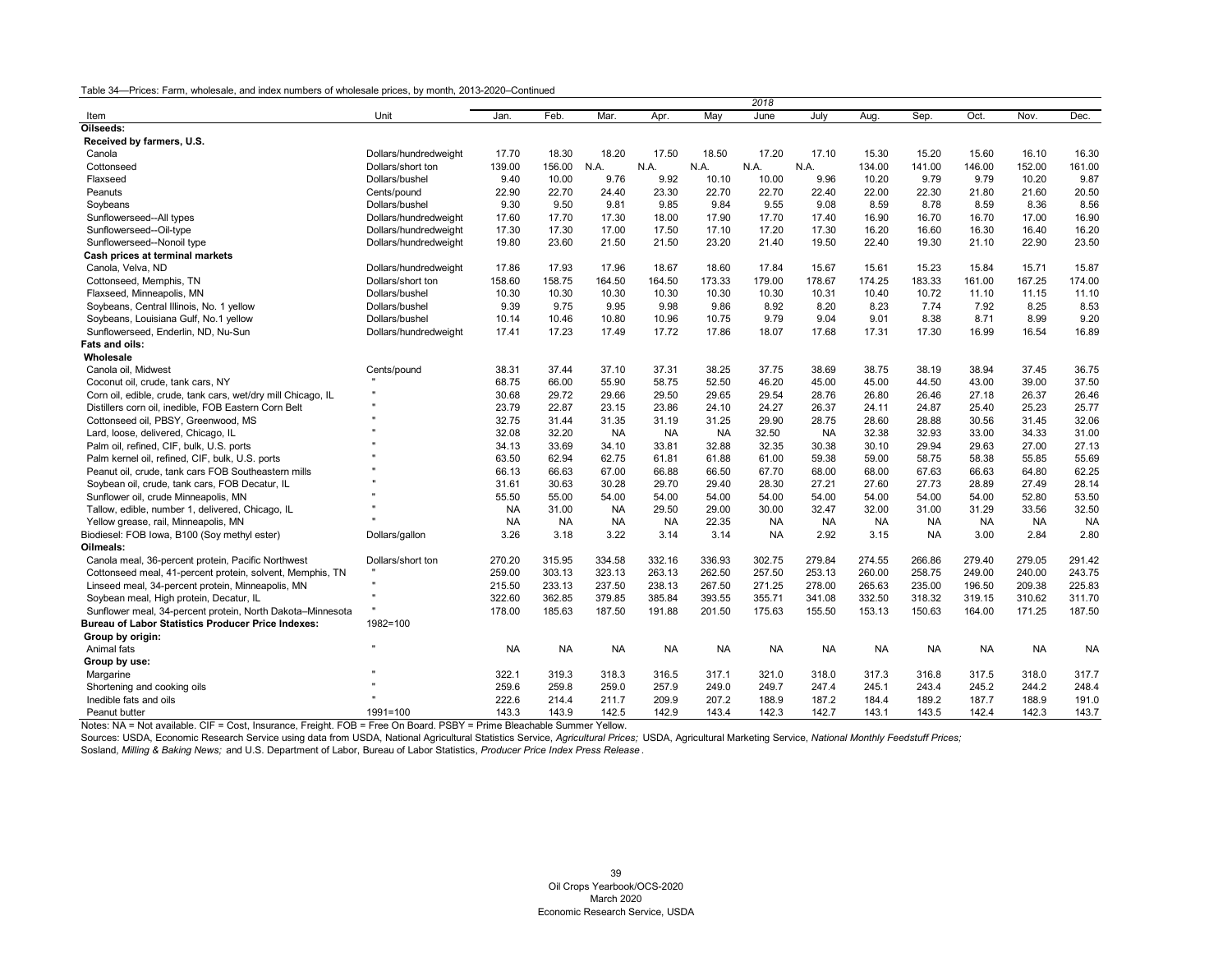|                                                              |                       |           |           |           |           |           | 2019      |           |           |           |           |           |           |
|--------------------------------------------------------------|-----------------------|-----------|-----------|-----------|-----------|-----------|-----------|-----------|-----------|-----------|-----------|-----------|-----------|
| Item                                                         | Unit                  | Jan.      | Feb.      | Mar.      | Apr.      | May       | June      | July      | Aug       | Sep.      | Oct       | Nov.      | Dec.      |
| Oilseeds:                                                    |                       |           |           |           |           |           |           |           |           |           |           |           |           |
| Received by farmers, U.S.                                    |                       |           |           |           |           |           |           |           |           |           |           |           |           |
| Canola                                                       | Dollars/hundredweight | 16.70     | 16.20     | 15.80     | 15.80     | 15.20     | 14.90     | 14.80     | 14.50     | 14.20     | 14.20     | 14.40     | 14.40     |
| Cottonseed                                                   | Dollars/short ton     | 170.00    | 174.00    | N.A.      | N.A.      | N.A.      | N.A       | N.A.      | 149.00    | 150.00    | 154.00    | 163.00    | 164.00    |
| Flaxseed                                                     | Dollars/bushel        | 9.85      | 9.79      | 10.10     | 9.93      | 9.54      | 9.08      | 9.10      | 8.84      | 8.84      | 9.05      | 8.68      | 8.91      |
| Peanuts                                                      | Cents/pound           | 22.70     | 22.30     | 19.80     | 20.30     | 20.50     | 21.50     | 20.60     | 20.50     | 19.80     | 20.40     | 19.20     | 19.60     |
| Soybeans                                                     | Dollars/bushel        | 8.64      | 8.52      | 8.52      | 8.28      | 8.02      | 8.31      | 8.38      | 8.22      | 8.35      | 8.60      | 8.59      | 8.70      |
| Sunflowerseed--All types                                     | Dollars/hundredweight | 17.30     | 18.00     | 17.80     | 17.60     | 18.30     | 17.90     | 18.00     | 17.80     | 18.50     | 17.40     | 17.90     | 17.60     |
| Sunflowerseed--Oil-type                                      | Dollars/hundredweight | 16.80     | 17.40     | 17.70     | 17.00     | 16.90     | 16.90     | 16.60     | 16.90     | N.A.      | N.A.      | N.A.      | N.A.      |
| Sunflowerseed--Nonoil type                                   | Dollars/hundredweight | 24.70     | 23.10     | 18.50     | 21.30     | 24.80     | 22.80     | 22.60     | 25.30     | N.A.      | N.A.      | N.A.      | N.A.      |
| Cash prices at terminal markets                              |                       |           |           |           |           |           |           |           |           |           |           |           |           |
| Canola, Velva, ND                                            | Dollars/hundredweight | 16.34     | 16.21     | 15.48     | 15.53     | 14.98     | 15.14     | 14.32     | 14.16     | 14.26     | 14.65     | 14.88     | 15.30     |
| Cottonseed, Memphis, TN                                      | Dollars/short ton     | 182.50    | 180.00    | 179.00    | 192.00    | 198.33    | 229.00    | 273.20    | 262.50    | 270.00    | 195.00    | 186.67    | 188.33    |
| Flaxseed, Minneapolis, MN                                    | Dollars/bushel        | 11.05     | 11.05     | 11.05     | 10.69     | 9.75      | 9.75      | 9.75      | 9.56      | 9.51      | 9.51      | 9.63      | 9.72      |
| Soybeans, Central Illinois, No. 1 yellow                     | Dollars/bushel        | 8.57      | 8.57      | 8.47      | 8.33      | 7.85      | 8.49      | 8.61      | 8.29      | 8.41      | 8.89      | 8.82      | 8.98      |
| Soybeans, Louisiana Gulf, No.1 yellow                        | Dollars/bushel        | 9.36      | 9.42      | 9.33      | 9.10      | 8.77      | 9.48      | 9.44      | 9.07      | 9.01      | 9.59      | 9.55      | 9.70      |
| Sunflowerseed, Enderlin, ND, Nu-Sun                          | Dollars/hundredweight | 16.81     | 16.91     | 17.10     | 17.41     | 17.04     | 17.29     | 17.58     | 18.20     | 17.9      | 18.31     | 18.11     | 18.81     |
| Fats and oils:                                               |                       |           |           |           |           |           |           |           |           |           |           |           |           |
| Wholesale                                                    |                       |           |           |           |           |           |           |           |           |           |           |           |           |
| Canola oil, Midwest                                          | Cents/pound           | 37.13     | 37.75     | 36.15     | 35.44     | 34.10     | 34.63     | 34.56     | 35.25     | 35.00     | 36.31     | 36.15     | 38.06     |
| Coconut oil, crude, tank cars, NY                            |                       | 39.00     | 37.25     | 35.30     | 33.50     | 33.00     | 32.00     | 32.00     | 33.20     | 34.50     | 34.00     | 35.60     | 44.50     |
| Corn oil, edible, crude, tank cars, wet/dry mill Chicago, IL | $\mathbf{u}$          | 26.21     | 25.65     | 26.72     | 27.94     | 27.76     | 27.38     | 26.75     | 27.31     | 27.48     | 28.3      | 30.36     | 31.25     |
| Distillers corn oil, inedible, FOB Eastern Corn Belt         |                       | 25.47     | 25.09     | 24.76     | 25.06     | 24.94     | 24.96     | 25.22     | 24.64     | 24.56     | 23.99     | 23.55     | 23.76     |
| Cottonseed oil, PBSY, Greenwood, MS                          |                       | 33.94     | 36.44     | 35.70     | 37.13     | 35.65     | 36.69     | 37.50     | 36.45     | 38.07     | 37.94     | 38.40     | 40.25     |
| Lard, loose, delivered, Chicago, IL                          |                       | <b>NA</b> | NA.       | <b>NA</b> | 28.25     | <b>NA</b> | <b>NA</b> | <b>NA</b> | <b>NA</b> | <b>NA</b> | <b>NA</b> | <b>NA</b> | <b>NA</b> |
| Palm oil, refined, CIF, bulk, U.S. ports                     |                       | 28.94     | 30.00     | 28.40     | 28.63     | 28.00     | 27.75     | 27.19     | 28.90     | 28.63     | 28.94     | 32.95     | 37.25     |
| Palm kernel oil, refined, CIF, bulk, U.S. ports              |                       | 57.63     | 59.06     | 57.10     | 58.00     | 57.10     | 57.00     | 56.50     | 58.10     | 58.50     | 58.50     | 61.40     | 66.00     |
| Peanut oil, crude, tank cars FOB Southeastern mills          |                       | 61.88     | 61.13     | 61.00     | 65.25     | 66.00     | 66.00     | 66.13     | 66.00     | 67.00     | 61.50     | 63.10     | 60.13     |
| Soybean oil, crude, tank cars, FOB Decatur, IL               |                       | 28.44     | 29.58     | 28.62     | 27.86     | 26.93     | 28.24     | 27.68     | 28.41     | 28.81     | 30.14     | 30.62     | 32.27     |
| Sunflower oil, crude Minneapolis, MN                         |                       | 53.50     | 53.00     | 53.20     | 54.00     | 53.40     | 51.00     | 52.50     | 53.40     | 55.00     | 56.00     | 56.00     | 76.00     |
| Tallow, edible, number 1, delivered, Chicago, IL             |                       | 33.13     | 33.00     | 32.15     | 31.86     | 33.70     | <b>NA</b> | 35.00     | <b>NA</b> | 34.00     | <b>NA</b> | 35.00     | <b>NA</b> |
| Yellow grease, rail, Minneapolis, MN                         |                       | 19.88     | 20.38     | 19.63     | 19.88     | 21.41     | 23.13     | 24.78     | 25.72     | 22.97     | 21.63     | 20.75     | 21.69     |
| Biodiesel: FOB Iowa, B100 (Soy methyl ester)                 | Dollars/gallon        | 2.88      | 3.00      | 2.87      | 2.77      | 2.80      | 2.72      | 2.81      | 2.79      | 2.73      | 2.70      | 2.74      | 3.02      |
| Oilmeals:                                                    |                       |           |           |           |           |           |           |           |           |           |           |           |           |
| Canola meal, 36-percent protein, Pacific Northwest           | Dollars/short ton     | <b>NA</b> | <b>NA</b> | <b>NA</b> | <b>NA</b> | 259.55    | 278.76    | 265.45    | N.A.      | 253.03    | 267.9     | <b>NA</b> | <b>NA</b> |
| Cottonseed meal, 41-percent protein, solvent, Memphis, TN    |                       | 247.50    | 235.00    | 226.25    | 216.50    | 215.00    | 215.63    | 218.00    | 221.25    | 215.83    | 213.13    | 233.75    | 250.83    |
| Linseed meal, 34-percent protein, Minneapolis, MN            |                       | 219.00    | 225.00    | 235.63    | 241.50    | 233.75    | 228.88    | 232.50    | 235.00    | 226.25    | 226.50    | 226.88    | 231.67    |
| Soybean meal, High protein, Decatur, IL                      |                       | 314.92    | 306.83    | 306.38    | 304.26    | 297.52    | 324.75    | 310.77    | 296.92    | 295.57    | 309.48    | 303.13    | 299.59    |
| Sunflower meal, 34-percent protein, North Dakota-Minnesota   |                       | 190.50    | 187.50    | 189.38    | 166.50    | 141.25    | 143.13    | 142.00    | 144.38    | 142.50    | 169.00    | 166.88    | 180.00    |
| <b>Bureau of Labor Statistics Producer Price Indexes:</b>    | 1982=100              |           |           |           |           |           |           |           |           |           |           |           |           |
| Group by origin:                                             |                       |           |           |           |           |           |           |           |           |           |           |           |           |
| Animal fats                                                  |                       | <b>NA</b> | NA        | NA        | NA        | <b>NA</b> | NA        | <b>NA</b> | <b>NA</b> | <b>NA</b> | <b>NA</b> | <b>NA</b> | <b>NA</b> |
| Group by use:                                                |                       |           |           |           |           |           |           |           |           |           |           |           |           |
| Margarine                                                    |                       | 317.5     | 317.2     | 320.6     | 320.8     | 321.0     | 320.7     | 320.4     | 320.3     | 320.1     | 321.4     | 321.4     | 321.2     |
| Shortening and cooking oils                                  |                       | 245.9     | 240.9     | 241.2     | 239.4     | 237.5     | 237.1     | 239.4     | 237.7     | 236.0     | 234.9     | 238.2     | 238.5     |
| Inedible fats and oils                                       |                       | 190.3     | 193.7     | 193.0     | 192.6     | 190.2     | 192.5     | 194.3     | 193.8     | 193.2     | 193.3     | 196.2     | 197.5     |
| Peanut butter                                                | $1991 = 100$          | 143.0     | 144.5     | 135.8     | 136.2     | 135.4     | 134.4     | 135.5     | 137.0     | 135.0     | 134.7     | 135.8     | 136.9     |

Notes: NA = Not available. CIF = Cost, Insurance, Freight. FOB = Free On Board. PSBY = Prime Bleachable Summer Yellow.

Sources: USDA, Economic Research Service using data from USDA, National Agricultural Statistics Service, *Agricultural Prices;* USDA, Agricultural Marketing Service, *National Monthly Feedstuff Prices;*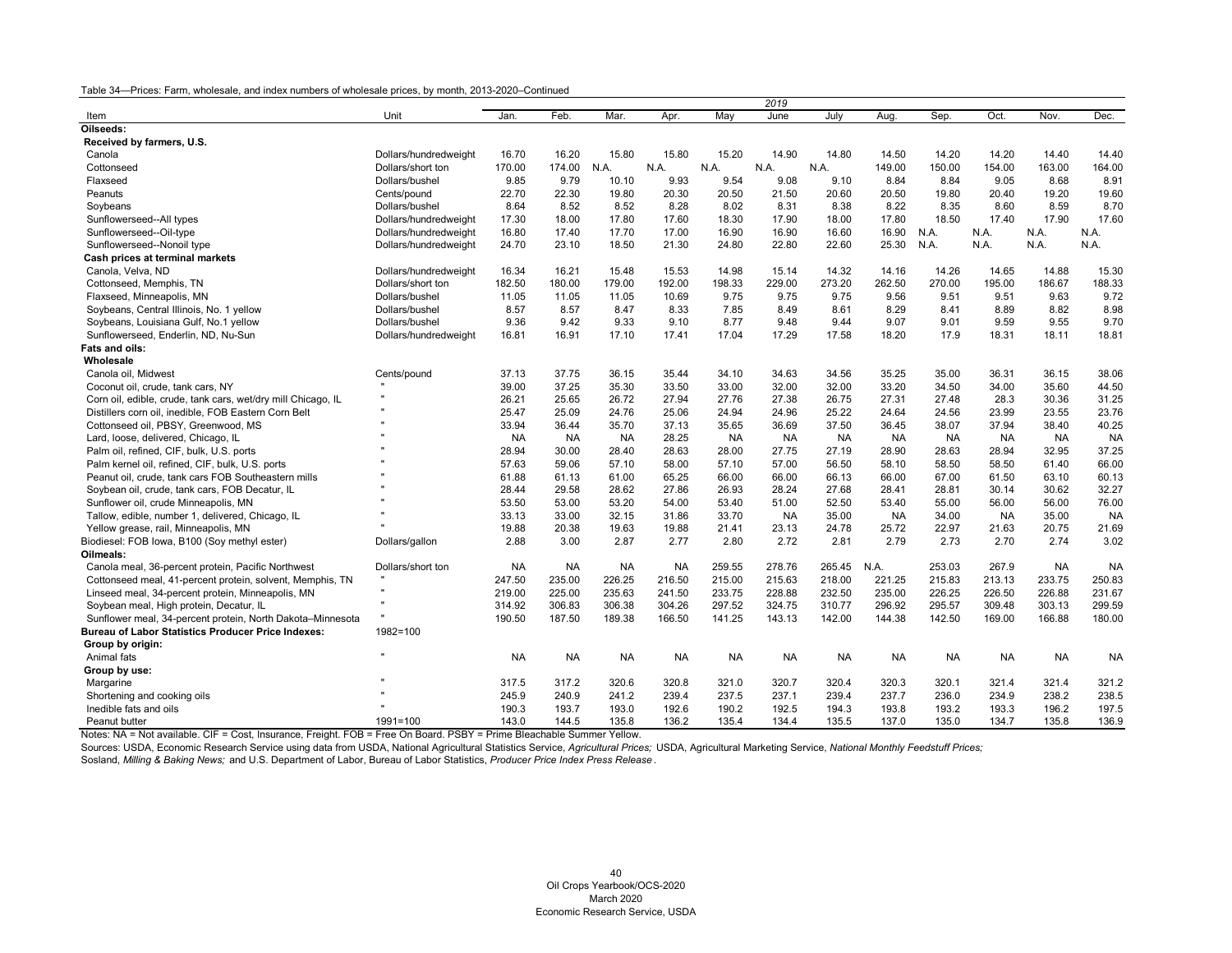| Mar.<br>May<br>July<br>Sep.<br>Oct.<br>Nov.<br>Unit<br>Jan<br>Feb.<br>Apr.<br>June<br>Aug<br>Item                                                                                       | Dec.      |
|-----------------------------------------------------------------------------------------------------------------------------------------------------------------------------------------|-----------|
|                                                                                                                                                                                         |           |
| Oilseeds:                                                                                                                                                                               |           |
| Received by farmers, U.S.                                                                                                                                                               |           |
| Dollars/hundredweight<br>16.00<br>16.20<br>15.80<br>15.80<br>15.20<br>14.90<br>14.80<br>14.50<br>14.20<br>14.20<br>14.40<br>Canola                                                      | 14.40     |
| 199.00<br>Dollars/short ton<br>183.00<br>210.00<br><b>NA</b><br><b>NA</b><br><b>NA</b><br><b>NA</b><br><b>NA</b><br>155.00<br>160.00<br>189.00<br>Cottonseed                            | 195.00    |
| 8.99<br>10.40<br>9.15<br>9.57<br>10.10<br>9.64<br>8.56<br>9.64<br>9.76<br>10.70<br>Flaxseed<br>Dollars/bushel<br>10.70                                                                  | 10.90     |
| 20.90<br>20.50<br>20.60<br>20.70<br>20.70<br>20.60<br>20.50<br>20.90<br>21.20<br>Peanuts<br>Cents/pound<br>20.60<br>21.11                                                               | 20.40     |
| 9.24<br>10.30<br>8.84<br>8.59<br>8.46<br>8.35<br>8.28<br>8.34<br>8.51<br>8.66<br>9.63<br>Dollars/bushel<br>Soybeans                                                                     | 10.50     |
| 19.30<br>20.20<br>20.20<br>25.90<br>23.70<br>18.90<br>Sunflowerseed--All types<br>Dollars/hundredweight<br>20.60<br>20.40<br>21.70<br>23.70<br>19.10                                    | 19.20     |
| 189.95<br>57.59<br>102.96<br>372.31<br>493.89<br>Sunflowerseed--Oil-type<br>Dollars/hundredweight<br>290.79<br>131.56<br>114.05<br>49.14<br>61.96<br>58.74                              | 344.81    |
| 17.10<br>20.92<br>13.46<br>6.5<br>17.55<br>5.01<br>3.51<br>18.98<br>43.24<br>Sunflowerseed--Nonoil type<br>Dollars/hundredweight<br>20.22<br>38.91                                      | 29.78     |
| Cash prices at terminal markets                                                                                                                                                         |           |
| Canola, Velva, ND<br>15.57<br>14.66<br>14.18<br>14.32<br>14.72<br>15.04<br>15.22<br>15.23<br>16.17<br>17.50<br>18.69<br>Dollars/hundredweight                                           | 19.75     |
| 210.00<br>215.00<br>215.00<br>197.5<br>208.75<br>214.75<br>208.33<br>210.00<br>225.00<br>256.25<br>Cottonseed, Memphis, TN<br>Dollars/short ton<br>215.00                               | 261.67    |
| 8.97<br>9.57<br>9.64<br>9.64<br>9.76<br>Flaxseed, Minneapolis, MN<br>Dollars/bushel<br>10.40<br>10.70<br>9.31<br>10.00<br>8.56<br>10.70                                                 | 10.90     |
| 8.73<br>8.29<br>8.53<br>8.88<br>9.71<br>10.36<br>11.24<br>Soybeans, Central Illinois, No. 1 yellow<br>Dollars/bushel<br>9.03<br>8.59<br>8.35<br>8.76                                    | 11.95     |
| 9.74<br>9.40<br>9.24<br>8.96<br>9.26<br>9.60<br>9.82<br>10.68<br>12.13<br>Dollars/bushel<br>8.98<br>11.36<br>Soybeans, Louisiana Gulf, No.1 yellow                                      | 12.76     |
| 20.90<br>20.50<br>23.70<br>25.80<br>23.7<br>19.1<br>18.9<br>Sunflowerseed, Enderlin, ND, Nu-Sun<br>19.50<br>20.40<br>20.30<br>21.70<br>Dollars/hundredweight                            | 19.2      |
| <b>Fats and oils:</b>                                                                                                                                                                   |           |
| Wholesale                                                                                                                                                                               |           |
| Canola oil, Midwest<br>Cents/pound                                                                                                                                                      |           |
| Coconut oil, crude, tank cars, NY<br>32.88<br>32.38<br>32.40<br>36.63<br>40.50<br>47.81<br>47.94<br>37.87<br>44.35<br>49.50<br>51.65                                                    | 53.31     |
| 42.53<br>Corn oil, edible, crude, tank cars, wet/dry mill Chicago, IL<br>33.30<br>36.00<br>36.94<br>44.88<br>47.64<br>51.34<br>45.45<br>44.75<br>43.38<br>43.15                         | 41.48     |
| 32.89<br>Distillers corn oil, inedible, FOB Eastern Corn Belt<br>25.54<br>27.70<br>28.28<br>30.66<br>28.30<br>24.98<br>23.41<br>24.92<br>28.38<br>30.35                                 | 36.01     |
| Cottonseed oil, PBSY, Greenwood, MS<br>33.94<br>36.44<br>35.70<br>37.13<br>35.65<br>36.69<br>37.50<br>36.45<br>38.07<br>37.94<br>38.40                                                  | 40.25     |
| Lard, loose, delivered, Chicago, IL<br><b>NA</b><br><b>NA</b><br>32.00<br>35.50<br>36.50<br><b>NA</b><br>39.00<br><b>NA</b><br><b>NA</b><br>41.00<br>NA.                                | 41.00     |
| 39.40<br>35.31<br>31.38<br>30.81<br>29.20<br>32.38<br>37.00<br>39.35<br>44.44<br>Palm oil, refined, CIF, bulk, U.S. ports<br>34.00<br>38.56                                             | 47.45     |
| 67.90<br>60.38<br>59.00<br>67.00<br>68.50<br>69.30<br>74.81<br>Palm kernel oil, refined, CIF, bulk, U.S. ports<br>64.88<br>60.75<br>61.88<br>64.10                                      | 77.40     |
| 0.21<br>0.21<br>0.21<br>0.21<br>0.21<br>0.21<br>0.21<br>0.21<br>0.21<br>0.21<br>0.21<br>Peanut oil, crude, tank cars FOB Southeastern mills                                             | 0.20      |
| 30.27<br>32.14<br>33.92<br>37.79<br>Soybean oil, crude, tank cars, FOB Decatur, IL<br>33.05<br>27.04<br>25.70<br>25.27<br>26.62<br>28.71<br>34.18                                       | 43.76     |
| <b>NA</b><br>Sunflower oil, crude Minneapolis, MN<br>70.00<br>76.00<br>76.00<br>74.00<br>56.00<br>56.40<br>57.00<br>57.00<br>57.00<br><b>NA</b>                                         | <b>NA</b> |
| Tallow, edible, number 1, delivered, Chicago, IL<br>36.14<br>38.21<br>35.50<br>37.18<br>43.95<br>41.92<br>39.43<br>39.33<br>37.00<br>35.57<br>33.50                                     | 36.38     |
| 21.17<br>23.335<br>22.07<br>23.00<br>18.2<br>16.75<br>19.625<br>22.25<br>24.13<br>23.3<br>Yellow grease, rail, Minneapolis, MN<br>20.50                                                 | 25.5      |
| 3.16<br>3.10<br>3.01<br>2.74<br>2.57<br>2.71<br>2.83<br>2.98<br>2.91<br>2.98<br>3.25<br>Biodiesel: FOB Iowa, B100 (Soy methyl ester)<br>Dollars/gallon                                  | 3.34      |
| Oilmeals:                                                                                                                                                                               |           |
| 253.67<br>274.53<br>276.25<br>296.6<br>327.24<br>297.65<br>Canola meal, 36-percent protein, Pacific Northwest<br>Dollars/short ton<br><b>NA</b><br>274.75<br>270.03<br>271.11<br>281.09 | 296.20    |
| 239.38<br>250.63<br>259.00<br>245.50<br>245.00<br>245.00<br>248.50<br>301.88<br>365.63<br>Cottonseed meal, 41-percent protein, solvent, Memphis, TN<br>281.88<br>251.88                 | 425.00    |
| $\mathbf{u}$<br>Linseed meal, 34-percent protein, Minneapolis, MN<br>248.13<br>262.50<br>263.00<br>260.00<br>257.50<br>245.63<br>250.00<br>251.75<br>227.00<br>239.38<br>253.75         | 275.00    |
| Soybean meal, High protein, Decatur, IL<br>295.28<br>312.38<br>295.4<br>288.56<br>288.66<br>291.25<br>290.18<br>319.99<br>367.11<br>387.83<br>396.68                                    | 439.24    |
| 188.13<br>180.00<br>183.75<br>202.50<br>217.50<br>211.50<br>211.25<br>213.13<br>252.50<br>Sunflower meal, 34-percent protein, North Dakota-Minnesota<br>180.63<br>187.50                | 280.63    |
| <b>Bureau of Labor Statistics Producer Price Indexes:</b><br>1982=100                                                                                                                   |           |
| Group by origin:                                                                                                                                                                        |           |
| 'n<br><b>NA</b><br><b>NA</b><br><b>NA</b><br><b>NA</b><br><b>NA</b><br><b>NA</b><br>Animal fats<br>NA<br><b>NA</b><br><b>NA</b><br><b>NA</b><br><b>NA</b>                               | <b>NA</b> |
| Group by use:                                                                                                                                                                           |           |
| 320.23<br>319.74<br>320.47<br>320.71<br>321.44<br>320.71<br>319.74<br>317.80<br>319.74<br>319.25<br>319.50<br>Margarine                                                                 | 319.25    |
| 252.32<br>259.17<br>265.80<br>249.24<br>254.61<br>239.87<br>230.28<br>232.90<br>251.18<br>261.12<br>261.34<br>Shortening and cooking oils                                               | 282.48    |
| Inedible fats and oils<br>209.11<br>203.66<br>200.02<br>192.35<br>187.31<br>191.75<br>192.86<br>200.43<br>209.41<br>210.32<br>215.77                                                    | 229.69    |
| 137.11<br>137.21<br>137.11<br>137.11<br>137.11<br>137.21<br>137.11<br>138.34<br>139.47<br>139.47<br>139.47<br>Peanut butter<br>$1991 = 100$                                             | 139.47    |

Notes: NA = Not available. CIF = Cost, Insurance, Freight. FOB = Free On Board. PSBY = Prime Bleachable Summer Yellow.

Sources: USDA, Economic Research Service using data from USDA, National Agricultural Statistics Service, *Agricultural Prices;* USDA, Agricultural Marketing Service, *National Monthly Feedstuff Prices;* Sosland, *Milling & Baking News;* and U.S. Department of Labor, Bureau of Labor Statistics, *Producer Price Index Press Release* .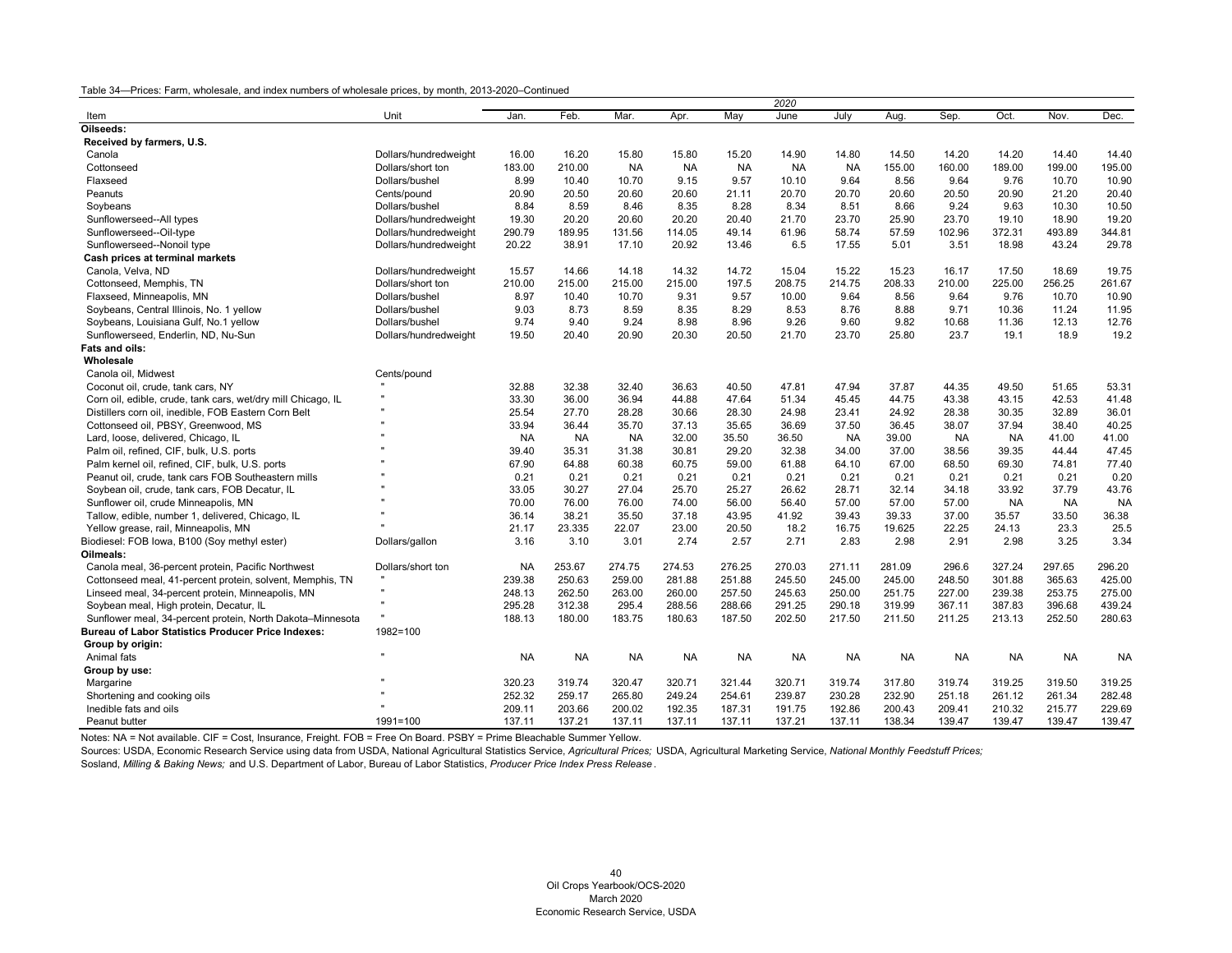Table 35—Lard: Supply, disappearance, and price, U.S., 1980–2020

|          |                |            | Supply                    |       |                 | Disappearance |       |               | Per capita    | Price 1/    |
|----------|----------------|------------|---------------------------|-------|-----------------|---------------|-------|---------------|---------------|-------------|
| Calendar | <b>Stocks</b>  | Production | Imports                   | Total | Domestic        | Exports       | Total | <b>Direct</b> | domestic      |             |
| year     | Jan. 1         | 2/         |                           |       |                 |               |       | food use      | disappearance |             |
|          |                |            |                           |       | Million pounds- |               |       |               | Pounds        | Cents/pound |
|          |                |            |                           |       |                 |               |       |               |               |             |
| 1980     | 50             | 1,207      | 0                         | 1,257 | 1,115           | 92            | 1,207 | 588           | 2.6           | 20.72       |
| 1981     | 49             | 1,159      | 0                         | 1,208 | 1,022           | 150           | 1,171 | 573           | 2.5           | 20.33       |
| 1982     | 37             | 1,011      | $\pmb{0}$                 | 1,048 | 908             | 103           | 1,011 | 585           | 2.5           | 21.40       |
| 1983     | 37             | 973        | $\pmb{0}$                 | 1,010 | 888             | 89            | 976   | 487           | 2.1           | 17.60       |
| 1984     | 34             | 939        | $\overline{c}$            | 975   | 848             | 89            | 937   | 493           | 2.1           | 28.23       |
| 1985     | 39             | 927        | $\overline{c}$            | 968   | 828             | 105           | 932   | 427           | 1.8           | 19.55       |
| 1986     | 35             | 875        | $\mathbf{1}$              | 912   | 786             | 104           | 890   | 418           | 1.7           | 13.69       |
| 1987     | 22             | 863        | $\mathbf{1}$              | 886   | 746             | 107           | 853   | 442           | 1.8           | 14.79       |
| 1988     | 33             | 932        | $\mathbf{1}$              | 966   | 802             | 127           | 929   | 434           | 1.8           | 16.31       |
| 1989     | 37             | 850        | $\mathbf{1}$              | 889   | 746             | 110           | 857   | 423           | 1.7           | 14.09       |
| 1990     | 32             | 743        | $\mathsf 3$               | 778   | 655             | 97            | 753   | 291           | $1.2$         | 13.30       |
| 1991     | 25             | 777        | $\mathsf 3$               | 805   | 647             | 121           | 768   | 254           | 1.0           | 13.47       |
| 1992     | 37             | 838        | $\mathbf 2$               | 878   | 719             | 136           | 855   | 239           | 0.9           | 13.30       |
| 1993     | 23             | 801        | $\ensuremath{\mathsf{3}}$ | 827   | 675             | 114           | 789   | 201           | 0.8           | 15.42       |
| 1994     | 38             | 744        | 3                         | 784   | 607             | 137           | 744   | 155           | 0.6           | 17.53       |
| 1995     | 41             | 715        | $\mathbf{1}$              | 757   | 594             | 124           | 718   | 106           | 0.4           | 20.26       |
| 1996     | 38             | 680        | $\mathbf{1}$              | 719   | 600             | 101           | 700   | 152           | 0.6           | 21.90       |
| 1997     | 19             | 682        | $\mathbf{1}$              | 703   | 590             | 90            | 681   | 209           | 0.8           | 23.42       |
| 1998     | 22             | 744        | $\sqrt{2}$                | 768   | 608             | 131           | 740   | 196           | 0.7           | 17.86       |
| 1999     | 28             | 735        | $\sqrt{2}$                | 765   | 591             | 147           | 739   | 202           | 0.7           | 14.91       |
| 2000     | 27             | 718        | $\sqrt{2}$                | 748   | 558             | 174           | 731   | 221           | 0.8           | 12.25       |
| 2001     | 16             | 724        | 3                         | 744   | 627             | 103           | 730   | 325           | 1.1           | 14.93       |
| 2002     | 14             | 744        | $\bf8$                    | 766   | 671             | 84            | 755   | 370           | 1.3           | 14.22       |
| 2003     | 11             | 753        | $\overline{7}$            | 770   | 640             | 117           | 757   | 369           | 1.3           | 20.63       |
| 2004     | 13             | 772        | $\mathbf 5$               | 791   | 488             | 289           | 777   | 220           | 0.8           | 26.35       |
| 2005     | 14             | 779        | $\overline{5}$            | 798   | 695             | 94            | 789   | 460           | 1.6           | 21.14       |
| 2006     | 9              | 788        | $\overline{7}$            | 805   | 719             | 72            | 790   | 499           | 1.7           | 21.17       |
| 2007     | 14             | 821        | $\boldsymbol{9}$          | 844   | 757             | 73            | 830   | 487           | 1.6           | 31.32       |
| 2008     | 14             | 874        | $\overline{7}$            | 894   | 801             | 81            | 882   | 317           | 1.0           | 39.34       |
| 2009     | 12             | 860        | 17                        | 889   | 788             | 83            | 871   | 448           | 1.5           | 26.81       |
| 2010     | 18             | 840        | 15                        | 873   | 776             | 72            | 847   | 480           | 1.5           | 35.13       |
| 2011     | 26             | 852        | 13                        | 891   | 794             | $77\,$        | 871   | NA            | <b>NA</b>     | 54.55       |
| 2012     | 20             | 871        | 14                        | 905   | 830             | 55            | 885   | <b>NA</b>     | <b>NA</b>     | 53.87       |
| 2013     | 20             | 867        | 14                        | 901   | 820             | 61            | 881   | NA.           | <b>NA</b>     | 49.27       |
| 2014     | 20             | 857        | 16                        | 894   | 822             | 52            | 874   | <b>NA</b>     | <b>NA</b>     | 43.36       |
| 2015     | 20             | 902        | 14                        | 936   | 881             | 47            | 928   | <b>NA</b>     | <b>NA</b>     | 30.17       |
| 2016     | 9              | 932        | 10                        | 951   | 901             | 42            | 943   | <b>NA</b>     | <b>NA</b>     | 32.04       |
| 2017     | 8              | 959        | 13                        | 980   | 935             | 38            | 973   | ΝA            | <b>NA</b>     | 35.25       |
| 2018     | $\overline{7}$ | 987        | 15                        | 1,008 | 960             | 37            | 998   | <b>NA</b>     | <b>NA</b>     | 32.55       |
| 2019     | 11             | 1,037      | 14                        | 1,061 | 1,003           | 50            | 1,052 | <b>NA</b>     | <b>NA</b>     | 35.75       |
| 2020     | 9              | 1,122      | 15                        | 1,146 | 1,103           | 43            | 1,146 | <b>NA</b>     | <b>NA</b>     | 43.50       |

<span id="page-42-0"></span>1/ Loose, average wholesale, tanks, Chicago, IL. 2/ U.S. Department of Commerce, U.S. Census Bureau ended publication of lard production in July 1989.

USDA, Economic Research Service estimates after 1989, which have been revised from previous publications with a lower yield-per-hog conversion rate. Sources: USDA, Economic Research Service estimates; USDA, Foreign Agricultural Service, *Global Agricultural Trade System;* USDA, Agricultural Marketing Service*, Tallow, Protein, and Hide Report;* and U.S. Department of Commerce, U.S. Census Bureau, *Fats and Oils: Production, Consumption and Stocks* .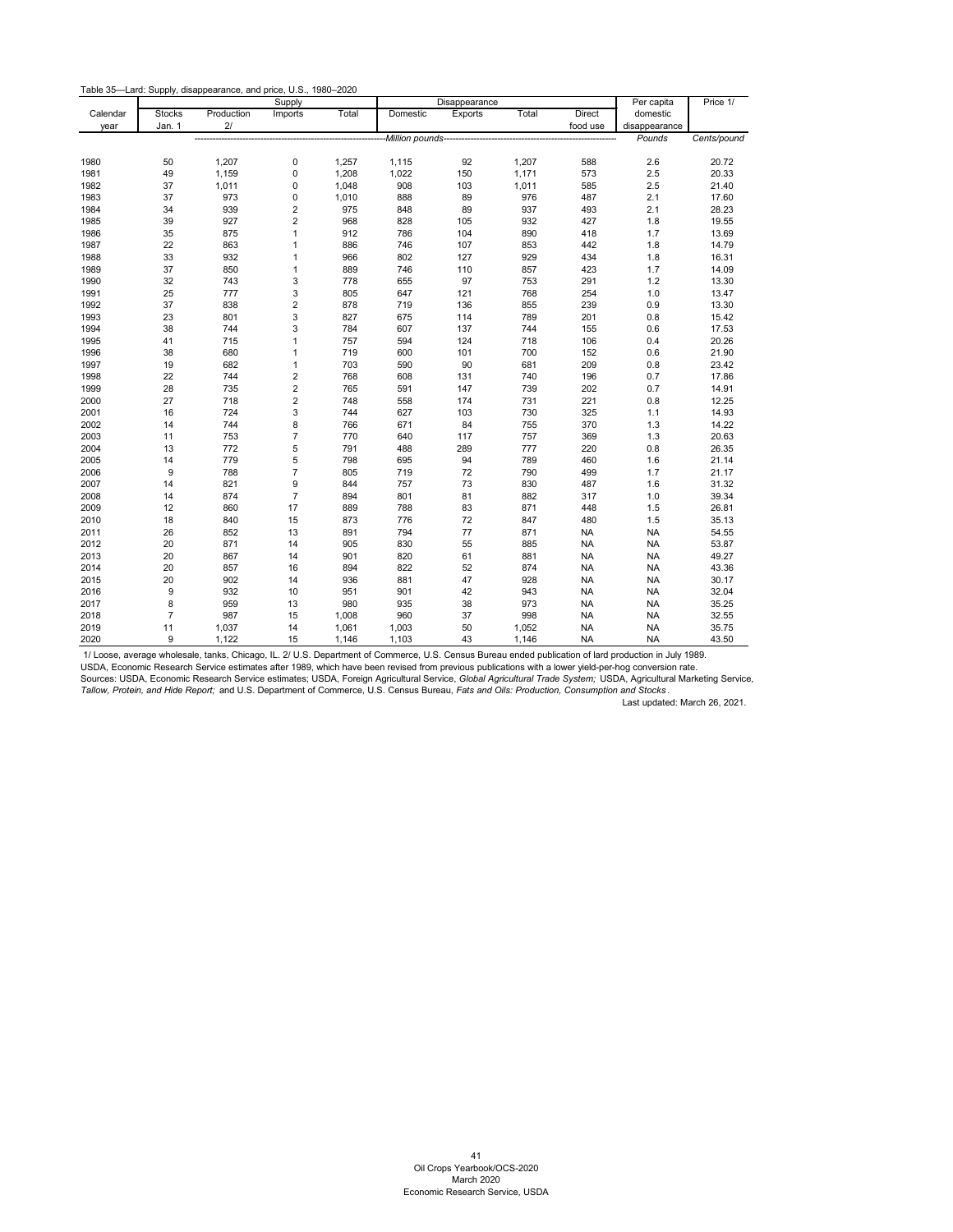| Table 36—Edible tallow: Supply, disappearance, and price, U.S., 1980–2020 |  |  |
|---------------------------------------------------------------------------|--|--|
|---------------------------------------------------------------------------|--|--|

|          |           |            | Supply                  |       |          | Disappearance                                                   |       |               | Per capita    | Price 1/    |
|----------|-----------|------------|-------------------------|-------|----------|-----------------------------------------------------------------|-------|---------------|---------------|-------------|
| Calendar | Stocks    | Production | Imports                 | Total | Domestic | Exports                                                         | Total | <b>Direct</b> | domestic      |             |
| year     | January 1 |            |                         |       |          |                                                                 |       | food use      | disappearance |             |
|          |           |            |                         |       |          | ----------------------Million pounds, rendered basis----------- |       |               | Pounds        | Cents/pound |
| 1980     | 57        | 1,043      | $\mathbf 0$             | 1,099 | 955      | 88                                                              | 1,043 | 241           | 1.1           | 21.55       |
| 1981     | 56        | 1,130      | $\mathbf 0$             | 1,186 | 990      | 142                                                             | 1,132 | 223           | 1.0           | 30.25       |
| 1982     | 54        | 1,110      | $\mathbf 0$             | 1,164 | 1,030    | 75                                                              | 1,105 | 304           | $1.3$         | 20.72       |
| 1983     | 59        | 1,260      | 0                       | 1,319 | 1,173    | 104                                                             | 1,276 | 496           | 2.1           | 18.82       |
| 1984     | 43        | 1,338      | 8                       | 1,388 | 1,299    | 53                                                              | 1,352 | 410           | 1.7           | 28.50       |
| 1985     | 36        | 1,611      | 8                       | 1,655 | 1,540    | 75                                                              | 1,614 | 471           | $2.0\,$       | 20.14       |
| 1986     | 41        | 1,523      | 5                       | 1,568 | 1,478    | 58                                                              | 1,536 | 438           | 1.8           | 13.49       |
| 1987     | 33        | 1,258      | 5                       | 1,296 | 1,192    | 64                                                              | 1,256 | 226           | 0.9           | 15.61       |
| 1988     | 40        | 1,296      | $\sqrt{2}$              | 1,338 | 1,157    | 133                                                             | 1,290 | 205           | 0.8           | 17.76       |
| 1989     | 48        | 1,157      | $\mathbf 0$             | 1,205 | 965      | 202                                                             | 1,167 | 63            | 0.3           | 16.09       |
| 1990     | 38        | 1,207      | 6                       | 1,251 | 963      | 252                                                             | 1,214 | 154           | 0.6           | 21.26       |
| 1991     | 37        | 1,251      | 11                      | 1,299 | 975      | 285                                                             | 1,261 | 364           | $1.4$         | 14.27       |
| 1992     | 39        | 1,527      | $\,6\,$                 | 1,571 | 1,205    | 333                                                             | 1,538 | 610           | 2.4           | 15.54       |
| 1993     | 33        | 1,425      | 12                      | 1,470 | 1,127    | 310                                                             | 1,437 | 565           | $2.2\,$       | 16.20       |
| 1994     | 33        | 1,557      | 16                      | 1,606 | 1,275    | 295                                                             | 1,570 | 639           | $2.4\,$       | 18.42       |
| 1995     | 36        | 1,536      | 18                      | 1,591 | 1,268    | 279                                                             | 1,548 | 711           | 2.7           | 21.35       |
| 1996     | 43        | 1,520      | 5                       | 1,568 | 1,305    | 229                                                             | 1,535 | 784           | 2.9           | 22.03       |
| 1997     | 33        | 1,416      | $\,6\,$                 | 1,455 | 1,223    | 185                                                             | 1,408 | 580           | 2.1           | 23.45       |
| 1998     | 47        | 1,537      | $\overline{\mathbf{c}}$ | 1,586 | 1,301    | 246                                                             | 1,547 | 868           | 3.1           | 19.05       |
| 1999     | 39        | 1,729      | $\overline{7}$          | 1,775 | 1,425    | 317                                                             | 1,742 | 996           | 3.6           | 15.11       |
| 2000     | 33        | 1,825      | $\overline{7}$          | 1,866 | 1,581    | 248                                                             | 1,829 | 1,125         | 4.0           | 11.66       |
| 2001     | 37        | 1,792      | 31                      | 1,860 | 1,455    | 364                                                             | 1,819 | 869           | 3.0           | 13.71       |
| 2002     | 40        | 1,974      | 9                       | 2,023 | 1,486    | 511                                                             | 1,998 | 974           | 3.4           | 14.80       |
| 2003     | 25        | 1,966      | 5                       | 1,996 | 1,552    | 420                                                             | 1,972 | 1,108         | 3.8           | 20.34       |
| 2004     | 24        | 1,818      | 1                       | 1,842 | 1,565    | 255                                                             | 1,820 | 1,163         | 4.0           | 19.74       |
| 2005     | 22        | 1,813      | $\mathbf{1}$            | 1,836 | 1,518    | 293                                                             | 1,811 | 1,116         | 3.8           | 19.14       |
| 2006     | 25        | 1,861      | $\overline{7}$          | 1,893 | 1,583    | 275                                                             | 1,858 | 1,160         | 3.9           | 18.74       |
| 2007     | 35        | 1,789      | $\overline{7}$          | 1,831 | 1,404    | 388                                                             | 1,792 | 889           | 2.9           | 30.76       |
| 2008     | 39        | 1,794      | 30                      | 1,863 | 1,648    | 185                                                             | 1,833 | 896           | 2.9           | 38.06       |
| 2009     | 30        | 1,837      | 36                      | 1,903 | 1,710    | 162                                                             | 1,872 | 212           | 0.7           | 27.52       |
| 2010     | 31        | 1,859      | 23                      | 1,913 | 1,693    | 183                                                             | 1,876 | 1,050         | 3.4           | 35.30       |
| 2011     | 38        | 2,050      | 29                      | 2,116 | 1,954    | 132                                                             | 2,086 | <b>NA</b>     | <b>NA</b>     | 53.40       |
| 2012     | 30        | 2,055      | 51                      | 2,137 | 1,940    | 166                                                             | 2,107 | <b>NA</b>     | <b>NA</b>     | 47.99       |
| 2013     | 30        | 2,043      | 49                      | 2,122 | 1,935    | 157                                                             | 2,092 | <b>NA</b>     | <b>NA</b>     | 42.52       |
| 2014     | 30        | 1,922      | 52                      | 2,004 | 1,884    | 90                                                              | 1,974 | $\sf NA$      | <b>NA</b>     | 38.91       |
| 2015     | 30        | 1,928      | 45                      | 2,003 | 1,830    | 143                                                             | 1,973 | <b>NA</b>     | <b>NA</b>     | 28.42       |
| 2016     | 30        | 2,143      | 62                      | 2,235 | 1,929    | 265                                                             | 2,194 | <b>NA</b>     | <b>NA</b>     | 32.96       |
| 2017     | 41        | 2,053      | 65                      | 2,159 | 1,945    | 181                                                             | 2,126 | <b>NA</b>     | <b>NA</b>     | 34.43       |
| 2018     | 33        | 2,233      | 35                      | 2,302 | 2,010    | 260                                                             | 2,270 | <b>NA</b>     | <b>NA</b>     | 31.23       |
| 2019     | 31        | 2,252      | 14                      | 2,298 | 2,012    | 268                                                             | 2,280 | <b>NA</b>     | <b>NA</b>     | 33.48       |
| 2020 2/  | 18        | 1,970      | 32                      | 2,020 | 1,813    | 207                                                             | 2,020 | <b>NA</b>     | NA            | 37.84       |

NA = Not available. 1/ Loose, average wholesale, Chicago, IL. 2/ Estimate.

<span id="page-43-0"></span>Sources: USDA, Economic Research Service using data from U.S. Department of Commerce, U.S. Census Bureau, *Fats and Oils: Production, Consumption and Sto*  USDA, Agricultural Marketing Service, *Tallow, Protein, and Hide Report;* and USDA, Foreign Agricultural Service, *Global Agricultural Trade System* .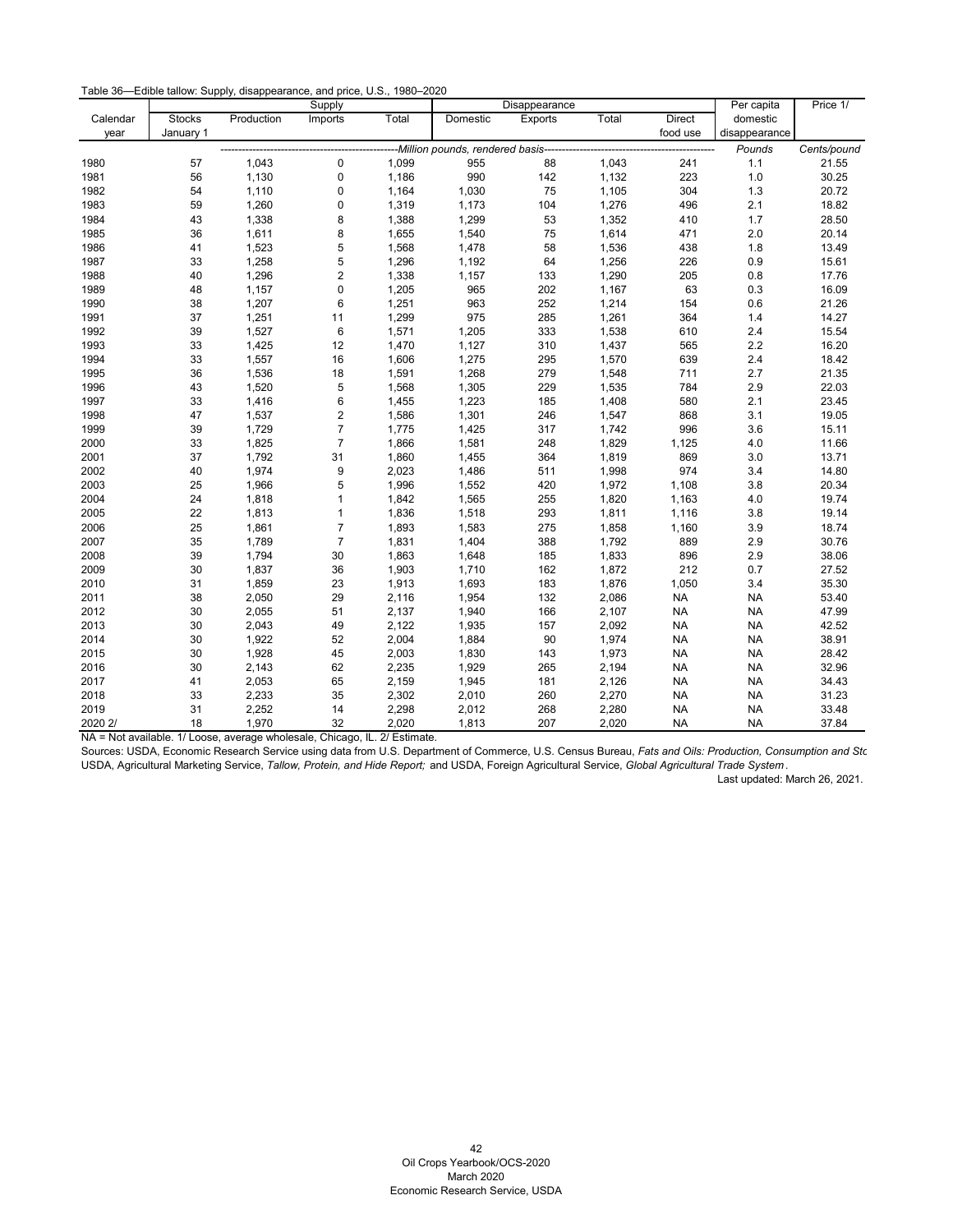<span id="page-44-0"></span>

|                       |                         |                    | World less United States |                  |             |                          |                         |                    | World less United States |                  |             |
|-----------------------|-------------------------|--------------------|--------------------------|------------------|-------------|--------------------------|-------------------------|--------------------|--------------------------|------------------|-------------|
|                       | United<br><b>States</b> | Major<br>exporters | Major<br>importers       | Total<br>foreign | World<br>4/ |                          | United<br><b>States</b> | Major<br>exporters | Major<br>importers       | Total<br>foreign | World<br>4/ |
|                       |                         | 2/                 | 3/                       |                  |             | Million metric tons      |                         | 2/                 | 3/                       |                  |             |
| 2016/17               |                         |                    |                          |                  |             | 2018/19 5/               |                         |                    |                          |                  |             |
| Soybeans--            |                         |                    |                          |                  |             | Soybeans--               |                         |                    |                          |                  |             |
| Supply--              |                         |                    |                          |                  |             | Supply--                 |                         |                    |                          |                  |             |
| Beginning stocks      | 5.35                    | 51.92              | 19.50                    | 74.65            | 80.00       | Beginning stocks         | 11.92                   | 56.99              | 25.69                    | 87.13            | 99.05       |
| Production            | 116.93                  | 181.98             | 17.49                    | 232.08           | 349.01      | Production               | 120.52                  | 183.98             | 19.84                    | 238.13           | 358.65      |
| Imports               | 0.61                    | 1.94               | 122.63                   | 143.61           | 144.22      | Imports                  | 0.38                    | 6.56               | 115.44                   | 145.02           | 145.40      |
| Use--                 |                         |                    |                          |                  |             | Use--                    |                         |                    |                          |                  |             |
| Crush                 | 51.74                   | 87.55              | 113.10                   | 236.06           | 287.80      | Crush                    | 56.94                   | 87.01              | 112.90                   | 240.54           | 297.48      |
| Total                 | 55.72                   | 96.75              | 136.44                   | 275.80           | 331.52      | Total                    | 60.52                   | 96.31              | 138.08                   | 282.36           | 342.88      |
| Exports               | 58.96                   | 78.89              | 0.39                     | 87.91            | 146.88      | Exports                  | 47.56                   | 91.35              | 0.33                     | 100.77           | 148.33      |
| Ending stocks         | 8.21                    | 60.21              | 22.79                    | 86.62            | 94.83       | Ending stocks            | 24.74                   | 59.88              | 22.56                    | 87.14            | 111.88      |
| Soybean meal--        |                         |                    |                          |                  |             | Soybean meal--           |                         |                    |                          |                  |             |
| Supply--              |                         |                    |                          |                  |             | Supply--                 |                         |                    |                          |                  |             |
| Beginning stocks      | 0.24                    | 7.07               | 2.29                     | 13.29            | 13.53       | Beginning stocks         | 0.50                    | 6.99               | 1.63                     | 13.10            | 13.60       |
| Production            | 40.63                   | 71.76              | 19.71                    | 185.30           | 225.93      | Production               | 44.28                   | 71.79              | 21.92                    | 189.05           | 233.33      |
| Imports               | 0.31                    | 0.05               | 38.42                    | 59.69            | 60.00       | Imports                  | 0.62                    | 0.07               | 39.60                    | 62.35            | 62.97       |
| Use--                 |                         |                    |                          |                  |             | Use--                    |                         |                    |                          |                  |             |
| Domestic              | 30.31                   | 24.47              | 58.00                    | 190.83           | 221.14      | Domestic                 | 32.75                   | 26.03              | 60.43                    | 197.32           | 230.07      |
| Exports               | 10.51                   | 47.10              | 0.55                     | 54.04            | 64.54       | Exports                  | 12.30                   | 47.01              | 0.56                     | 54.94            | 67.24       |
| <b>Ending stocks</b>  | 0.36                    | 7.30               | 1.88                     | 13.41            | 13.77       | Ending stocks            | 0.37                    | 5.82               | 2.15                     | 12.22            | 12.59       |
| Soybean oil--         |                         |                    |                          |                  |             | Soybean oil--            |                         |                    |                          |                  |             |
| Supply--              |                         |                    |                          |                  |             | Supply--                 |                         |                    |                          |                  |             |
| Beginning stocks      | 0.77                    | 0.71               | 1.29                     | 3.00             | 3.77        | Beginning stocks         | 0.91                    | 0.82               | 0.94                     | 2.58             | 3.49        |
| Production            | 10.04                   | 18.89              | 17.89                    | 43.80            | 53.83       | Production               | 10.98                   | 19.71              | 18.00                    | 44.65            | 55.63       |
| Imports               | 0.15                    | 0.35               | 5.80                     | 10.80            | 10.95       | Imports                  | 0.18                    | 0.47               | 6.41                     | 10.38            | 10.56       |
| Use--                 |                         |                    |                          |                  |             | Use--                    |                         |                    |                          |                  |             |
| Domestic              | 9.01                    | 11.77              | 23.52                    | 44.42            | 53.43       | Domestic                 | 10.38                   | 12.24              | 24.13                    | 44.78            | 55.16       |
| Exports               | 1.16                    | 7.45               | 0.21                     | 10.17            | 11.33       | Exports                  | 0.88                    | 7.78               | 0.26                     | 10.08            | 10.96       |
| Ending stocks         | 0.78                    | 0.73               | 1.26                     | 3.01             | 3.79        | Ending stocks            | 0.81                    | 0.97               | 0.96                     | 2.74             | 3.55        |
|                       |                         |                    |                          |                  |             |                          |                         |                    |                          |                  |             |
| 2017/18<br>Soybeans-- |                         |                    |                          |                  |             | 2019/20 5/<br>Soybeans-- |                         |                    |                          |                  |             |
| Supply--              |                         |                    |                          |                  |             | Supply--                 |                         |                    |                          |                  |             |
| Beginning stocks      | 8.21                    | 60.21              | 22.79                    | 86.62            | 94.83       | Beginning stocks         | 24.74                   | 59.88              | 22.56                    | 87.14            | 111.88      |
| Production            | 120.07                  | 171.61             | 19.19                    | 222.02           | 342.09      | Production               | 96.84                   | 192.10             | 21.83                    | 244.92           | 341.76      |
| Imports               | 0.59                    | 4.89               | 124.49                   | 152.67           | 153.26      | Imports                  | 0.41                    | 4.06               | 121.84                   | 150.34           | 150.75      |
| Use--                 |                         |                    |                          |                  |             | Use--                    |                         |                    |                          |                  |             |
| Crush                 | 55.93                   | 85.08              | 116.06                   | 238.71           | 294.64      | Crush                    | 57.29                   | 91.33              | 114.59                   | 246.16           | 303.45      |
| Total                 | 58.87                   | 94.17              | 140.35                   | 279.20           | 338.07      | Total                    | 60.76                   | 101.16             | 140.74                   | 289.31           | 350.07      |
| Exports               | 58.07                   | 85.55              | 0.43                     | 95.00            | 153.07      | Exports                  | 49.67                   | 93.23              | 0.42                     | 102.21           | 151.88      |
| Ending stocks         | 11.92                   | 56.99              | 25.69                    | 87.13            | 99.05       | Ending stocks            | 11.56                   | 61.65              | 25.07                    | 90.88            | 102.44      |
| Soybean meal--        |                         |                    |                          |                  |             | Soybean meal--           |                         |                    |                          |                  |             |
| Supply--              |                         |                    |                          |                  |             | Supply--                 |                         |                    |                          |                  |             |
| Beginning stocks      | 0.36                    | 7.30               | 1.88                     | 13.41            | 13.77       | Beginning stocks         | 0.37                    | 5.82               | 2.15                     | 12.22            | 12.59       |
| Production            | 44.66                   | 68.86              | 20.48                    | 187.81           | 232.47      | Production               | 44.88                   | 74.12              | 22.46                    | 193.61           | 238.49      |
| Imports               | 0.44                    | 0.03               | 38.66                    | 60.16            | 60.60       | Imports                  | 0.45                    | 0.08               | 40.03                    | 63.33            | 63.78       |
| Use--                 |                         |                    |                          |                  |             | Use--                    |                         |                    |                          |                  |             |
| Domestic              | 32.24                   | 25.05              | 58.78                    | 196.21           | 228.45      | Domestic                 | 33.38                   | 27.25              | 62.25                    | 203.26           | 236.64      |
| Exports               | 12.72                   | 44.16              | 0.61                     | 52.07            | 64.79       | Exports                  | 11.98                   | 46.85              | 0.49                     | 54.91            | 66.89       |
| Ending stocks         | 0.50                    | 6.99               | 1.63                     | 13.10            | 13.60       | Ending stocks            | 0.34                    | 5.91               | 1.90                     | 10.99            | 11.33       |
| Soybean oil--         |                         |                    |                          |                  |             | Soybean oil--            |                         |                    |                          |                  |             |
| Supply--              |                         |                    |                          |                  |             | Supply--                 |                         |                    |                          |                  |             |
| Beginning stocks      | 0.78                    | 0.73               | 1.26                     | 3.01             | 3.79        | Beginning stocks         | 0.81                    | 0.97               | 0.96                     | 2.74             | 3.55        |
| Production            | 10.78                   | 19.30              | 18.44                    | 44.33            | 55.11       | Production               | 11.02                   | 20.66              | 18.05                    | 45.76            | 56.78       |
| Imports               | 0.15                    | 0.35               | 5.87                     | 9.70             | 9.85        | Imports                  | 0.20                    | 0.41               | 6.87                     | 10.97            | 11.17       |
| Use--                 |                         |                    |                          |                  |             | Use--                    |                         |                    |                          |                  |             |
| Domestic              | 9.70                    | 12.29              | 24.45                    | 45.02            | 54.72       | Domestic                 | 10.39                   | 12.63              | 24.90                    | 46.24            | 56.63       |
| Exports               | 1.11                    | 7.28               | 0.27                     | 9.43             | 10.54       | Exports                  | 0.95                    | 8.36               | 0.22                     | 10.60            | 11.55       |
| Ending stocks         | 0.91                    | 0.82               | 0.94                     | 2.58             | 3.49        | Ending stocks            | 0.69                    | 1.05               | 0.77                     | 2.63             | 3.32        |
|                       |                         |                    |                          |                  |             |                          |                         |                    |                          |                  |             |
| 2020/21 6/            |                         |                    |                          |                  |             |                          |                         |                    |                          |                  |             |
| Soybeans--            |                         |                    |                          |                  |             |                          |                         |                    |                          |                  |             |
| Supply--              |                         |                    |                          |                  |             |                          |                         |                    |                          |                  |             |
| Beginning stocks      | 14.3                    | 46.92              | 29.62                    | 80.58            | 94.85       |                          |                         |                    |                          |                  |             |
| Production            | 113                     | 193.45             | 23.39                    | 248.53           | 361.08      |                          |                         |                    |                          |                  |             |
| Imports               | 0.95                    | 4.91               | 134.54                   | 166.00           | 166.96      |                          |                         |                    |                          |                  |             |
| Use--                 |                         |                    |                          |                  |             |                          |                         |                    |                          |                  |             |
| Crush                 | 59.9                    | 88.33              | 129.49                   | 262.10           | 321.98      |                          |                         |                    |                          |                  |             |
| Total                 | 125                     | 98.33              | 156.65                   | 306.55           | 369.84      |                          |                         |                    |                          |                  |             |
| Exports               | 61.2                    | 100.43             | 0.38                     | 108.45           | 169.69      |                          |                         |                    |                          |                  |             |
| Ending stocks         | 3.27                    | 46.52              | 30.72                    | 80.11            | 83.36       |                          |                         |                    |                          |                  |             |
| Soybean meal--        |                         |                    |                          |                  |             |                          |                         |                    |                          |                  |             |
| Supply--              |                         |                    |                          |                  |             |                          |                         |                    |                          |                  |             |
| Beginning stocks      | 0.3                     | 4.33               | 1.47                     | 10.57            | 10.88       |                          |                         |                    |                          |                  |             |
| Production            | 47.1                    | 72.93              | 23.96                    | 205.78           | 252.92      |                          |                         |                    |                          |                  |             |

Imports 0.5 0.06 38.98 62.33 62.87

| Use--            |       |       |       |        |        |
|------------------|-------|-------|-------|--------|--------|
| Domestic         | 34.7  | 27.84 | 62.47 | 216.28 | 251.03 |
| Exports          | 12.9  | 44.97 | 0.53  | 53.58  | 66.51  |
| Ending stocks    | 0.3   | 4.13  | 1.41  | 8.82   | 9.13   |
| Soybean oil--    |       |       |       |        |        |
| Supply--         |       |       |       |        |        |
| Beginning stocks | 0.84  | 1.31  | 147   | 3.71   | 4.55   |
| Production       | 11.60 | 20.38 | 21.08 | 48.71  | 60.30  |
| Imports          | 0.16  | 0.63  | 7.06  | 11.28  | 11.44  |
| Use--            |       |       |       |        |        |
| Domestic         | 10.57 | 12.38 | 27.87 | 49.02  | 59.59  |
| Exports          | 1.25  | 8.41  | 0.32  | 10.87  | 12.12  |
| Ending stocks    | 0.78  | 1.54  | 1.42  | 3.81   | 4.58   |

1/ Data based on local marketing years except for Argentina and Brazil, which are adjusted to an October–September year. 2/ Major exporters include Brazil, Argentina, Paraguay, and Uruguay for soybeans plus India for soybean meal and EU for soybean oil. 3/ EU, China, Japan, Mexico, Southeast Asia. 4/ World imports and exports will not balance because of differences in local marketing years and time lags between reported exports and imports. Therefore, world supply may not equal world use. 5/ Estimated. 6/ Projected.

Source: USDA, Economic Research Service using data from USDA, World Agricultural Outlook Board, *World Agricultural Supply and Demand Estimates* .

Last updated: March 26, 2021.

43 Oil Crops Yearbook/OCS-2020 March 2020 Economic Research Service, USDA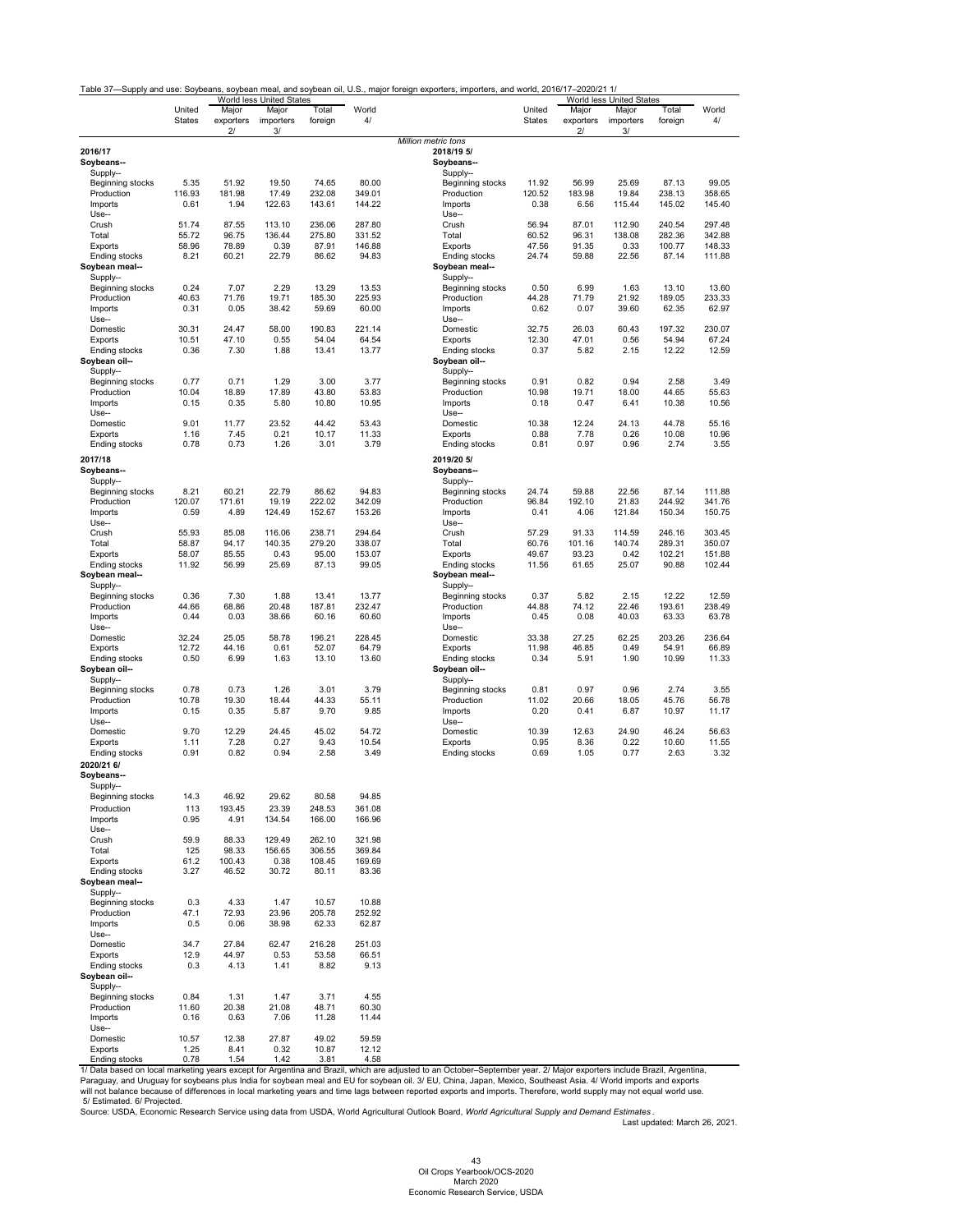<span id="page-45-0"></span>

| Table 38—U.S. soybean exports by selected destinations, 2011/12–2019/20 |  |
|-------------------------------------------------------------------------|--|
|-------------------------------------------------------------------------|--|

| Country/region 1/   | 2011/12        | 2012/13 | 2013/14     | 2014/15     | 2015/16 | 2016/17 | 2017/18 | 2018/19 |
|---------------------|----------------|---------|-------------|-------------|---------|---------|---------|---------|
| China               | 23,178         | 20,991  | 27,301      | 29,516      | 30,562  | 36,119  | 28,194  | 13,407  |
| Mexico              | 3,315          | 2,663   | 3,394       | 3,578       | 3,577   | 3,887   | 4,383   | 5,190   |
| Netherlands         | 46             | 63      | 303         | 1,822       | 1,412   | 1,970   | 2,857   | 2,388   |
| Indonesia           | 1,773          | 1,553   | 2,012       | 1,930       | 2,286   | 2,498   | 2,561   | 2,575   |
| Egypt               | 1,173          | 643     | 505         | 596         | 261     | 939     | 2,331   | 2,661   |
| Japan               | 1,804          | 1,726   | 2,018       | 2,171       | 2,282   | 2,476   | 2,190   | 2,348   |
| Taiwan              | 1,060          | 1,209   | 1,222       | 1,434       | 1,462   | 1,477   | 2,016   | 1,840   |
| Pakistan            | 0              | 0       | $\mathbf 0$ | 314         | 167     | 624     | 1,661   | 1,075   |
| Thailand            | 375            | 565     | 491         | 517         | 550     | 1,040   | 1,505   | 1,535   |
| Vietnam             | 328            | 653     | 531         | 772         | 834     | 548     | 1,205   | 793     |
| Bangladesh          | 1              | 55      | 161         | 603         | 721     | 994     | 1,053   | 860     |
| Germany             | 990            | 1,485   | 1,396       | 1,085       | 2,332   | 1,287   | 1,034   | 1,104   |
| Spain               | 28             | 797     | 1,028       | 919         | 1,271   | 661     | 1,000   | 1,847   |
| South Korea         | 443            | 554     | 598         | 594         | 455     | 679     | 747     | 1,087   |
| Colombia            | 81             | 177     | 139         | 530         | 522     | 556     | 657     | 638     |
| Iran                | 0              | 0       | 68          | 0           | 124     | 149     | 485     | 452     |
| Malaysia            | 192            | 319     | 251         | 327         | 377     | 451     | 481     | 657     |
| Turkey              | 603            | 393     | 381         | 830         | 394     | 210     | 423     | 64      |
| Canada              | 195            | 209     | 287         | 234         | 254     | 344     | 381     | 953     |
| Tunisia             | 244            | 184     | 206         | 188         | 354     | 216     | 371     | 279     |
| Italy               | 1              | 60      | 79          | $\mathbf 0$ | 137     | 190     | 328     | 757     |
| Costa Rica          | 264            | 156     | 102         | 271         | 308     | 259     | 313     | 302     |
| Peru                | $\overline{2}$ | 29      | 31          | 109         | 191     | 112     | 230     | 275     |
| Portugal            | 84             | 129     | 171         | 405         | 67      | 58      | 218     | 604     |
| Philippines         | 56             | 42      | 79          | 115         | 167     | 259     | 204     | 145     |
| All other countries | 949            | 1,475   | 1,839       | 1,276       | 1,802   | 960     | 1,244   | 3,730   |
| Total               | 37,186         | 36,129  | 44,594      | 50,136      | 52,869  | 58,963  | 58,071  | 47,564  |

1/ Market year is September–August.

Source: U.S. Department of Commerce, Bureau of the Census, *Foreign Trade Statistics.*

Last updated: Ma

44 Oil Crops Yearbook/OCS-2020 March 2020 Economic Research Service, USDA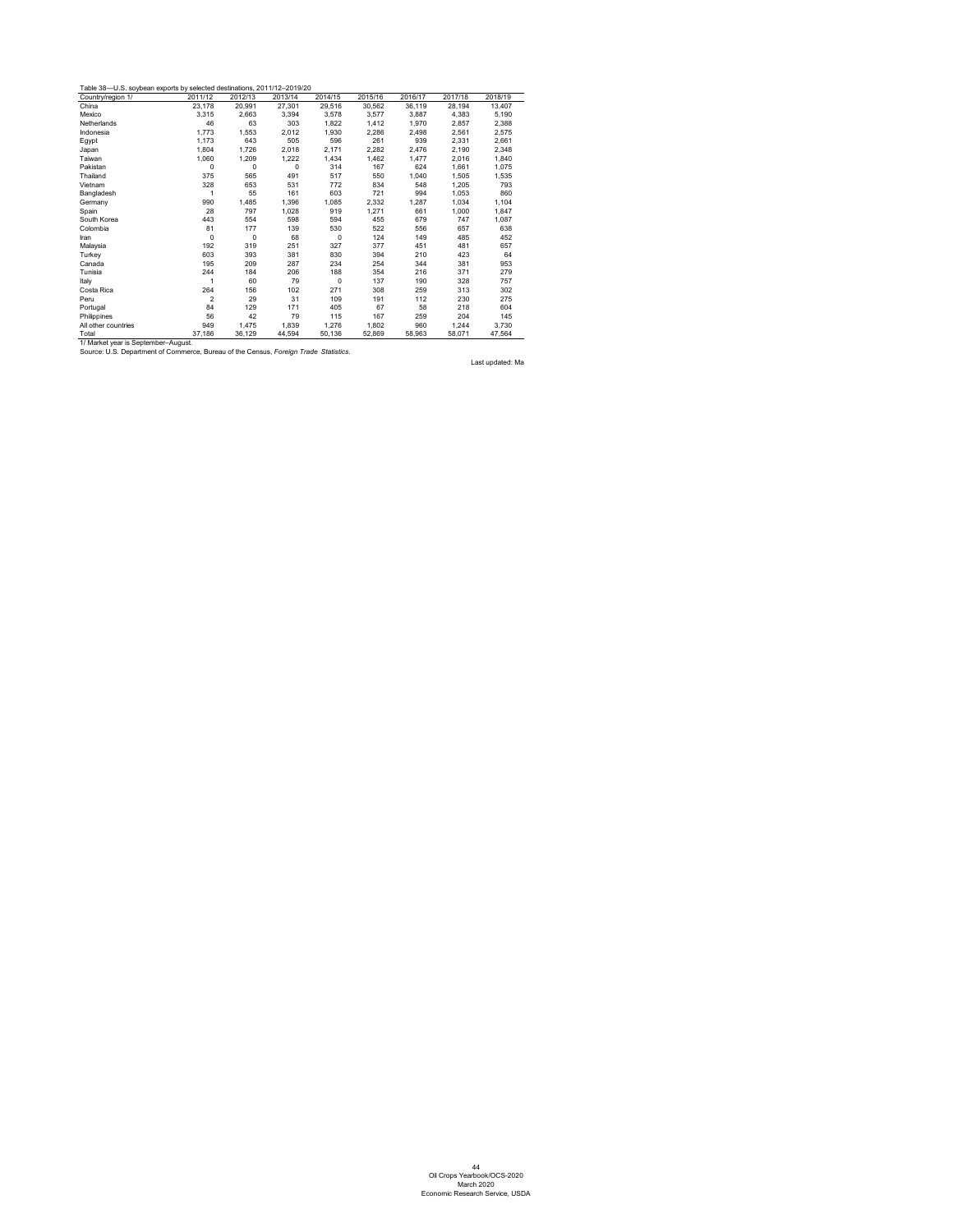Table 39—U.S. soybean meal exports by selected destinations, 2011/12–2019/20

| 0.0. Soybodin modi exports by sciedica acomianons, 2011/12 2010/20<br>Country/region 1/ | 2011/12 | 2012/13 | 2013/14 | 2014/15 | 2015/16 | 2016/17 | 2017/18 | 2018/19        |
|-----------------------------------------------------------------------------------------|---------|---------|---------|---------|---------|---------|---------|----------------|
| Philippines                                                                             | 1,159   | 1,085   | 1,258   | 1,417   | 1,896   | 1,875   | 2,143   | 2,123          |
| Mexico                                                                                  | 1,477   | 1,317   | 1,476   | 1,840   | 2,213   | 1,714   | 1,821   | 1,751          |
| Colombia                                                                                | 64      | 328     | 342     | 813     | 655     | 926     | 1,092   | 1,207          |
| Canada                                                                                  | 1,101   | 974     | 985     | 862     | 771     | 849     | 982     | 970            |
| Vietnam                                                                                 | 67      | 275     | 350     | 450     | 159     | 250     | 641     | 643            |
| Morocco                                                                                 | 490     | 271     | 171     | 147     | 152     | 141     | 571     | 323            |
| Thailand                                                                                | 28      | 30      | 380     | 725     | 556     | 347     | 507     | 137            |
| Dominican Republic                                                                      | 366     | 364     | 355     | 477     | 445     | 517     | 498     | 538            |
| Guatemala                                                                               | 269     | 314     | 312     | 353     | 373     | 370     | 405     | 434            |
| Spain                                                                                   | 31      | 114     | 270     | 299     | 128     | 55      | 351     | 132            |
| Japan                                                                                   | 233     | 173     | 209     | 199     | 125     | 223     | 329     | 311            |
| Ecuador                                                                                 | 416     | 396     | 380     | 413     | 391     | 165     | 290     | 507            |
| Honduras                                                                                | 173     | 174     | 173     | 216     | 237     | 242     | 263     | 269            |
| Peru                                                                                    | 80      | 35      | 0       | 202     | 280     | 216     | 239     | 151            |
| Indonesia                                                                               | 109     | 91      | 53      | 100     | 28      | 68      | 232     | 122            |
| Panama                                                                                  | 129     | 119     | 167     | 180     | 208     | 212     | 212     | 206            |
| El Salvador                                                                             | 142     | 142     | 159     | 182     | 197     | 211     | 192     | 210            |
| Venezuela                                                                               | 658     | 757     | 772     | 778     | 308     | 310     | 188     | 128            |
| Sri Lanka                                                                               | 12      | 48      | 53      | 101     | 157     | 151     | 166     | 189            |
| Myanmar                                                                                 | 3       | 7       | 6       | 33      | 108     | 93      | 164     | 173            |
| Italy                                                                                   | 33      | 190     | 190     | 241     |         |         | 126     | 58             |
| Jamaica                                                                                 | 99      | 92      | 109     | 95      | 123     | 117     | 121     | 118            |
| Costa Rica                                                                              | 43      | 40      | 51      | 65      | 58      | 60      | 105     | 88             |
| Nicaragua                                                                               | 75      | 74      | 68      | 113     | 121     | 113     | 105     | 116            |
| Saudi Arabia                                                                            | 59      | 50      | 117     | 79      | 66      | 267     | 83      | $\overline{2}$ |
| All other countries                                                                     | 1,525   | 2,650   | 2,097   | 1,512   | 1,088   | 1,010   | 891     | 1,284          |
| Total                                                                                   | 8,845   | 10,111  | 10,504  | 11,891  | 10,843  | 10,505  | 12,715  | 12,191         |

1/ Market year is October–September.

<span id="page-46-0"></span>Source: U.S. Department of Commerce, Bureau of the Census, *Foreign Trade Statistics.*

Last updated: M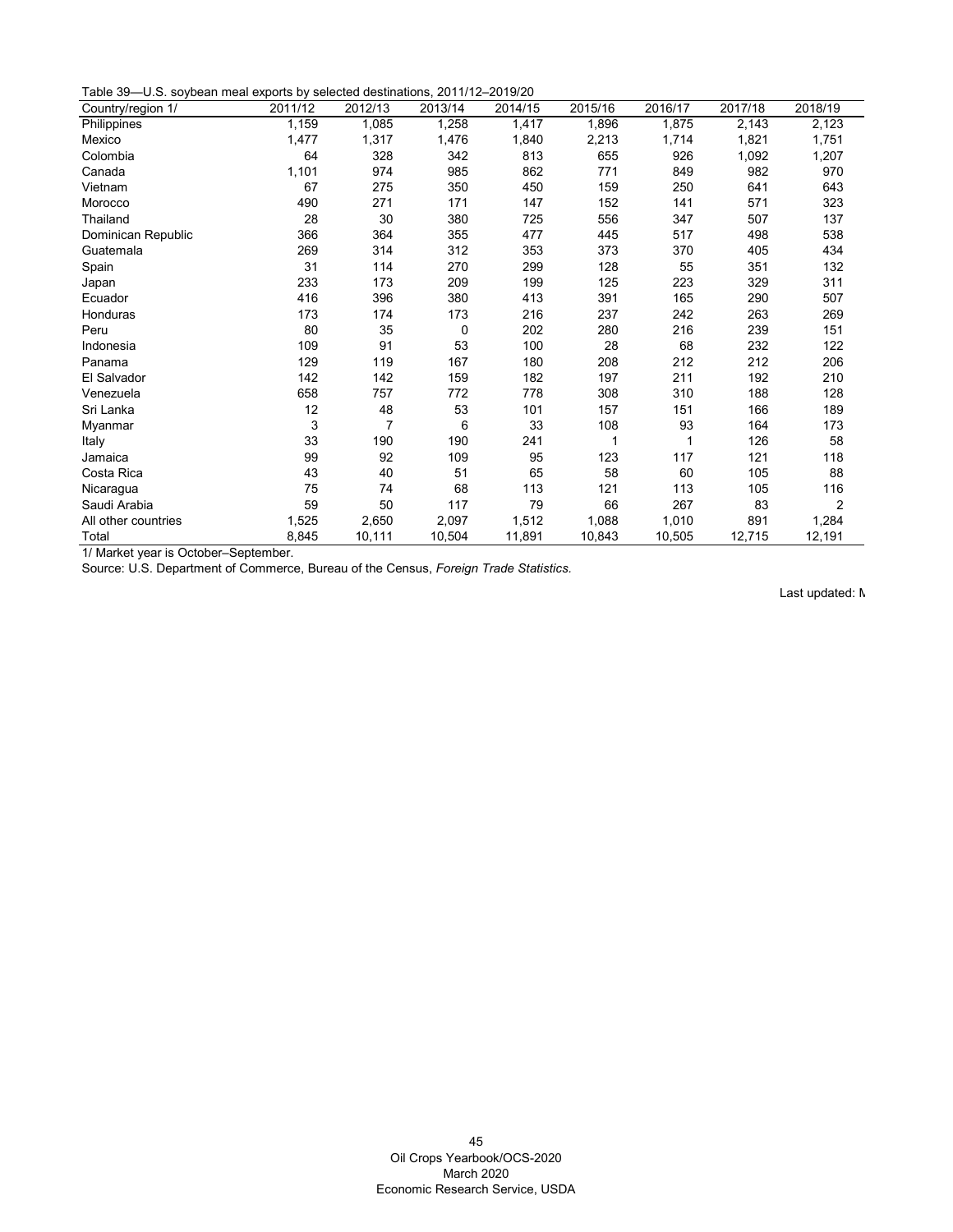Table 40—U.S. soybean oil exports by selected destinations, 2011/12–2019/20

| $\sim$ . $\sim$ . $\sim$ . $\sim$ . $\sim$ . $\sim$ . $\sim$ . $\sim$ . $\sim$ . $\sim$ . $\sim$ . $\sim$ . $\sim$ . $\sim$ . $\sim$ . $\sim$ . $\sim$ . $\sim$ . $\sim$ . $\sim$ . $\sim$ . $\sim$ . $\sim$ . $\sim$ . $\sim$ . $\sim$ . $\sim$ . $\sim$ . $\sim$ . $\sim$ . $\sim$ . $\sim$ . $\sim$ . $\sim$ . $\sim$ . $\sim$ . $\sim$ .<br>Country/region 1/ | $\sim$<br>2011/12 | 2012/13  | 20.111122010120<br>2013/14 | 2014/15 | 2015/16 | 2016/17        | 2017/18        | 2018/19 |
|-------------------------------------------------------------------------------------------------------------------------------------------------------------------------------------------------------------------------------------------------------------------------------------------------------------------------------------------------------------------|-------------------|----------|----------------------------|---------|---------|----------------|----------------|---------|
| South Korea                                                                                                                                                                                                                                                                                                                                                       | 5                 | 47       | 0                          | 58      | 92      | 206            | 301            | 303     |
| Mexico                                                                                                                                                                                                                                                                                                                                                            | 151               | 187      | 190                        | 245     | 236     | 265            | 167            | 126     |
| Dominican Republic                                                                                                                                                                                                                                                                                                                                                | 13                | 37       | 121                        | 117     | 119     | 150            | 152            | 139     |
| Colombia                                                                                                                                                                                                                                                                                                                                                          | 14                | 36       | 60                         | 59      | 51      | 122            | 108            | 67      |
| Peru                                                                                                                                                                                                                                                                                                                                                              | 0                 | $\Omega$ | 42                         | 105     | 75      | 0              | 93             | 12      |
| Guatemala                                                                                                                                                                                                                                                                                                                                                         | 18                | 18       | 33                         | 46      | 49      | 43             | 72             | 87      |
| Venezuela                                                                                                                                                                                                                                                                                                                                                         | 23                | 51       | 19                         | 62      | 50      | 32             | 48             |         |
| Jamaica                                                                                                                                                                                                                                                                                                                                                           | 23                | 16       | 18                         | 22      | 31      | 33             | 29             | 12      |
| Canada                                                                                                                                                                                                                                                                                                                                                            | 25                | 31       | 32                         | 29      | 16      | 23             | 21             | 22      |
| Nicaragua                                                                                                                                                                                                                                                                                                                                                         | 42                | 29       | 41                         | 36      | 15      | 18             | 15             |         |
| Morocco                                                                                                                                                                                                                                                                                                                                                           | 160               | 23       | 30                         | 65      | 51      | 30             | 12             | 0       |
| <b>Trinidad and Tobago</b>                                                                                                                                                                                                                                                                                                                                        |                   | 8        | 9                          | 10      | 11      | 11             | 11             | 10      |
| Senegal                                                                                                                                                                                                                                                                                                                                                           |                   | 0        | 8                          | 10      | 8       | 6              | 10             | 0       |
| Panama                                                                                                                                                                                                                                                                                                                                                            |                   | 6        |                            | 5       | 6       |                | 8              |         |
| Cuba                                                                                                                                                                                                                                                                                                                                                              |                   | 0        | 0                          | 0       | 8       | 8              | 8              | 0       |
| El Salvador                                                                                                                                                                                                                                                                                                                                                       |                   | 4        | 5                          | 6       |         |                |                | 10      |
| Mozambique                                                                                                                                                                                                                                                                                                                                                        | 9                 | 14       |                            | ŋ       |         | 6              | 6              | 17      |
| Costa Rica                                                                                                                                                                                                                                                                                                                                                        |                   | 0        |                            | 6       |         | 4              | 6              | 5       |
| Honduras                                                                                                                                                                                                                                                                                                                                                          |                   |          |                            |         |         | $\overline{2}$ | 5              |         |
| <b>United Arab Emirates</b>                                                                                                                                                                                                                                                                                                                                       |                   |          |                            | 6       |         | 3              |                |         |
| Malaysia                                                                                                                                                                                                                                                                                                                                                          |                   | 15       | 5                          | 0       | 0       | 0              |                |         |
| Saudi Arabia                                                                                                                                                                                                                                                                                                                                                      |                   | 0        |                            | 2       | 6       | 3              | 3              | 6       |
| Japan                                                                                                                                                                                                                                                                                                                                                             |                   |          |                            | 3       | 3       | 3              | 3              |         |
| The Bahamas                                                                                                                                                                                                                                                                                                                                                       |                   | 3        | 3                          |         | 2       |                | $\overline{2}$ |         |
| Kuwait                                                                                                                                                                                                                                                                                                                                                            | 0                 | 0        |                            |         |         |                | 2              |         |
| All other countries                                                                                                                                                                                                                                                                                                                                               | 150               | 450      | 217                        | 19      | 180     | 174            | 11             | 40      |
| Total                                                                                                                                                                                                                                                                                                                                                             | 664               | 981      | 852                        | 914     | 1,017   | 1,159          | 1,108          | 880     |

1/ Market year is October–September.

<span id="page-47-0"></span>Source: U.S. Department of Commerce, Bureau of the Census, *Foreign Trade Statistics.*

Last updated: March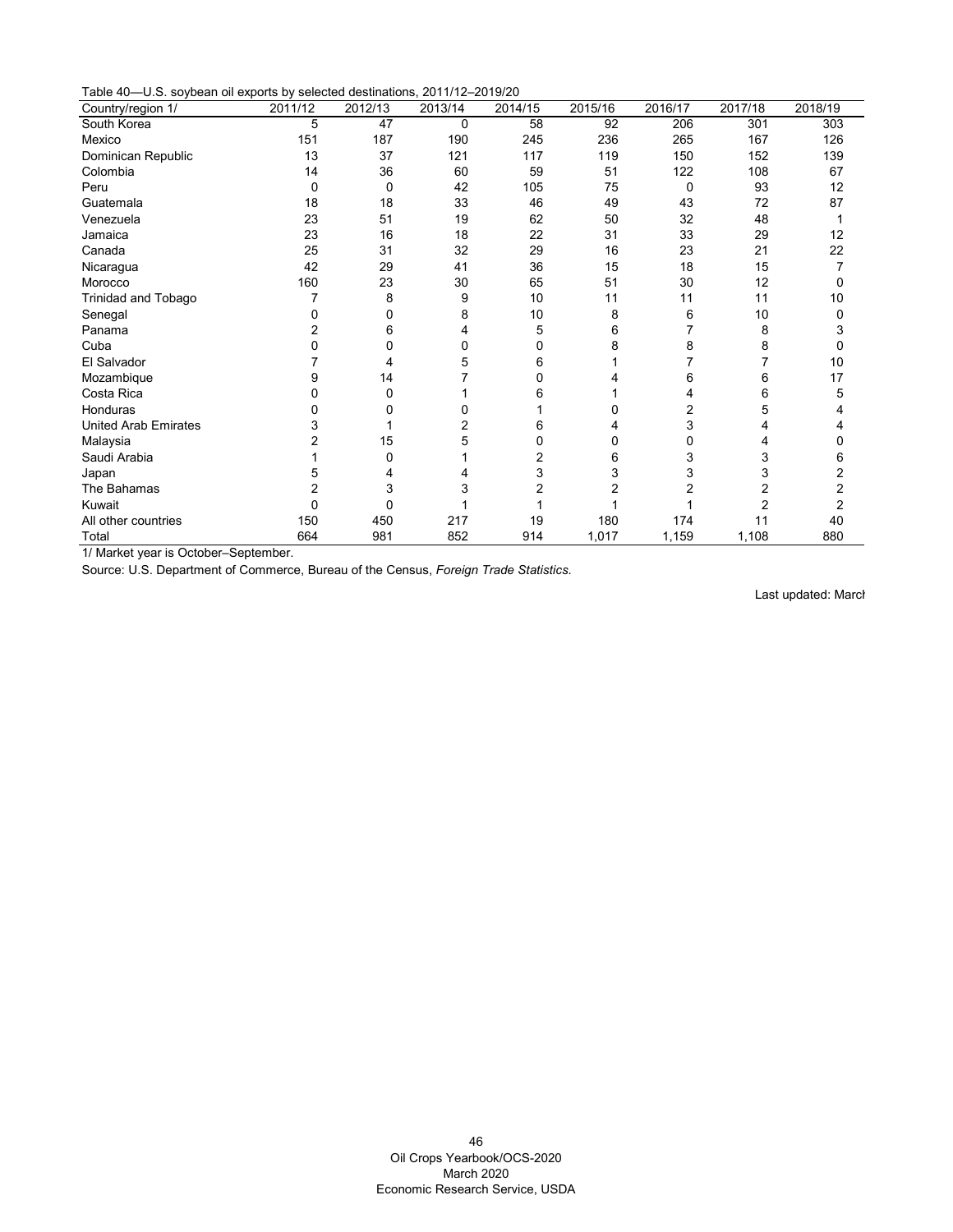## Table 41—World oilseed supply and distribution, 2013/14–2020/21

| Item                 | 2013/14 | 2014/15 | 2015/16 | 2016/17                    | 2017/18 | 2018/19 | 2019/20 1/ |
|----------------------|---------|---------|---------|----------------------------|---------|---------|------------|
|                      |         |         |         | <b>Million metric tons</b> |         |         |            |
| Copra                | 5.43    | 5.43    | 5.32    | 5.51                       | 5.94    | 5.98    | 5.86       |
| Cottonseed           | 45.24   | 44.36   | 35.76   | 39.09                      | 45.15   | 43.11   | 44.42      |
| Palm kernel          | 15.97   | 16.57   | 15.99   | 17.41                      | 18.77   | 19.52   | 19.42      |
| Peanuts              | 41.75   | 41.78   | 41.25   | 45.08                      | 46.78   | 46.81   | 46.08      |
| Rapeseed             | 70.59   | 70.43   | 68.76   | 69.50                      | 75.02   | 72.99   | 69.22      |
| Soybeans             | 283.20  | 320.73  | 316.21  | 349.01                     | 342.09  | 361.04  | 336.47     |
| Sunflowerseed        | 41.12   | 39.28   | 40.71   | 48.23                      | 47.85   | 50.56   | 54.96      |
| Total                | 503.28  | 538.56  | 523.99  | 573.83                     | 581.59  | 600.01  | 576.43     |
| <b>Imports</b>       |         |         |         |                            |         |         |            |
| Copra                | 0.11    | 0.12    | 0.15    | 0.13                       | 0.13    | 0.17    | 0.18       |
| Cottonseed           | 0.78    | 0.67    | 0.67    | 0.96                       | 0.75    | 0.58    | 0.66       |
| Palm kernel          | 0.06    | 0.07    | 0.06    | 0.06                       | 0.08    | 0.07    | 0.12       |
| Peanuts              | 2.38    | 2.52    | 3.30    | 3.16                       | 3.03    | 3.37    | 4.36       |
| Rapeseed             | 15.55   | 14.32   | 14.15   | 15.51                      | 15.47   | 14.30   | 15.53      |
| Soybeans             | 113.07  | 124.36  | 133.35  | 144.22                     | 153.26  | 145.40  | 165.41     |
| Sunflowerseed        | 1.62    | 1.56    | 1.87    | 2.19                       | 2.15    | 2.49    | 3.26       |
| Total                | 133.57  | 143.61  | 153.54  | 166.22                     | 174.87  | 166.38  | 189.52     |
| <b>Exports</b>       |         |         |         |                            |         |         |            |
| Copra                | 0.10    | 0.12    | 0.15    | 0.17                       | 0.16    | 0.12    | 0.27       |
| Cottonseed           | 0.92    | 0.73    | 0.70    | 0.89                       | 0.85    | 0.75    | 0.84       |
| Palm kernel          | 0.04    | 0.04    | 0.04    | 0.08                       | 0.08    | 0.05    | 0.07       |
| Peanuts              | 2.91    | 3.33    | 3.52    | 3.67                       | 3.36    | 3.59    | 4.69       |
| Rapeseed             | 15.10   | 15.11   | 14.35   | 15.80                      | 16.20   | 14.68   | 15.92      |
| Soybeans             | 112.74  | 126.23  | 132.19  | 146.88                     | 153.07  | 148.33  | 164.73     |
| Sunflowerseed        | 1.96    | 1.66    | 2.01    | 2.47                       | 2.52    | 3.05    | 3.67       |
| Total                | 133.77  | 147.20  | 152.97  | 169.95                     | 176.24  | 170.57  | 190.19     |
| Crush                |         |         |         |                            |         |         |            |
| Copra                | 5.48    | 5.44    | 5.35    | 5.46                       | 5.88    | 6.07    | 5.75       |
| Cottonseed           | 45.15   | 44.39   | 36.56   | 38.68                      | 44.55   | 43.52   | 33.91      |
| Palm kernel          | 15.99   | 16.63   | 16.03   | 17.38                      | 18.82   | 19.50   | 19.36      |
| Peanuts              | 40.55   | 40.69   | 41.92   | 43.94                      | 45.42   | 46.34   | 19.31      |
| Rapeseed             | 68.82   | 70.11   | 69.58   | 70.31                      | 71.63   | 71.42   | 68.31      |
| Soybeans             | 277.79  | 303.86  | 316.23  | 331.52                     | 338.07  | 342.88  | 309.37     |
| Sunflowerseed        | 40.32   | 39.48   | 40.70   | 47.35                      | 48.15   | 50.23   | 50.19      |
| Total                | 494.09  | 520.59  | 526.37  | 554.63                     | 572.53  | 579.97  | 506.20     |
| <b>Ending stocks</b> |         |         |         |                            |         |         |            |
| Copra                | 0.12    | 0.11    | 0.07    | 0.09                       | 0.11    | 0.07    | 0.08       |
| Cottonseed           | 1.80    | 1.71    | 0.88    | 1.37                       | 1.87    | 1.60    | 1.49       |
| Palm kernel          | 0.29    | 0.26    | 0.23    | 0.24                       | 0.18    | 0.17    | 0.21       |
| Peanuts              | 3.97    | 4.25    | 3.36    | 3.99                       | 5.01    | 5.19    | 4.06       |
| Rapeseed             | 7.73    | 7.26    | 6.23    | 5.13                       | 7.80    | 8.42    | 7.04       |
| Soybeans             | 63.87   | 78.87   | 80.00   | 94.83                      | 99.05   | 111.88  | 95.39      |
| Sunflowerseed        | 3.24    | 2.94    | 2.80    | 3.41                       | 2.73    | 2.50    | 2.53       |
| Total                | 81.00   | 95.38   | 93.58   | 109.06                     | 116.75  | 129.82  | 110.80     |
|                      |         |         |         |                            |         |         |            |

<span id="page-48-0"></span>1/ Preliminary 2/ Forecast.

Source: USDA, Economic Research Service using data from USDA, Foreign Agricultural Service, *Oilseeds: World Markets and Trade* .

Last updated: M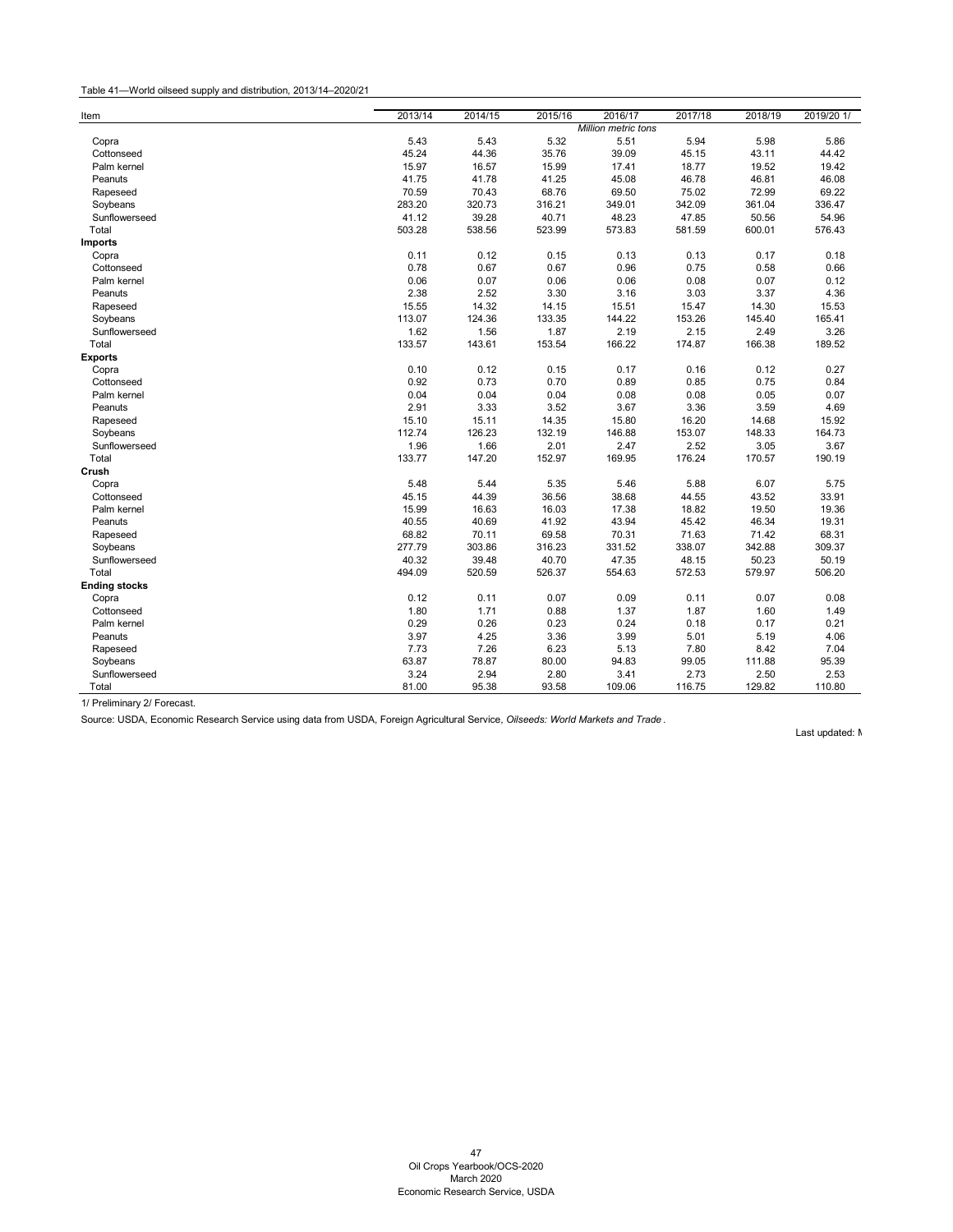Table 42—World vegetable oils supply and distribution, 2013/14–2020/21

| Item                             | 2013/14       | 2014/15       | 2015/16             | 2016/17       | 2017/18       | 2018/19       | 2019/20 1/    |
|----------------------------------|---------------|---------------|---------------------|---------------|---------------|---------------|---------------|
| Production                       |               |               | Million metric tons |               |               |               |               |
| Coconut oil                      | 3.40          |               |                     |               |               |               |               |
| Cottonseed oil                   | 5.16          | 3.38<br>5.06  | 3.34<br>4.25        | 3.41<br>4.37  | 3.67<br>5.09  | 3.77<br>5.06  | 3.60<br>5.13  |
| Olive oil                        | 3.20          |               |                     |               |               |               |               |
|                                  |               | 2.40          | 3.13                | 2.61          | 3.27          | 3.25          | 3.13          |
| Palm oil                         | 59.28<br>7.08 | 61.78         | 58.88               | 65.25         | 70.58         | 73.89         | 73.23         |
| Palm kernel oil                  |               | 7.31          | 7.01                | 7.64          | 8.26          | 8.56          | 8.55          |
| Peanut oil                       | 5.59          | 5.39          | 5.43                | 5.71          | 5.91          | 5.86          | 6.25          |
| Rapeseed oil                     | 27.02         | 27.41         | 27.34               | 27.55         | 28.13         | 27.92         | 27.98         |
| Soybean oil                      | 45.24         | 49.29         | 51.57               | 53.83         | 55.11         | 55.63         | 57.93         |
| Sunflowerseed oil                | 15.55         | 14.97         | 15.40               | 18.19         | 18.53         | 19.41         | 21.48         |
| Total                            | 171.52        | 176.99        | 176.35              | 188.58        | 198.54        | 203.34        | 207.28        |
| <b>Imports</b>                   |               |               |                     |               |               |               |               |
| Coconut oil                      | 1.74          | 1.82          | 1.60                | 1.49          | 1.70          | 1.82          | 1.82          |
| Cottonseed oil                   | 0.10          | 0.08          | 0.06                | 0.06          | 0.08          | 0.09          | 0.11          |
| Olive oil                        | 0.73          | 0.90          | 0.79                | 0.78          | 0.94          | 0.99          | 1.17          |
| Palm oil                         | 41.82         | 44.61         | 42.68               | 45.94         | 46.50         | 50.28         | 47.34         |
| Palm kernel oil                  | 2.50          | 3.06          | 2.64                | 2.69          | 2.79          | 2.92          | 3.01          |
| Peanut oil                       | 0.19          | 0.25          | 0.25                | 0.23          | 0.24          | 0.29          | 0.31          |
| Rapeseed oil                     | 3.81          | 3.95          | 4.12                | 4.40          | 4.50          | 4.96          | 5.45          |
| Soybean oil                      | 9.27          | 10.04         | 11.70               | 10.95         | 9.85          | 10.56         | 11.37         |
| Sunflowerseed oil                | 6.96          | 6.18          | 7.02                | 8.86          | 8.70          | 9.38          | 11.40         |
| Total                            | 67.12         | 70.88         | 70.87               | 75.39         | 75.29         | 81.29         | 81.98         |
| <b>Exports</b>                   |               |               |                     |               |               |               |               |
| Coconut oil                      | 1.91          | 1.94          | 1.59                | 1.91          | 1.73          | 1.94          | 3.56          |
| Cottonseed oil                   | 0.15          | 0.15          | 0.07                | 0.08          | 0.10          | 0.11          | 5.11          |
| Olive oil                        | 0.84          | 1.00          | 0.88                | 0.87          | 1.02          | 1.04          | 3.03          |
| Palm oil                         | 43.14         | 47.37         | 43.84               | 48.80         | 48.62         | 51.44         | 71.90         |
| Palm kernel oil                  | 2.88          | 3.24          | 3.02                | 3.08          | 3.12          | 3.20          | 8.20          |
| Peanut oil                       | 0.22          | 0.26          | 0.25                | 0.27          | 0.28          | 0.32          | 6.36          |
| Rapeseed oil                     | 3.83          | 4.07          | 4.17                | 4.50          | 4.61          | 4.94          | 28.06         |
| Soybean oil                      | 9.43          | 11.12         | 11.77               | 11.33         | 10.54         | 10.96         | 56.68         |
| Sunflowerseed oil                | 7.79          | 7.39          | 8.10                | 10.40         | 9.97          | 11.21         | 19.53         |
| Total                            | 70.20         | 76.53         | 73.68               | 81.24         | 79.98         | 85.17         | 202.43        |
| Consumption                      |               |               |                     |               |               |               |               |
| Coconut oil                      | 3.33          | 3.29          | 3.24                | 3.09          | 3.40          | 3.54          | 3.56          |
| Cottonseed oil                   | 5.09          | 5.00          | 4.36                | 4.34          | 5.06          | 5.00          | 5.11          |
| Olive oil                        | 2.85          | 2.75          | 2.81                | 2.74          | 2.81          | 2.89          | 3.03          |
| Palm oil                         | 57.71         | 57.96         | 59.62               | 61.59         | 67.03         | 73.07         | 71.90         |
| Palm kernel oil                  | 6.59          | 7.21          | 6.83                | 7.22          | 7.79          | 8.30          | 8.20          |
| Peanut oil                       | 5.55          | 5.38          | 5.41                | 5.55          | 5.73          | 5.94          | 6.36          |
| Rapeseed oil                     | 25.67         | 26.94         | 28.27               | 28.91         | 29.05         | 28.47         | 28.06         |
| Soybean oil                      | 45.32         | 47.74         | 52.19               | 53.43         | 54.72         | 55.16         | 56.68         |
| Sunflowerseed oil                | 14.06         | 14.16         | 15.05               | 16.35         | 17.30         | 18.06         | 19.53         |
| Total                            | 166.16        | 170.41        | 177.76              | 183.23        | 192.89        | 200.43        | 202.43        |
| <b>Ending stocks</b>             |               |               |                     |               |               |               |               |
| Coconut oil                      | 0.40          | 0.38          | 0.49                | 0.39          | 0.64          | 0.74          | 0.51          |
| Cottonseed oil                   | 0.23          | 0.22          | 0.10                | 0.11          | 0.13          | 0.17          | 0.12          |
| Olive oil                        | 0.76          | 0.31          | 0.53                | 0.31          | 0.69          | 1.00          | 0.86          |
| Palm oil                         | 9.63          | 10.69         | 8.80                | 9.60          | 11.03         | 10.69         | 11.47         |
| Palm kernel oil                  | 0.94          | 0.86          | 0.68                | 0.70          | 0.83          | 0.81          | 0.81          |
| Peanut oil                       | 0.25          | 0.25          | 0.26                | 0.38          | 0.51          | 0.41          | 0.27          |
| Rapeseed oil                     | 6.27          | 6.63          | 5.65                | 4.19          | 3.15          | 2.62          | 2.45          |
|                                  | 3.98          |               |                     |               | 3.49          |               |               |
| Soybean oil<br>Sunflowerseed oil |               | 4.46          | 3.77                | 3.79          |               | 3.55          | 4.79          |
|                                  |               |               |                     |               |               |               |               |
| Total                            | 2.95<br>25.40 | 2.54<br>26.33 | 1.83<br>22.10       | 2.13<br>21.61 | 2.09<br>22.57 | 1.60<br>21.59 | 2.01<br>23.29 |

<span id="page-49-0"></span>Source: USDA, Economic Research Service using data from USDA, Foreign Agricultural Service, *Oilseeds: World Markets and Trade* .

Last updated: N